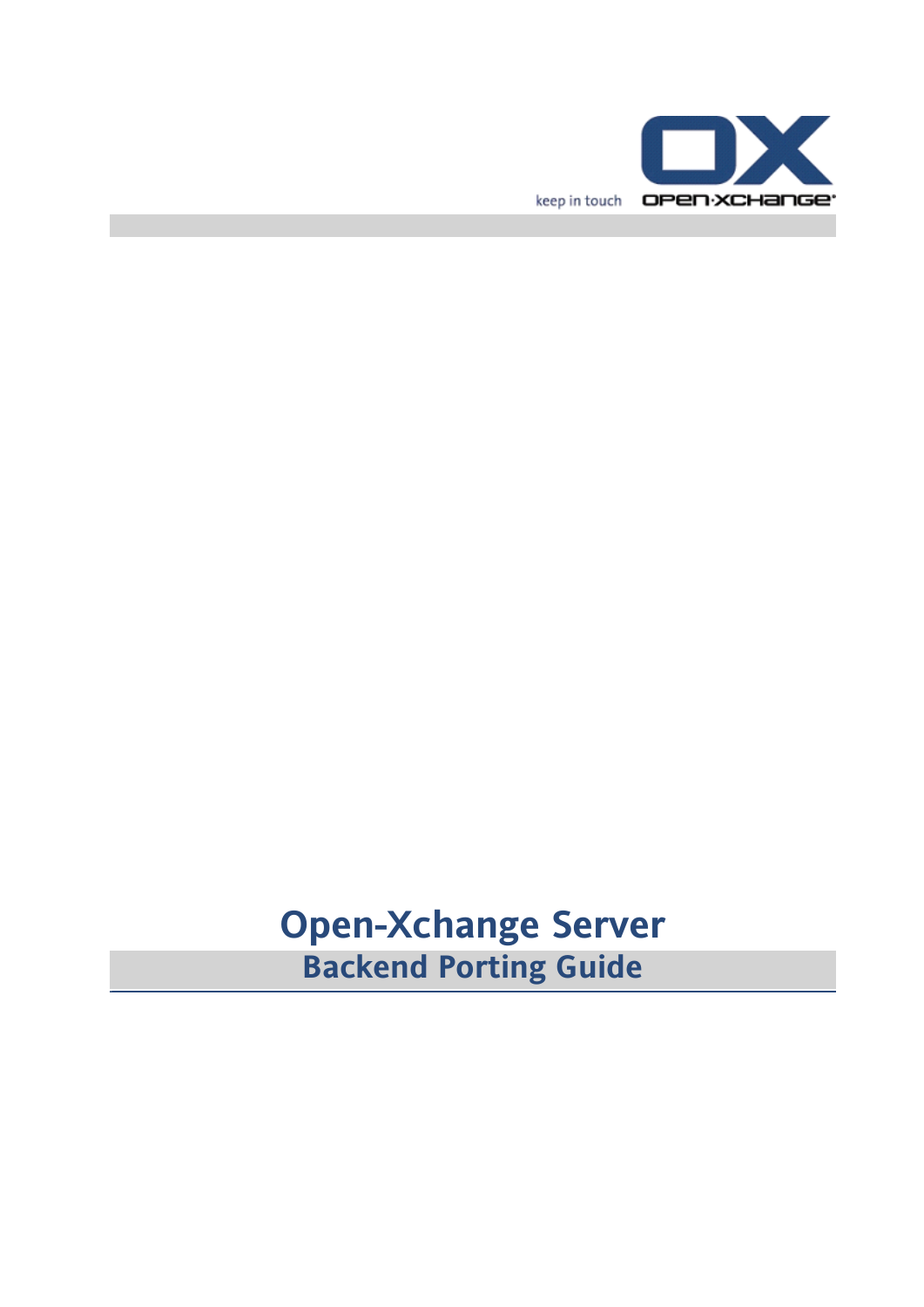

### **Open-Xchange Server: Backend Porting Guide**

Publication date Wednesday, 10. October 2012 Version 6.22

Copyright © 2006-2012 OPEN-XCHANGE Inc. , This document is the intellectual property of Open-Xchange Inc.

The document may be copied in whole or in part, provided that each copy contains this copyright notice. The information contained in this book was compiled with the utmost care. Nevertheless, erroneous statements cannot be excluded altogether. Open-Xchange Inc., the authors and the translators are not liable for possible errors and their consequences. The names of software and hardware used in this book may be registered trademarks; they are used without warranty of free usability. Open-Xchange Inc. generally follows the spelling conventions of the manufacturers. The reproduction of brand names, trade names, logos, etc. in this book (even without special marking) does not justify the assumption that such names can be considered free (for the purposes of trademark and brand name regulations).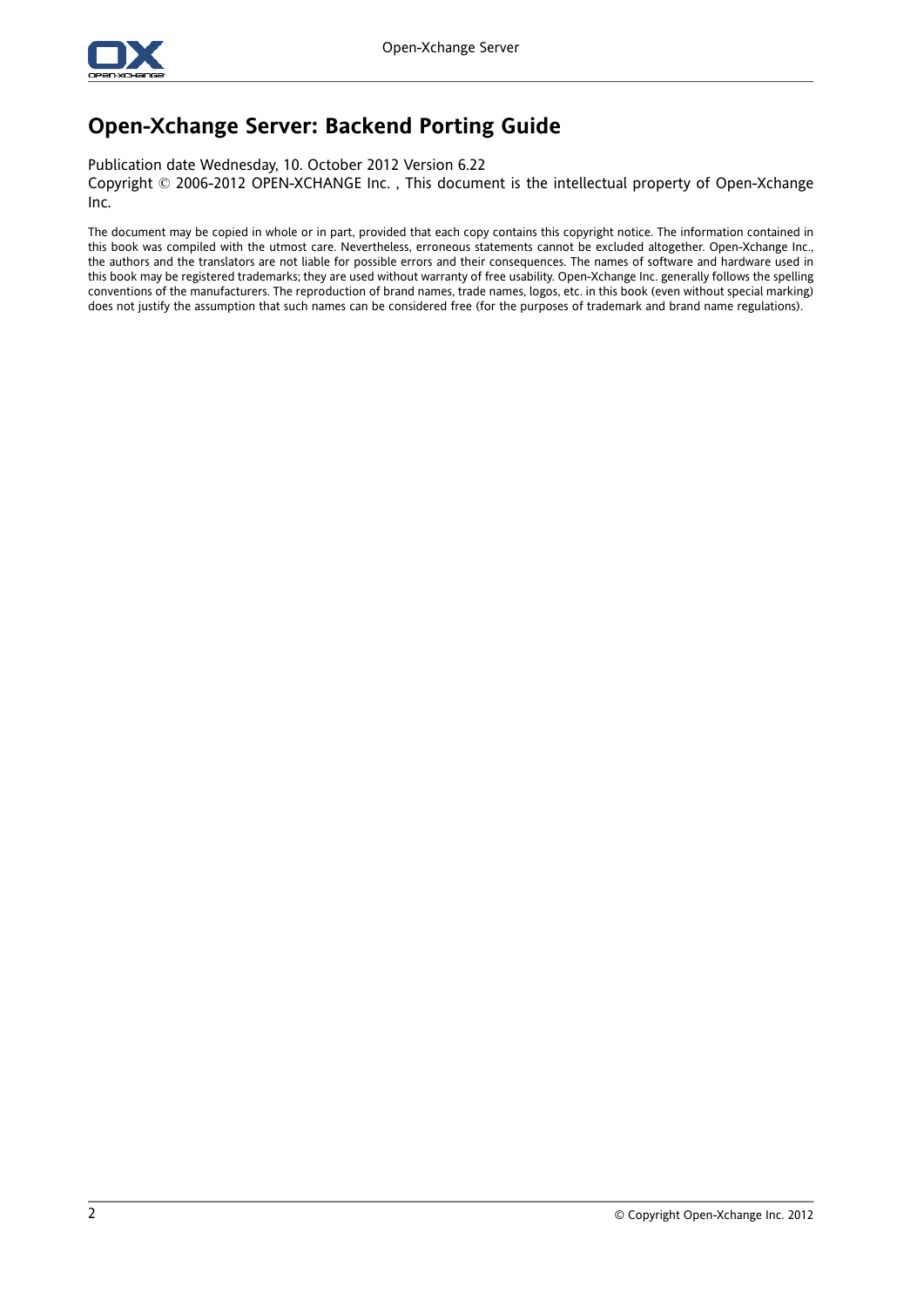

# **Table of Contents**

| 1.12 Changes to programming APIs which might break custom plugins to the OX Server  13 |  |
|----------------------------------------------------------------------------------------|--|
|                                                                                        |  |
|                                                                                        |  |
|                                                                                        |  |
|                                                                                        |  |
|                                                                                        |  |
|                                                                                        |  |
|                                                                                        |  |
|                                                                                        |  |
|                                                                                        |  |
|                                                                                        |  |
|                                                                                        |  |
|                                                                                        |  |
|                                                                                        |  |
|                                                                                        |  |
|                                                                                        |  |
|                                                                                        |  |
|                                                                                        |  |
|                                                                                        |  |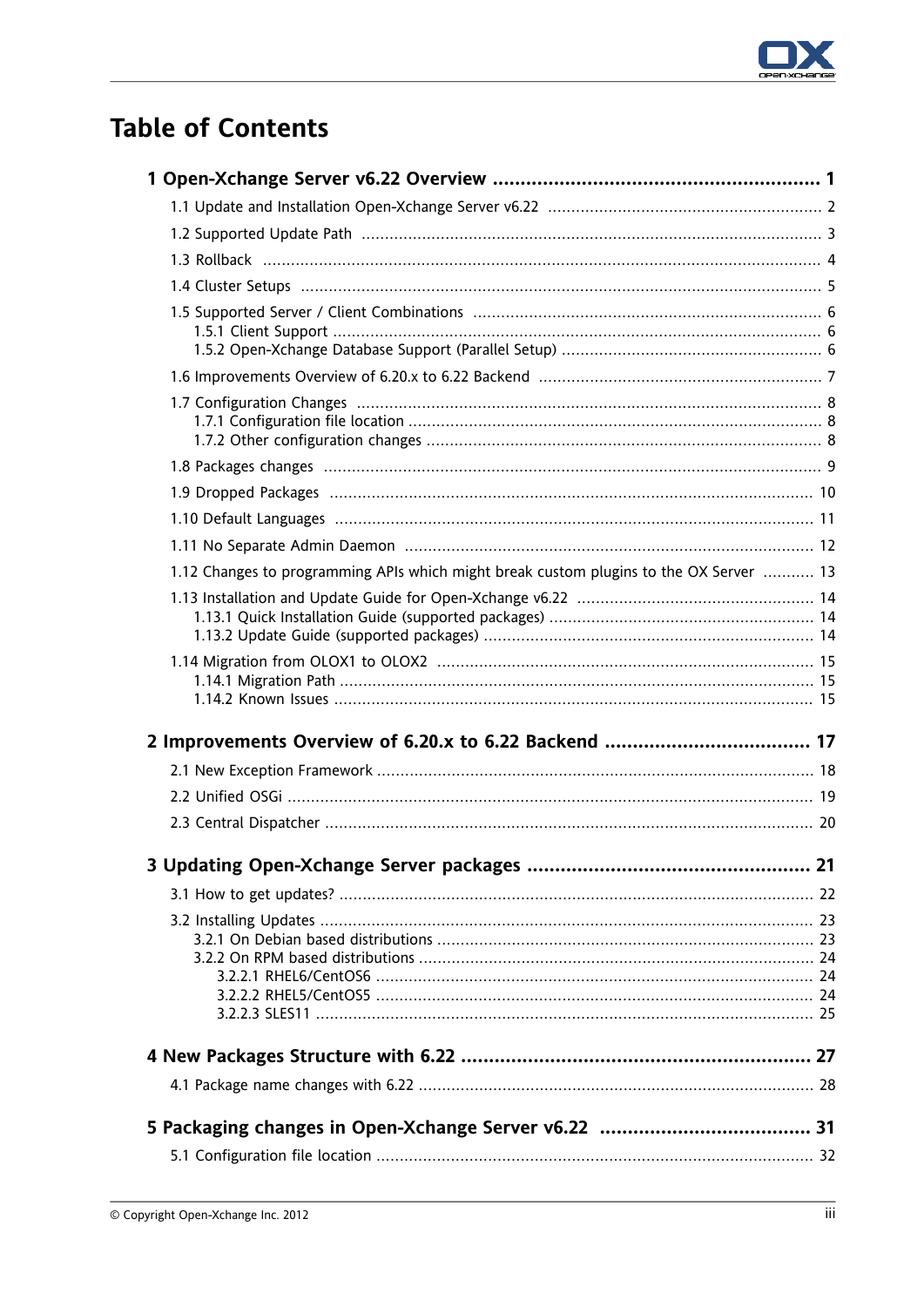

| 6 Code changes necessary for Open-Xchange Server v6.22  35             |  |
|------------------------------------------------------------------------|--|
|                                                                        |  |
|                                                                        |  |
| 7 Open-Xchange Server 6 (v6.22) on Debian GNU/Linux 6.0  39            |  |
|                                                                        |  |
|                                                                        |  |
|                                                                        |  |
|                                                                        |  |
|                                                                        |  |
|                                                                        |  |
|                                                                        |  |
|                                                                        |  |
|                                                                        |  |
|                                                                        |  |
|                                                                        |  |
|                                                                        |  |
| 8 Open-Xchange Server 6 (v6.22) on SuSE Linux Enterprise Server 11  53 |  |
|                                                                        |  |
|                                                                        |  |
|                                                                        |  |
|                                                                        |  |
|                                                                        |  |
|                                                                        |  |
|                                                                        |  |
|                                                                        |  |
|                                                                        |  |
|                                                                        |  |
|                                                                        |  |
|                                                                        |  |
|                                                                        |  |
| 9 Open-Xchange Server 6 (v6.22) on RedHat Enterprise Linux 5  67       |  |
|                                                                        |  |
|                                                                        |  |
|                                                                        |  |
|                                                                        |  |
|                                                                        |  |
|                                                                        |  |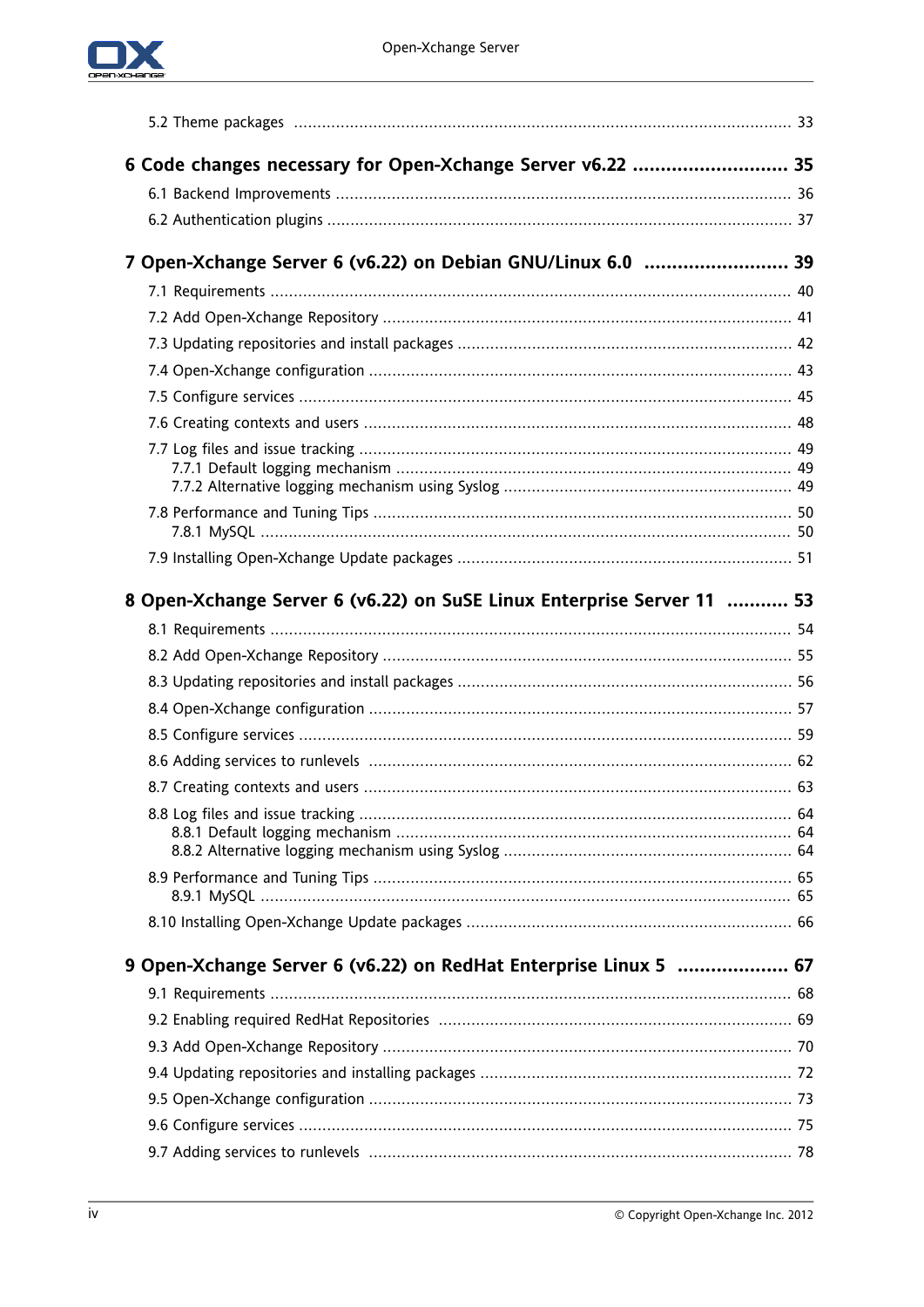

| 10 Open-Xchange Server 6 (v6.22) on RedHat Enterprise Linux 6  83 |  |
|-------------------------------------------------------------------|--|
|                                                                   |  |
|                                                                   |  |
|                                                                   |  |
|                                                                   |  |
|                                                                   |  |
|                                                                   |  |
|                                                                   |  |
|                                                                   |  |
|                                                                   |  |
|                                                                   |  |
|                                                                   |  |
|                                                                   |  |
|                                                                   |  |
|                                                                   |  |
|                                                                   |  |
|                                                                   |  |
|                                                                   |  |
|                                                                   |  |
|                                                                   |  |
|                                                                   |  |
|                                                                   |  |
|                                                                   |  |
|                                                                   |  |
|                                                                   |  |
|                                                                   |  |
|                                                                   |  |
|                                                                   |  |
|                                                                   |  |
|                                                                   |  |
|                                                                   |  |
|                                                                   |  |
|                                                                   |  |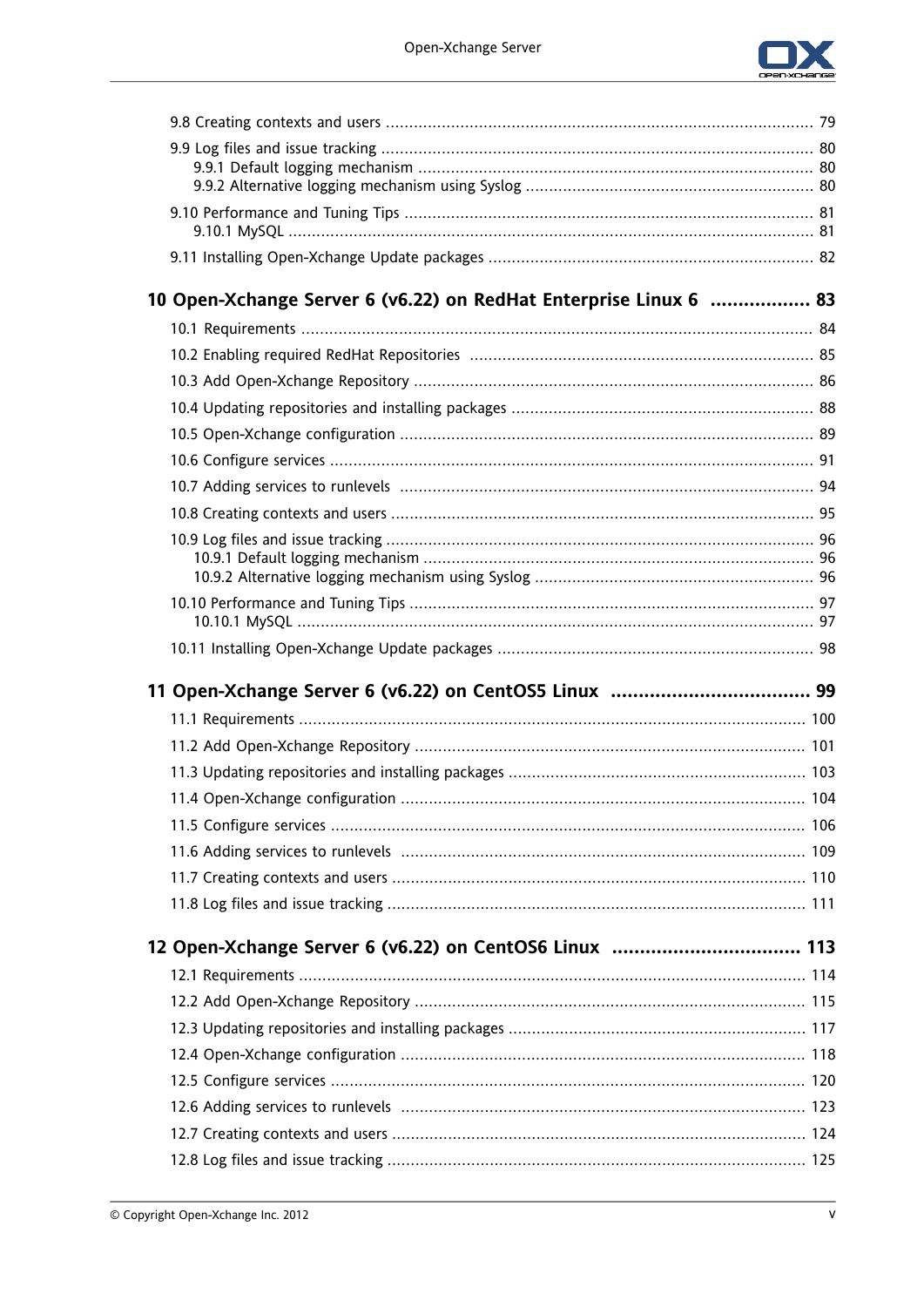

| 13 Update of Open-Xchange Server v6.20 to v6.22 on Debian GNU/Linux 6.0 |  |
|-------------------------------------------------------------------------|--|
|                                                                         |  |
|                                                                         |  |
|                                                                         |  |
|                                                                         |  |
|                                                                         |  |
|                                                                         |  |
|                                                                         |  |
|                                                                         |  |
| 14 Update of Open-Xchange Server v6.20 to v6.22 on SLES11  135          |  |
|                                                                         |  |
|                                                                         |  |
|                                                                         |  |
|                                                                         |  |
|                                                                         |  |
|                                                                         |  |
|                                                                         |  |
|                                                                         |  |
| 15 Update of Open-Xchange Server v6.20 to v6.22 on RHEL 5  145          |  |
|                                                                         |  |
|                                                                         |  |
|                                                                         |  |
|                                                                         |  |
|                                                                         |  |
|                                                                         |  |
|                                                                         |  |
| 16 Update of Open-Xchange Server v6.20 to v6.22 on RHEL 6  155          |  |
|                                                                         |  |
|                                                                         |  |
|                                                                         |  |
|                                                                         |  |
|                                                                         |  |
|                                                                         |  |
|                                                                         |  |
|                                                                         |  |
| 17 Update of Open-Xchange Server v6.20 to v6.22 on CentOS 5  165        |  |
|                                                                         |  |
|                                                                         |  |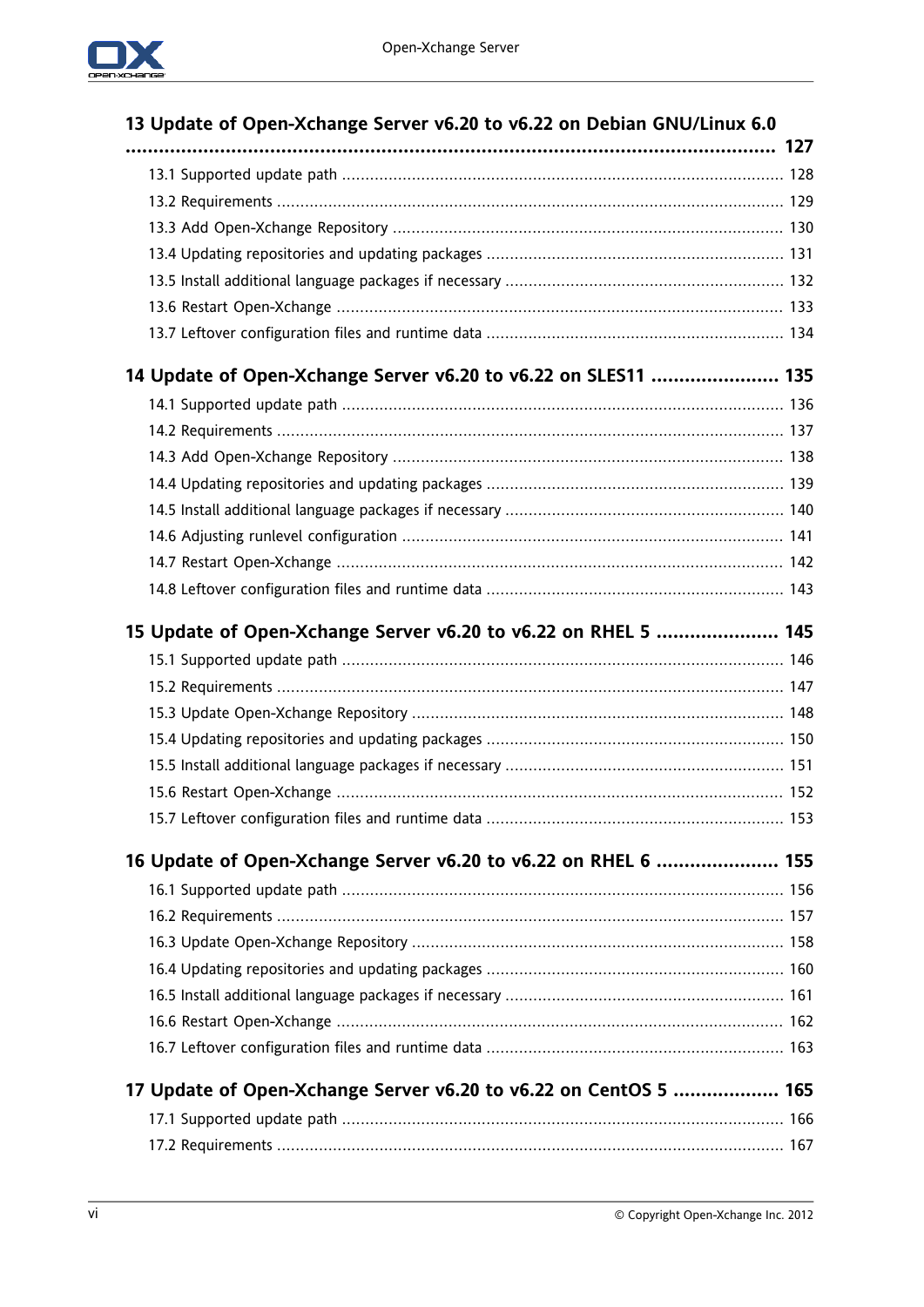

| 18 Update of Open-Xchange Server v6.20 to v6.22 on CentOS 6  175 |  |
|------------------------------------------------------------------|--|
|                                                                  |  |
|                                                                  |  |
|                                                                  |  |
|                                                                  |  |
|                                                                  |  |
|                                                                  |  |
|                                                                  |  |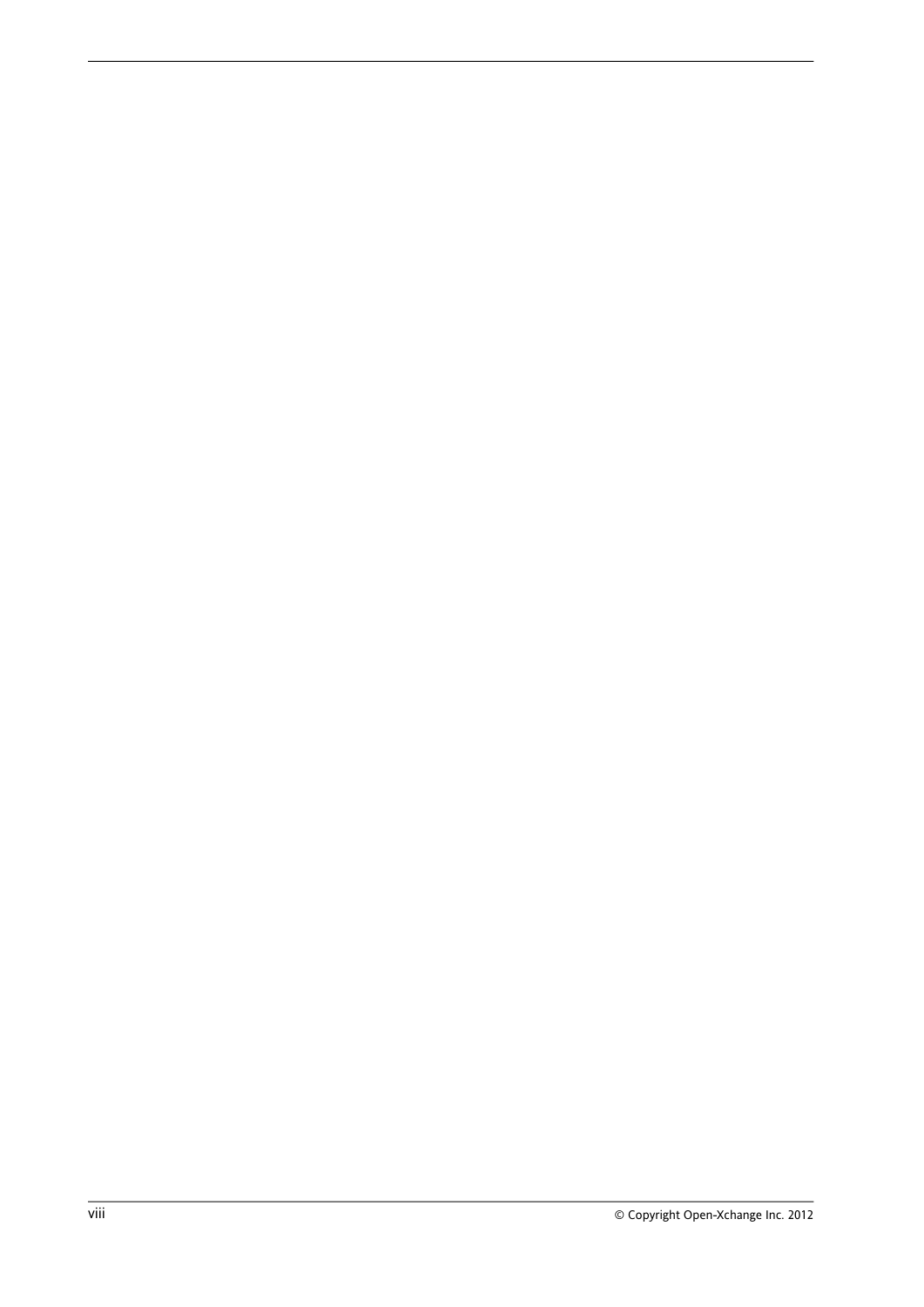

## <span id="page-8-0"></span>**Chapter 1. Open-Xchange Server v6.22 Overview**

The following information help you getting started with the backend migration to version 6.22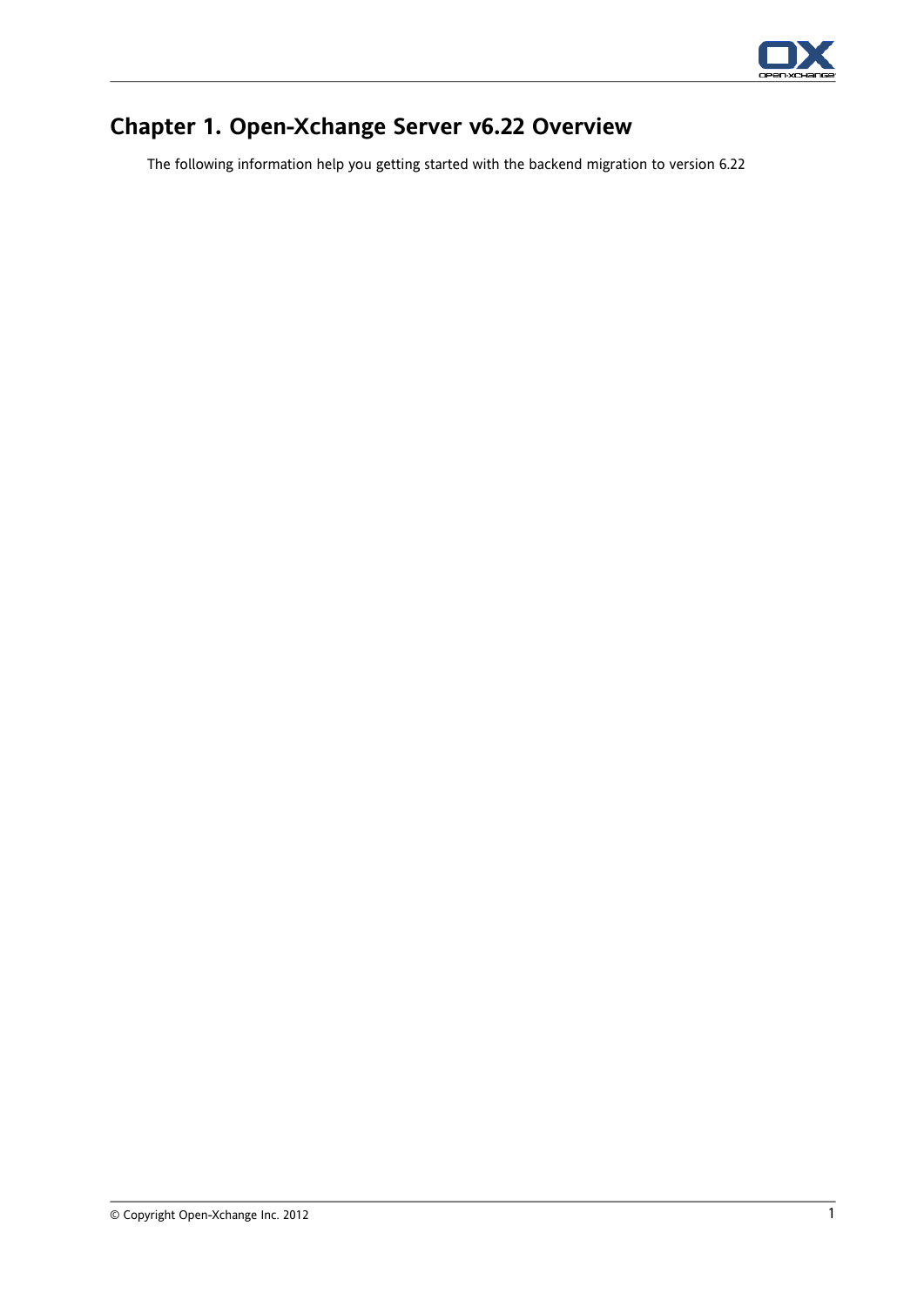

### <span id="page-9-0"></span>**1.1. Update and Installation Open-Xchange Server v6.22**

The new Open-Xchange Server v6.22 is the first step on the way to the next generation Open-Xchange App Suite. The update provides a new and improved Open-Xchange Server backend with enhancements for both generations.

Especially on the backend, Open-Xchange implemented various changes and improvements like a new and clear structure for the configuration files and packages, an improved exception framework, unified OSGi, etc.

On this page you can find an overview of the differences between the Open-Xchange 6.20.x and the Open-Xchange v.6.22 backend. There are new requirements, update guides, and multiple other changes.

**Please read the different articles and manuals regarding the update.** We encourage administrators of Open-Xchange 6 v6.20.x to install this update. The further feature development will be based on v6.22

**Custom Packages: Unfortunately custom packages will not be ready with 6.22 release. If you have custom packages provided by Open-Xchange, please discuss with your Open-Xchange contact when these packages will be available for 6.22.**

**Custom Plugins: If you have custom plugins written by yourself which depend on Open-Xchange Server OSGI bundles please check the information about necessary code and packaging changes below.**

**Furthermore, Open-Xchange provides the complete v6.22 materials as a document which is available here: Software [Repository.](http://software.open-xchange.com/OX6/6.22/doc) [[http://software.open-xchange.com/OX6/6.22/doc\]](http://software.open-xchange.com/OX6/6.22/doc)**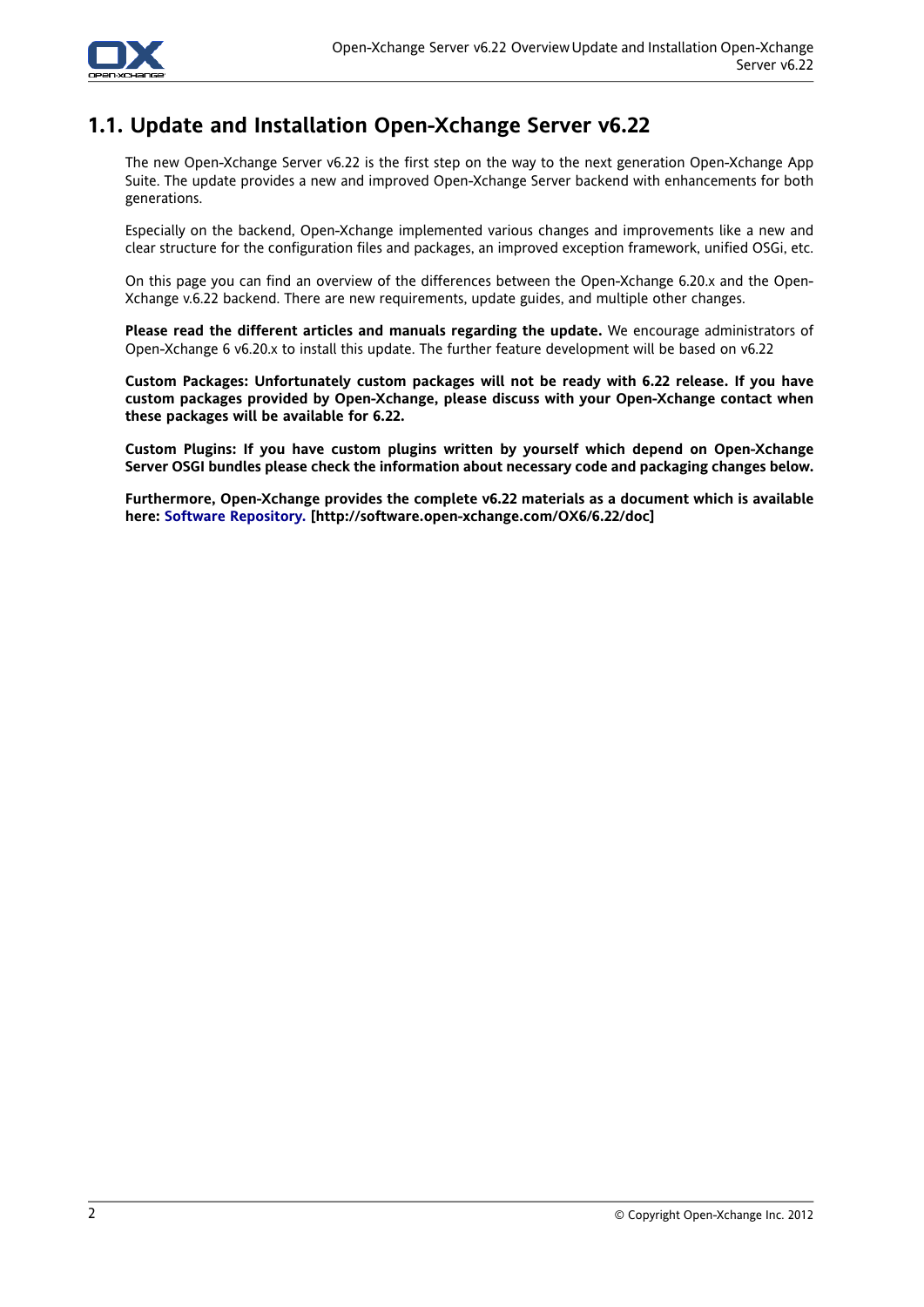

### <span id="page-10-0"></span>**1.2. Supported Update Path**

| Old version           | <b>New version</b> | Update supported |
|-----------------------|--------------------|------------------|
| v6.20.7               | v6.22.0            | yes              |
| v6.20.x               | v6.22.x            | $no(*)$          |
| v6.18x                | v6.22.x            | no               |
| <b>Older Versions</b> | v6.22.x            | no               |

(\*) If you do not update to 6.20.7, see 3: *Updating [Open-Xchange](#page-28-0) Server packages* (page 21), before you start the 6.22 update, it is possible that some important scripts have not run on your system(s) and configuration options might be missing. If you have already updated to 6.22 from an v6.20 version earlier than 6.20.7 and you are experiencing problems, please contact Open-Xchange Support.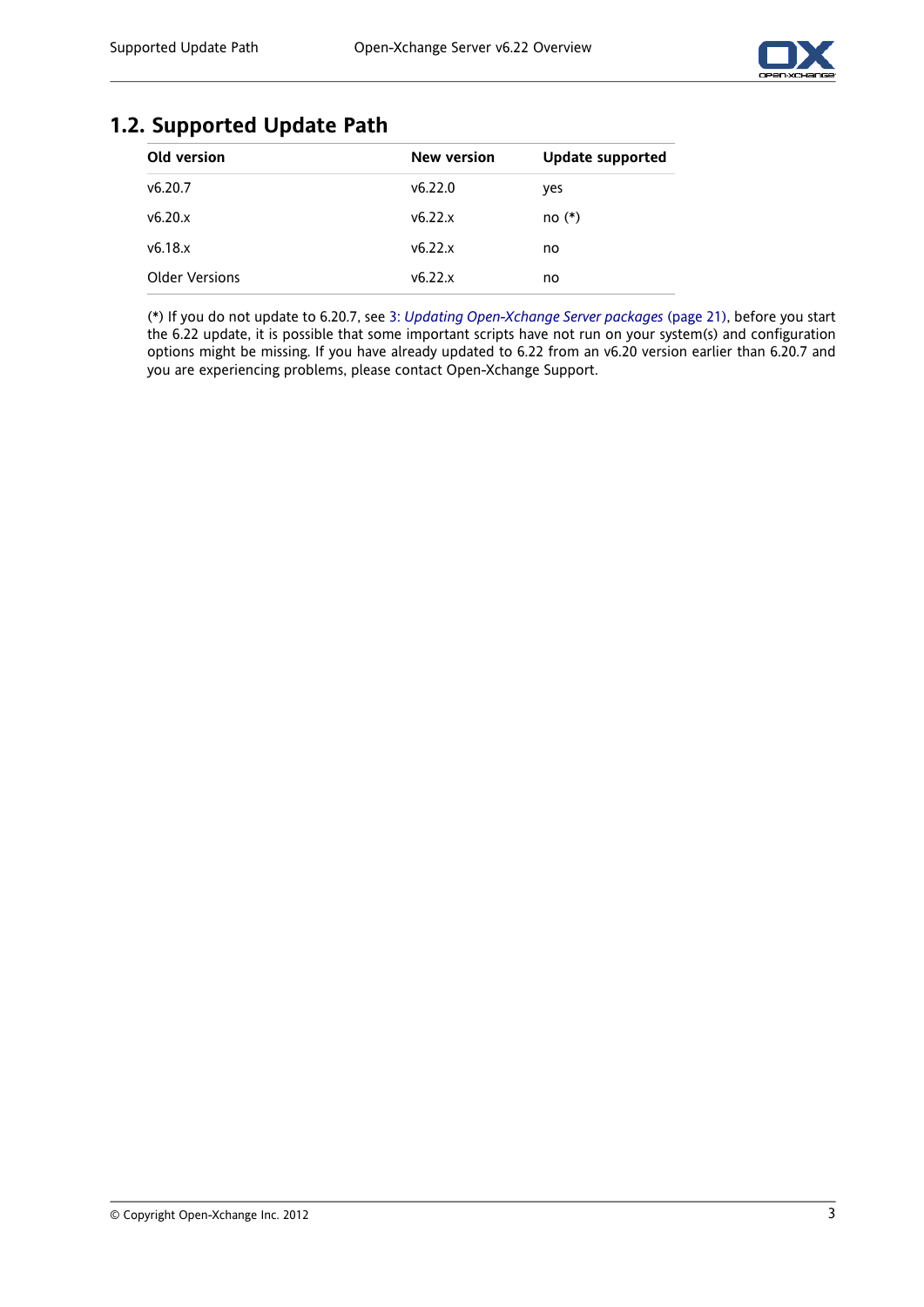

### <span id="page-11-0"></span>**1.3. Rollback**

Please note that after updating to 6.22 there is no way to get back to an earlier version of Open-Xchange. Please make sure that you have a full backup of your Open-Xchange installation(s).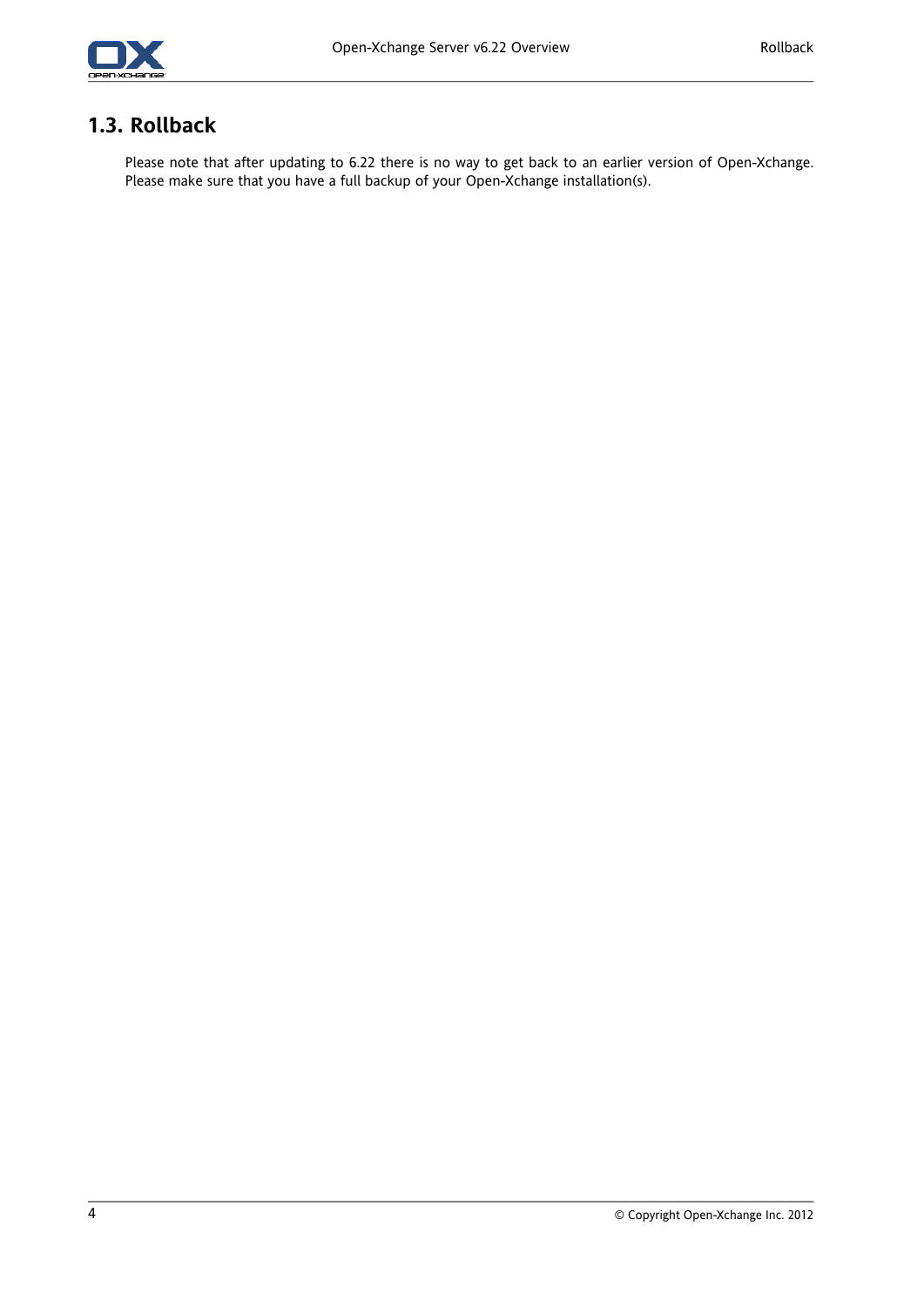

## <span id="page-12-0"></span>**1.4. Cluster Setups**

If you have several Open-Xchange systems in a cluster setup, you need to shut down all of them before attempting the upgrade. Parallel operation of v6.20 and v6.22 nodes in one cluster may lead to unforeseen errors and is not supported even for a short time.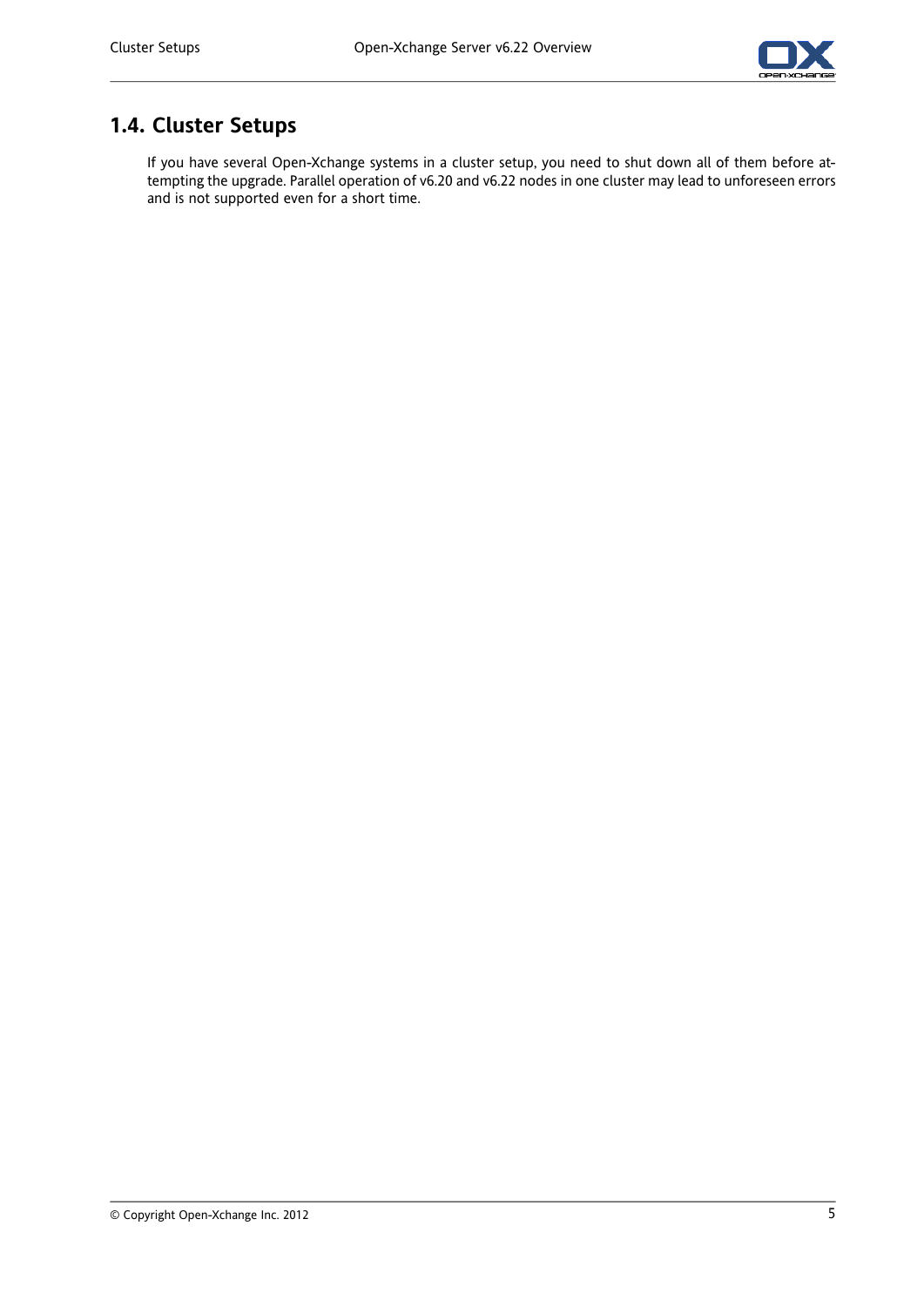

### <span id="page-13-1"></span><span id="page-13-0"></span>**1.5. Supported Server / Client Combinations**

### **1.5.1. Client Support**

| Open-Xchange GUI / Clients            | O p e n - X c h a n g eSupported<br>Server |                                                    |
|---------------------------------------|--------------------------------------------|----------------------------------------------------|
| v6.22.x                               | v6.22.x                                    | yes                                                |
| v6.20.x                               | v6.22.x                                    | no                                                 |
| v6.18.x                               | v6.22.x                                    | no                                                 |
| Older versions of Open-Xchange GUI    | v6.22.x                                    | no                                                 |
| OXtender 2 for Microsoft Outlook      | v6.22.x                                    | yes                                                |
| <b>OXtender for Business Mobility</b> | v6.22.x                                    | yes                                                |
| Open-Xchange Web Interface v1.2       | v6.22.x                                    | yes                                                |
| OXtender for cPanel                   | v6.22.x                                    | yes                                                |
| OXtender 1 for Microsoft Outlook      |                                            | no                                                 |
| OXtender for SyncML                   |                                            | no                                                 |
| Parallels Operations Automation       |                                            | no (supported with<br>upcoming 6.22.1, Q4<br>2012) |

## <span id="page-13-2"></span>**1.5.2. Open-Xchange Database Support (Parallel Setup)**

| <b>Database</b>       | <b>New Version</b> | Supported                                    |
|-----------------------|--------------------|----------------------------------------------|
| Open-Xchange Database | v6.22x             | yes (after running<br>v6.22 update tasks)    |
| Open-Xchange Database | v6.20.7            | yes (after running<br>v6.22 update tasks)    |
| Open-Xchange Database | v6.20x             | ves (after<br>running<br>v6.22 update tasks) |
| Open-Xchange Database | v6.18x             | no                                           |
| Open-Xchange Database | Older Versions     | no                                           |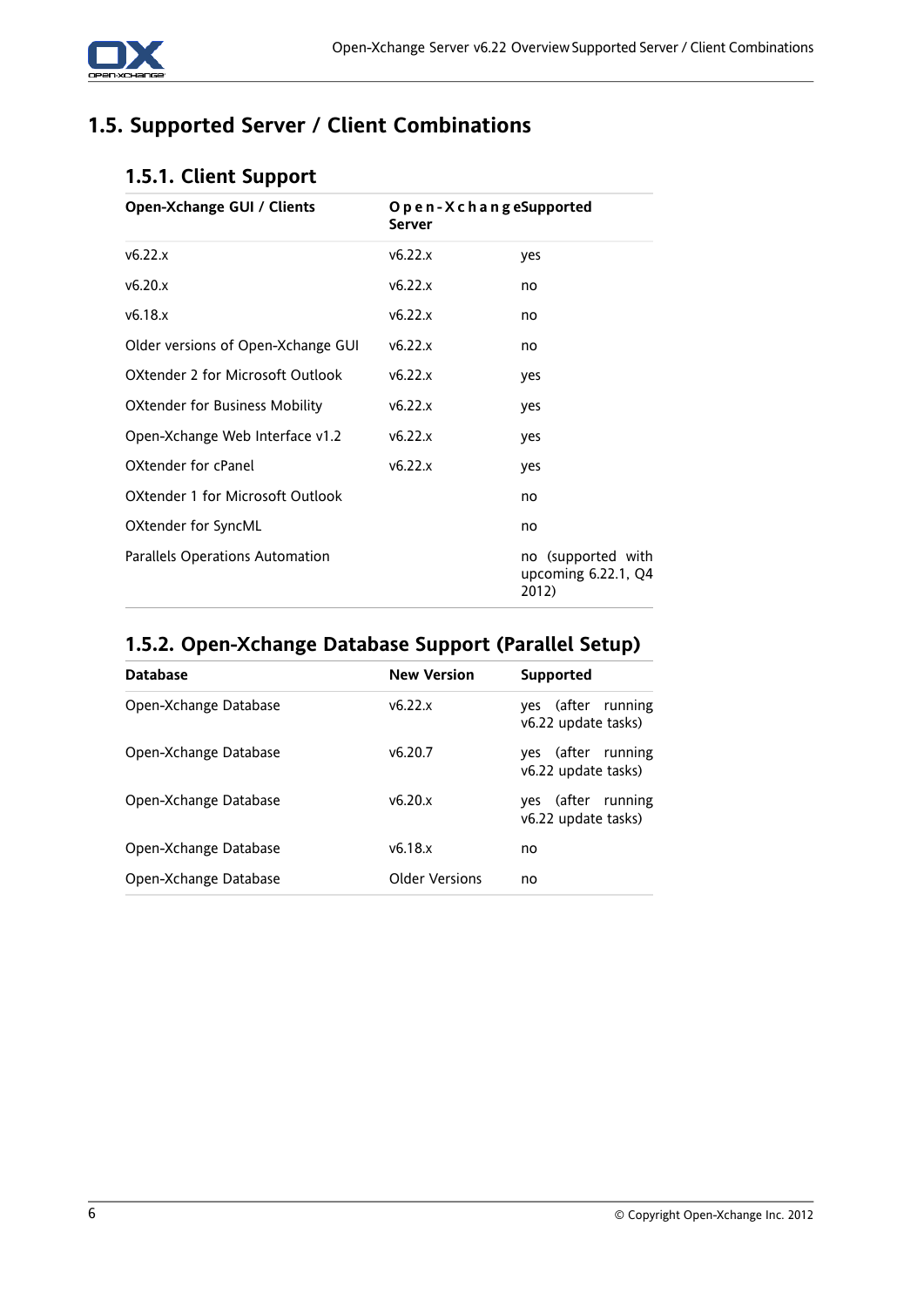

### <span id="page-14-0"></span>**1.6. Improvements Overview of 6.20.x to 6.22 Backend**

Open-Xchange provides an overview page regarding the main improvements of the new v6.22. Please have a look at 2: *[Improvements](#page-24-0) Overview of 6.20.x to 6.22 Backend* (page 17)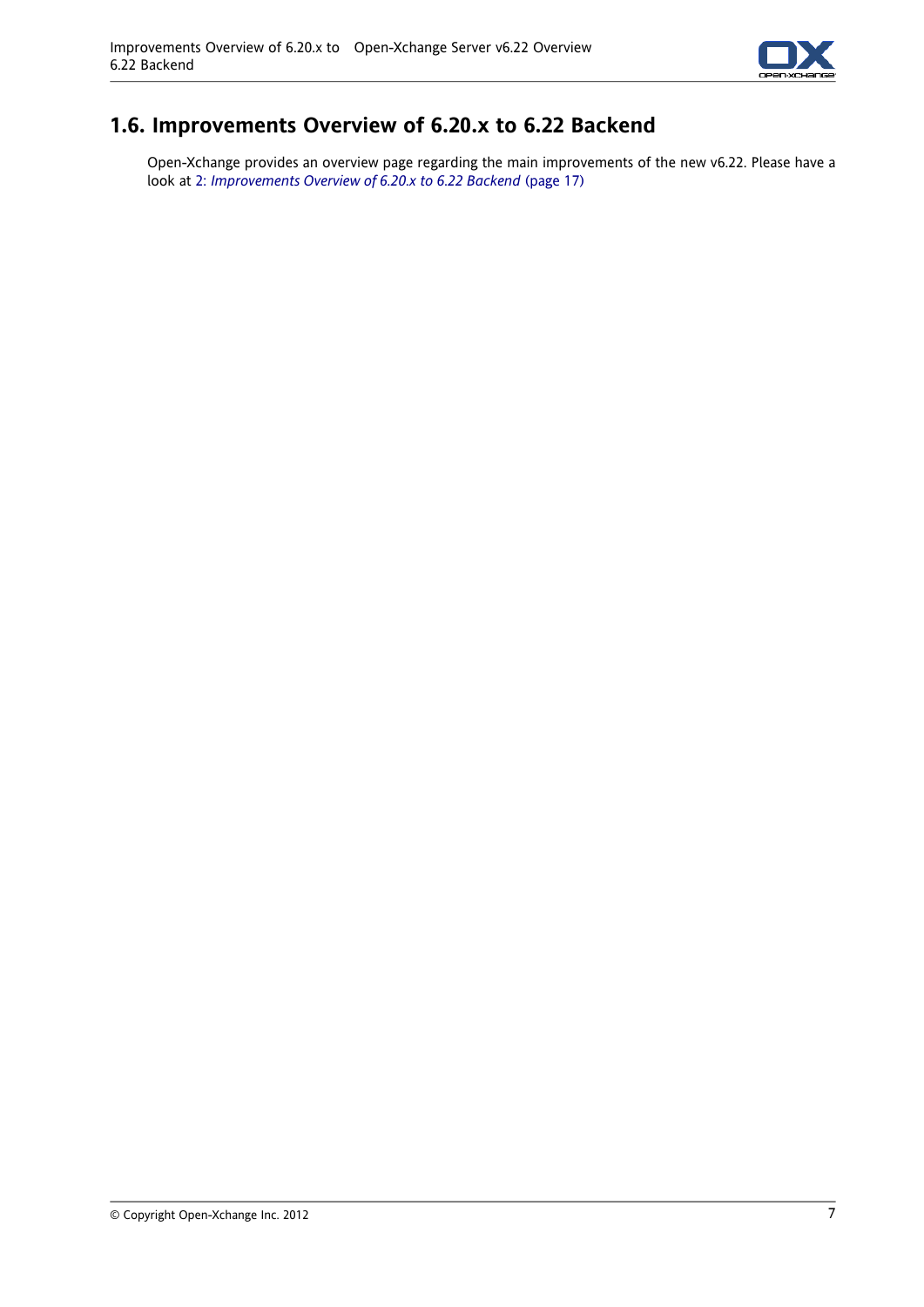

## <span id="page-15-1"></span><span id="page-15-0"></span>**1.7. Configuration Changes**

#### **1.7.1. Configuration file location**

In v6.22 we simplified the directory tree containing all configuration files to not longer include the subdirectories admindaemon, common and groupware.

For more details see the packaging changes overview page 5: *Packaging changes in [Open-Xchange](#page-38-0) Server v6.22* [\(page](#page-38-0) 31).

<span id="page-15-2"></span>**If you have any configuration management or templating system for automatic deployment of OX** instances in place, theses changes mean that you will have to adapt that system to the new configu**ration file tree.**

#### **1.7.2. Other configuration changes**

- push.properties has been renamed to push-udp.properties
- the configuration of theme packages has changed. This is also described on the packaging changes overview page 5: *Packaging changes in [Open-Xchange](#page-38-0) Server v6.22* (page 31).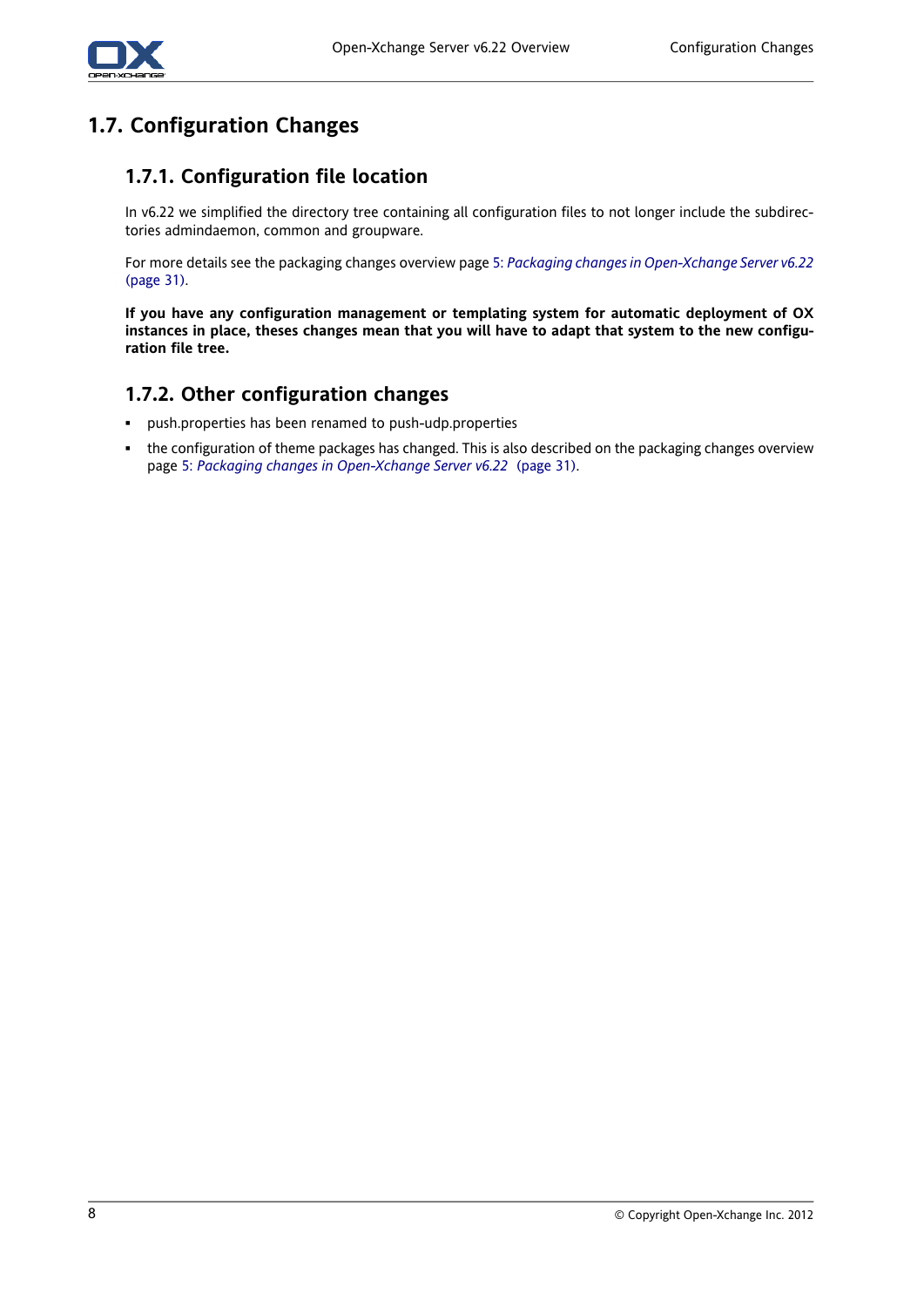

### <span id="page-16-0"></span>**1.8. Packages changes**

With v6.22 we have significantly reduced the number of packages necessary to install Open-Xchange Server. We encourage administrators of Open-Xchange v6.20.x to read the article 4: *New [Packages](#page-34-0) Structure with 6.22* [\(page](#page-34-0) 27) before updating to Open-Xchange v6.22. This article describes in detail which new packages correspond to which old ones.

The changes in the package structure should be completely transparent to the system administrator and are handled by standard package management tools during the upgrade.

**If you have any custom system for automatic installation and deployment of OX instances in place, it is very likely that you need to adapt your system to the new package structure.**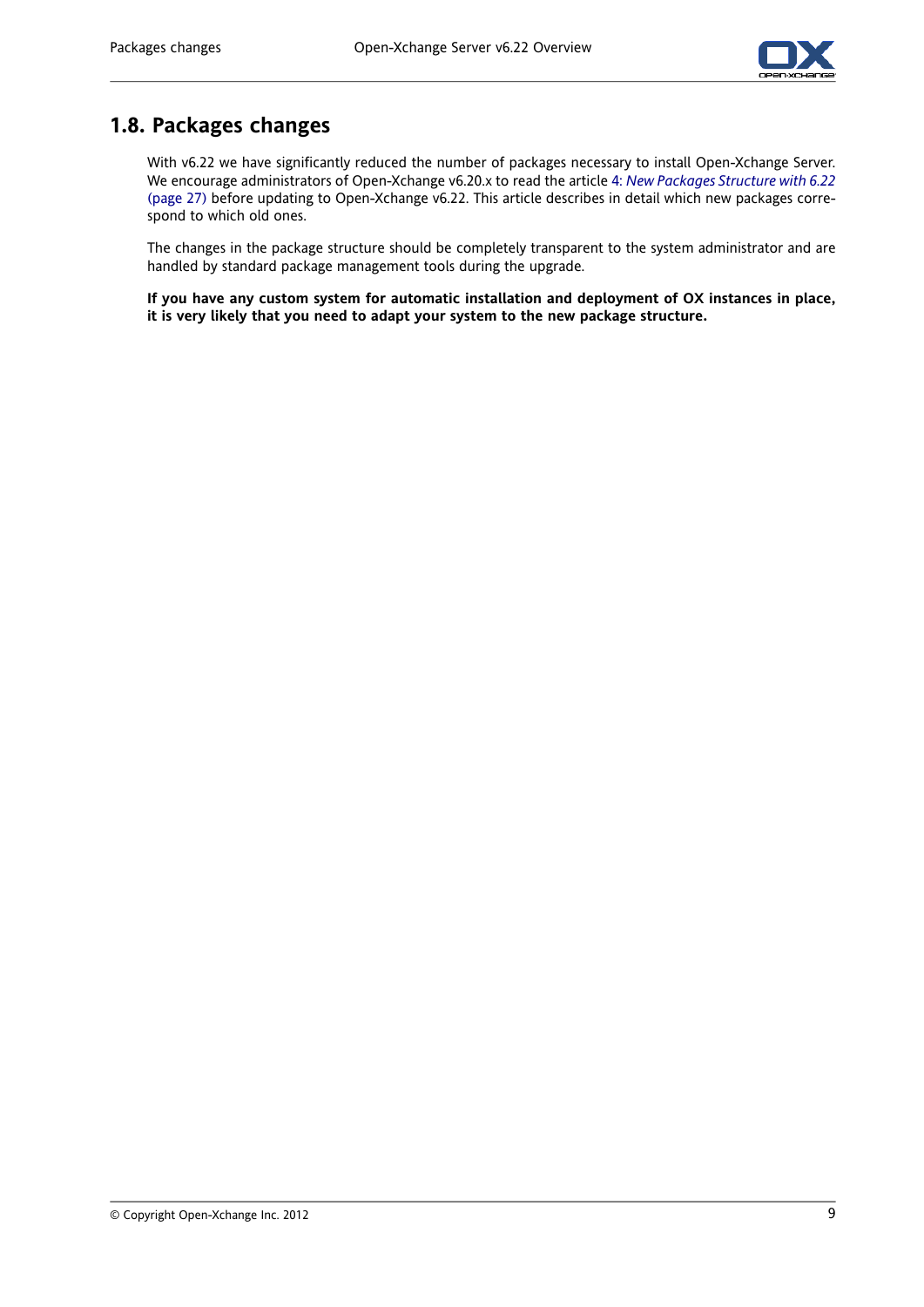

### <span id="page-17-0"></span>**1.9. Dropped Packages**

The package open-xchange-upsell-generic has been dropped for this release. An update will replace the package with open-xchange-upsell-multiple which offers the same features. The configuration needs to be converted though:

In upsell.properties:

com.openexchange.upsell.multiple.method=direct com.openexchange.upsell.multiple.method.static.shop\_redir\_url=URL\_TO\_STATIC\_HTML\_DOCUMENT

The URL must point to an HTML document which holds the content previously defined in upsell.properties' modules/com.openexchange.upsell.generic/html.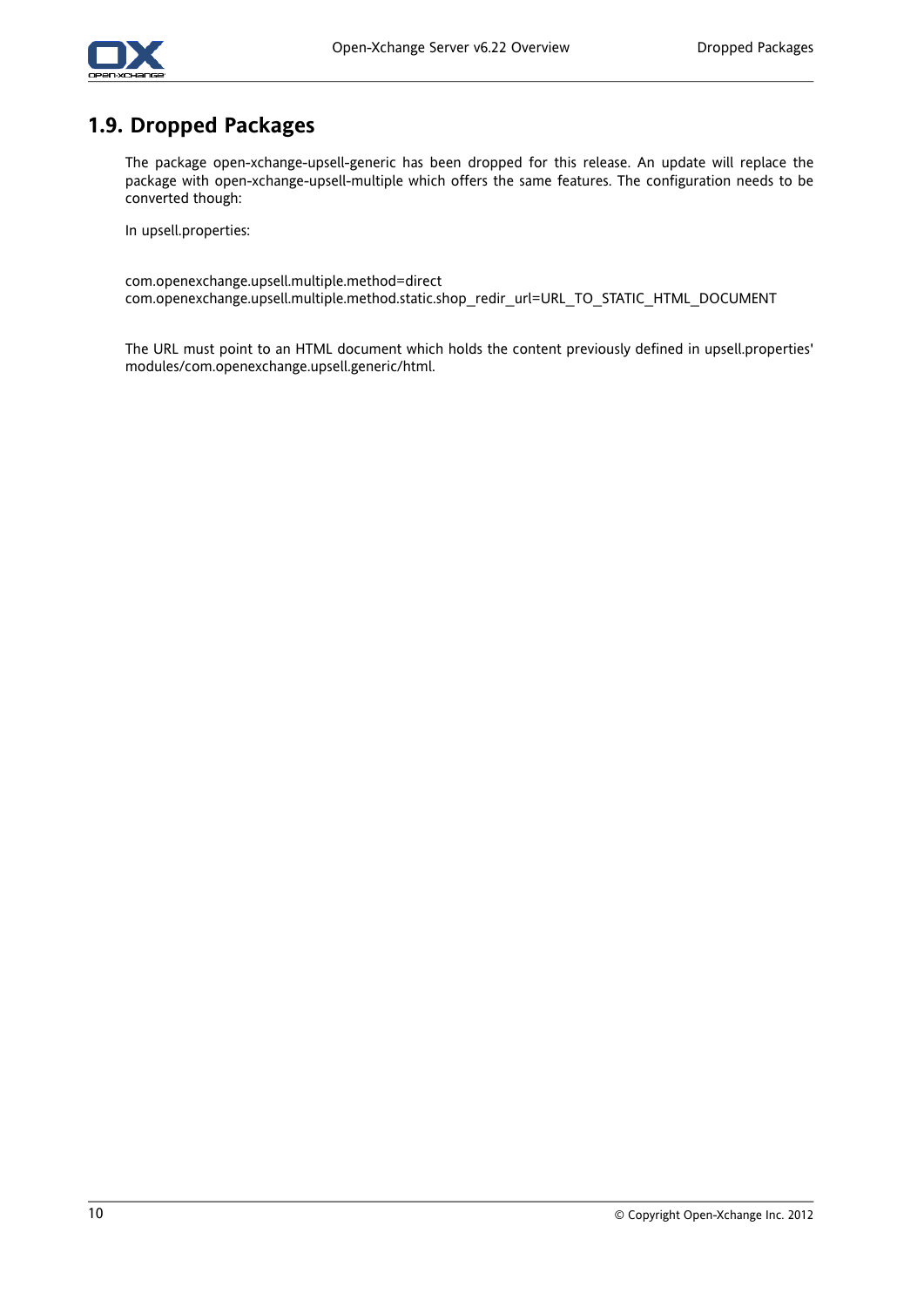

### <span id="page-18-0"></span>**1.10. Default Languages**

Starting with v6.22 the localization files for German, French and British English are no longer part of the core packages. This change was necessary to allow customers to uninstall these languages when they are not needed. If you want to offer German, French and/or British English to your customers as language option, you need to install the corresponding packages after the update. Please refer to 3: *Updating [Open-Xchange](#page-28-0) Server [packages](#page-28-0)* (page 21) for update details for your distribution.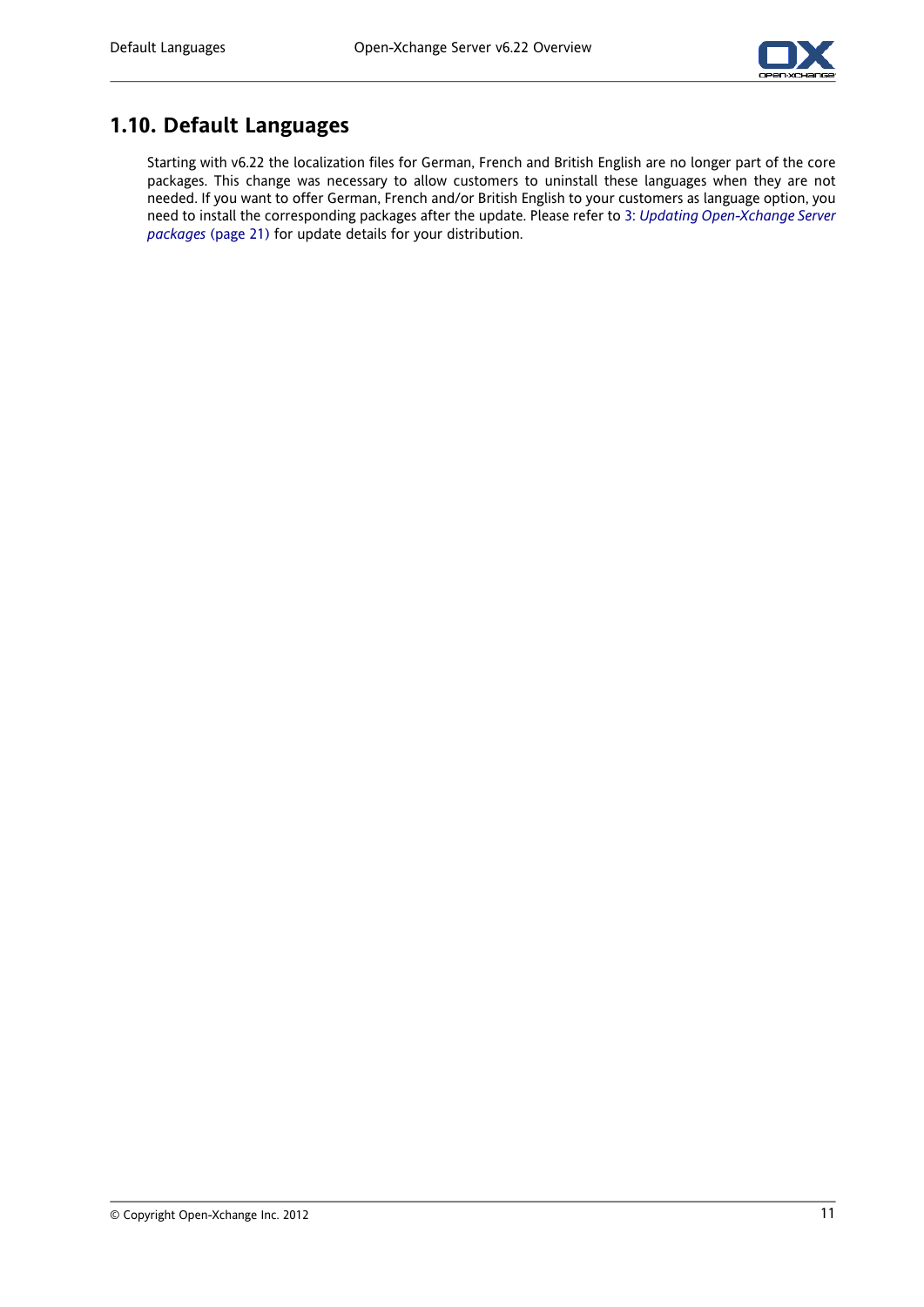

### <span id="page-19-0"></span>**1.11. No Separate Admin Daemon**

Admin functionality will now be a part of the Groupware Process as optional bundle. This means the former, as root running, Admin daemon will no longer exist.

Admin functionality is only available when the corresponding packages are installed.

As a result of this change, there is now only one startup script which starts the Open-Xchange Server. The new unified process is called open-xchange.

Following are potential pitfalls :

- ox-admin-scriptconf.sh is merged to /opt/open-xchange/etc/ox-scriptconf.sh, check NRFILES and Memory setting to fit the environment.
- If /etc/security/limits.conf does set limits for the open-xchange user, those need to be adopted.
- administrative tasks are now executed as user open-xchange (for example the filestore mount is no longer accessed as root).
- The new, unified process is not able to open tcp sockets below 1024.
- Separate monitoring for the admin process is no longer needed.
- admindaemon used to limit its network usage to IPv4 which is not the case anymore. This means that proper network setup is needed to avoid DNS and routing issues caused by dual stack usage.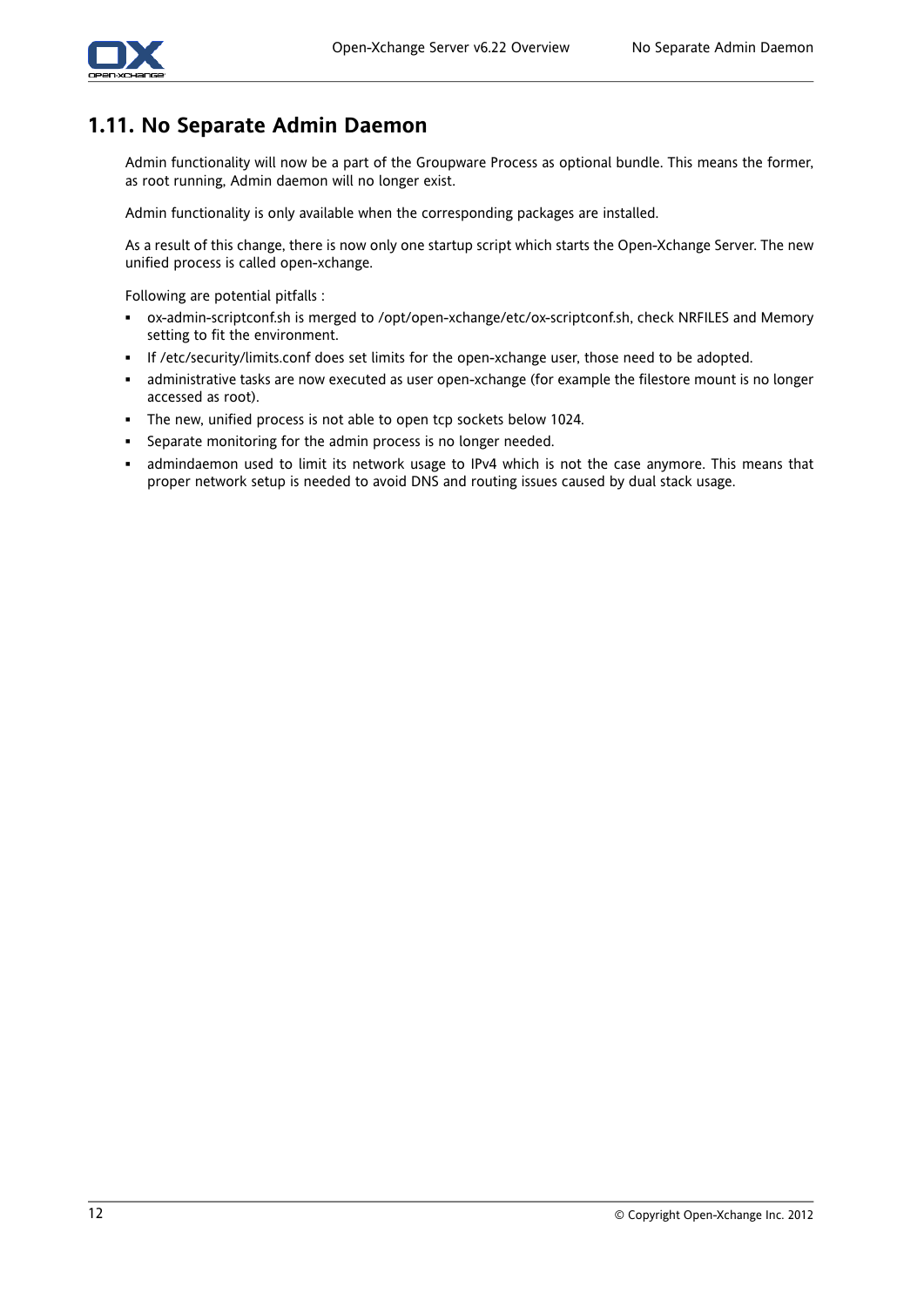

### <span id="page-20-0"></span>**1.12. Changes to programming APIs which might break custom plugins to the OX Server**

Please see 2: *[Improvements](#page-24-0) Overview of 6.20.x to 6.22 Backend* (page 17) for changes to the v6.22 core.

If you have custom plugins written by yourself which depend on Open-Xchange Server OSGI bundles, check the pages 5: *Packaging changes in [Open-Xchange](#page-38-0) Server v6.22* (page 31) and 6: *Code changes [necessary](#page-42-0) for [Open-Xchange](#page-42-0) Server v6.22* (page 35) for changes you might need to do.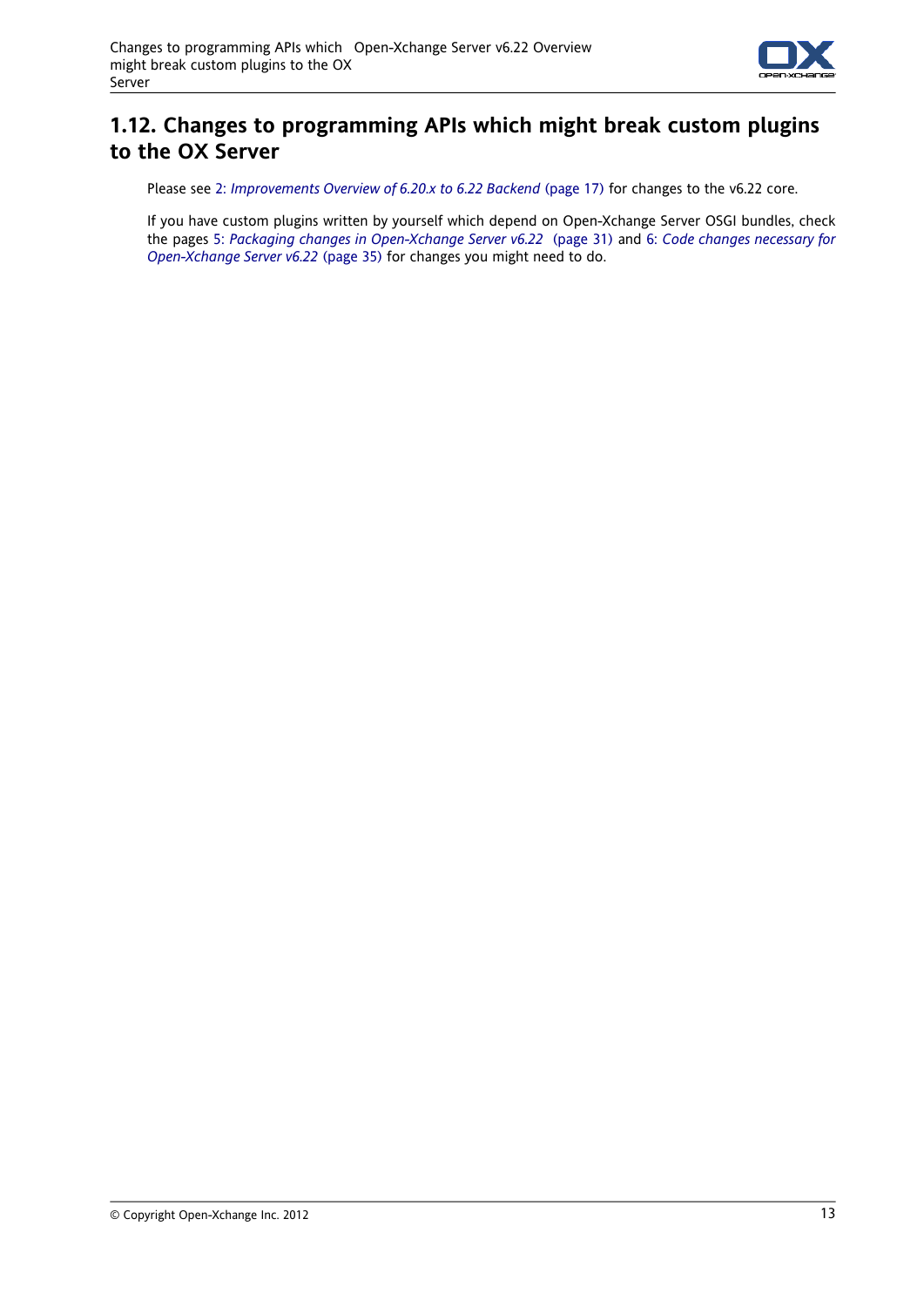

## <span id="page-21-1"></span><span id="page-21-0"></span>**1.13. Installation and Update Guide for Open-Xchange v6.22**

### **1.13.1. Quick Installation Guide (supported packages)**

To download and install the software, please use the following Installation Guides.

7: *[Open-Xchange](#page-46-0) Server 6 (v6.22) on Debian GNU/Linux 6.0* (page 39)Download and Installation Guide for Debian GNU/Linux 6.0 (Squeeze)

8: *[Open-Xchange](#page-60-0) Server 6 (v6.22) on SuSE Linux Enterprise Server 11* (page 53)Download and Installation Guide for SUSE Linux Enterprise Server 11

9: *[Open-Xchange](#page-74-0) Server 6 (v6.22) on RedHat Enterprise Linux 5* (page 67)Download and Installation Guide for RedHat Enterprise Linux 5

10: *[Open-Xchange](#page-90-0) Server 6 (v6.22) on RedHat Enterprise Linux 6* (page 83)Download and Installation Guide for RedHat Enterprise Linux 6

11: *[Open-Xchange](#page-106-0) Server 6 (v6.22) on CentOS5 Linux* (page 99)Download and Installation Guide for CentOS 5

<span id="page-21-2"></span>12: *[Open-Xchange](#page-120-0) Server 6 (v6.22) on CentOS6 Linux* (page 113)Download and Installation Guide for CentOS 6

### **1.13.2. Update Guide (supported packages)**

To update the software to Open-Xchange v6.22, please use the following Update Guides. **There you can also find information on how to start the groupware with / without admin part, on known issues and manual steps required.**

13: *Update of [Open-Xchange](#page-134-0) Server v6.20 to v6.22 on Debian GNU/Linux 6.0* (page 127)Update Guide from 6.20 to 6.22 for Debian GNU/Linux 6.0 (Squeeze)

14: *Update of [Open-Xchange](#page-142-0) Server v6.20 to v6.22 on SLES11* (page 135)Update Guide from 6.20 to 6.22 for SUSE Linux Enterprise Server 11

15: *Update of [Open-Xchange](#page-152-0) Server v6.20 to v6.22 on RHEL 5* (page 145)Update Guide from 6.20 to 6.22 for RedHat Enterprise Linux 5

16: *Update of [Open-Xchange](#page-162-0) Server v6.20 to v6.22 on RHEL 6* (page 155)Update Guide from 6.20 to 6.22 for RedHat Enterprise Linux 6

17: *Update of [Open-Xchange](#page-172-0) Server v6.20 to v6.22 on CentOS 5* (page 165)Update Guide from 6.20 to 6.22 for CentOS 5

18: *Update of [Open-Xchange](#page-182-0) Server v6.20 to v6.22 on CentOS 6* (page 175)Update Guide from 6.20 to 6.22 for CentOS 6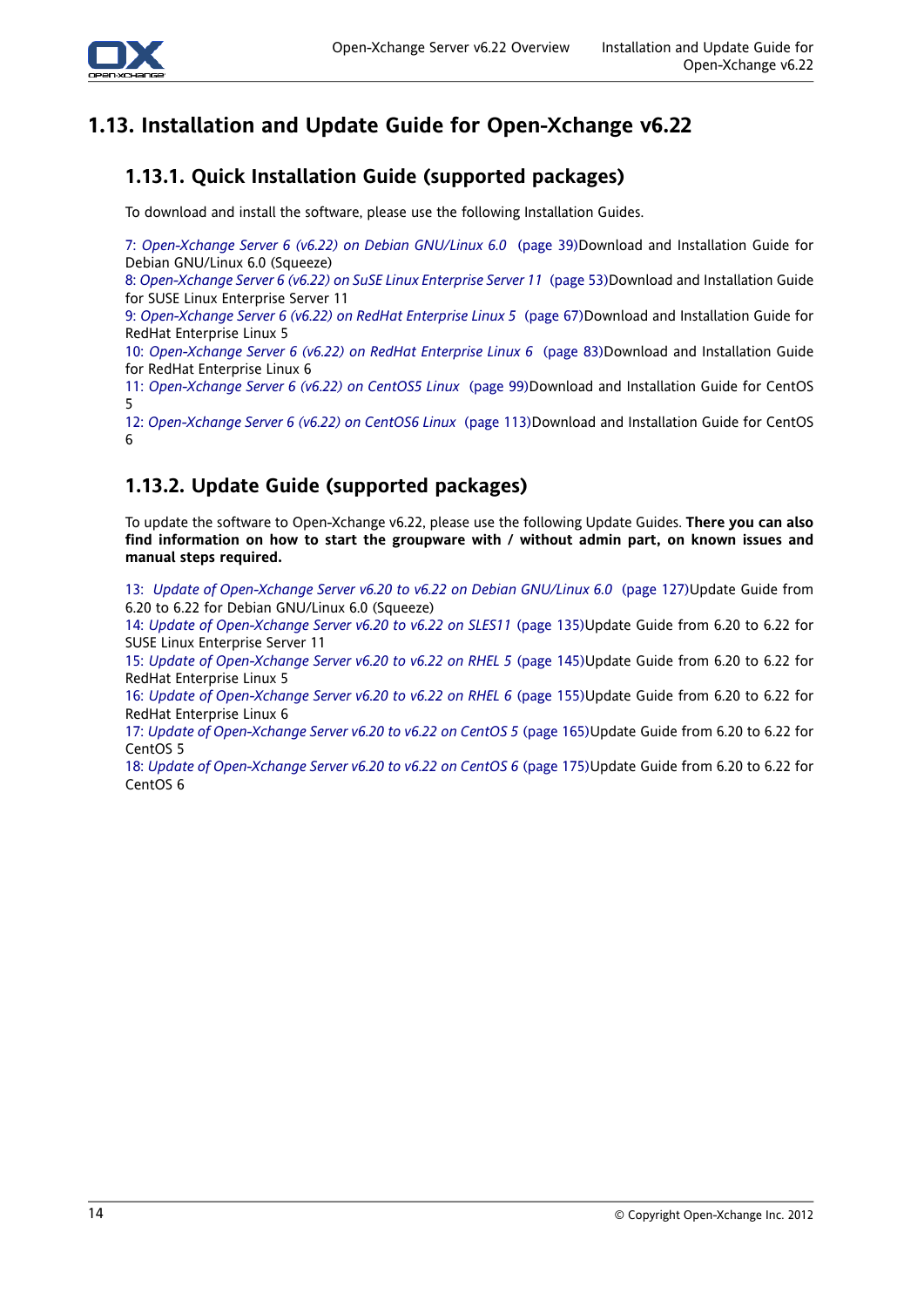

## <span id="page-22-1"></span><span id="page-22-0"></span>**1.14. Migration from OLOX1 to OLOX2**

### **1.14.1. Migration Path**

Open-Xchange will discontinue the support for OXtender 1 for Microsoft Outlook with the new release v6.22. Additional, at the new backend, the Open-Xchange WebDAV XML API will no longer be officially supported. Open-Xchange will provide an upgrade path to the OXtender 2 for Microsoft Outlook.

If the user installs the upcoming OLOX1 6.18.19 we will provide the following information to the user when trying to sync against the OX server >= 6.22. Open-Xchange provides via a pop-up window at the product the following migration possibilities:

- User can use the OXUpdater to install the new version
- User can directly start installing by clicking on a provided link

<span id="page-22-2"></span>If the user closes the pop-up window, the OLOX 1 will be deactivated for the current session and profil. After installing OLOX2 and starting Outlook the user has to select the new OLOX2 profile and the migration is done.

A complete migration path is documented at [http://oxpedia.org/wiki/index.php?title=OLOX\\_Migration](http://oxpedia.org/wiki/index.php?title=OLOX_Migration)

#### **1.14.2. Known Issues**

- After the start of the new OLOX 2 profile, contacts, appointments and tasks will be synchronized
- Per default server configuration, mails older as one year won't be synchronized
- Notice and Journal information won't be synchronized. It is possible to export and import the information via the Outlook functionalities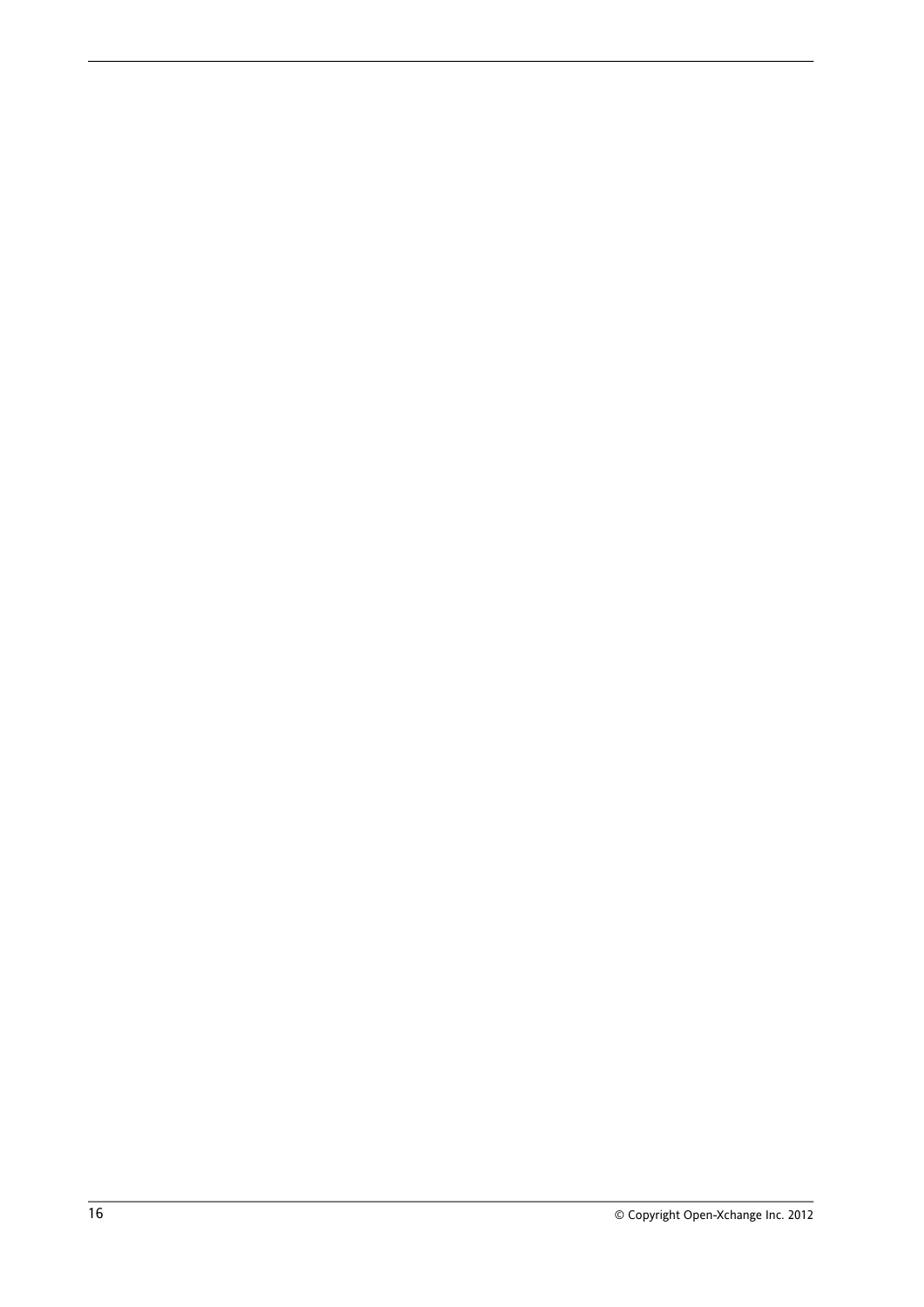

# <span id="page-24-0"></span>**Chapter 2. Improvements Overview of 6.20.x to 6.22 Backend**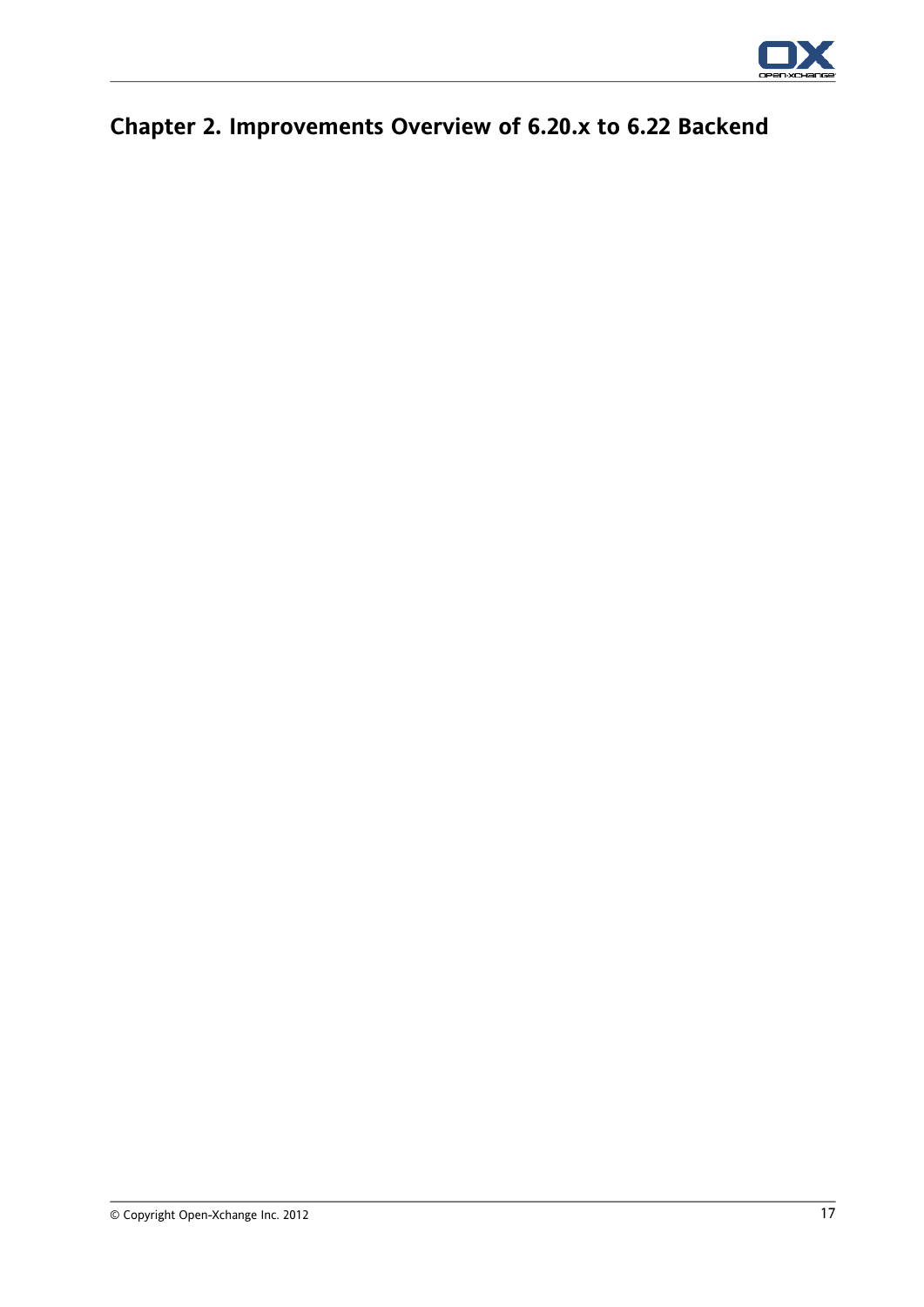

#### <span id="page-25-0"></span>**2.1. New Exception Framework**

Exception handling is the process of responding to the occurrence, during computation, of exceptions – anomalous or exceptional situations requiring special processing – often changing the normal flow of program execution.

With Open-Xchange Server v6.22 the exception handling has been heavily simplified. There is only a single class named OXException. As prerequisite for remodeling the exception handling, existing error code notations – e.g. APP-0015 – and uniquely identifying exception ID – exceptionID=-1272648052-227787 – need to be maintained. Newly introduced classes OXExceptionCode and OXExceptionFactory now replace formerly used classes Code, ErrorMessage, and ExceptionFactory respectively.

Moreover the new exception framework distinguishes between log and display messages. The log messages technically describe the occurred error with optional debug information (e.g. user, context, …). Whereby the display message is intended as a short, understandable and translatable message for the Open-Xchange user. The display messages are provided as public constants by a simple class implementing com.openexchange.i18n.LocalizableStrings interface.

These simplifications to exception handling imply severe impact on existing OX6-compliant source code that need special developer's intention:

- There's no more the need to create own exception class, but only creating an enum that implements OX-ExceptionCode.
- Special handling through catch-clauses: Since there is only one exception class, there is no possibility for flow control through catch-clauses anymore. To look for a special error, the method OXException-Code.equals(OXException) is suggested for being used.
- Special handling by error code numbers: Only comparing by code number may ignore equality of the associated code prefix. Using OXExceptionCode.equals(OXException) is recommended in this case, too.
- Moreover the developer should be sure that the right category is selected for a certain error code. The category decides if exception is displayed to user or logged with certain log levels.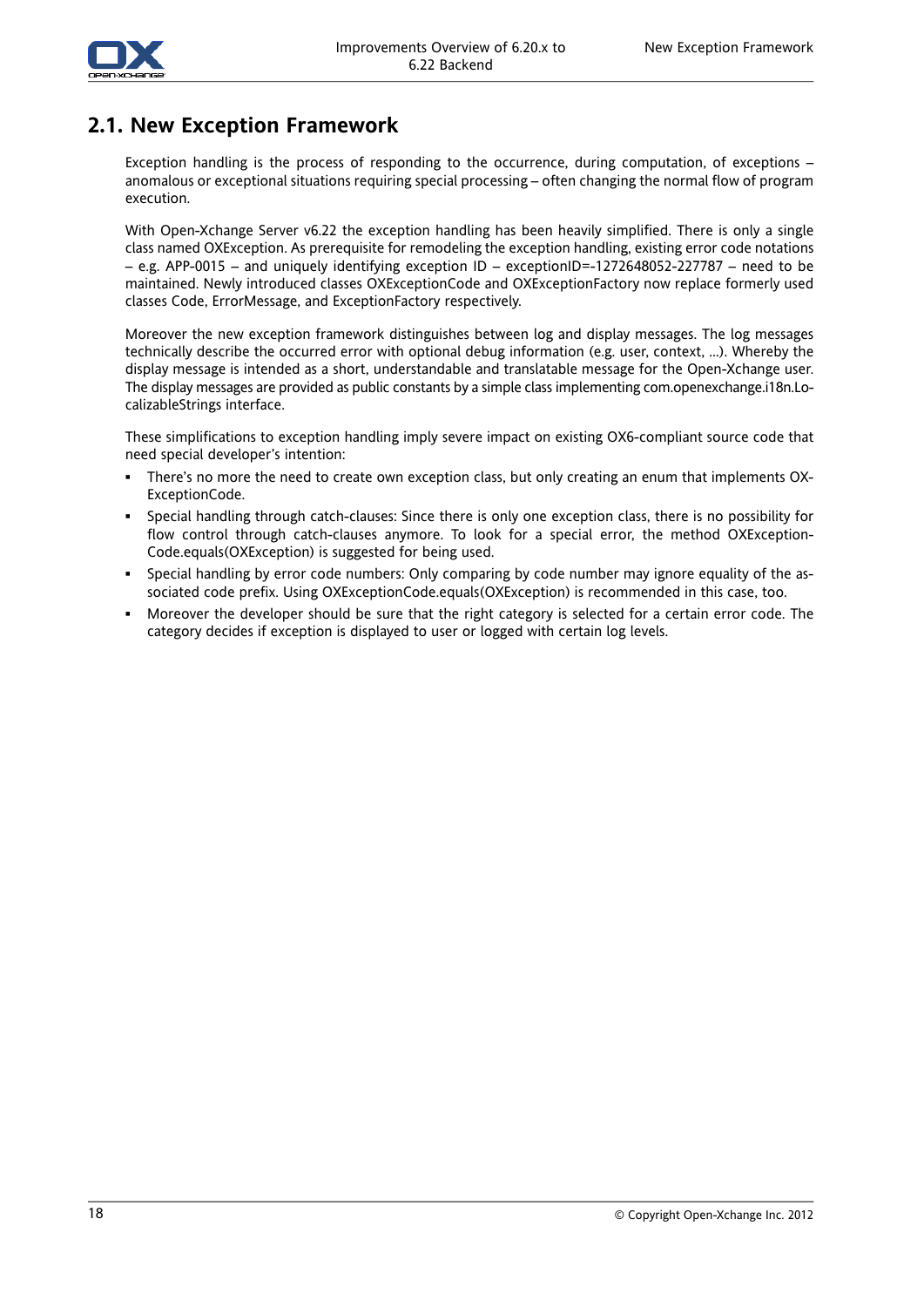

### <span id="page-26-0"></span>**2.2. Unified OSGi**

For developing OSGi bundles for Open-Xchange Server the helper class HousekeepingActivator is recommended. This subclass of OSGi's BundleActivator interface offers many utility methods to register new services or to track needed ones.

Both, ServiceRegistrations and ServiceTrackers, are internally stored and automatically release if the stop() method is invoked. Thus it is ensured that any opened OSGi resource is orderly closed on bundle stop.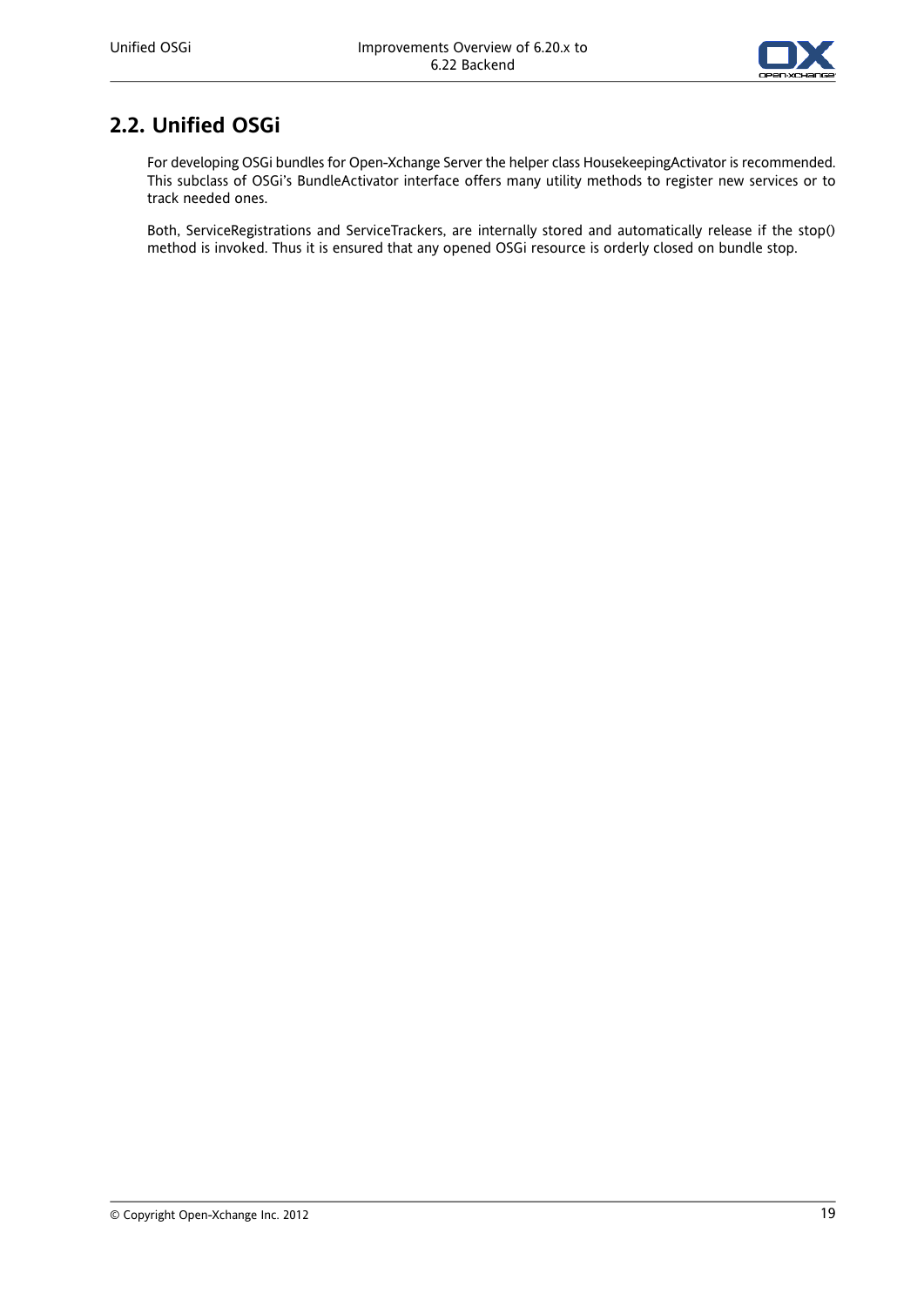



### <span id="page-27-0"></span>**2.3. Central Dispatcher**

The Open-Xchange Server generation v6.20.x and upward implements a HTTP based protocol with JSON formatted payloads to allow clients, mostly our own HTML/CSS/Javascript frontend, access to its functionality. Historically every module was implemented in a separate servlet making it hard to address overarching topics and leading to a lot of code duplication. In v6.22 this has been streamlined by the introduction of a new framework for implementing HTTP API requests. While regular servlets will continue to function it is strongly recommended to migrate backend extensions that are accessed by HTTP API clients to the new framework to benefit from more generalized features (e.g. preview generation for file data, resizing and rotation of pictures, formatting options for output etc.)

To do so, you need to provide an implementation of the AJAXActionFactory interface which delivers an AJAXActionService implementation for every ?action=someAction type parameter in the HTTP API for your module. The AJAXActionFactory can be registered in the OSGi container by having your Activator subclass ModuleActivator and using its #registerModule method.

The meat of your HTTP API implementation will usually reside in the AJAXActionService implementations. They are expected to return an AJAXRequestResult for a given AJAXRequestData (which typically wraps an HTTP request, but could just as well emanate from a "multiple" batch request or another interface). The AJAXRequestData provides access to the actions parameters and body data, already pre-parsed as JSON data, if that was possible.

AJAXRequestResults consist of the payload and the format that payload is provided in by the AJAXActionService implementation. This is used to automatically turn a given result type (say "contact", which would be one or many contact objects) into, say a "vcard", depending on what the client requested as desired format. Typically the response will be in JSON format, though.

Known types you can stick into an AJAXRequestResponse are:

- "string" which will be sent to the client as is
- "json", which will be wrapped in a {data: <your payload>} json structure as per HTTP API conventions
- "file", for which you will need to provide an IFileHolder (with lot's of useful implementations already ready to use) implementation to have file data delivered to the client

For simple use cases that is enough. If you work with highly structured data (like OXs main data types contacts, appointments, tasks, files, mails) and introduce your own complex object type ( for the sake of argument say: an Order in a logistics application), it'd be best to introduce your own format ("order", or "ox:order" with your own prefix instead of .ox". Just pick one) and (at minimum) an implementation of ResultConverter that knows how to turn whatever object you supply as an "order" into "json". That way you can later easily add different output options for different clients (e.g. "csv" to print a list of orders in a spreadsheet friendly csv file). OSGi: Open Services Gateway initiativeHTTP: HyperText Transfer ProtocolJSON: JavaScript Object Notation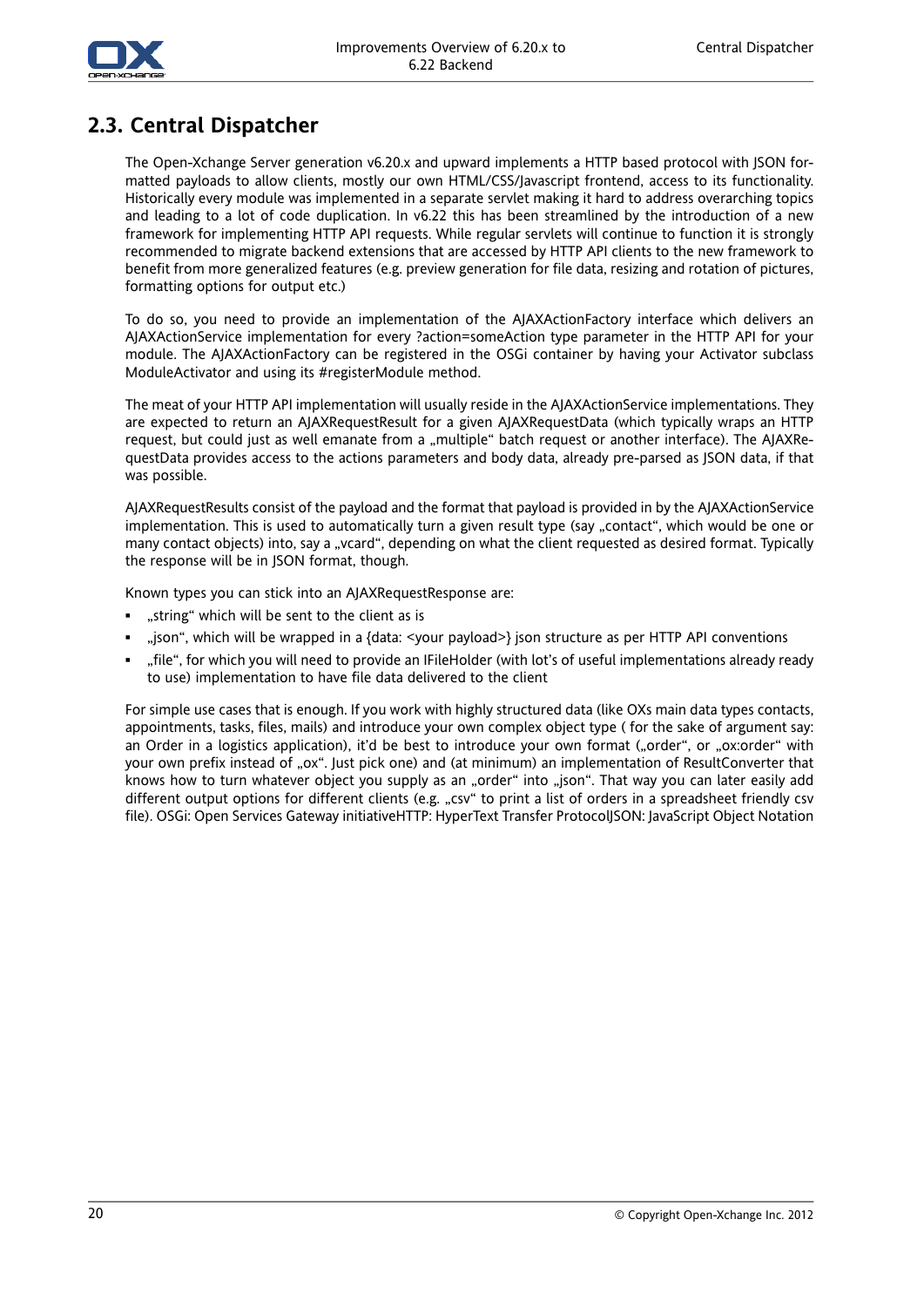

# <span id="page-28-0"></span>**Chapter 3. Updating Open-Xchange Server packages**

This chapter describes how to update Open-Xchange Server packages from one service pack to another.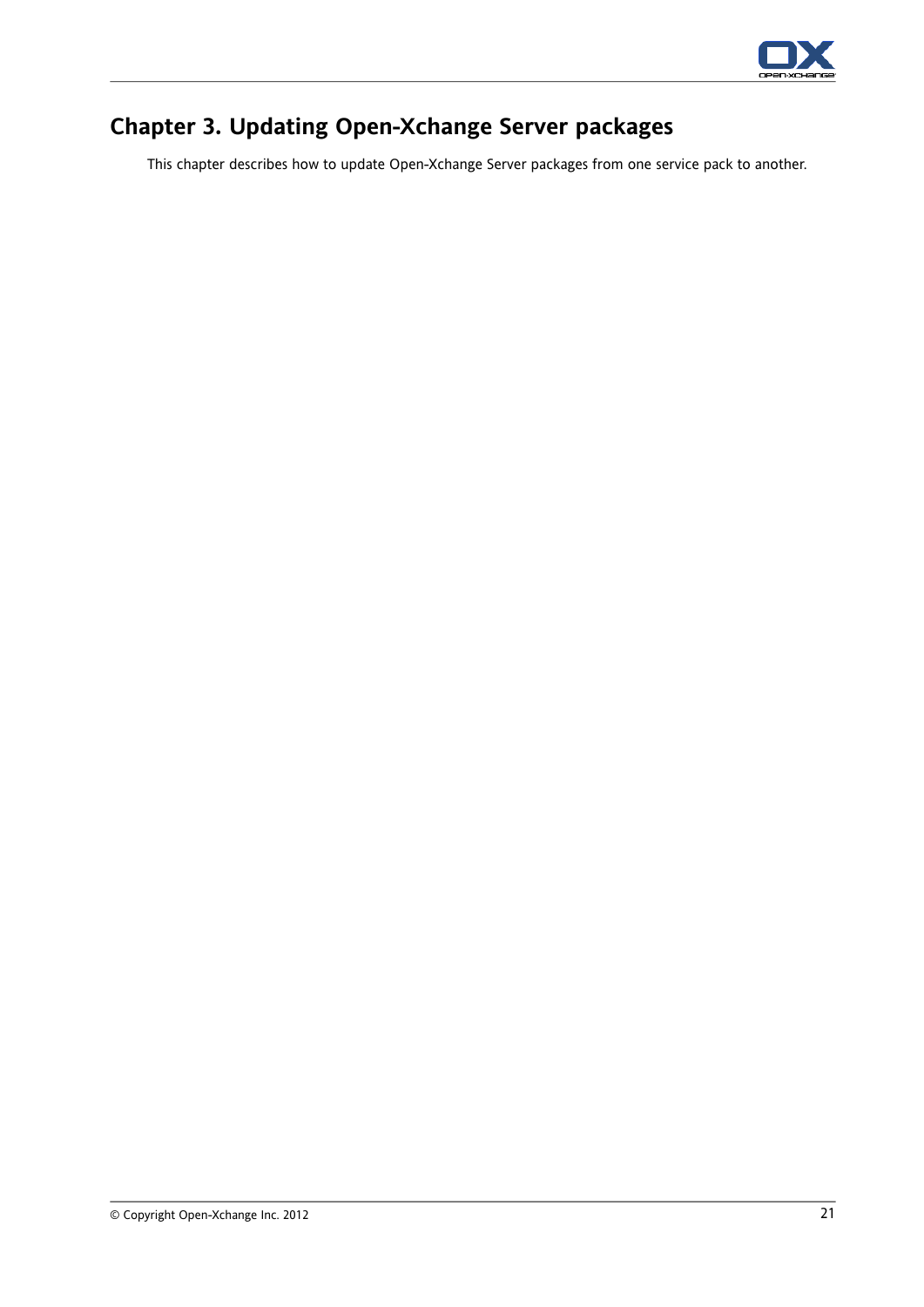

### <span id="page-29-0"></span>**3.1. How to get updates?**

Open-Xchange Server 6 updates can be accessed by customers with a valid license for

- OX SE
- OX HE

Have a look at the article: How to create an [OXAccount](http://sdb.open-xchange.com/node/65) and unlock Keys within the License Database [<http://sdb.open-xchange.com/node/65>] for more information about how to create an account in the [LDB](https://ldb.open-xchange.com/licensePortal/index.do) [<https://ldb.open-xchange.com/licensePortal/index.do>].

In addition, you need to configure the [OXReportClient](http://oxpedia.org/wiki/index.php?title=OXReportClient) [[http://oxpedia.org/wiki/index.php?title=OXReportClient\]](http://oxpedia.org/wiki/index.php?title=OXReportClient).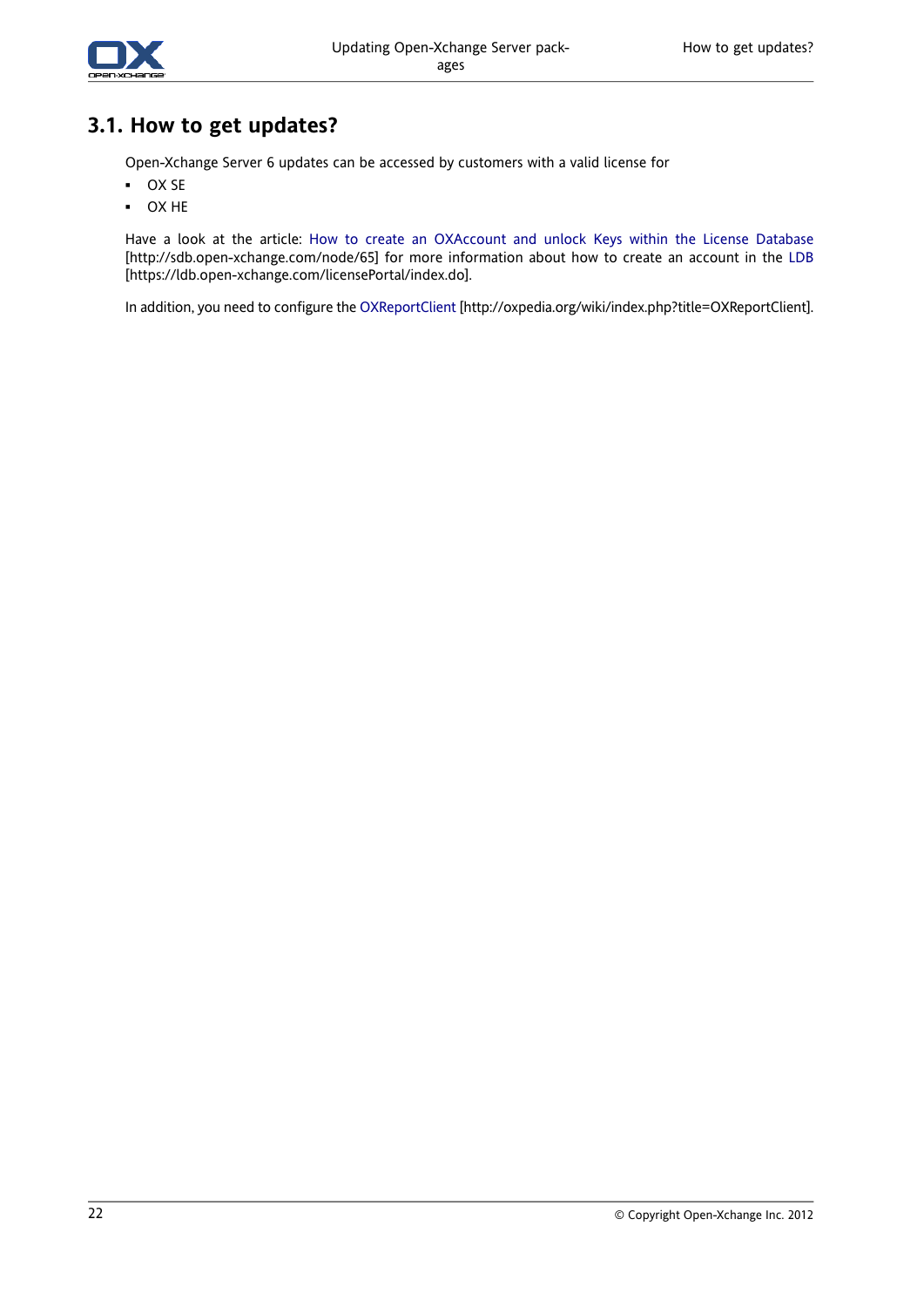

### <span id="page-30-0"></span>**3.2. Installing Updates**

<span id="page-30-1"></span>A new service pack usually introduces new packages and requires configuration changes. To get all required new packages and configuration changes, the following **must** be done when installing updates.

#### **3.2.1. On Debian based distributions**

To ensure, that all required configuration file changes will be applied to the Open-Xchange packages, you need to leave the original files as they are and the postinst mechanism will automatically apply all new configuration options to the existing configuration files. Existing configuration parameters will not be automatically updated and need to be reviewed manually.

You can do that in answering all the questions like e.g. the following with the default answer "N":

Configuration file `/opt/open-xchange/etc/groupware/system.properties' ==> Modified (by you or by a script) since installation. ==> Package distributor has shipped an updated version. What would you like to do about it ? Your options are: Y or I : install the package maintainer's version N or O : keep your currently-installed version D : show the differences between the versions Z : background this process to examine the situation The default action is to keep your current version.

\*\*\* system.properties (Y/I/N/O/D/Z) [default=N] ?

Note: this will not replace the existing configuration files. Depending on the new Open-Xchange version you're installing it is mandatory that configuration options shipped with the new packages are taken over to the configuration. This can be done by using diff on the currently installed configuration and the updated configuration files which are copied to the configuration directory and have the file extension .dpkg-dist.

If you don't want to do that every time, you could tell apt-get to answer this question for you, just cut and paste the following command in a shell as root user:

cat<<EOF > /etc/apt/apt.conf.d/01oxupdater DPkg::options {"--force-confold";}; EOF

Note: This change will apply to ALL packages you are going to update in the future, not only Open-Xchange packages.

Add the following entry to /etc/apt/sources.list

deb http://LDBACCOUNT:LDBPASSWORD@software.open-xchange.com/OX6/updates/DebianLenny /

Then run:

\$ apt-get update

\$ apt-get dist-upgrade

If you want to see, what apt-get is going to do without actually doing it, you can run:

#### \$ apt-get dist-upgrade -s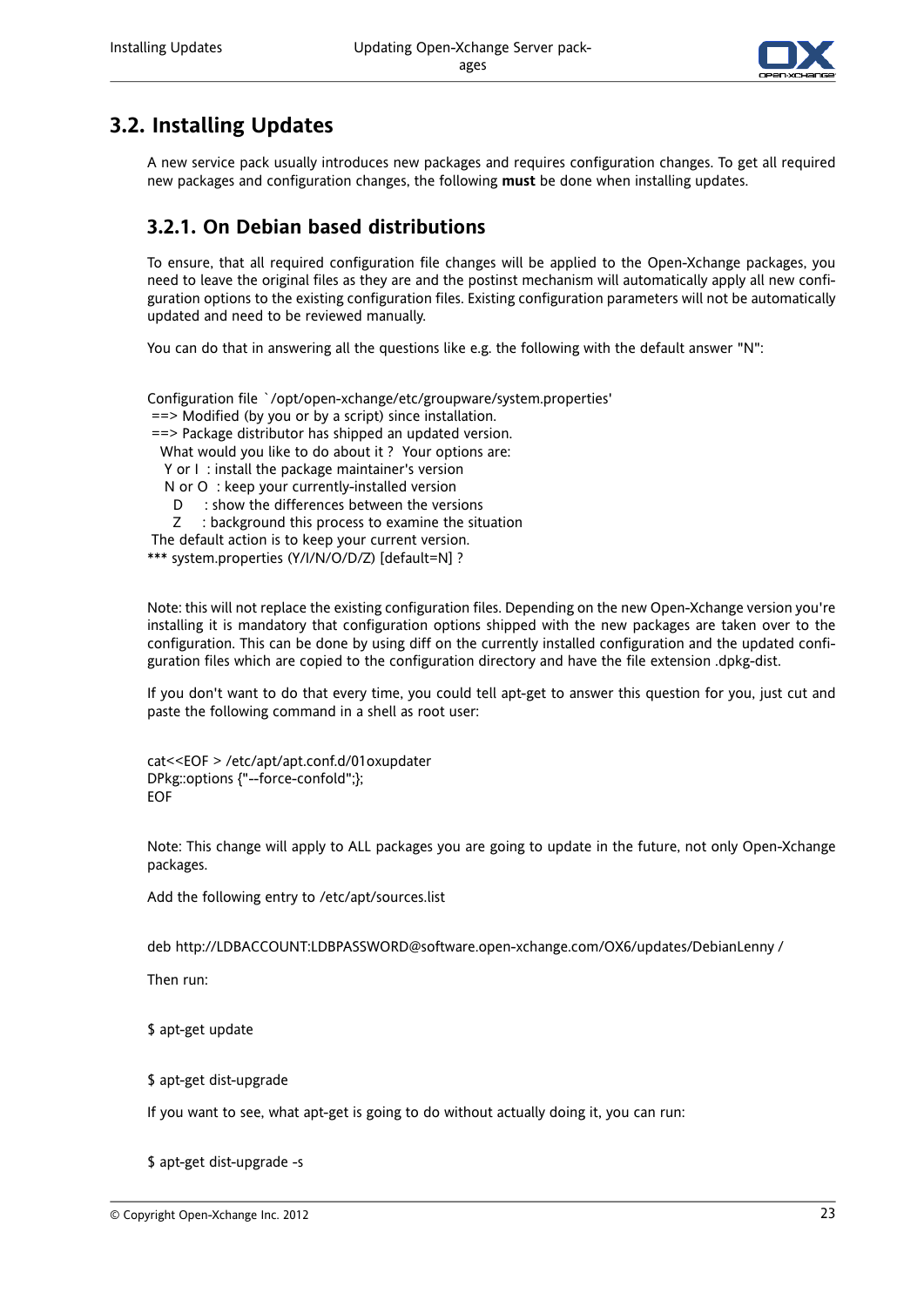

After the new packages are installed, the groupware and admin process needs a restart:

- \$ /etc/init.d/open-xchange-groupware restart
- \$ /etc/init.d/open-xchange-admin restart

<span id="page-31-0"></span>**NOTE: Please take care, that you do not restart Open-Xchange during the process where it updates it's database. A database update can happen after installing minor or major updates. As soon as the** first user tries to log in to the system or if any provisioning action is done, this update starts.

#### <span id="page-31-1"></span>**3.2.2. On RPM based distributions**

#### **3.2.2.1. RHEL6/CentOS6**

Add the following entry to /etc/yum.repos.d/ox.repo:

[ox-updates] name=Open-Xchange Updates baseurl=http://LDBACCOUNT:LDBPASSWORD@software.open-xchange.com/OX6/updates/RHEL6/ gpgkey=http://software.open-xchange.com/oxbuildkey.pub enabled=1 gpgcheck=1 metadata\_expire=0m

and run:

\$ yum update

\$ yum upgrade

After the new packages are installed, the groupware and admin process needs a restart:

\$ /etc/init.d/open-xchange-groupware restart

<span id="page-31-2"></span>\$ /etc/init.d/open-xchange-admin restart

NOTE: Please take care, that you do not restart Open-Xchange during the process where it updates it's database. A database update can happen after installing minor or major updates. As soon as the first user tries to log in to the system or if any provisioning action is done, this update starts.

#### **3.2.2.2. RHEL5/CentOS5**

Add the following entry to /etc/yum.repos.d/ox.repo:

```
[ox-updates]
name=Open-Xchange Updates
baseurl=http://LDBACCOUNT:LDBPASSWORD@software.open-xchange.com/OX6/updates/RHEL5/
gpgkey=http://software.open-xchange.com/oxbuildkey.pub
enabled=1
gpgcheck=1
metadata_expire=0m
```
and run:

\$ yum update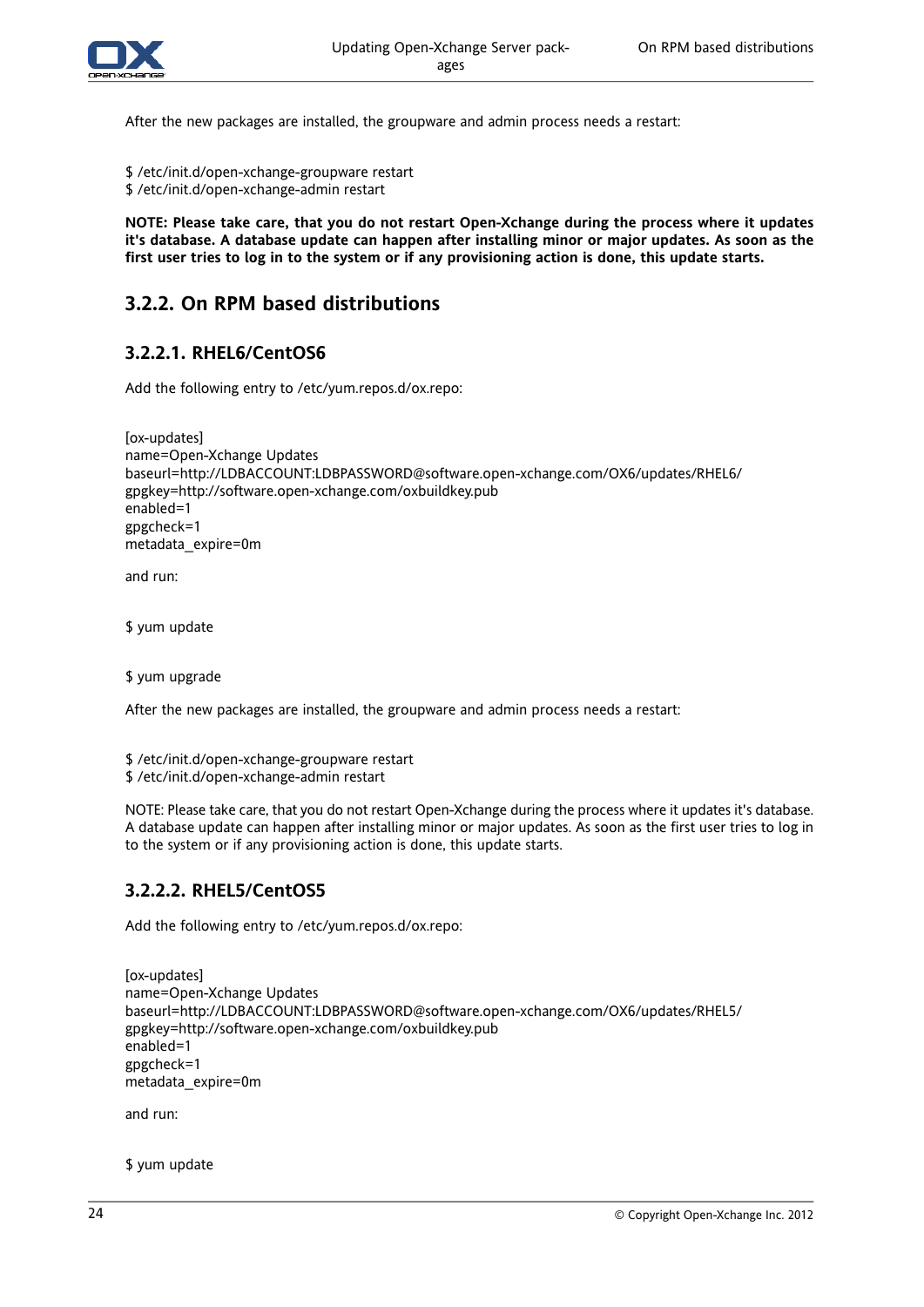

#### \$ yum upgrade

After the new packages are installed, the groupware and admin process needs a restart:

\$ /etc/init.d/open-xchange-groupware restart \$ /etc/init.d/open-xchange-admin restart

<span id="page-32-0"></span>**NOTE: Please take care, that you do not restart Open-Xchange during the process where it updates it's database. A database update can happen after installing minor or major updates. As soon as the** first user tries to log in to the system or if any provisioning action is done, this update starts.

#### **3.2.2.3. SLES11**

Add the updates repository to the repository list:

\$ zypper ar http://LDBACCOUNT:LDBPASSWORD@software.open-xchange.com/OX6/updates/SLES11/ OXUPDATES

and run:

\$ zypper dup -r OXUPDATES

You might need to run:

\$ zypper ref

to update the repository metadata before running zypper up.

After the new packages are installed, the groupware and admin process needs a restart:

\$ /etc/init.d/open-xchange-groupware restart

\$ /etc/init.d/open-xchange-admin restart

**NOTE: Please take care, that you do not restart Open-Xchange during the process where it updates it's database. A database update can happen after installing minor or major updates. As soon as the** first user tries to log in to the system or if any provisioning action is done, this update starts.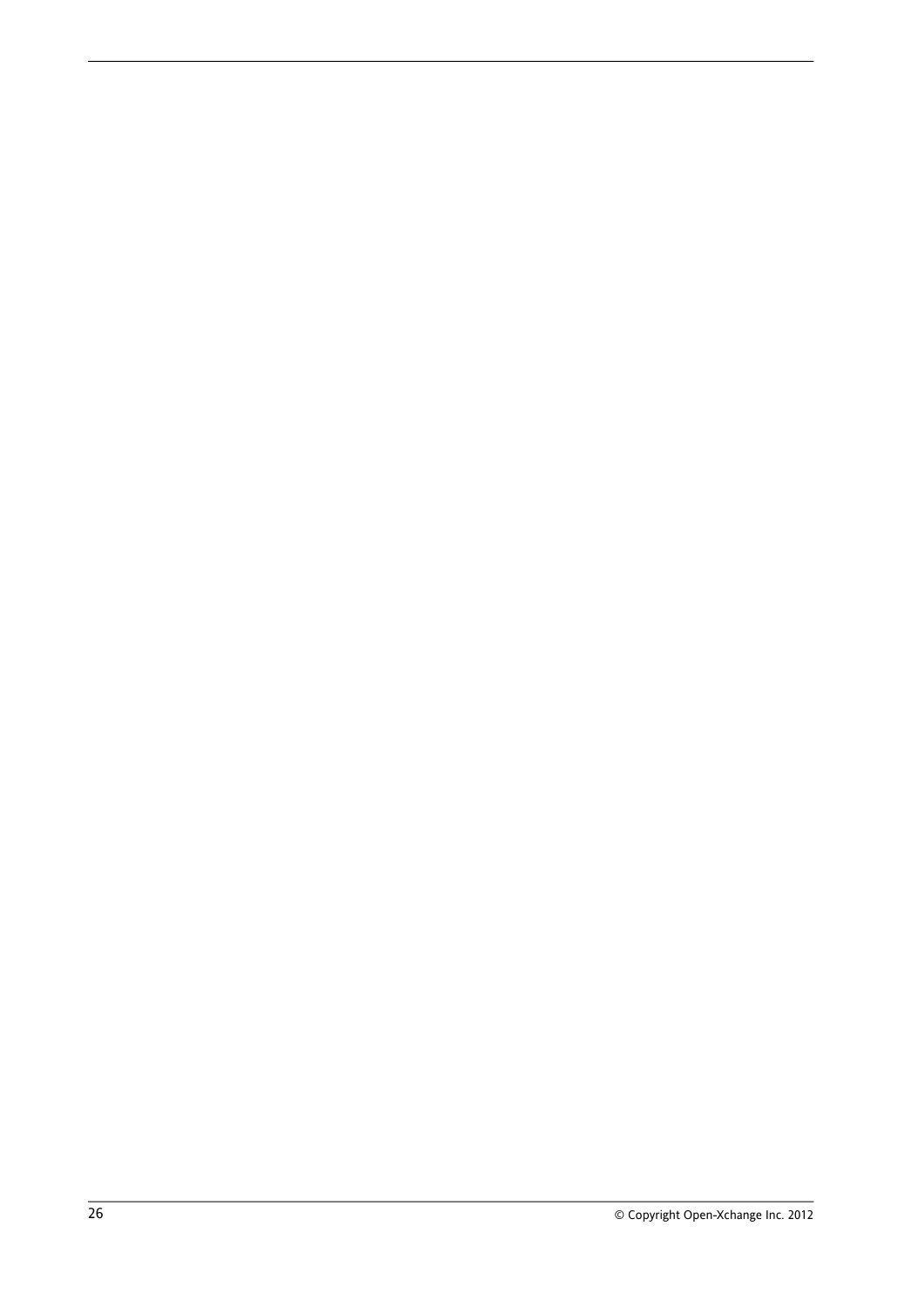

# <span id="page-34-0"></span>**Chapter 4. New Packages Structure with 6.22**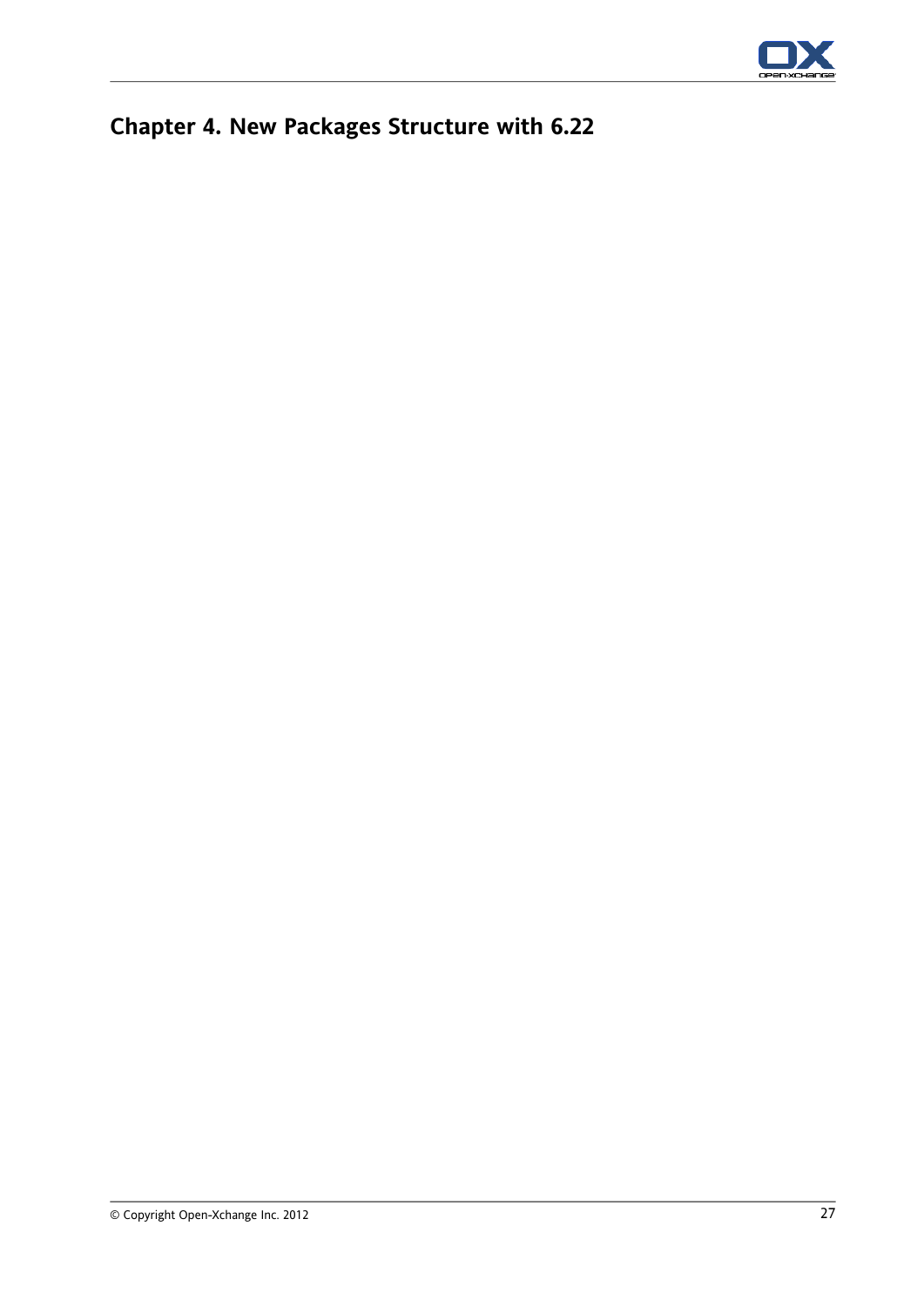

## <span id="page-35-0"></span>**4.1. Package name changes with 6.22**

| Old package(s)                        | New package       |
|---------------------------------------|-------------------|
| open-xchange-common                   | open-xchange-osgi |
| open-xchange-activation               |                   |
| open-xchange-cache                    | open-xchange-core |
| open-xchange-calendar                 |                   |
| open-xchange-charset                  |                   |
| open-xchange-common                   |                   |
| open-xchange-config-cascade           |                   |
| open-xchange-config-cascade-context   |                   |
| open-xchange-config-cascade-user      |                   |
| open-xchange-configread               |                   |
| open-xchange-contactcollector         |                   |
| open-xchange-conversion               |                   |
| open-xchange-conversion-engine        |                   |
| open-xchange-conversion-servlet       |                   |
| open-xchange-crypto                   |                   |
| open-xchange-data-conversion-ical4j   |                   |
| open-xchange-dataretention            |                   |
| open-xchange-genconf                  |                   |
| open-xchange-genconf-mysql            |                   |
| open-xchange-file-storage             |                   |
| open-xchange-file-storage-composition |                   |
| open-xchange-file-storage-config      |                   |
| open-xchange-file-storage-generic     |                   |
| open-xchange-file-storage-infostore   |                   |
| open-xchange-file-storage-json        |                   |
| open-xchange-folder-json              |                   |
| open-xchange-frontend-uwa             |                   |
| open-xchange-frontend-uwa-json        |                   |
| open-xchange-global                   |                   |
| open-xchange-html                     |                   |
| open-xchange-i18n                     |                   |
| open-xchange-jcharset                 |                   |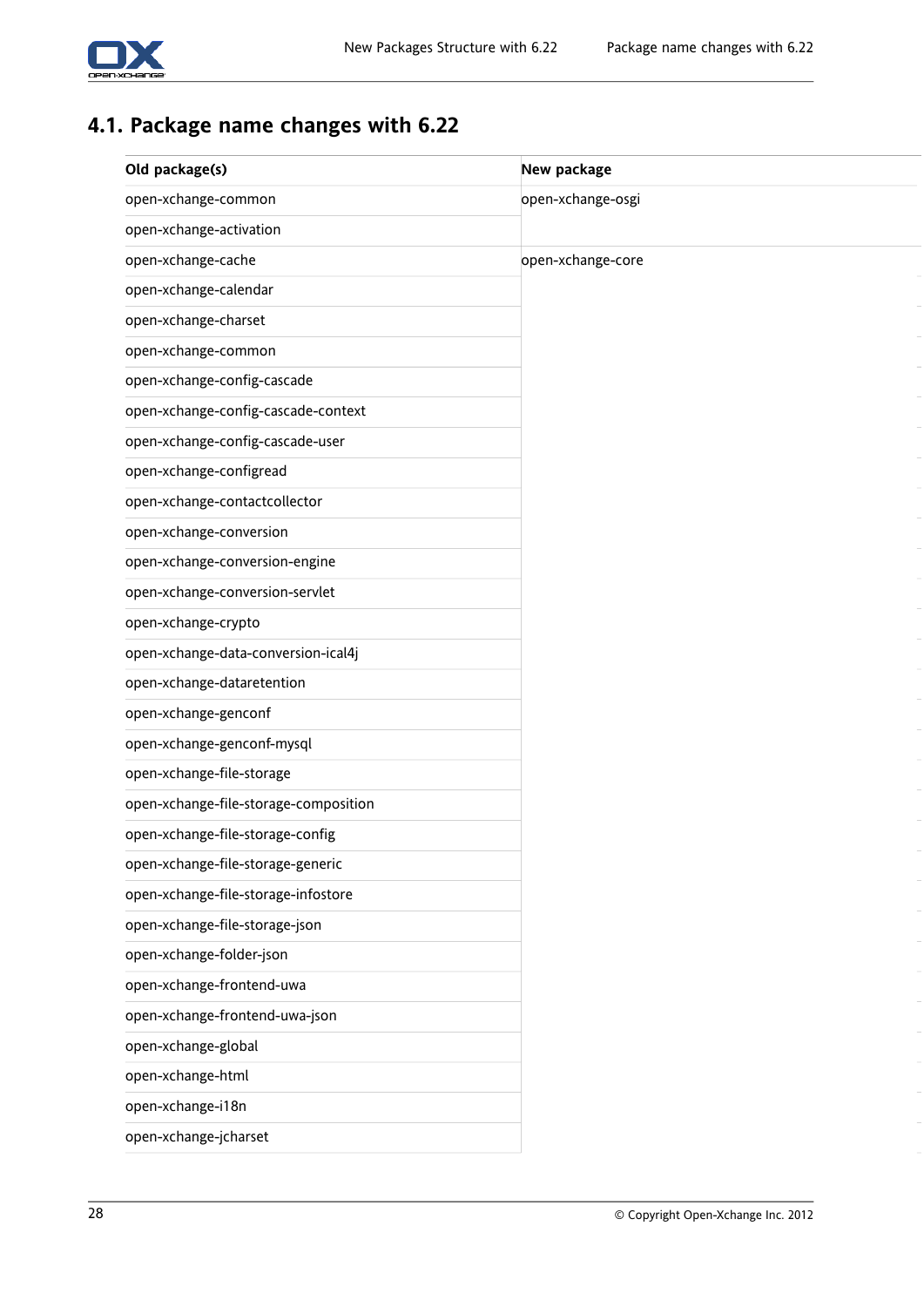

| Old package(s)                        | New package            |
|---------------------------------------|------------------------|
| open-xchange-logging                  |                        |
| open-xchange-management               |                        |
| open-xchange-modules-json             |                        |
| open-xchange-modules-model            |                        |
| open-xchange-modules-storage          |                        |
| open-xchange-monitoring               |                        |
| open-xchange-proxy                    |                        |
| open-xchange-proxy-servlet            |                        |
| open-xchange-publish-basic            |                        |
| open-xchange-publish-infostore-online |                        |
| open-xchange-push                     |                        |
| open-xchange-push-udp                 |                        |
| open-xchange-secret                   |                        |
| open-xchange-secret-recovery          |                        |
| open-xchange-secret-recovery-json     |                        |
| open-xchange-secret-recovery-mail     |                        |
| open-xchange-server                   |                        |
| open-xchange-sessiond                 |                        |
| open-xchange-settings-extensions      |                        |
| open-xchange-sql                      |                        |
| open-xchange-templating               |                        |
| open-xchange-templating-base          |                        |
| open-xchange-threadpool               |                        |
| open-xchange-tx                       |                        |
| open-xchange-user-json                |                        |
| open-xchange-xml                      |                        |
| open-xchange-messaging-facebook       | open-xchange-messaging |
| open-xchange-messaging-generic        |                        |
| open-xchange-messaging-json           |                        |
| open-xchange-messaging-rss            |                        |
| open-xchange-messaging                |                        |
| open-xchange-twitter                  |                        |
| open-xchange-publish-json             | open-xchange-oauth     |
| open-xchange-publish-microformats     |                        |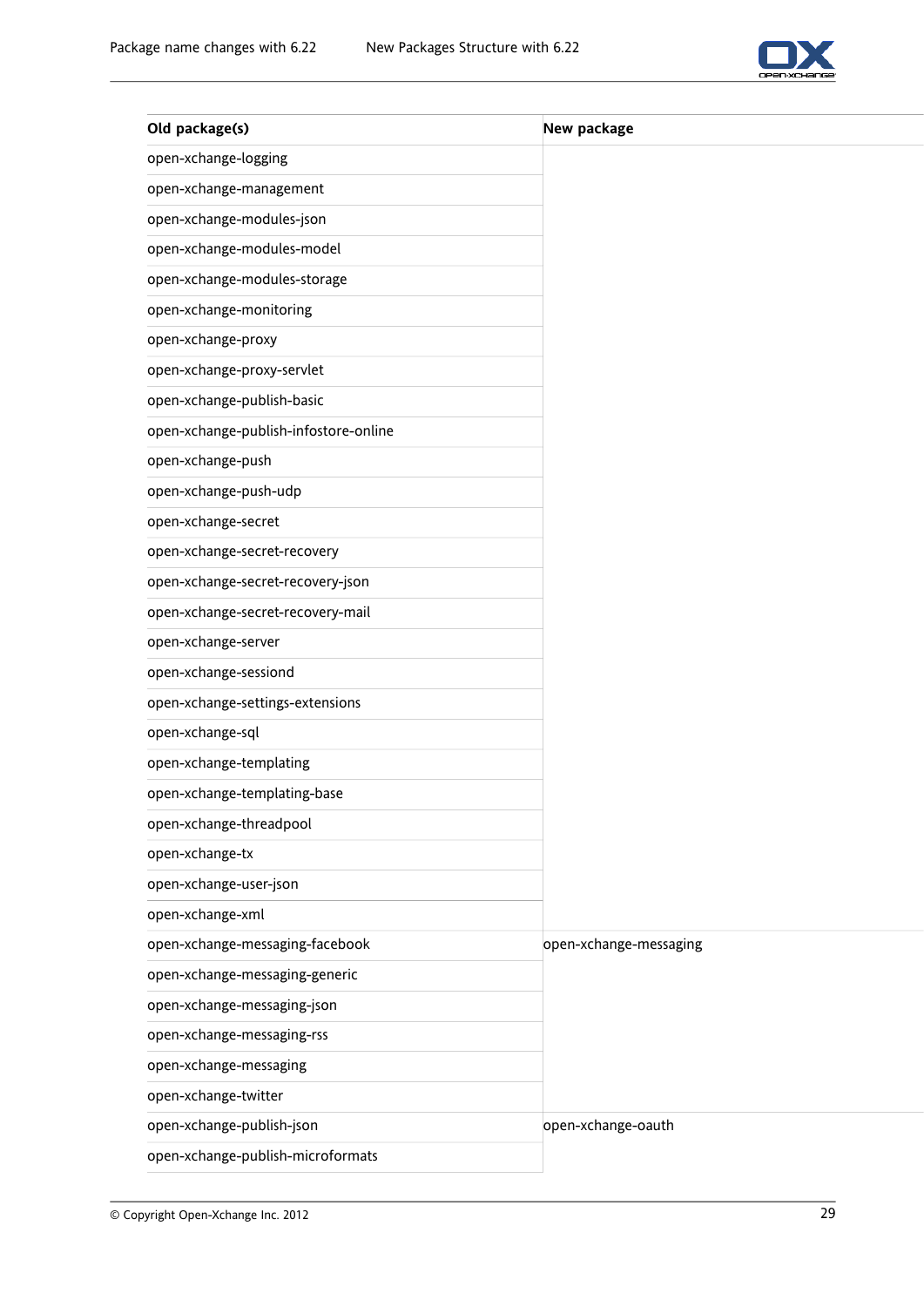

| Old package(s)                           | New package                         |
|------------------------------------------|-------------------------------------|
| open-xchange-templating-json             |                                     |
| open-xchange-http-deferrer               | open-xchange-oauth                  |
| open-xchange-oauth-facebook              |                                     |
| open-xchange-oauth-json                  |                                     |
| open-xchange-oauth-linkedin              |                                     |
| open-xchange-oauth-msn                   |                                     |
| open-xchange-oauth-twitter               |                                     |
| open-xchange-oauth-yahoo                 |                                     |
| open-xchange-unifiedinbox                | open-xchange-unifiedmail            |
| open-xchange-admin*                      | open-xchange-admin                  |
| open-xchange-admin-plugin-hosting*       |                                     |
| open-xchange-admin-plugin-reseller       | open-xchange-admin-reseller         |
| open-xchange-admin-plugin-usermove       | open-xchange-admin-user-copy        |
| open-xchange-admin-plugin-contextrestore | open-xchange-admin-contextrestore   |
| open-xchange-admin-plugin-autocontextid  | open-xchange-admin-autocontextid    |
| open-xchange-http-deferrer               | open-xchange-dav                    |
| open-xchange-caldav                      |                                     |
| open-xchange-carddav                     |                                     |
| open-xchange-webdav-directory            |                                     |
| open-xchange-webdav-acl                  |                                     |
| open-xchange-upsell-generic              | open-xchange-upsell-multiple (-gui) |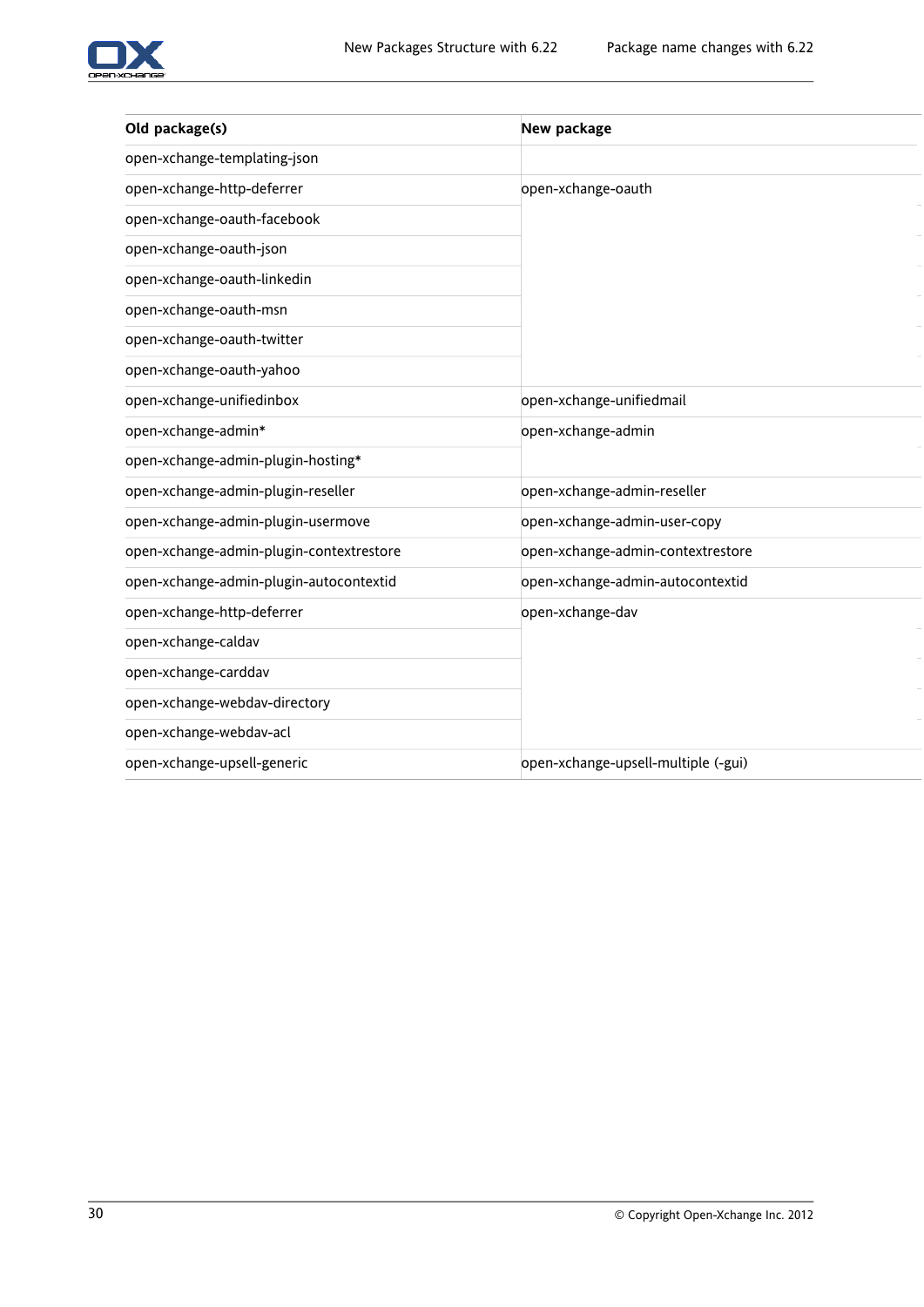

# **Chapter 5. Packaging changes in Open-Xchange Server v6.22**

This page describes changes to our configuration directory layout. This is important if you have custom plugins for your Open-Xchange Server systems which you are maintaining and packaging yourself as RPM or Debian packages.

If Open-Xchange has built and is maintaining custom packages for you, please check with your contact person at Open-Xchange when updated packages will be available.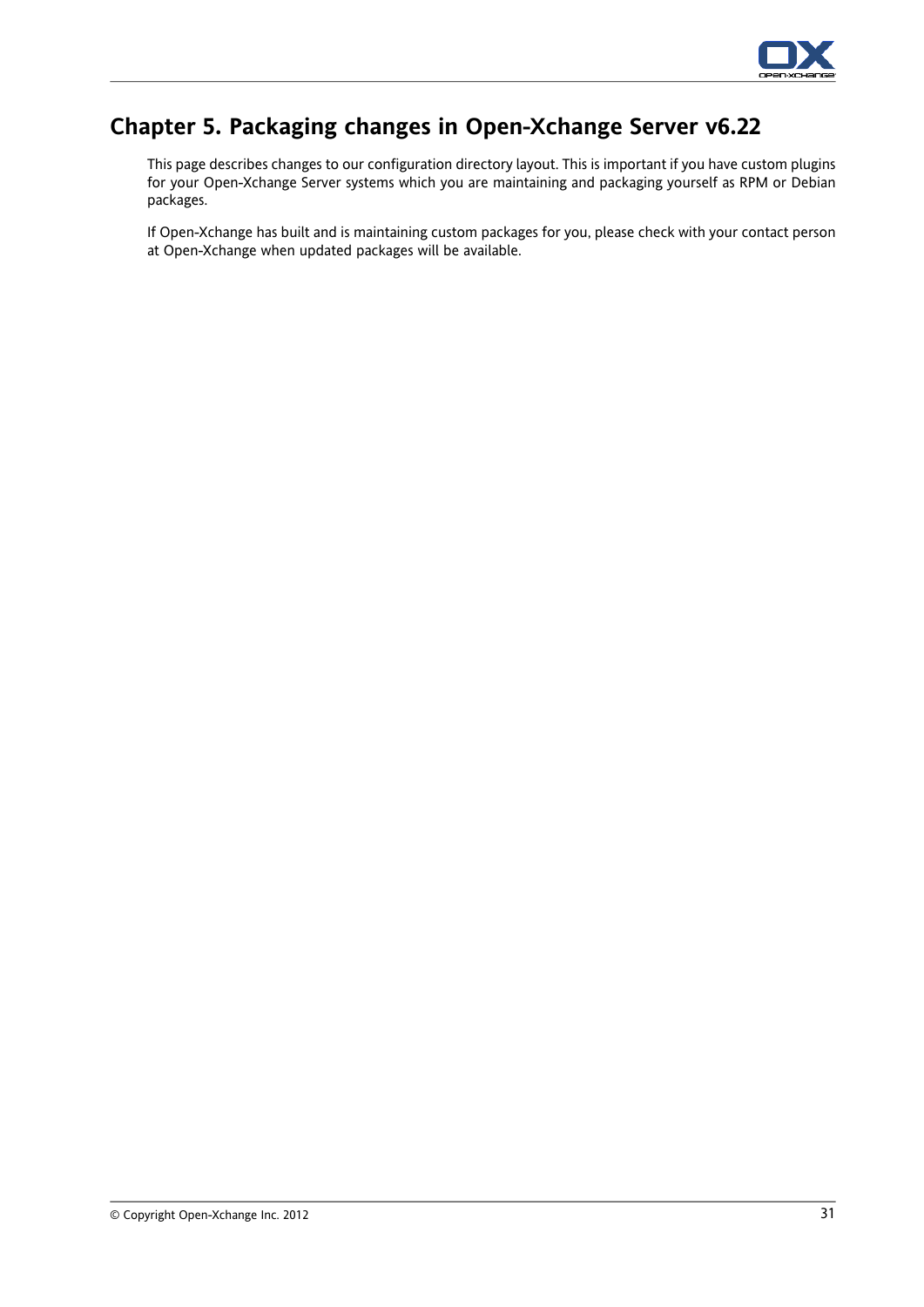

#### **5.1. Configuration file location**

In v6.22 we simplified the directory tree containing all configuration files to not longer include the subdirectories admindaemon, common and groupware.

If one of your custom packages contains a configuration file which needs to be read in by Open-Xchange Server, you need to install this file now in the new location. This is typically the case for UI plugins which add some server configuration. In v6.20 and earlier, these plugins used to put their configuration files below:

/opt/open-xchange/etc/groupware/settings

Now these files need to be put in:

/opt/open-xchange/etc/settings

If you are accessing configuration files from your own Java code by absolute path, you are of course free to move these files to our new directory layout or just leave them where they are.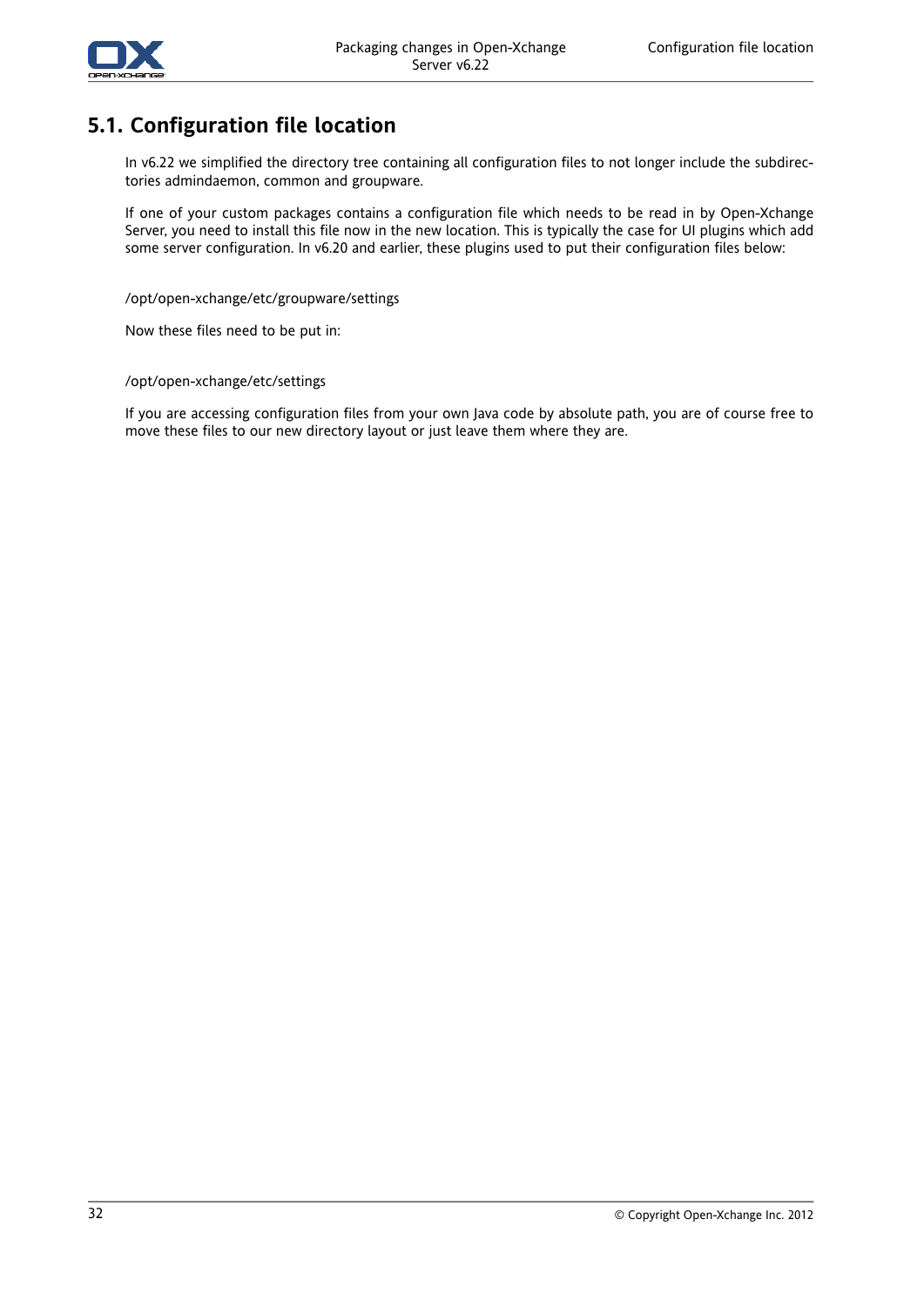

#### **5.2. Theme packages**

In v6.20 and earlier, custom themes were registered in the file

/opt/open-xchange/etc/groupware/settings/themes.properties

by adding a line following this format:

modules/themes/customtheme=Custom Theme

In v6.22 and later, every theme installs its own configuration file:

/opt/open-xchange/etc/settings/customtheme.properties

The format of the this file is unchanged, so it would still contain the one line documented above.

If you have made changes to the file themes.properties in 6.20.7 or earlier, the changed file will be moved to the new location and you configuration will continue to work.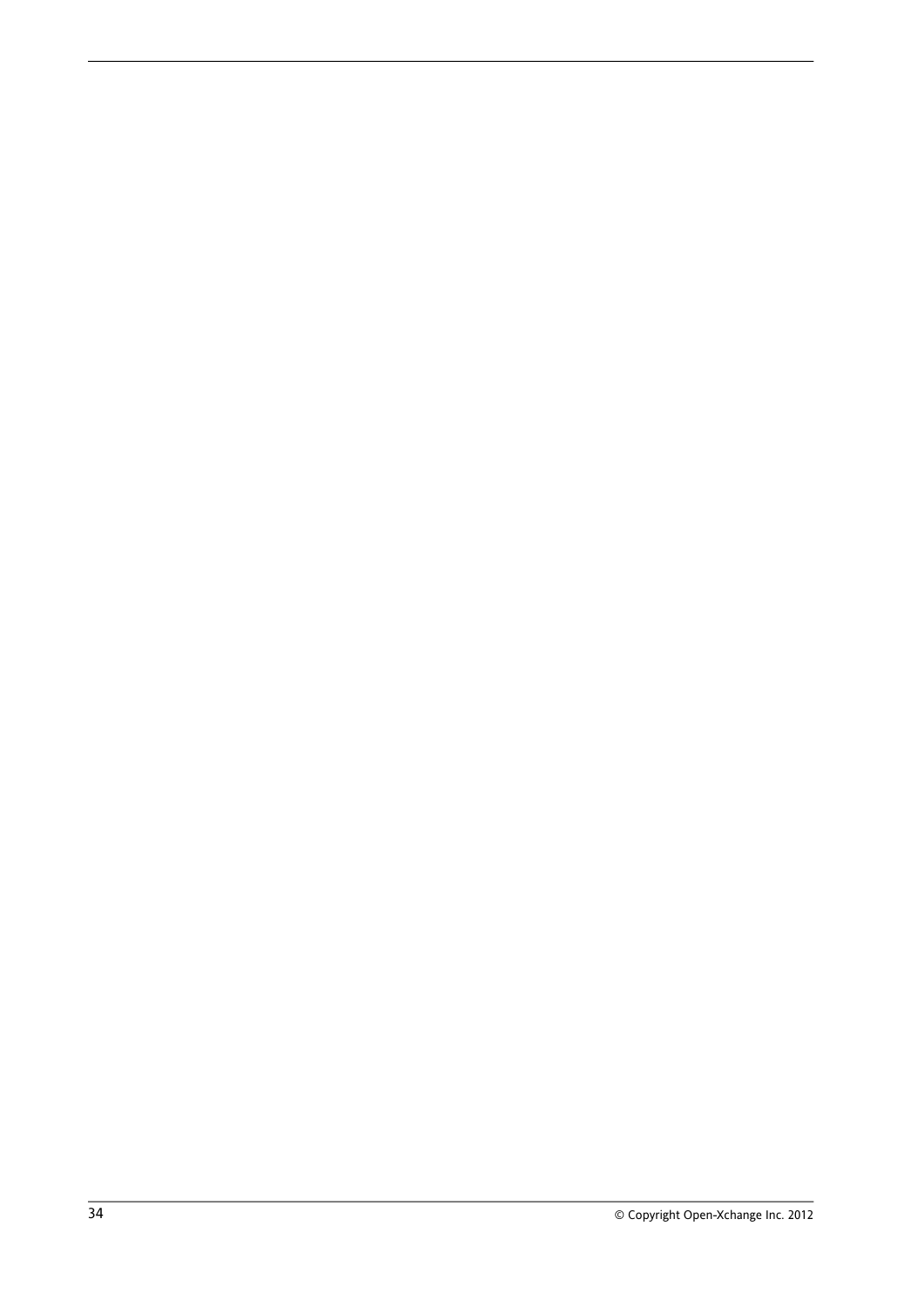

# **Chapter 6. Code changes necessary for Open-Xchange Server v6.22**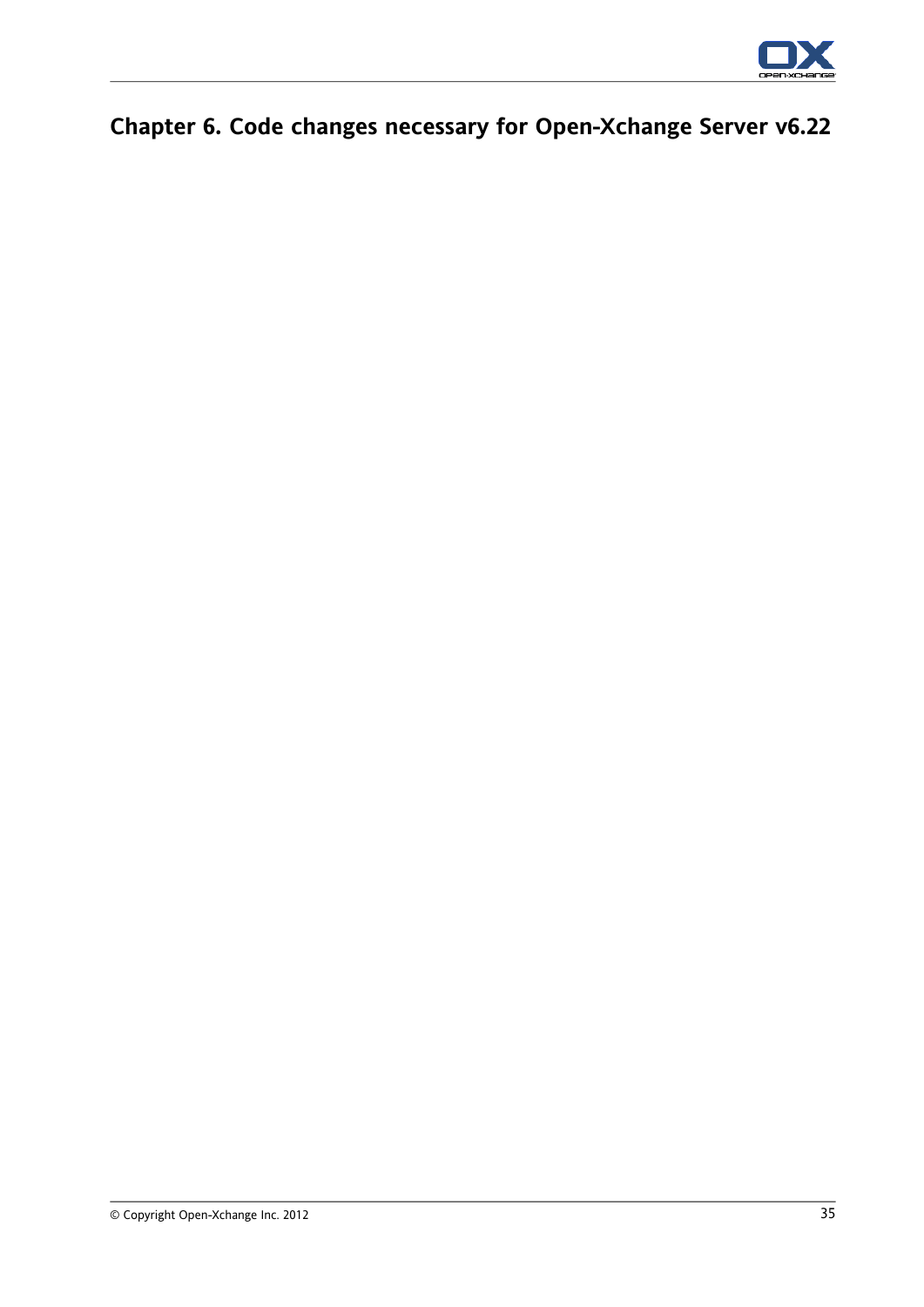

#### **6.1. Backend Improvements**

Please see the page 2: *[Improvements](#page-24-0) Overview of 6.20.x to 6.22 Backend* (page 17) for an overview of improvements to the Open-Xchange architecture.

Make sure to check the section 2: *[Improvements](#page-24-0) Overview of 6.20.x to 6.22 Backend* (page 17) about the new exception framework, many custom bundles use this and need to be changed to work with v6.22 and later.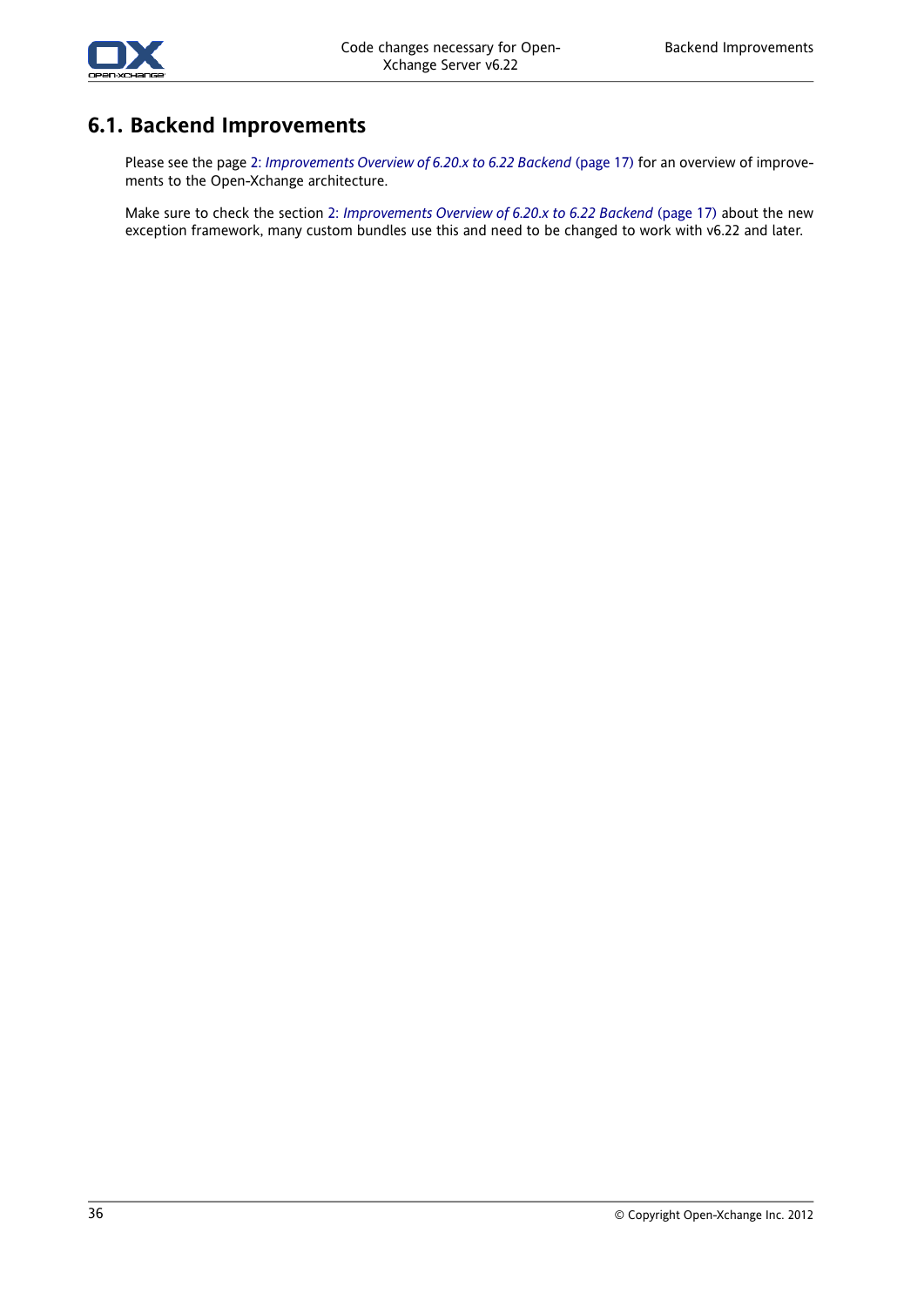

# **6.2. Authentication plugins**

Custom authentication bundles must now implement an additional method to handle Autologin (if desired).

For this, just add

@Override

```
public Authenticated handleAutoLoginInfo(LoginInfo loginInfo) throws OXException {
throw LoginExceptionCodes.NOT_SUPPORTED.create(MyAuthentication.class.getName());
}
```
In addition, you need to return an Authenticated in handleLoginInfo(). This can be done by adding the implementation class as inner class like this:

[...]

private static final class AuthenticatedImpl implements Authenticated {

private final String[] splitted;

```
protected AuthenticatedImpl(String[] splitted) {
this.splitted = splitted;
}
```

```
@Override
public String getContextInfo() {
return splitted[0];
}
```

```
@Override
public String getUserInfo() {
return splitted[1];
}
}
[...]
```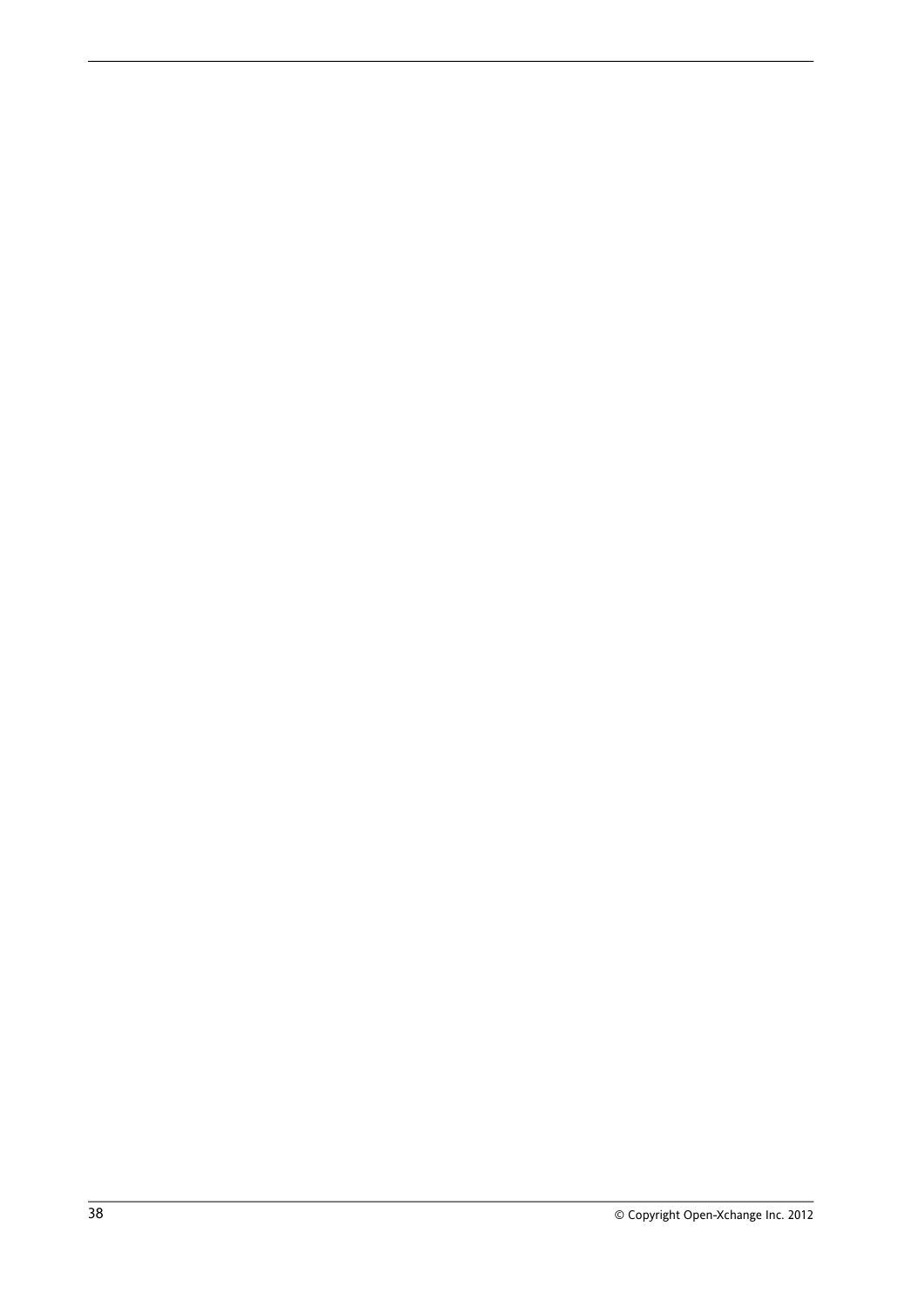

# **Chapter 7. Open-Xchange Server 6 (v6.22) on Debian GNU/Linux 6.0**

This chapter will guide you through the installation of the Open-Xchange server, it describes the basic configuration and software requirements. As it is intended as a quick walk-through it assumes an existing installation of the operating system and requires average system administration skills. More, this guide will show you how to setup a basic installation with none of the typically used distributed environment settings. The target of this guide is:

- To setup a single server installation
- To setup a single Open-Xchange instance, no cluster
- To setup a database for a single database service, no replication
- To provide a basic configuration setup, no mailserver configuration

Important: This installation guide will only work for v6.22. If you want to install v6.20 please use the **installation guide for earlier versions.**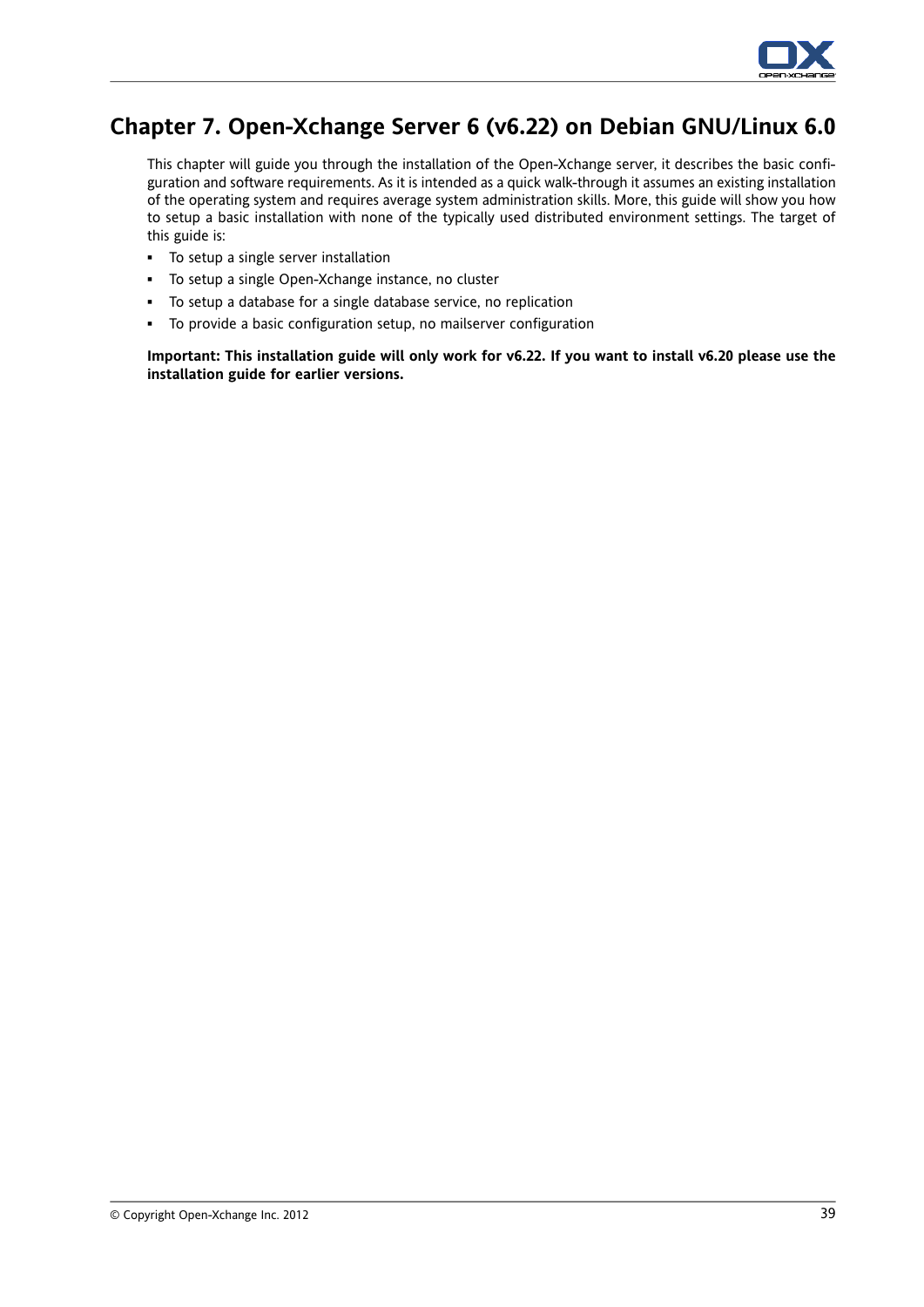

#### **7.1. Requirements**

- Plain installed Debian GNU/Linux 6.0, no graphical tools required
- A supported Java Virtual Machine ( [learn](http://oxpedia.org/wiki/index.php?title=SupportedJavaRuntimes) more [<http://oxpedia.org/wiki/index.php?title=SupportedJavaRuntimes>])
- A working internet connection
- vim is not installed by default on Debian Squeeze. If you want to copy and paste the commands from this article into a shell window, you need to apt-get install vim first.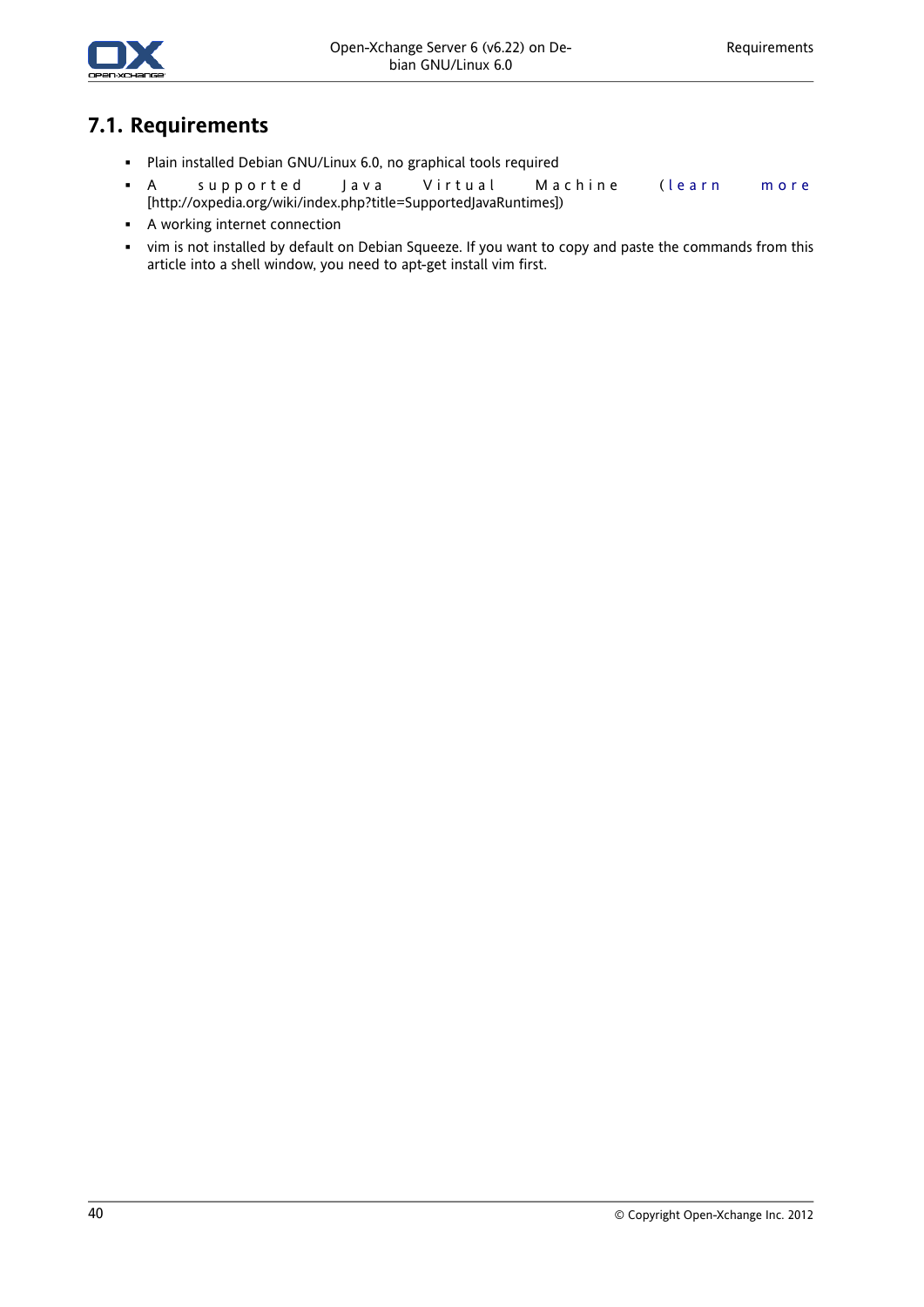

#### **7.2. Add Open-Xchange Repository**

Open-Xchange maintains public available software repositories for different platforms, such as Debian. This repository should be added to the Debian installation to enable simple installation and updates.

Start a console and modify the Debian repository information file. It is required to add the non-free section of the Debian main repository for Sun Java. Also add the Open-Xchange software repository:

\$ vim /etc/apt/sources.list

deb http://ftp.de.debian.org/debian/ squeeze main contrib non-free deb-src http://ftp.de.debian.org/debian/ squeeze main contrib non-free

deb http://security.debian.org/ squeeze/updates main contrib deb-src http://security.debian.org/ squeeze/updates main contrib

deb http://software.open-xchange.com/OX6/6.22/frontend/DebianSqueeze/ / deb http://software.open-xchange.com/OX6/6.22/backend/DebianSqueeze/ / deb http://software.open-xchange.com/OX6/6.22/usm/DebianSqueeze/ /

# if you have a valid maintenance subscription, please uncomment the

# following and add the ldb account data to the url so that the most recent

# packages get installed

# deb http://LDBACCOUNT:LDBPASSWORD@software.open-xchange.com/OX6/6.22/updates/frontend/DebianSqueeze /

# deb http://LDBACCOUNT:LDBPASSWORD@software.open-xchange.com/OX6/6.22/updates/backend/DebianSqueeze /

# deb http://LDBACCOUNT:LDBPASSWORD@software.open-xchange.com/OX6/6.22/updates/usm/DebianSqueeze /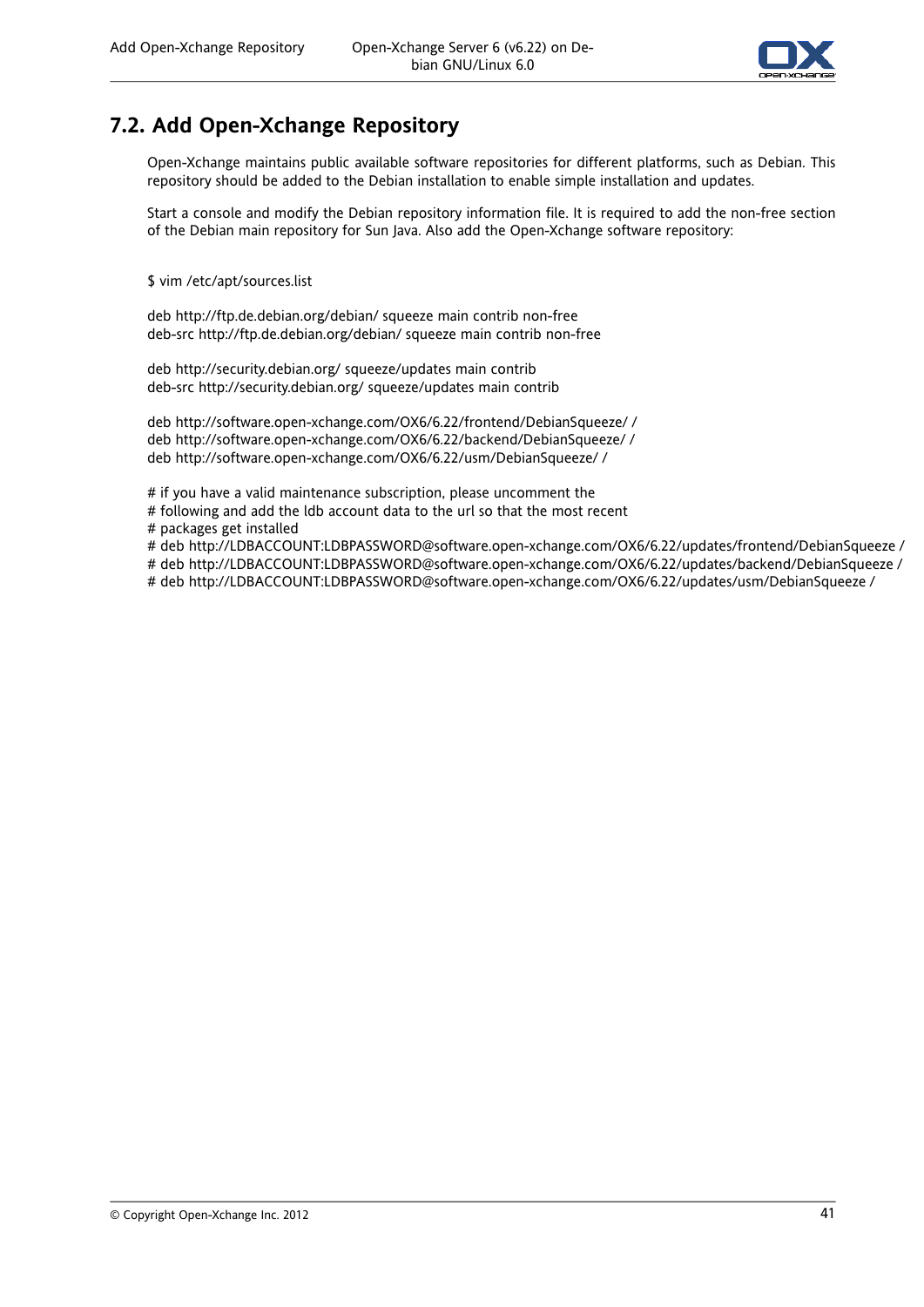

### **7.3. Updating repositories and install packages**

It is highly recommended to import the Open-Xchange build key to your package systems trusted keyring in order to make sure only Open-Xchange packages with valid signing are installed on the system. Otherwise you'll encounter warnings about untrusted package sources. To import the Open-Xchange buildkey, please refer to this quick guide: [Importing](http://oxpedia.org/wiki/index.php?title=Importing_OX_Buildkey#Importing_key_into_apt_based_systems) OX Buildkey [[http://oxpedia.org/wiki/index.php?title=Importing\\_OX\\_Buildkey#Importing\\_key\\_into\\_apt\\_based\\_systems\]](http://oxpedia.org/wiki/index.php?title=Importing_OX_Buildkey#Importing_key_into_apt_based_systems).

Reload the package index. This will download the package descriptions available at the software repositories and will enable the Open-Xchange repository as a valid source for signed packages:

\$ apt-get update

The following command starts the download and installation process of all required package for Open-Xchange deployment

If you want to install everything on a single server, just run

\$ apt-get install mysql-server open-xchange open-xchange-authentication-database open-xchange-ajp open-xchange-admin open-xchange-gui

**Note:** You have to choose between one of the available spamhandler and authentication packages depending on your requirements.

You will be asked multiple times to enter a MySQL password, please do not enter a password at this point. You should enter a strong MySQL admin password for the user "mysql" after the installation has been finished. See: MySQL [Reference](http://dev.mysql.com/doc/refman/5.0/en/passwords.html) Manual [\[http://dev.mysql.com/doc/refman/5.0/en/passwords.html](http://dev.mysql.com/doc/refman/5.0/en/passwords.html)]

**Important:** Some of the scripts assume you have mysql root access from the command line, therefore the advice of "not" to enter a password. If you do, you may find problems following the instructions provided in this howto.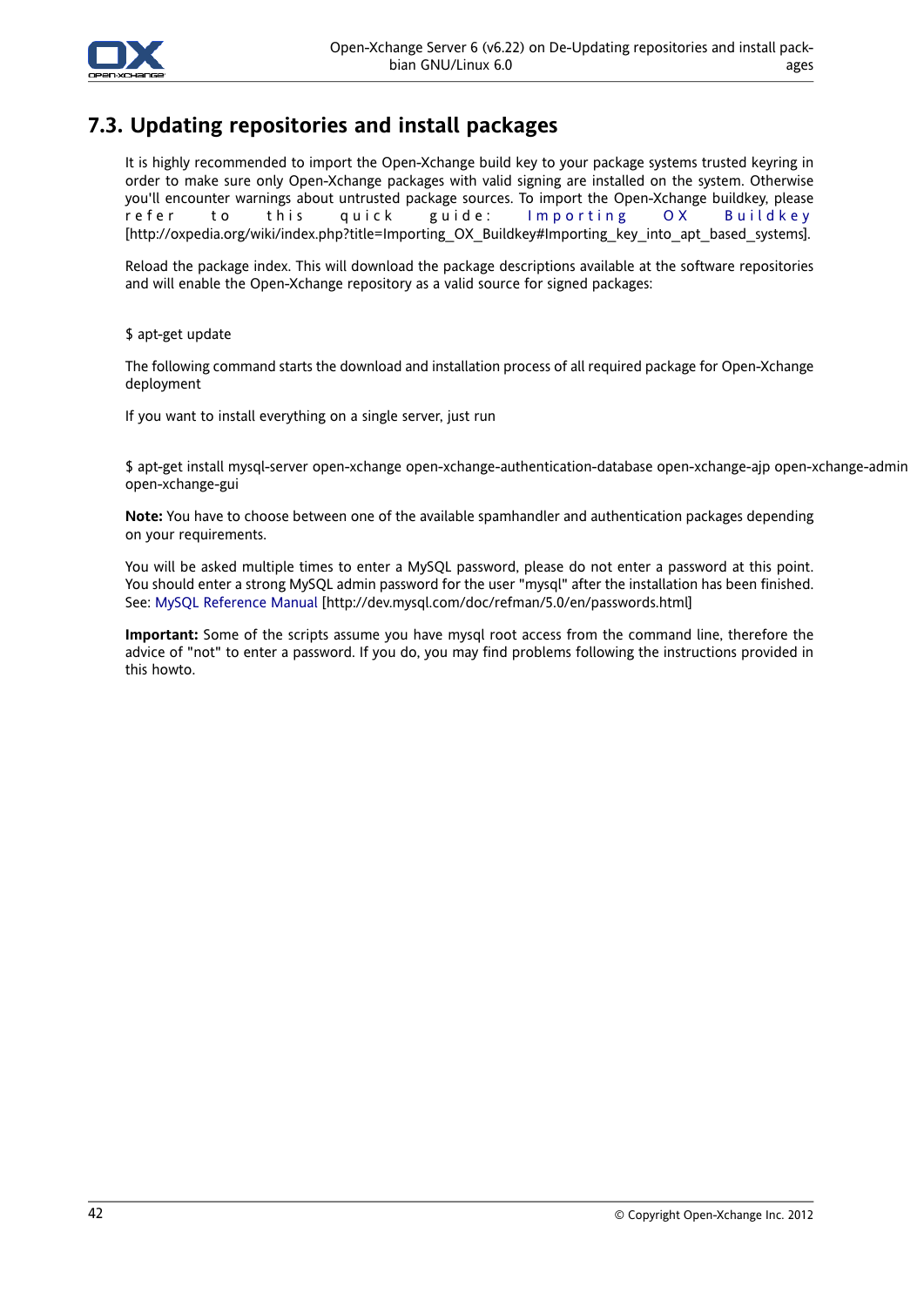

### **7.4. Open-Xchange configuration**

To avoid confusion right at the start notice that Open-Xchange uses multiple administration levels and requires different credentials at some stages at the installation and server management. Note that the passwords chosen at this guide are weak and should be replaced by stronger passwords.

- The MySQL database user
	- Username: openexchange
	- □ Password used at this guide: db password
	- Responsibility: Execute all kinds of database operations
- The Open-Xchange Admin Master
	- Username: oxadminmaster
	- □ Password used at this guide: admin\_master\_password
	- Responsibility: Manage contexts, manage all kinds of low level server configuration
- The Context Admin
	- Username: oxadmin
	- Password used at this guide: admin\_password
	- Responsibility: Manage users/groups/resources inside a context

In order to setup the Open-Xchange Server it is mandatory to have the database running:

#### \$ /etc/init.d/mysql start

**Note:** in case of a distributed setup, it is recommended to start mysql with --skip-name-resolve or to add all hosts to the hosts file of the database server so that slow DNS responses do not slow down the creation of new database connections. In a distributed setup you should also take care of the fact that Open-Xchange supports only a Statement Based Replication at the moment ([http://dev.mysql.com/doc/refman/5.1/en/repli](http://dev.mysql.com/doc/refman/5.1/en/replication-formats.html)[cation-formats.html\)](http://dev.mysql.com/doc/refman/5.1/en/replication-formats.html) . See also [Load\\_balancing\\_and\\_clustering](http://oxpedia.org/wiki/index.php?title=Load_balancing_and_clustering) [[http://oxpedia.org/wiki/index.php?title=Load\\_balancing\\_and\\_clustering\]](http://oxpedia.org/wiki/index.php?title=Load_balancing_and_clustering)

a good idea is to add the Open-Xchange binaries to PATH:

\$ echo PATH=\$PATH:/opt/open-xchange/sbin/ >> ~/.bashrc && . ~/.bashrc

Now we have to initialize the Open-Xchange configdb database. This can all be done by executing the initconfigdb script.

\$ /opt/open-xchange/sbin/initconfigdb --configdb-pass=db\_password -a

Add the -i option if you want to remove an already existing open-xchange configdb.

**Note:** The -a parameter adds an administrative account to mysql, this administrative account is required for the creation of the oxdatabase database, you may find problems following the instructions of this tutorial if you either set a mysql root password or do not create this administrative account, if you have manually setup this administrative account, grant the permissions for database creation or you may find a problem in the context creation.

Before starting any service, all basic configuration files need to be set up correctly. The --configdb-pass option indicates the password of the openexchange database user previously created, the --master-pass options specifies the password of the Open-Xchange adminmaster user that will be created when executing the oxinstaller script.

Now is a good time to configure the way OX will authenticate to your mail server. Edit the file /opt/openxchange/etc/groupware/mail.properties and change the com.openexchange.mail.loginSource to use. This is very important for servers that require your full email address to log in with.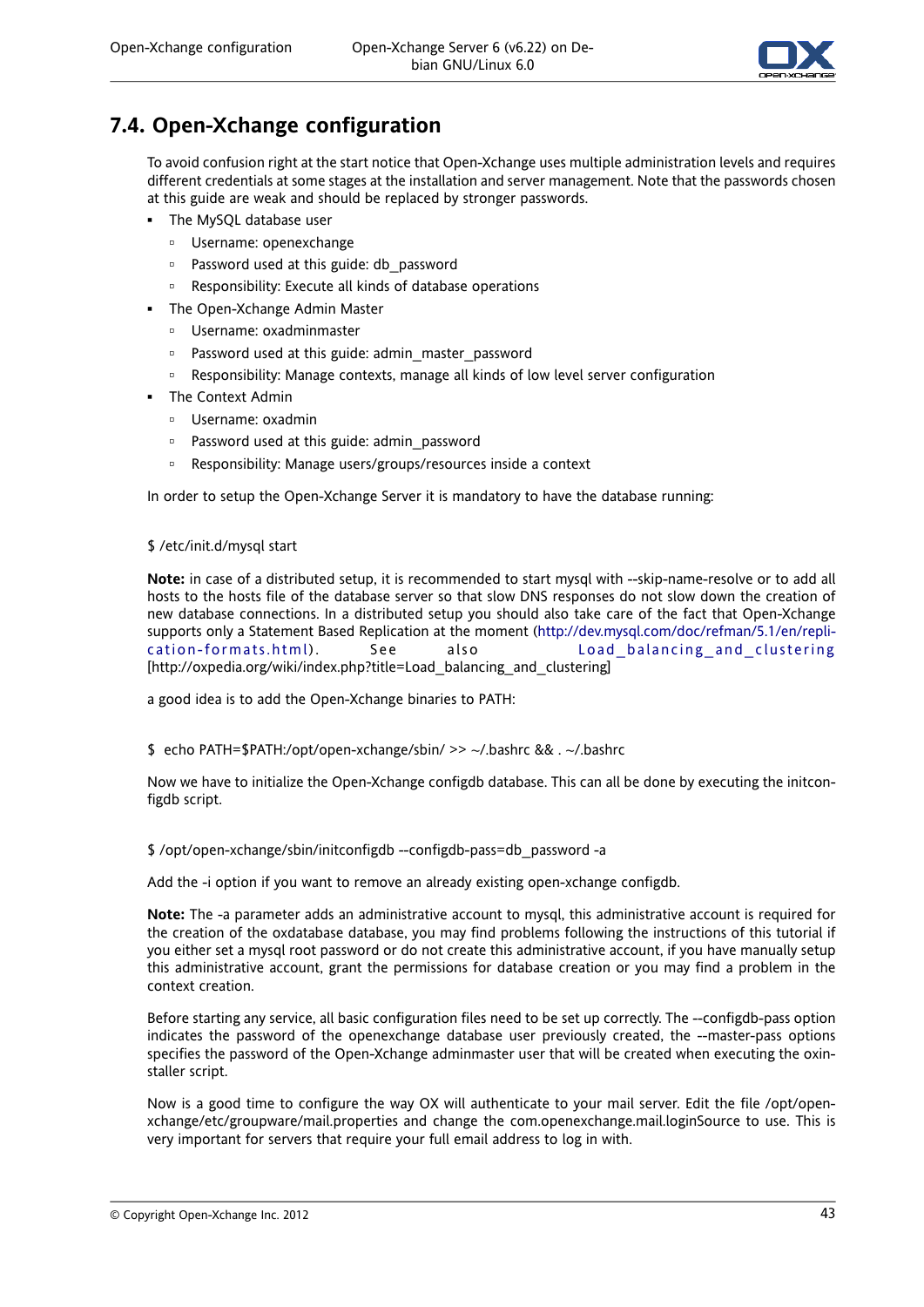

**Important:** You should have your Open-Xchange license code at hand. If you do not plan to license Open-Xchange, you can use the option --no-license instead. Please also check [OXReportClient](http://oxpedia.org/wiki/index.php?title=OXReportClient) [<http://oxpedia.org/wiki/index.php?title=OXReportClient>] documentation for more information about configuring a supported and maintained Open-Xchange server.

**Important:** For MAX\_MEMORY\_FOR\_JAVAVM a rule of thumb for simple installations is half available system memory. For production environments please consult our Sizing [Whitepaper](http://software.open-xchange.com/OX6/doc/whitepaper/OX6-Sizing-Whitepaper.pdf) [[http://software.open-xchange.com/OX6/doc/whitepaper/OX6-Sizing-Whitepaper.pdf\]](http://software.open-xchange.com/OX6/doc/whitepaper/OX6-Sizing-Whitepaper.pdf).

\$ /opt/open-xchange/sbin/oxinstaller --add-license=YOUR-OX-LICENSE-CODE \

--servername=oxserver --configdb-pass=db\_password \

--master-pass=admin\_master\_password --ajp-bind-port=localhost --servermemory MAX\_MEMORY\_FOR\_JAVAVM

**Note:** In a clustered setup, --ajp-bind-port must be set to \*

After initializing the configuration, start the Open-Xchange service by executing:

\$ /etc/init.d/open-xchange start

Next we have to register the local server at the Open-Xchange configdb database:

\$ /opt/open-xchange/sbin/registerserver -n oxserver -A oxadminmaster -P admin\_master\_password

Now we have to create a local directory that should be used as Open-Xchange filestore. This directory will contain all Infostore content and files attached to groupware objects. To maintain access by the Open-Xchange Groupware service, it is required to grant permissions to the open-xchange system user.

\$ mkdir /var/opt/filestore

\$ chown open-xchange:open-xchange /var/opt/filestore

Now register the directory as a filestore at the Open-Xchange server:

\$ /opt/open-xchange/sbin/registerfilestore -A oxadminmaster -P admin\_master\_password \ -t file:/var/opt/filestore -s 1000000

**Note:** You might want to adapt the value provided with -s, the "The maximum size of the filestore in MB", see registerfilestore --help.

Finally register the groupware database, this is a separated database where all groupware specific data is stored:

\$ /opt/open-xchange/sbin/registerdatabase -A oxadminmaster -P admin\_master\_password \ -n oxdatabase -p db\_password -m true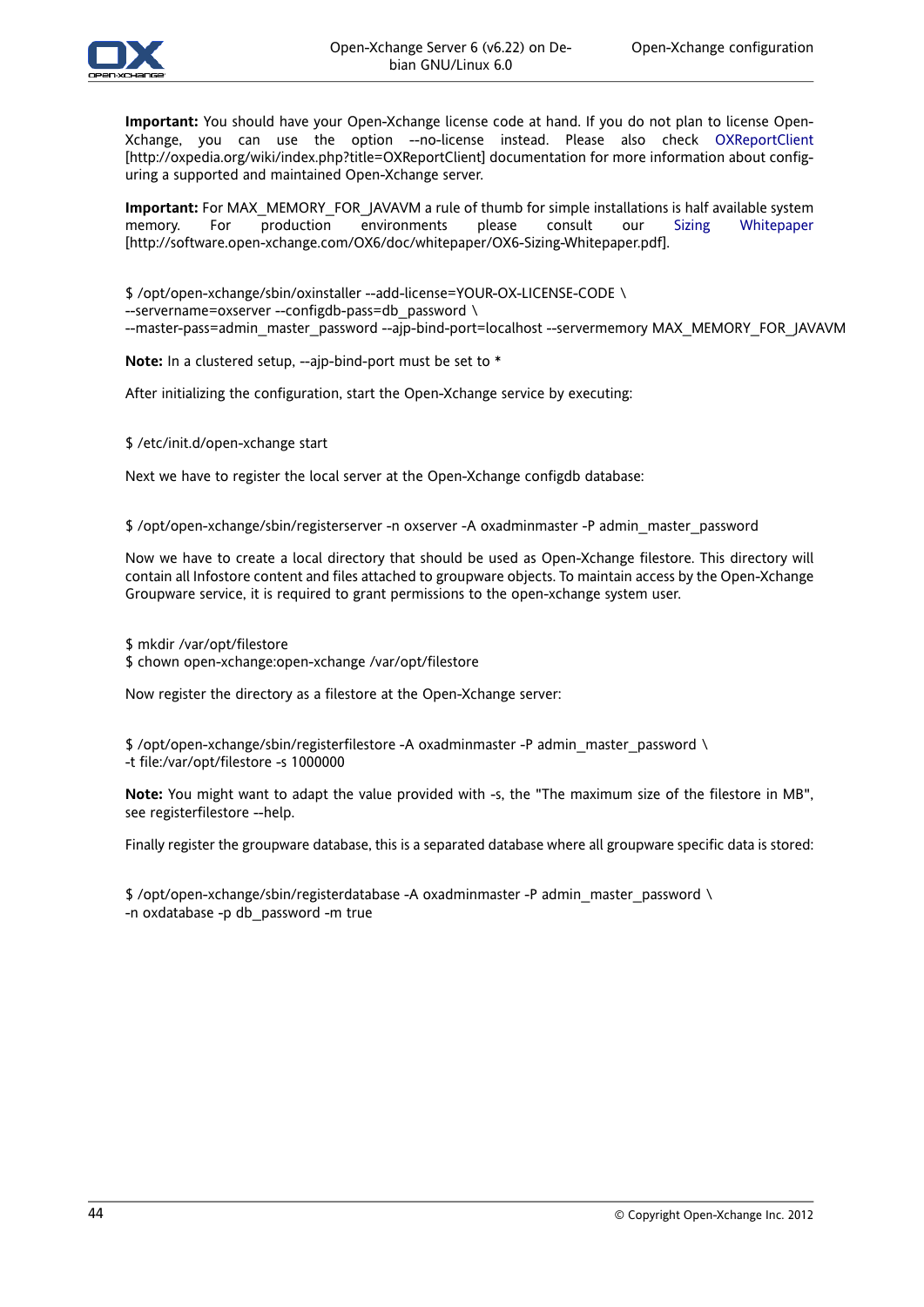

### **7.5. Configure services**

Now as the Open-Xchange Server has been set up and the database is running, we have to configure the Apache webserver and the mod proxy ajp module to access the groupware frontend. To gain better GUI performance, the usage of mod\_expires and mod\_deflate is strongly recommended. Those modules will limit the amount of client requests and compress the delivered content.

\$ a2enmod proxy proxy\_ajp proxy\_balancer expires deflate headers rewrite mime setenvif

Configure the mod\_proxy\_ajp module by creating a new Apache configuration file.

\$ vim /etc/apache2/conf.d/proxy\_ajp.conf

<Location /servlet/axis2/services> # restrict access to the soap provisioning API Order Deny,Allow Deny from all Allow from 127.0.0.1 # you might add more ip addresses / networks here # Allow from 192.168 10 172.16

</Location>

<IfModule mod\_proxy\_ajp.c> ProxyRequests Off <Proxy balancer://oxcluster> Order deny,allow Allow from all # multiple server setups need to have the hostname inserted instead localhost BalancerMember ajp://localhost:8009 timeout=100 smax=0 ttl=60 retry=60 loadfactor=50 route=OX1 # Enable and maybe add additional hosts running OX here # BalancerMember ajp://oxhost2:8009 timeout=100 smax=0 ttl=60 retry=60 loadfactor=50 route=OX2 ProxySet stickysession=JSESSIONID </Proxy> <Proxy /ajax> ProxyPass balancer://oxcluster/ajax </Proxy> <Proxy /servlet> ProxyPass balancer://oxcluster/servlet </Proxy> <Proxy /infostore> ProxyPass balancer://oxcluster/infostore </Proxy> <Proxy /publications> ProxyPass balancer://oxcluster/publications </Proxy> <Proxy /Microsoft-Server-ActiveSync> ProxyPass balancer://oxcluster/Microsoft-Server-ActiveSync </Proxy> <Proxy /usm-json> ProxyPass balancer://oxcluster/usm-json </Proxy> </IfModule>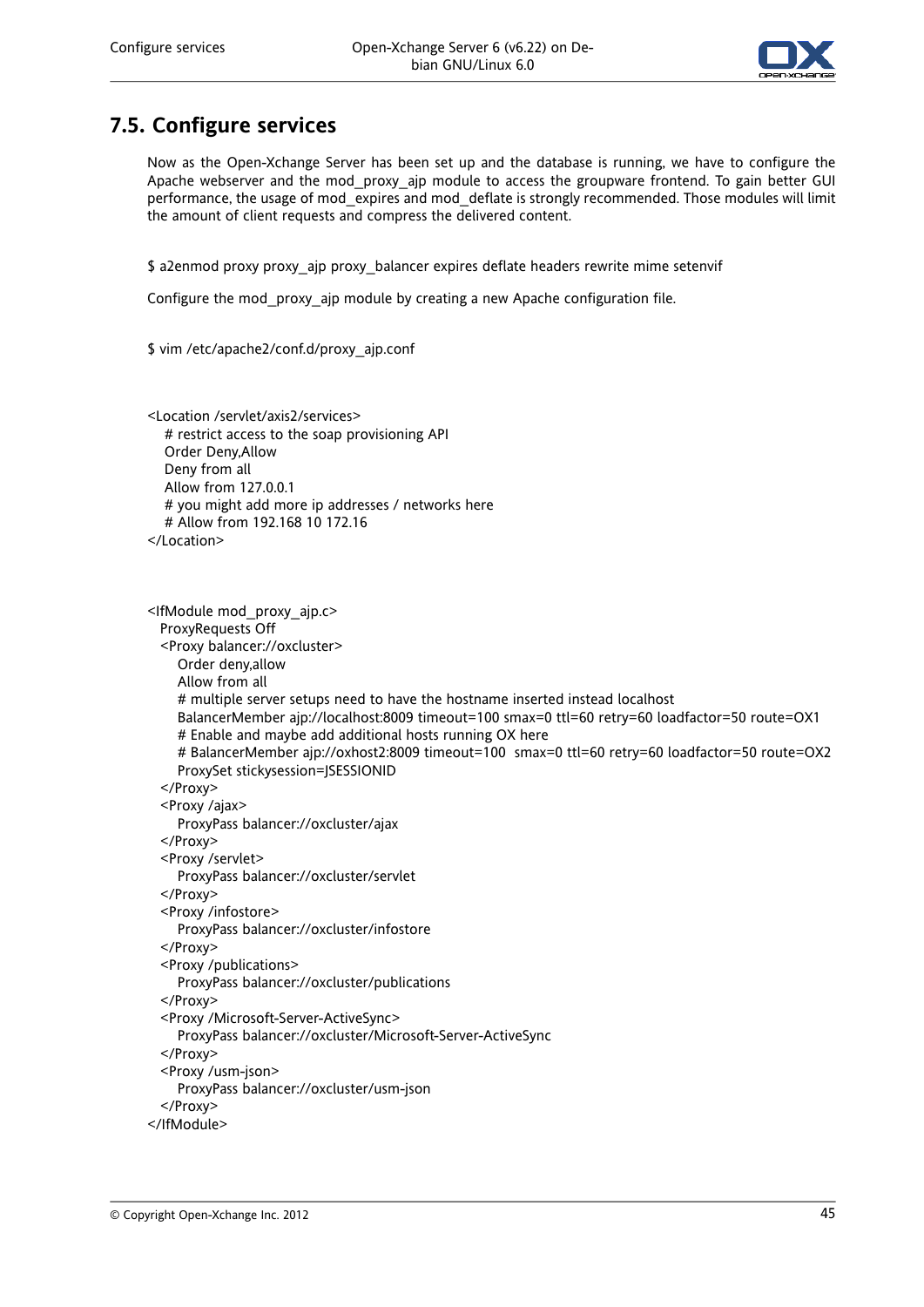

Modify the default website settings to display the Open-Xchange GUI

\$ vim /etc/apache2/sites-enabled/000-default

<VirtualHost \*:80> ServerAdmin webmaster@localhost

DocumentRoot /var/www/

<Directory /var/www/> AllowOverride None Order allow,deny allow from all RedirectMatch ^/\$ /ox6/ Options +FollowSymLinks +SymLinksIfOwnerMatch </Directory> # deflate

AddOutputFilterByType DEFLATE text/html text/plain text/javascript application/javascript text/css text/xml application/xm

# pre-compressed files AddType text/javascript .jsz AddType text/css .cssz AddType text/xml .xmlz AddType text/plain .po

AddEncoding gzip .jsz .cssz .xmlz SetEnvIf Request\_URI "\.(jsz|cssz|xmlz)\$" no-gzip

ExpiresActive On

<Location /ox6>

# Expires (via ExpiresByType to override global settings) ExpiresByType image/gif "access plus 6 months" ExpiresByType image/png "access plus 6 months" ExpiresByType image/jpg "access plus 6 months" ExpiresByType image/jpeg "access plus 6 months" ExpiresByType text/css "access plus 6 months" ExpiresByType text/html "access plus 6 months" ExpiresByType text/xml "access plus 6 months" ExpiresByType text/javascript "access plus 6 months" ExpiresByType text/x-js "access plus 6 months" ExpiresByType application/x-javascript "access plus 6 months" ExpiresDefault "access plus 6 months" Header append Cache-Control "private" Header unset Last-Modified Header unset Vary # Strip version RewriteEngine On RewriteRule  $v=\wedge w+/(0.4)$  \$1 [L] # Turn off ETag Header unset ETag FileETag None </Location>

<Location /ox6/ox.html> ExpiresByType text/html "now" ExpiresDefault "now"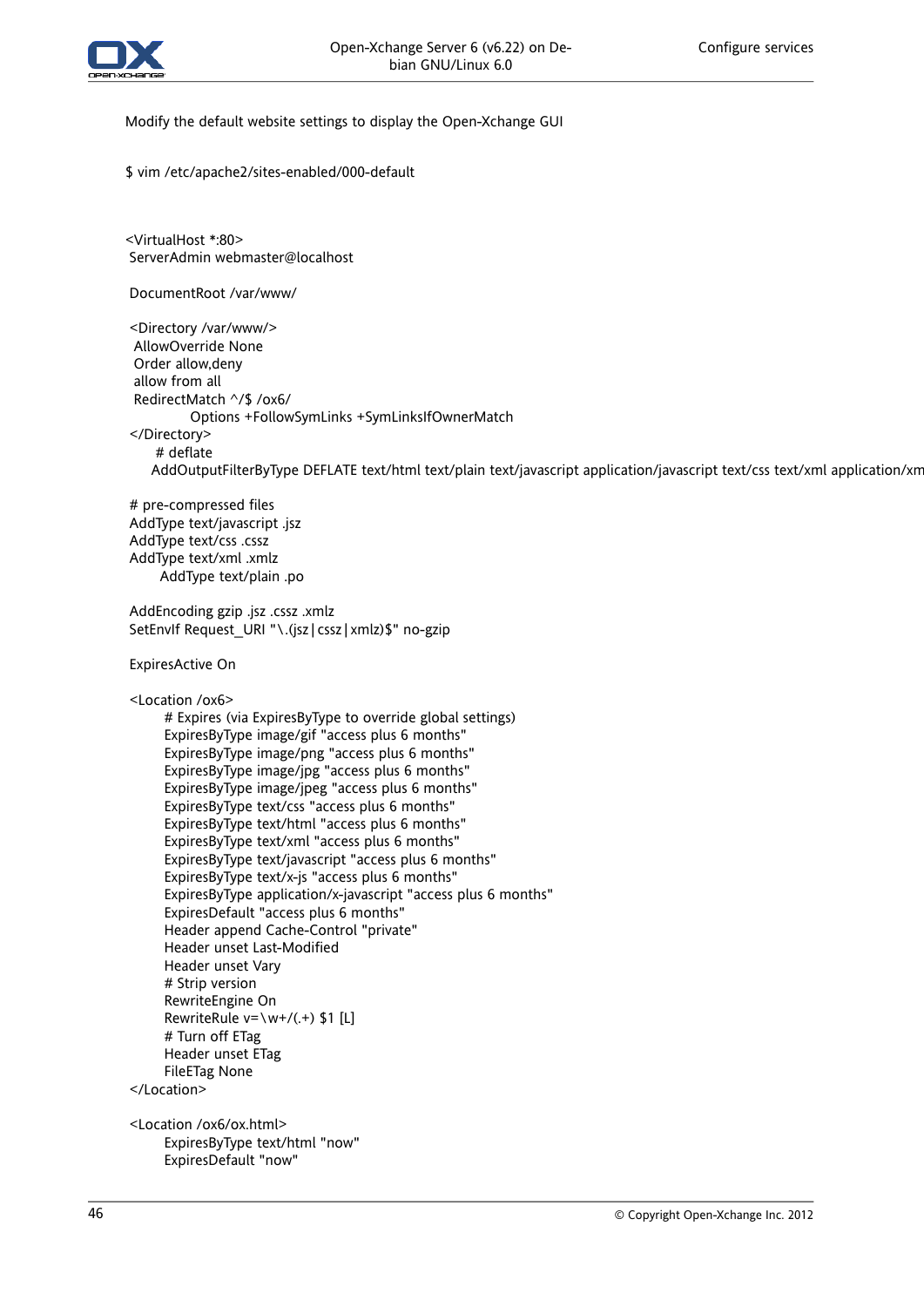

Header unset Last-Modified Header set Cache-Control "no-store, no-cache, must-revalidate, post-check=0, pre-check=0" # Turn off ETag Header unset ETag FileETag None </Location>

<Location /ox6/index.html> ExpiresByType text/html "now" ExpiresDefault "now" Header unset Last-Modified Header set Cache-Control "no-store, no-cache, must-revalidate, post-check=0, pre-check=0" # Turn off ETag Header unset ETag FileETag None </Location> </VirtualHost>

After the configuration is done, restart the Apache webserver

#### \$ /etc/init.d/apache2 restart

Finally restart the Open-Xchange service

\$ /etc/init.d/open-xchange restart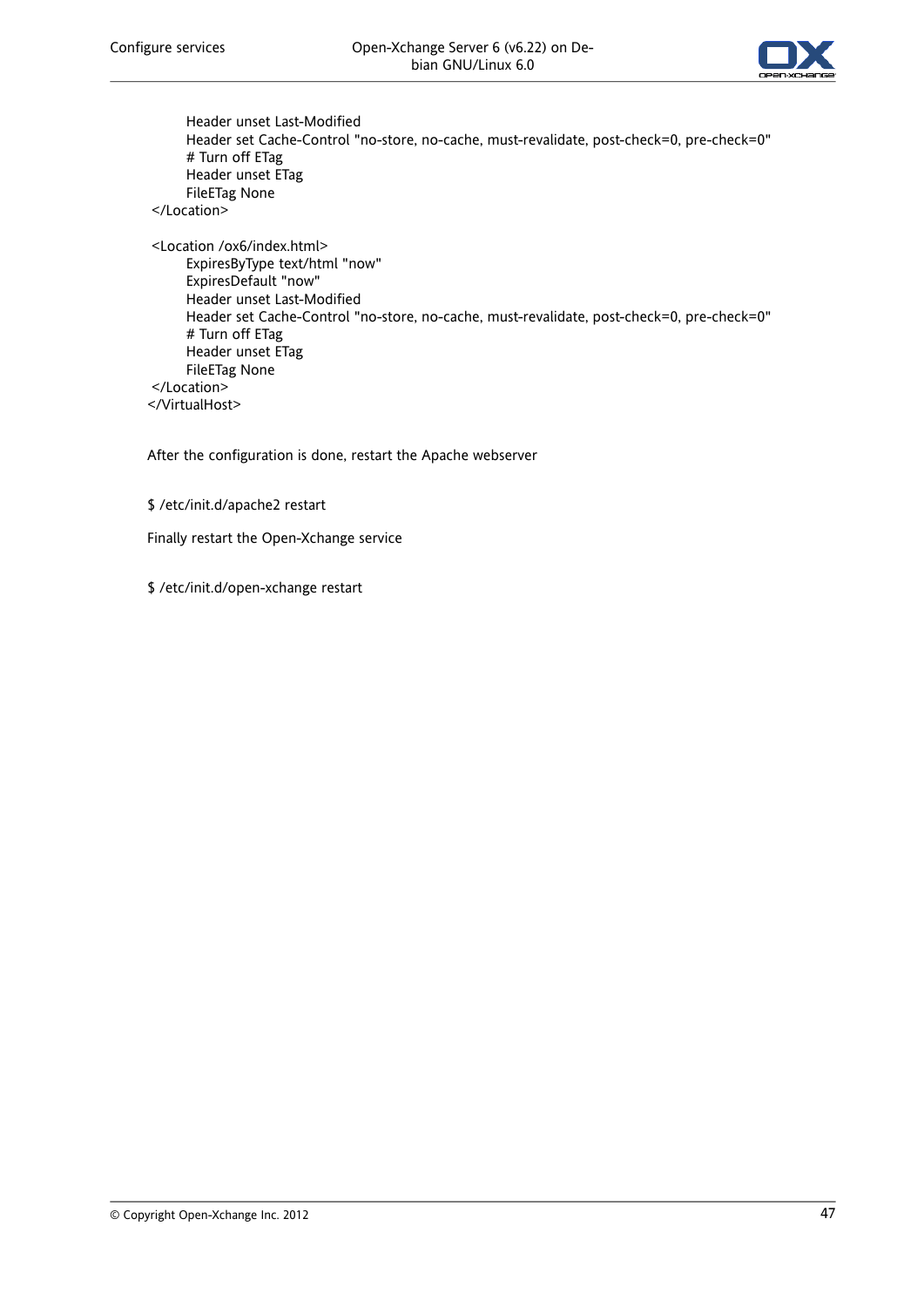

#### **7.6. Creating contexts and users**

Now as the whole setup is complete and you already should get a login screen when accessing the server with a webbrowser, we have to setup a context and a default user as the last step of this tutorial.

The mapping defaultcontext will allow you to set this context as the default one of the entire system so that users which will be created within this context can login into Open-Xchange Server without specifying their domain at the login screen. Only one context can be specified as defaultcontext. The oxadmin user that will be created by this command is the default admin of the created context. This account will gather additional functions that are also described in the administration manual. The context id parameter must to be unique and numeric, otherwise the server will complain when you try to create a context. New contexts must be created by the oxadminmaster user, user accounts inside a context are created with the credentials of the contexts oxadmin account. The access-combination-name property defines the set of available modules and functions for users of the context.

\$ /opt/open-xchange/sbin/createcontext -A oxadminmaster -P admin\_master\_password -c 1 \ -u oxadmin -d "Context Admin" -g Admin -s User -p admin\_password -L defaultcontext \ -e oxadmin@example.com -q 1024 --access-combination-name=all

Create a user for testing purposes (Make sure the password you use here for the user is the same password as your email account or you will not be able to use the email module until it is set right):

\$ /opt/open-xchange/sbin/createuser -c 1 -A oxadmin -P admin\_password -u testuser \ -d "Test User" -g Test -s User -p secret -e testuser@example.com \ --imaplogin testuser --imapserver 127.0.0.1 --smtpserver 127.0.0.1

Now connect to the server with a webbrowser and login using the credentials testuser / secret.

If you need to migrate a batch of users and contexts at once, check the CSV Batch Import [documentation](http://oxpedia.org/wiki/index.php?title=Csv_import) [page](http://oxpedia.org/wiki/index.php?title=Csv_import) [[http://oxpedia.org/wiki/index.php?title=Csv\\_import\]](http://oxpedia.org/wiki/index.php?title=Csv_import).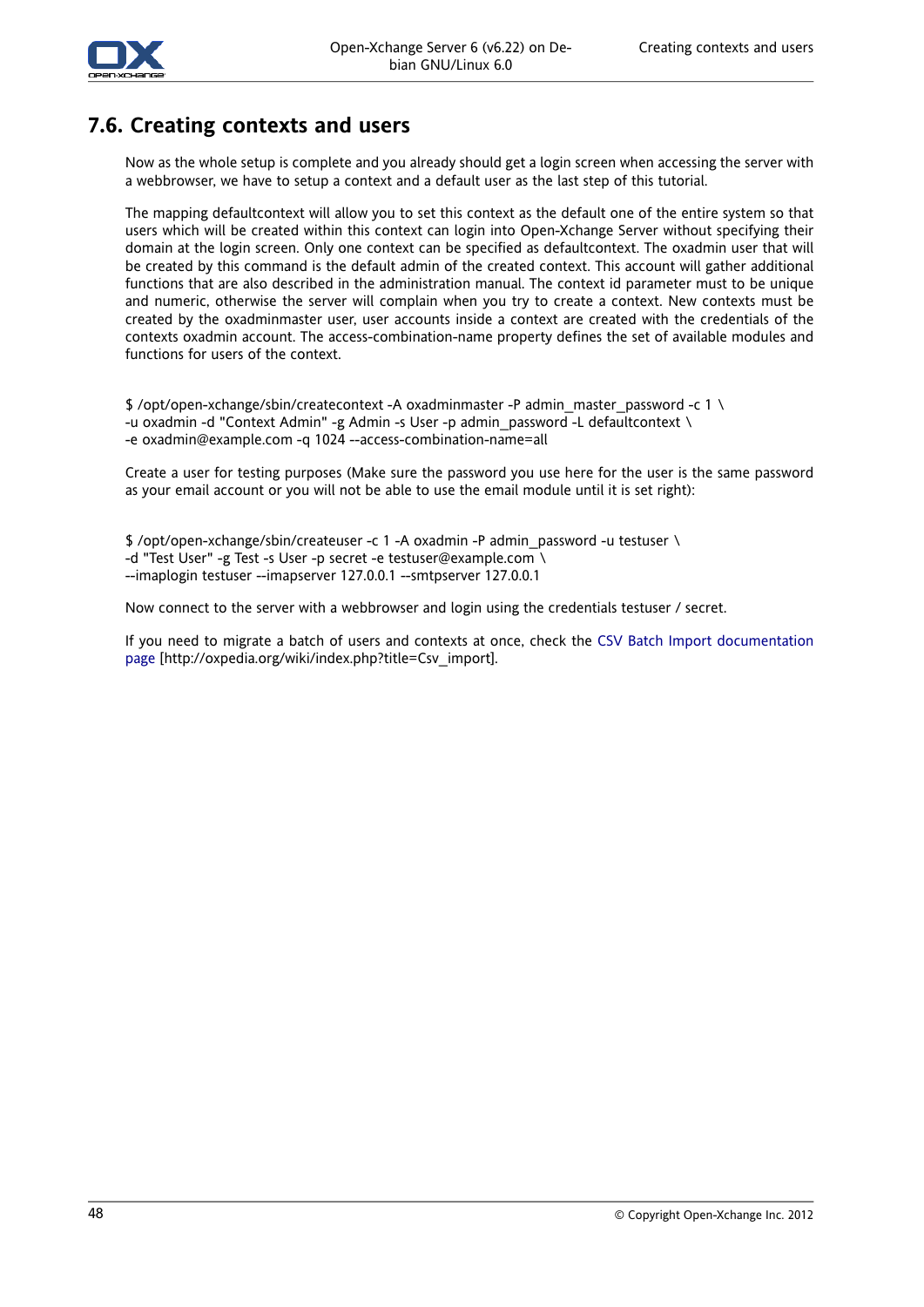

# **7.7. Log files and issue tracking**

### **7.7.1. Default logging mechanism**

Whenever unexpected or erroneous behavior takes place, it will be logged depending on the configured loglevel. All logfiles are stored at the operating systems default location. Events triggered by the Open-Xchange Groupware services are logged to a rotating file open-xchange.log, events triggered by the Open-Xchange Administration service are logged to open-xchange-admin.log. Those files are the very first place to monitor.

\$ tail -f -n200 /var/log/open-xchange/open-xchange.log.0 \$ tail -f -n200 /var/log/open-xchange/open-xchange-admin.log.0

#### **7.7.2. Alternative logging mechanism using Syslog**

Apart from the default file logging mechanism, Open-Xchange supports logging via syslog in using Apache log4j which is a standard framework for application message and error logging. Using log4j makes it possible to directly log to a local or remote syslog daemon or other services. Log4j is highly customizable, please see the Apache log4j [1] project [websites](http://logging.apache.org/log4j/2.x/) [[http://logging.apache.org/log4j/2.x/\]](http://logging.apache.org/log4j/2.x/) for more information. Note, the default logging locations at /var/log/open-xchange will not be used anymore when installing the log4j bundles, please make sure to check out the [configuration](http://oxpedia.org/wiki/index.php?title=Syslog_Configuration) guide [[http://oxpedia.org/wiki/index.php?title=Syslog\\_Configuration\]](http://oxpedia.org/wiki/index.php?title=Syslog_Configuration).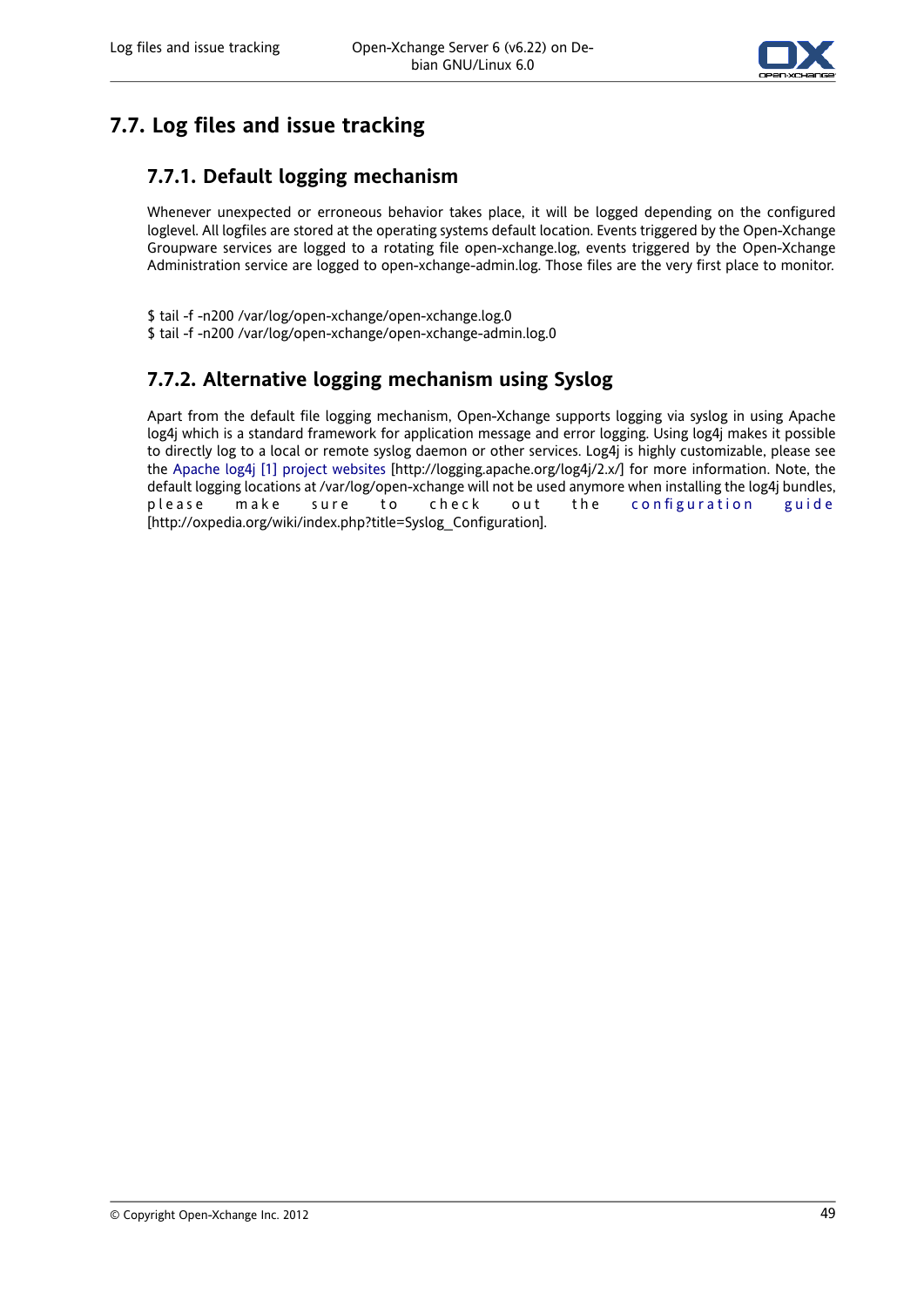

### **7.8. Performance and Tuning Tips**

Depending on your setup and the user accounts, it 's often helpful to know, how to get a better performance from the complete system. This section will try to assist you, how to tune the components within an OX setup, before you need to install a second server, add more RAM, add new CPU to existing servers.

#### **7.8.1. MySQL**

Since OX itself used very specific features from MySQL like InnoDB instead of MyISAM as DB Engine, it´s often needed, how to increase performance of the OX databases. In general, you should always monitor your MySQL system via tools like "munin", to see when your system reaches it´s limits. Once, you recognized, the system responds more and more slowly, you start to read and research on the internet how to change your mysql configuration, specially, the my.cnf file. But due to the fact, that nearly every system is different in regards of hardware etc. you cannot just copy and paste existing configurations. At this point, a tool called "mysqltuner.pl" can help you. MySQLTuner is a script written in Perl that will assist you with your MySQL configuration and make recommendations for increased performance and stability. Within seconds, it will display statistics about your MySQL installation and the areas where it can be improved. To work with this tool, you need unrestricted read access to the MySQL server (OS root access is recommended). Just download and execute as shown below, and modify your existing my.cnf configuration file.

IMPORTANT INFO: The MySQL system must run for several days, to gather statistics and informations about queries etc. from OX. After these days, you should execute mysqltuner.pl script. It does not work if you run it directly after installing an OX/MySQL setup. You can force traffic to OX while writing automatic testcases or jmeter plans.

As already said, this is just ONE way to analyze MySQL systems. You can also check MYSQL.com for a consultant service or similar.

\$ wget http://mysqltuner.pl/mysqltuner.pl

Make the PERL script executable:

\$ chmod +x mysqltuner.pl

Execute the PERL script:

#### \$ ./mysqltuner.pl

If prompted, enter your MySQL credentials and read carefully through the complete output of the script. Now you have very good informations, how to change your mysql system.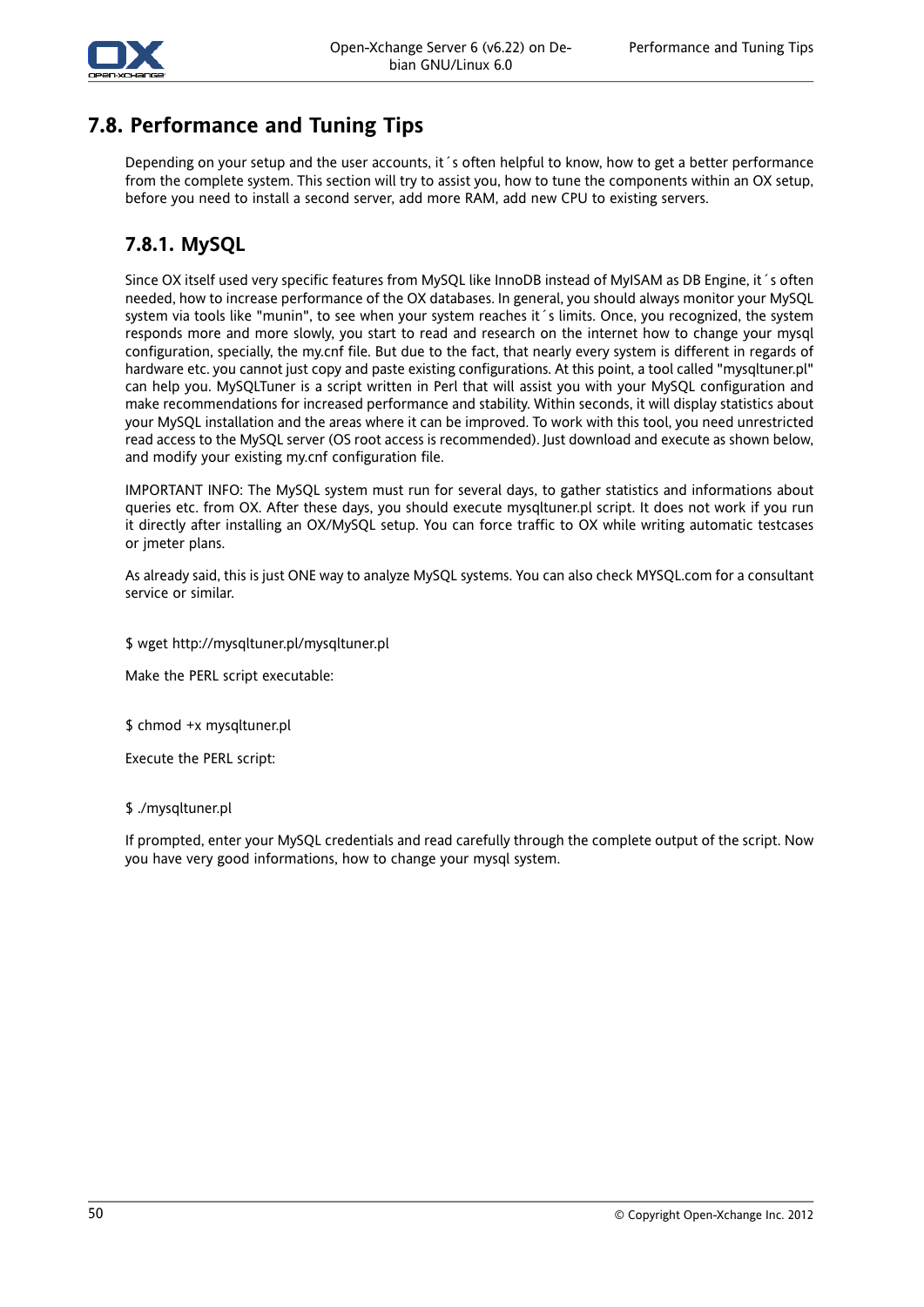

# **7.9. Installing Open-Xchange Update packages**

Please read 3: *Updating [Open-Xchange](#page-28-0) Server packages* (page 21) on how to get access to the latest Open-Xchange packages.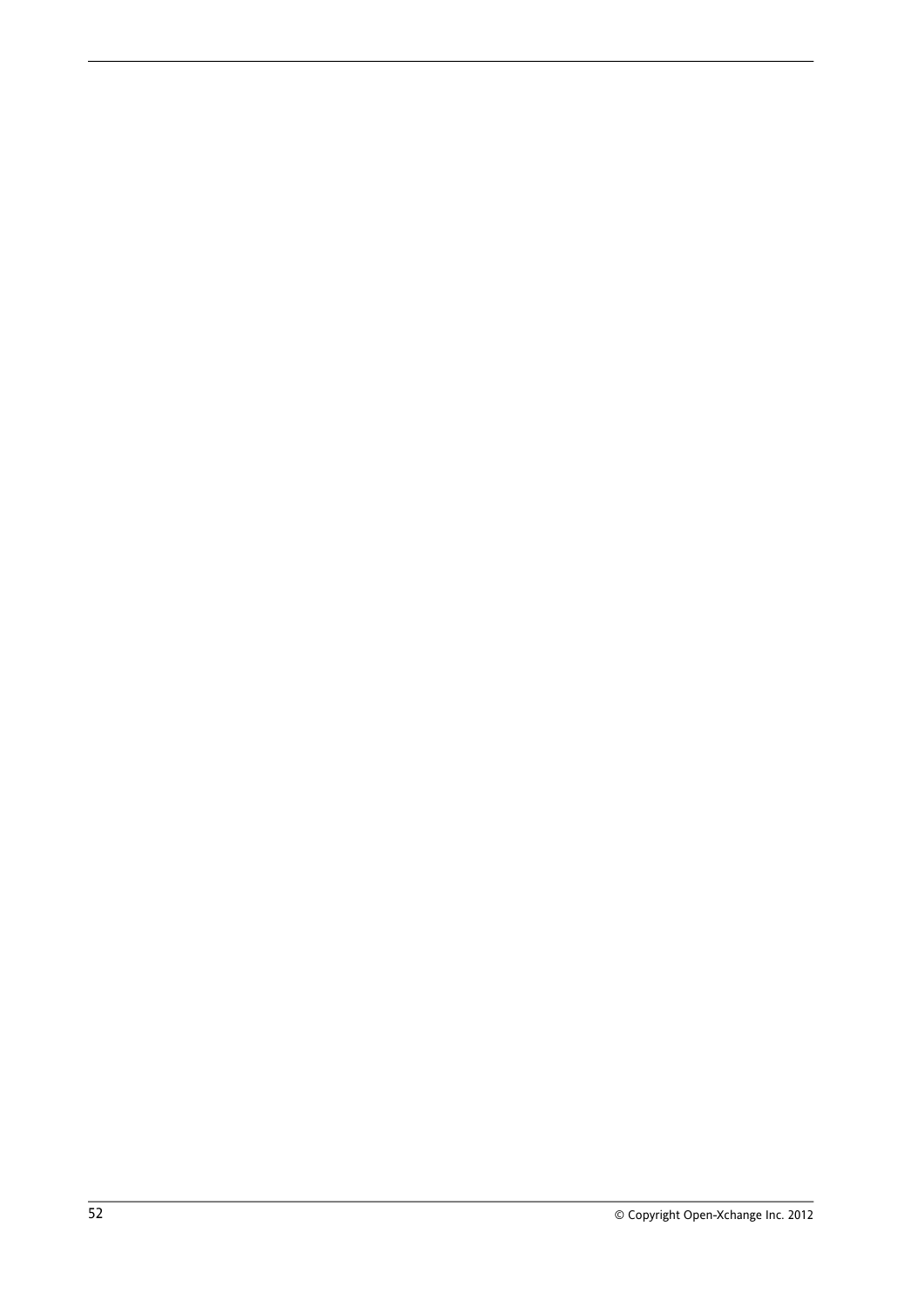

# **Chapter 8. Open-Xchange Server 6 (v6.22) on SuSE Linux Enterprise Server 11**

This chapter will guide you through the installation of the Open-Xchange server, it describes the basic configuration and software requirements. As it is intended as a quick walk-through it assumes an existing installation of the operating system and requires average system administration skills. More, this guide will show you how to setup a basic installation with none of the typically used distributed environment settings. The target of this guide is:

- To setup a single server installation
- To setup a single Open-Xchange instance, no cluster
- To setup a database for a single database service, no replication
- To provide a basic configuration setup, no mailserver configuration

Important: This installation guide will only work for v6.22. If you want to install v6.20 please use the **installation guide for earlier versions.**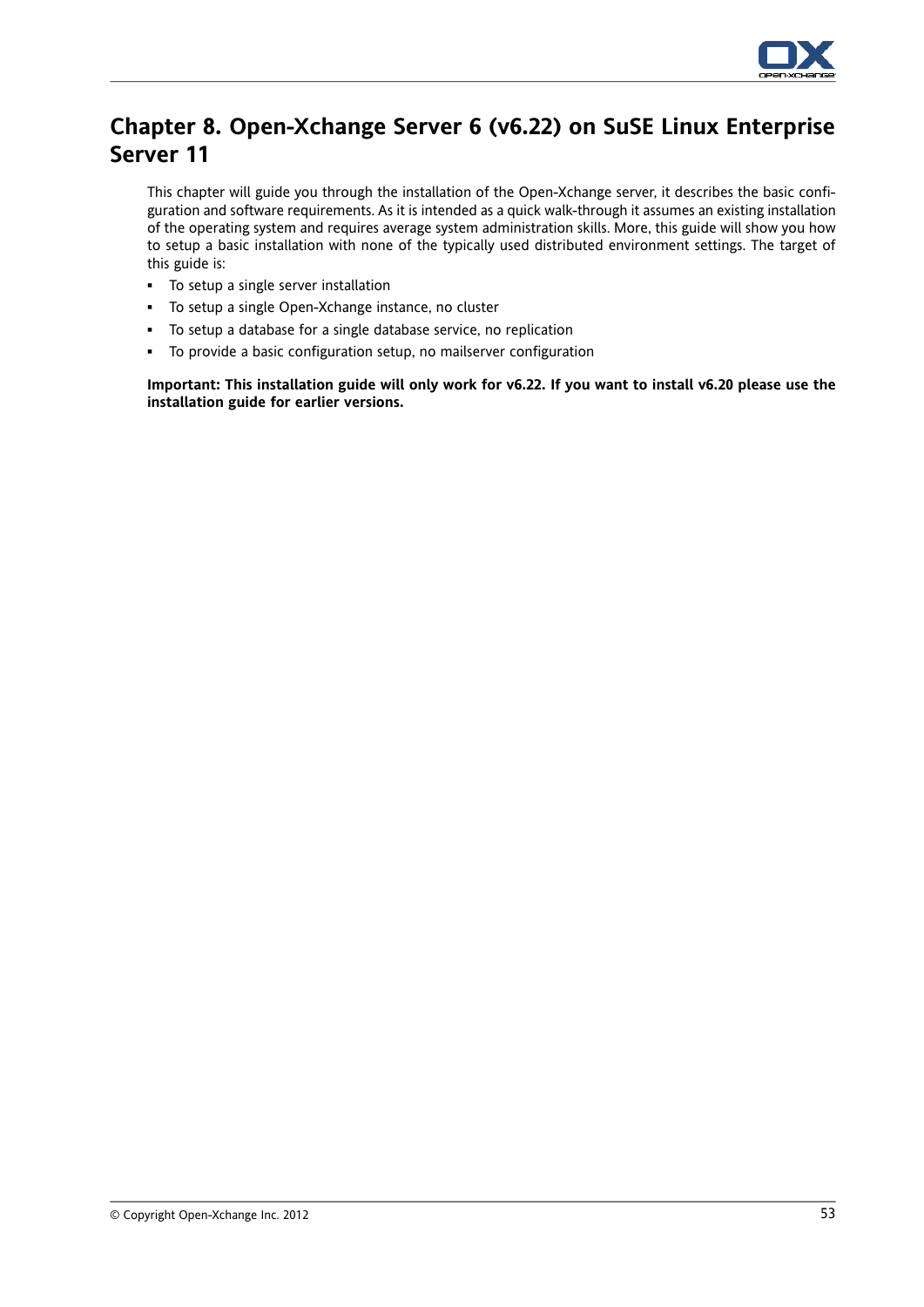

# **8.1. Requirements**

- Plain installed SuSE Linux Enterprise Server 11 with latest updates
- Valid access to the Novell onlineupdate service
- A configured internet connection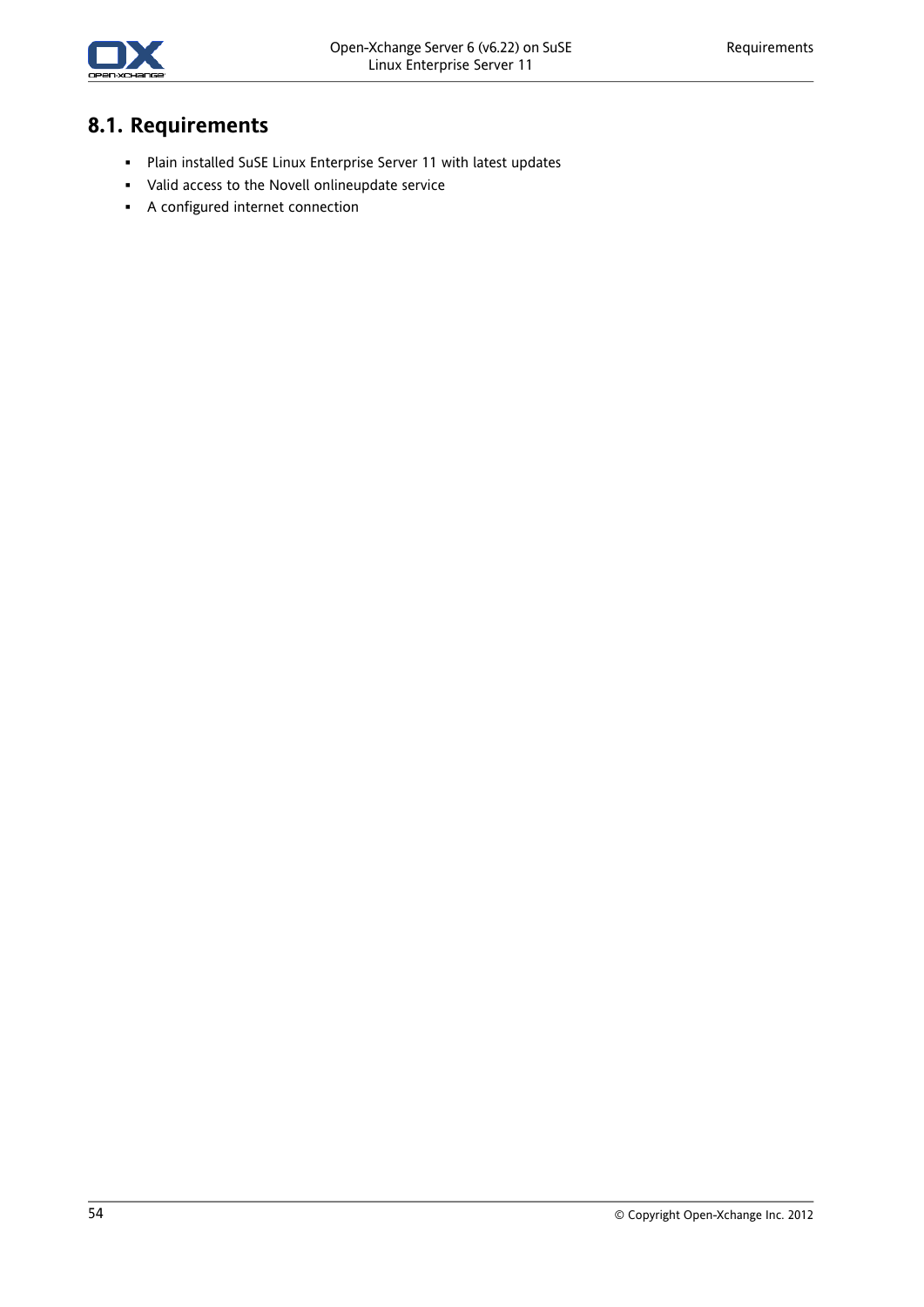

#### **8.2. Add Open-Xchange Repository**

Open-Xchange maintains public available software repositories for different platforms, such as SLES. This repository should be added to the SLES installation to enable simple installation and updates.

Start a console and add the Open-Xchange software repository for SLES11:

zypper ar http://software.open-xchange.com/OX6/6.22/frontend/SLES11/ ox-frontend zypper ar http://software.open-xchange.com/OX6/6.22/backend/SLES11/ ox-backend zypper ar http://software.open-xchange.com/OX6/6.22/usm/SLES11/ ox-usm

If you have a valid maintenance subscription, please run the following command so that the most recent packages get installed:

zypper ar http://LDBACCOUNT:LDBPASSWORD@software.open-xchange.com/OX6/6.22/updates/frontend/SLES11/ ox-upda zypper ar http://LDBACCOUNT:LDBPASSWORD@software.open-xchange.com/OX6/6.22/updates/backend/SLES11/ ox-upda zypper ar http://LDBACCOUNT:LDBPASSWORD@software.open-xchange.com/OX6/6.22/updates/usm/SLES11/ ox-updates-usm

A warning will be shown because the Open-Xchange packages are not yet signed by a cryptographic key. To accept and continue the installation, press Y.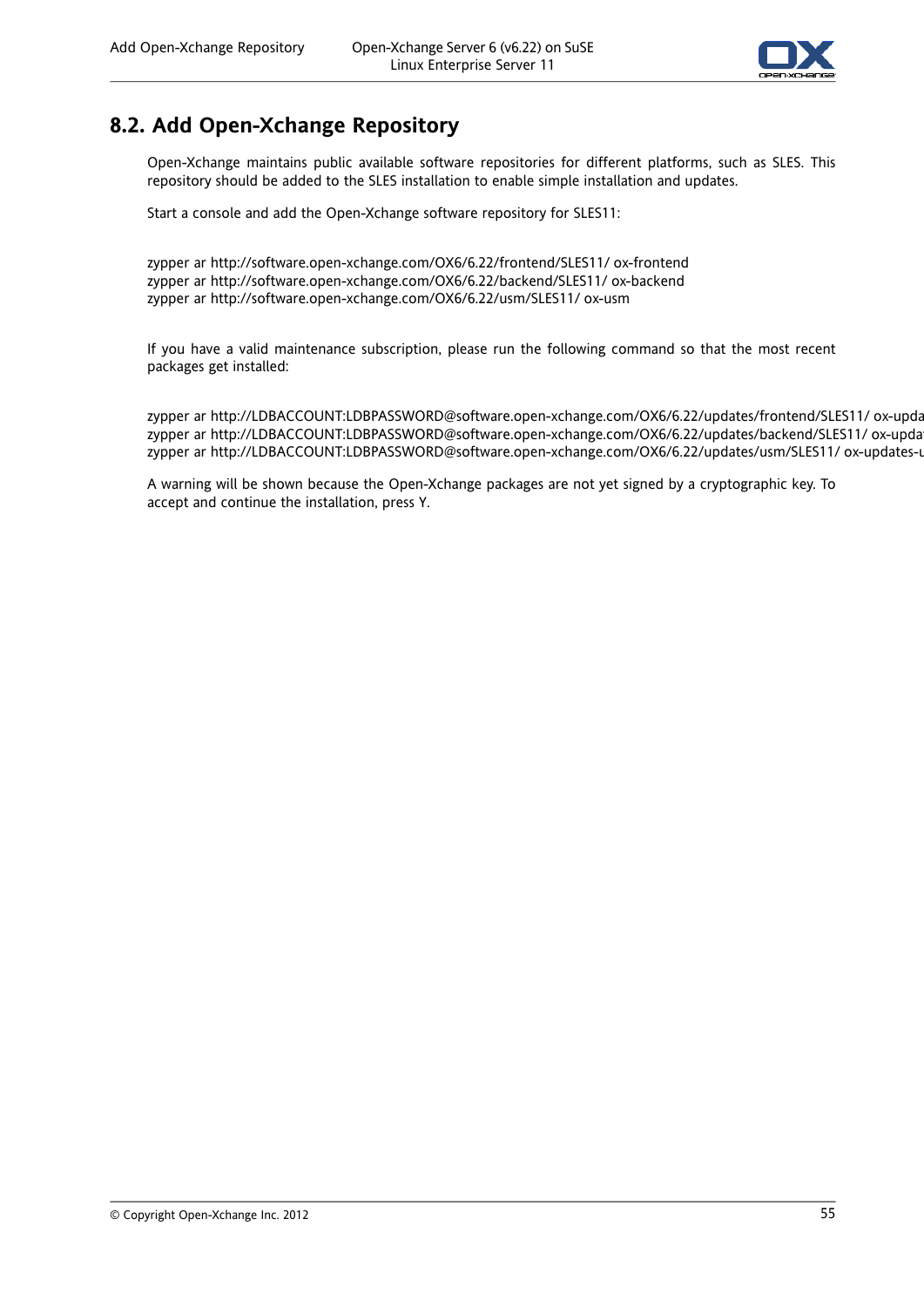

### **8.3. Updating repositories and install packages**

The following command starts the download and installation process of all required package for Open-Xchange deployment:

If you want to install everything on a single server, just run

\$ zypper install mysql open-xchange open-xchange-authentication-database open-xchange-ajp open-xchange-admin open-xchange-gui

**Note:** You have to choose between one of the available spamhandler and authentication packages depending on your requirements.

A warning will be shown because the Open-Xchange packages are not yet signed by a cryptographic key. To accept and continue the installation, press Y.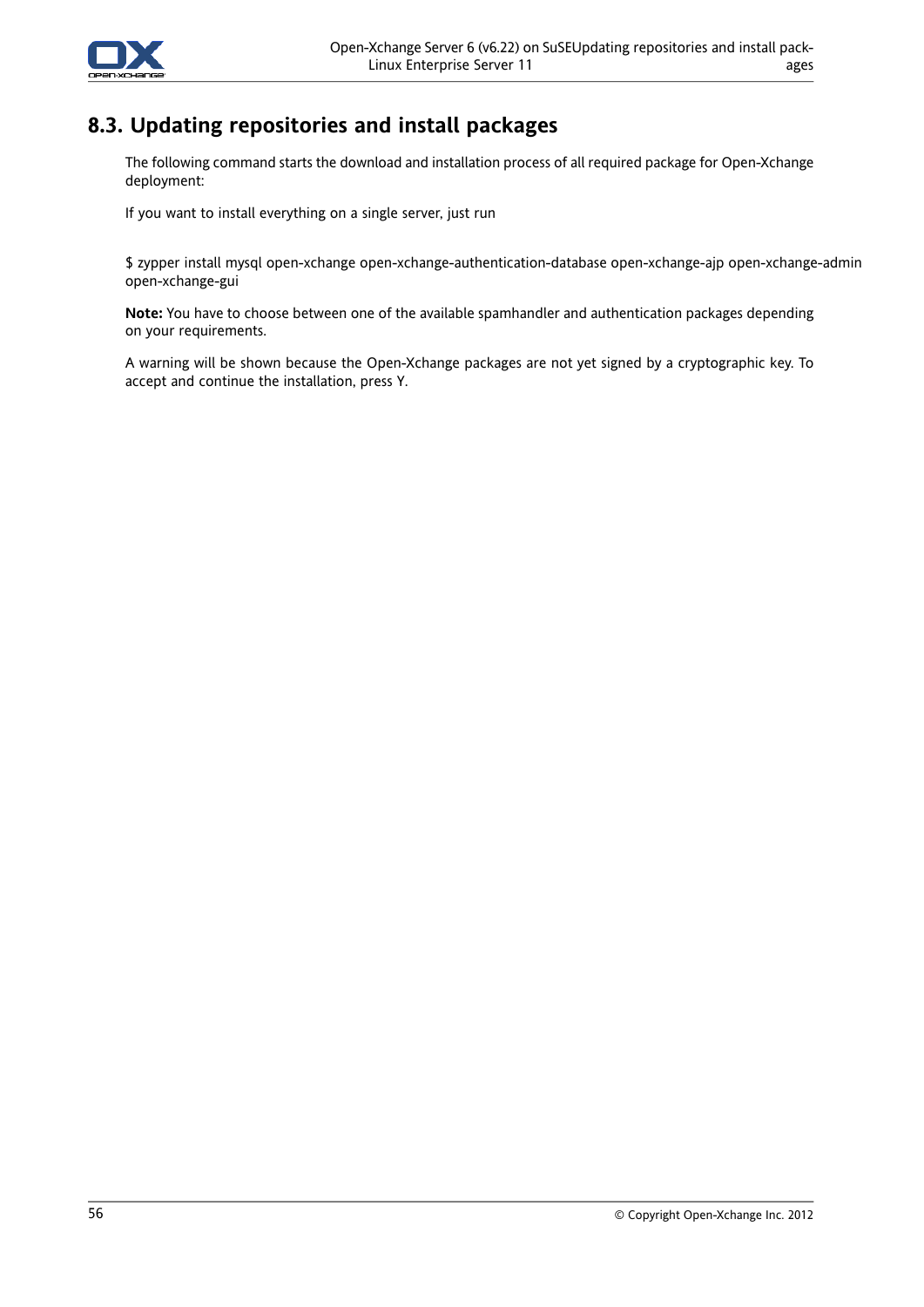

### **8.4. Open-Xchange configuration**

To avoid confusion right at the start notice that Open-Xchange uses multiple administration levels and requires different credentials at some stages at the installation and server management. Note that the passwords chosen at this guide are weak and should be replaced by stronger passwords.

- The MySQL database user
	- Username: openexchange
	- □ Password used at this guide: db password
	- Responsibility: Execute all kinds of database operations
- The Open-Xchange Admin Master
	- Username: oxadminmaster
	- Password used at this guide: admin\_master\_password
	- Responsibility: Manage contexts, manage all kinds of low level server configuration
- The Context Admin
	- Username: oxadmin
	- Password used at this guide: admin\_password
	- Responsibility: Manage users/groups/resources inside a context

In order to setup the Open-Xchange Server it is mandatory to have the database running:

#### \$ rcmysql start

**Note:** in case of a distributed setup, it is recommended to start mysql with --skip-name-resolve or to add all hosts to the hosts file of the database server so that slow DNS responses do not slow down the creation of new database connections. In a distributed setup you should also take care of the fact that Open-Xchange supports only a Statement Based Replication at the moment ([http://dev.mysql.com/doc/refman/5.1/en/repli](http://dev.mysql.com/doc/refman/5.1/en/replication-formats.html)[cation-formats.html\)](http://dev.mysql.com/doc/refman/5.1/en/replication-formats.html) . See also [Load\\_balancing\\_and\\_clustering](http://oxpedia.org/wiki/index.php?title=Load_balancing_and_clustering) [[http://oxpedia.org/wiki/index.php?title=Load\\_balancing\\_and\\_clustering\]](http://oxpedia.org/wiki/index.php?title=Load_balancing_and_clustering)

a good idea is to add the Open-Xchange binaries to PATH:

\$ echo PATH=\$PATH:/opt/open-xchange/sbin/ >> ~/.bashrc && . ~/.bashrc

Now we have to initialize the Open-Xchange configdb database. This can all be done by executing the initconfigdb script.

\$ /opt/open-xchange/sbin/initconfigdb --configdb-pass=db\_password -a

Add the -i option if you want to remove an already existing open-xchange configdb.

**Note:** The -a parameter adds an administrative account to mysql, this administrative account is required for the creation of the oxdatabase database, you may find problems following the instructions of this tutorial if you either set a mysql root password or do not create this administrative account, if you have manually setup this administrative account, grant the permissions for database creation or you may find a problem in the context creation

Before starting any service, all basic configuration files need to be set up correctly. The --configdb-pass option indicates the password of the openexchange database user previously created, the --master-pass options specifies the password of the Open-Xchange adminmaster user that will be created when executing the oxinstaller script.

Now is a good time to configure the way OX will authenticate to your mail server. Edit the file /opt/openxchange/etc/groupware/mail.properties and change the com.openexchange.mail.loginSource to use. This is very important for servers that require your full email address to log in with.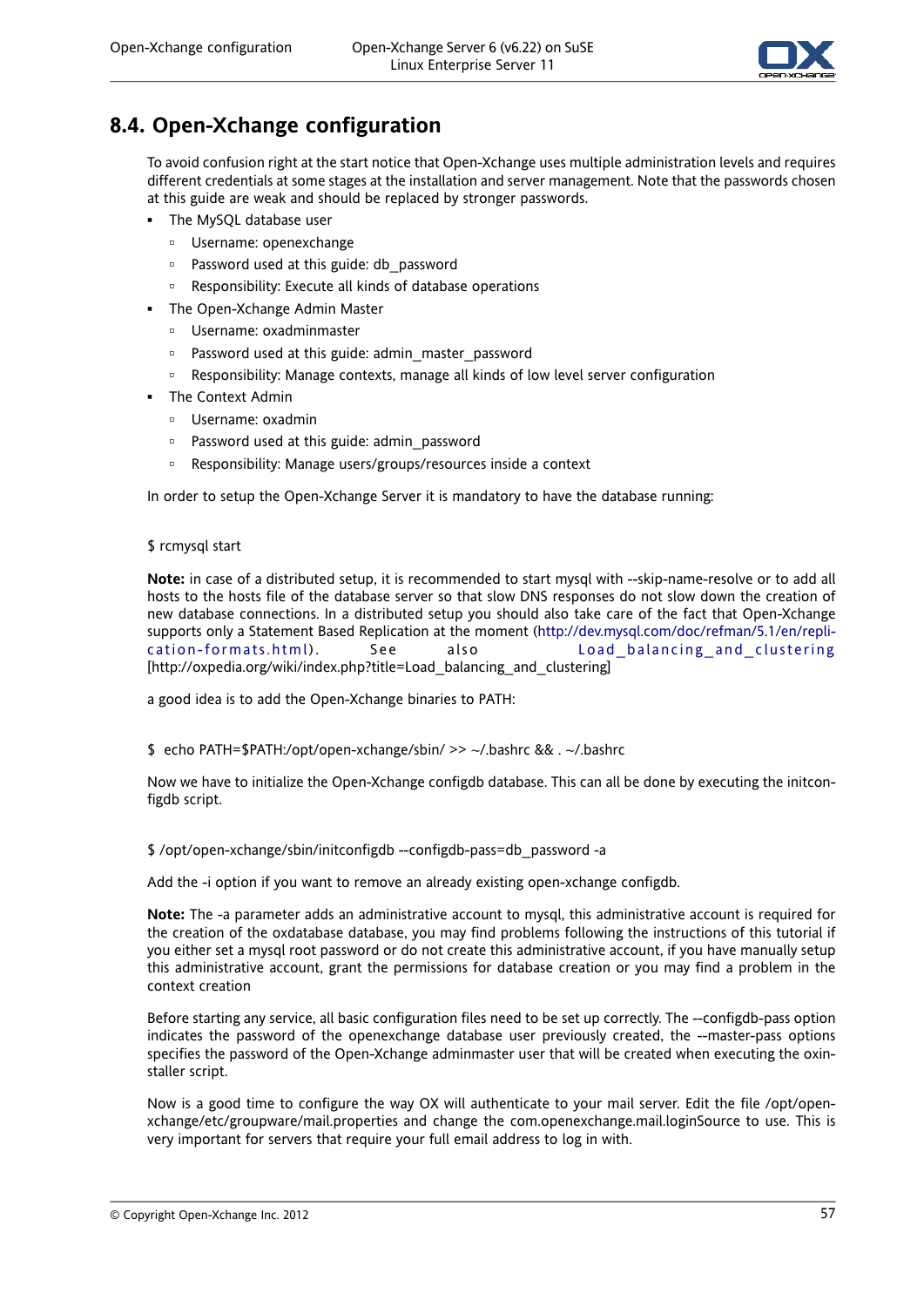

**Important:** You should have your Open-Xchange license code at hand. If you do not plan to license Open-Xchange, you can use the option --no-license instead. Please also check [OXReportClient](http://oxpedia.org/wiki/index.php?title=OXReportClient) [<http://oxpedia.org/wiki/index.php?title=OXReportClient>] documentation for more information about configuring a supported and maintained Open-Xchange server.

**Important:** For MAX\_MEMORY\_FOR\_JAVAVM a rule of thumb for simple installations is half available system memory. For production environments please consult our Sizing [Whitepaper](http://software.open-xchange.com/OX6/doc/whitepaper/OX6-Sizing-Whitepaper.pdf) [[http://software.open-xchange.com/OX6/doc/whitepaper/OX6-Sizing-Whitepaper.pdf\]](http://software.open-xchange.com/OX6/doc/whitepaper/OX6-Sizing-Whitepaper.pdf).

\$ /opt/open-xchange/sbin/oxinstaller --add-license=YOUR-OX-LICENSE-CODE \

--servername=oxserver --configdb-pass=db\_password \

--master-pass=admin\_master\_password --ajp-bind-port=localhost --servermemory MAX\_MEMORY\_FOR\_JAVAVM

**Note:** In a clustered setup, --ajp-bind-port must be set to \*

After initializing the configuration, start the Open-Xchange service by executing:

\$ rcopen-xchange start

Next we have to register the local server at the Open-Xchange configdb database:

\$ /opt/open-xchange/sbin/registerserver -n oxserver -A oxadminmaster -P admin\_master\_password

Now we have to create a local directory that should be used as Open-Xchange filestore. This directory will contain all Infostore content and files attached to groupware objects. To maintain access by the Open-Xchange Groupware service, it is required to grant permissions to the open-xchange system user.

\$ mkdir /var/opt/filestore

\$ chown open-xchange:open-xchange /var/opt/filestore

Now register the directory as a filestore at the Open-Xchange server:

\$ /opt/open-xchange/sbin/registerfilestore -A oxadminmaster -P admin\_master\_password \ -t file:/var/opt/filestore -s 1000000

**Note:** You might want to adapt the value provided with -s, the "The maximum size of the filestore in MB", see registerfilestore --help.

Finally register the groupware database, this is a separated database where all groupware specific data is stored:

\$ /opt/open-xchange/sbin/registerdatabase -A oxadminmaster -P admin\_master\_password \ -n oxdatabase -p db\_password -m true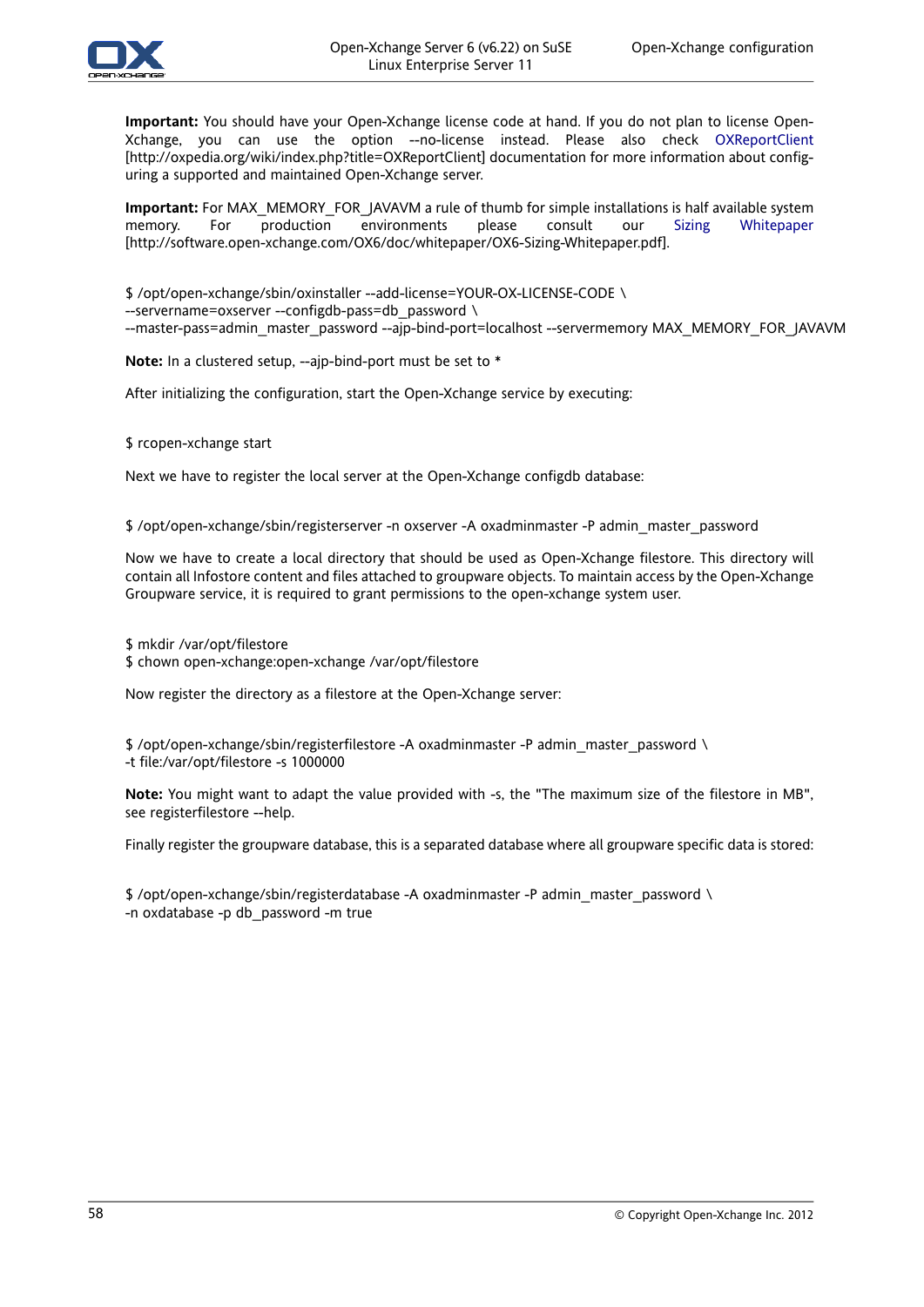

### **8.5. Configure services**

Now as the Open-Xchange Server has been set up and the database is running, we have to configure the Apache webserver and the mod proxy ajp module to access the groupware frontend. To gain better GUI performance, the usage of mod\_expires and mod\_deflate is strongly recommended. Those modules will limit the amount of client requests and compress the delivered content.

\$ a2enmod proxy && a2enmod proxy\_ajp && a2enmod expires && a2enmod deflate && a2enmod headers && a2enmod r

To be on the save side and not interfere with YaST or SuSEconfig, add the following to /etc/sysconfig/apache2:

APACHE\_MODULES="actions alias auth\_basic authn\_file authz\_host authz\_groupfile authz\_user authn\_dbm autoindex cg expires include log\_config mime negotiation setenvif ssl suexec userdir proxy headers deflate authz\_default proxy\_ajp rewrite proxy\_balancer"

Configure the mod\_proxy\_ajp module by creating a new Apache configuration file.

\$ vim /etc/apache2/conf.d/proxy\_ajp.conf

```
<Location /servlet/axis2/services>
  # restrict access to the soap provisioning API
  Order Deny,Allow
  Deny from all
  Allow from 127.0.0.1
  # you might add more ip addresses / networks here
  # Allow from 192.168 10 172.16
</Location>
```

```
<IfModule mod_proxy_ajp.c>
 ProxyRequests Off
 <Proxy balancer://oxcluster>
    Order deny,allow
    Allow from all
    # multiple server setups need to have the hostname inserted instead localhost
    BalancerMember ajp://localhost:8009 timeout=100 smax=0 ttl=60 retry=60 loadfactor=50 route=OX1
    # Enable and maybe add additional hosts running OX here
    # BalancerMember ajp://oxhost2:8009 timeout=100 smax=0 ttl=60 retry=60 loadfactor=50 route=OX2
    ProxySet stickysession=JSESSIONID
 </Proxy>
 <Proxy /ajax>
    ProxyPass balancer://oxcluster/ajax
 </Proxy>
 <Proxy /servlet>
    ProxyPass balancer://oxcluster/servlet
 </Proxy>
 <Proxy /infostore>
    ProxyPass balancer://oxcluster/infostore
 </Proxy>
 <Proxy /publications>
    ProxyPass balancer://oxcluster/publications
 </Proxy>
```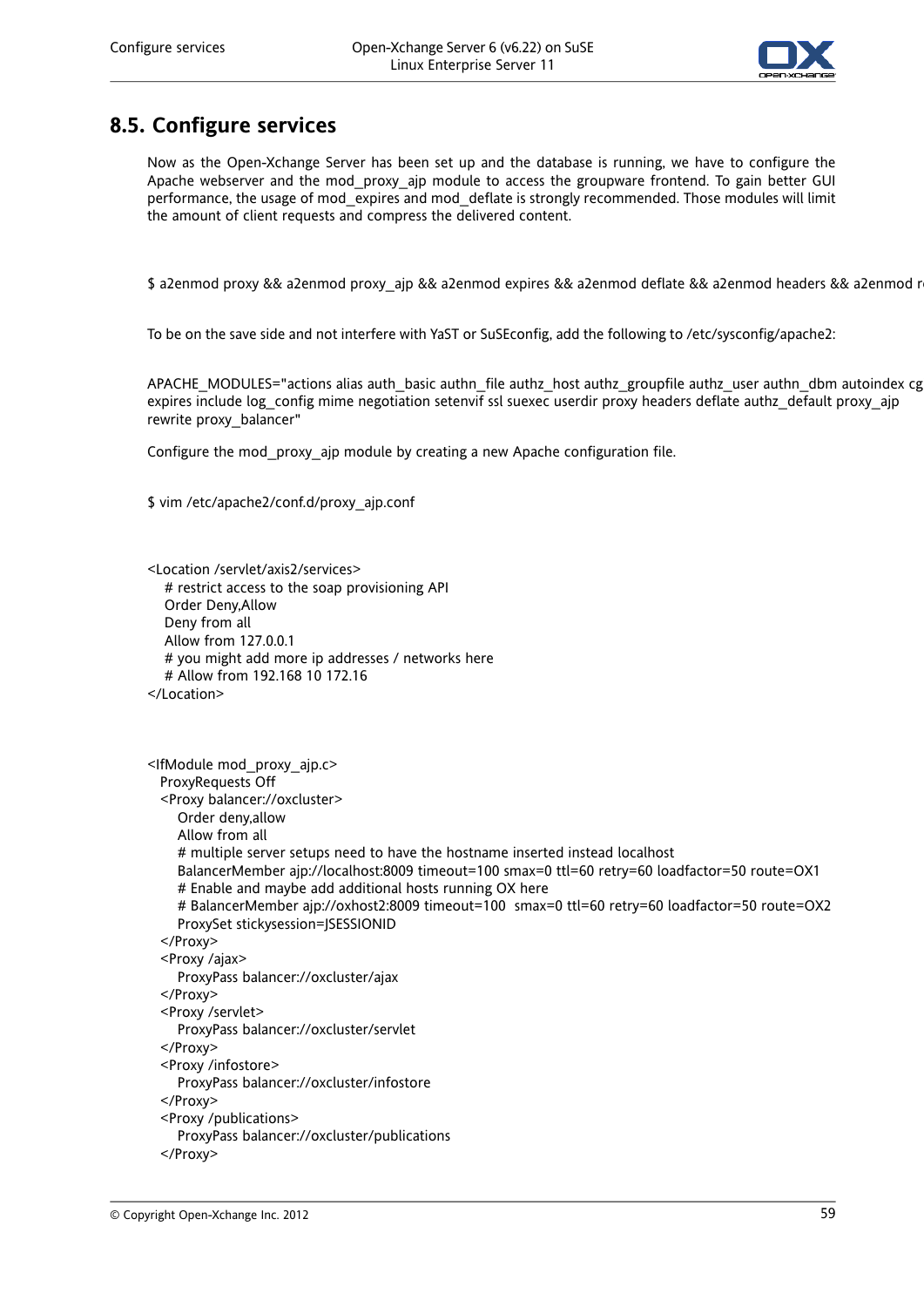

<Proxy /Microsoft-Server-ActiveSync> ProxyPass balancer://oxcluster/Microsoft-Server-ActiveSync </Proxy> <Proxy /usm-json> ProxyPass balancer://oxcluster/usm-json </Proxy> </IfModule>

Modify the default website settings to display the Open-Xchange GUI

\$ vim /etc/apache2/vhosts.d/ox.conf

<VirtualHost \*:80> ServerAdmin webmaster@localhost

DocumentRoot /srv/www/htdocs/

<Directory /srv/www/htdocs/> AllowOverride None Order allow,deny allow from all RedirectMatch ^/\$ /ox6/ Options +FollowSymLinks +SymLinksIfOwnerMatch </Directory> # deflate

AddOutputFilterByType DEFLATE text/html text/plain text/javascript application/javascript text/css text/xml application/xm

# pre-compressed files AddType text/javascript .jsz AddType text/css .cssz AddType text/xml .xmlz AddType text/plain .po

AddEncoding gzip .jsz .cssz .xmlz SetEnvIf Request URI "\.(jsz|cssz|xmlz)\$" no-gzip

ExpiresActive On

<Location /ox6>

# Expires (via ExpiresByType to override global settings) ExpiresByType image/gif "access plus 6 months" ExpiresByType image/png "access plus 6 months" ExpiresByType image/jpg "access plus 6 months" ExpiresByType image/jpeg "access plus 6 months" ExpiresByType text/css "access plus 6 months" ExpiresByType text/html "access plus 6 months" ExpiresByType text/xml "access plus 6 months" ExpiresByType text/javascript "access plus 6 months" ExpiresByType text/x-js "access plus 6 months" ExpiresByType application/x-javascript "access plus 6 months" ExpiresDefault "access plus 6 months" Header append Cache-Control "private" Header unset Last-Modified Header unset Vary # Strip version RewriteEngine On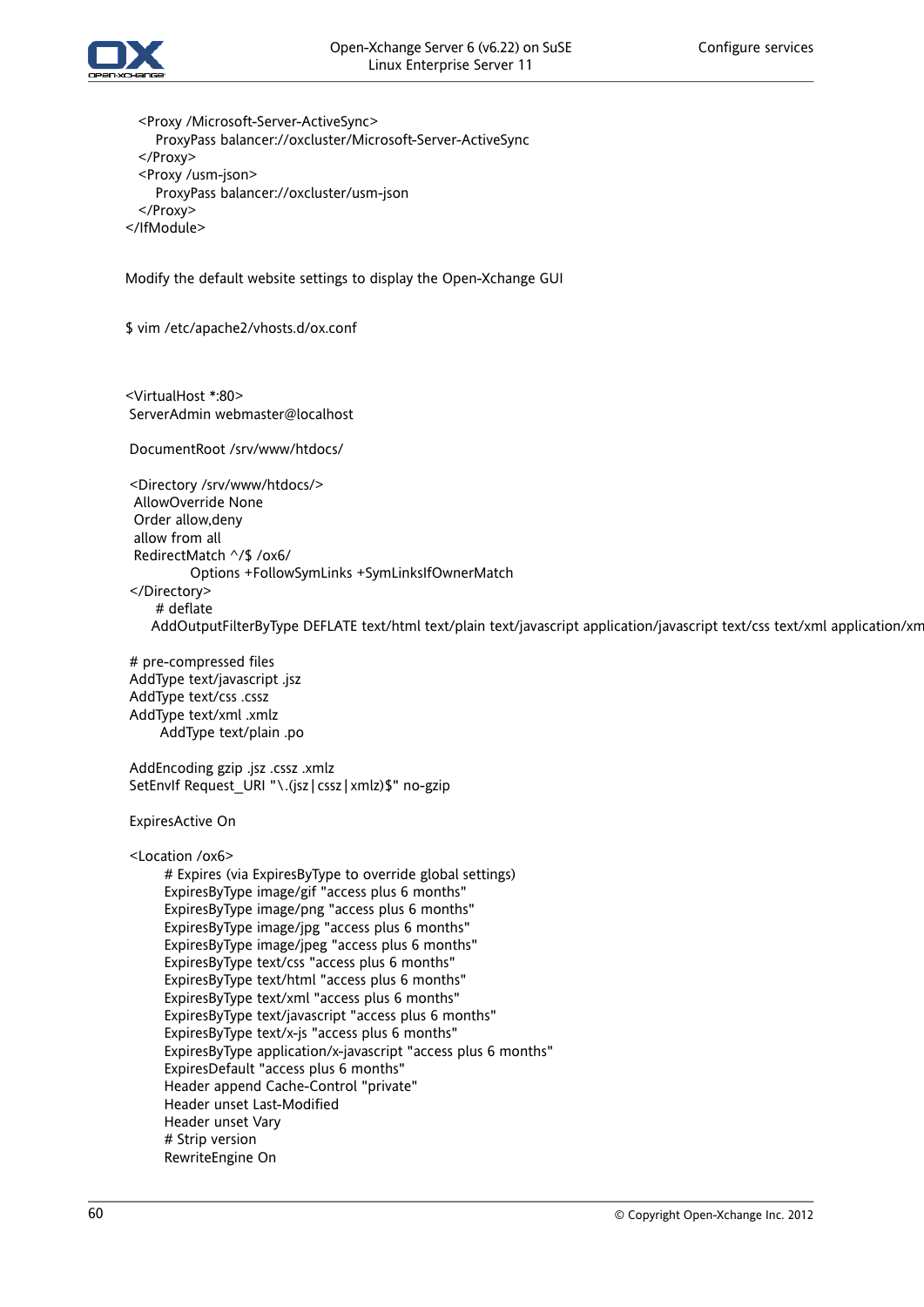

RewriteRule  $v=\wedge w+/(0.4)$  \$1 [L] # Turn off ETag Header unset ETag FileETag None </Location> <Location /ox6/ox.html> ExpiresByType text/html "now" ExpiresDefault "now" Header unset Last-Modified Header set Cache-Control "no-store, no-cache, must-revalidate, post-check=0, pre-check=0" # Turn off ETag Header unset ETag FileETag None </Location> <Location /ox6/index.html> ExpiresByType text/html "now" ExpiresDefault "now" Header unset Last-Modified Header set Cache-Control "no-store, no-cache, must-revalidate, post-check=0, pre-check=0" # Turn off ETag Header unset ETag FileETag None </Location> </VirtualHost>

After the configuration is done, restart the Apache webserver

\$ rcapache2 restart

Finally restart the Open-Xchange service

\$ rcopen-xchange restart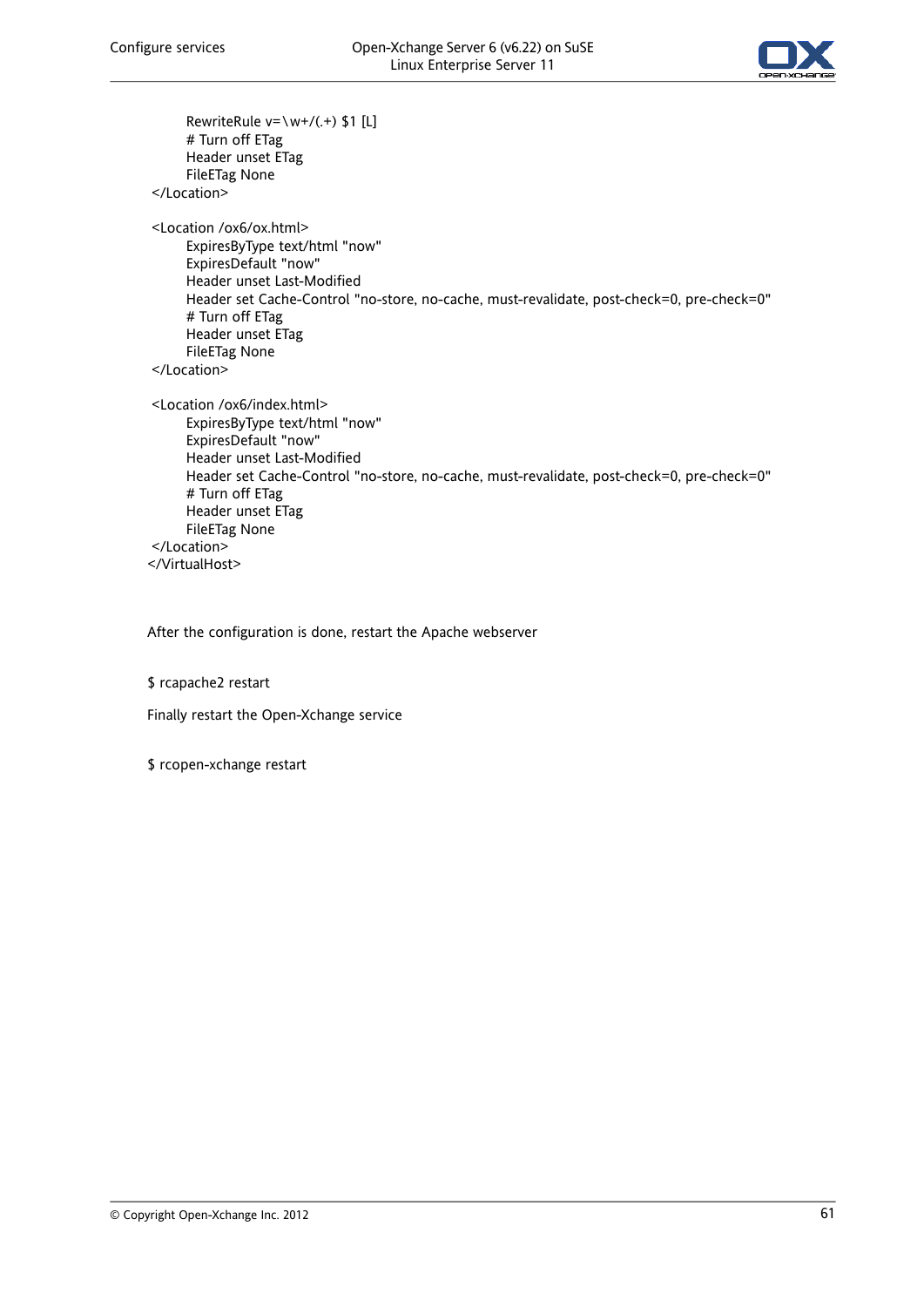

# **8.6. Adding services to runlevels**

The new services are now installed and configured, but to make them start up on a server boot, they need to be added to some runlevels:

\$ insserv mysql

- \$ insserv apache2
- \$ insserv open-xchange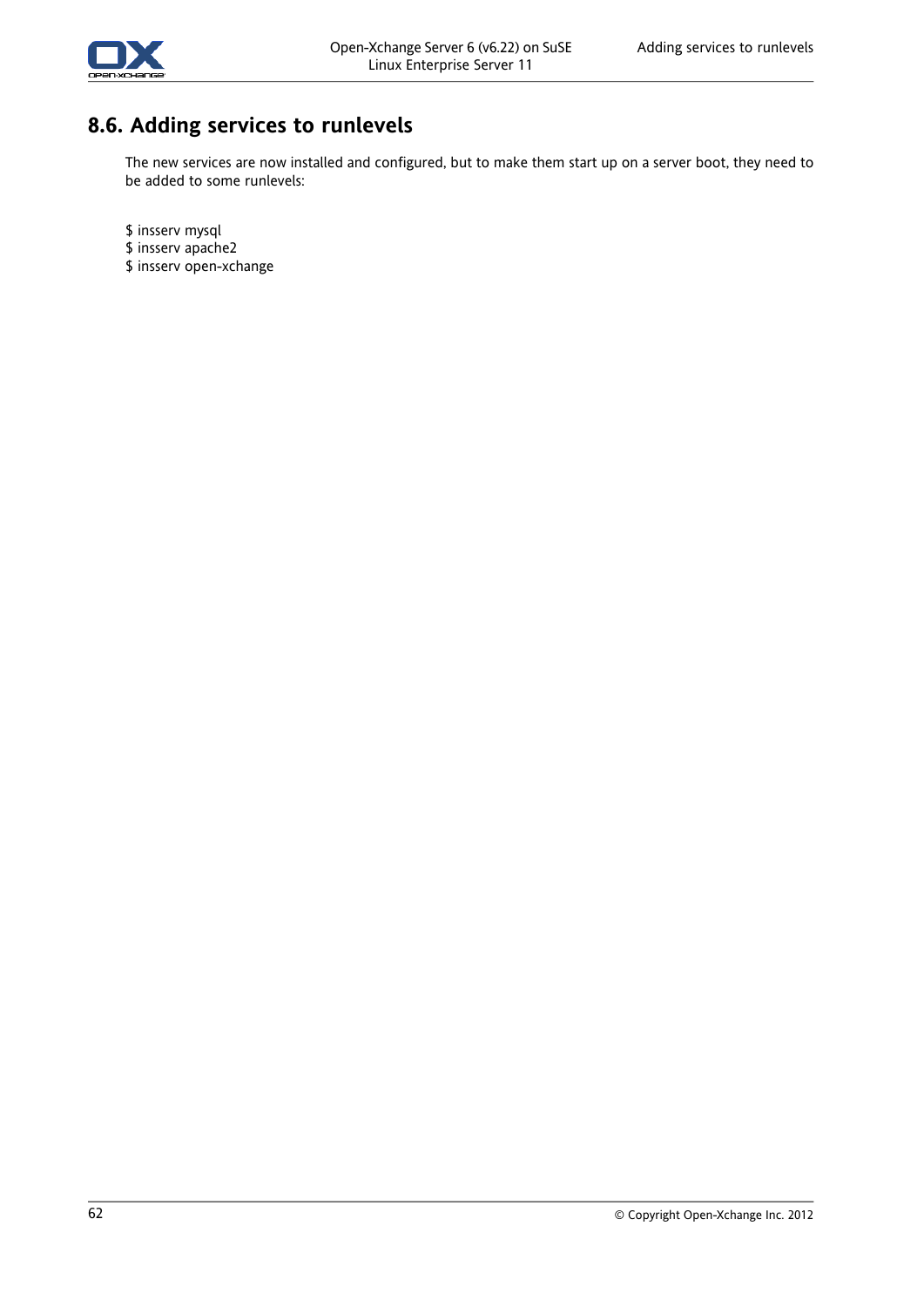

### **8.7. Creating contexts and users**

Now as the whole setup is complete and you already should get a login screen when accessing the server with a webbrowser, we have to setup a context and a default user as the last step of this tutorial.

The mapping defaultcontext will allow you to set this context as the default one of the entire system so that users which will be created within this context can login into Open-Xchange Server without specifying their domain at the login screen. Only one context can be specified as defaultcontext. The oxadmin user that will be created by this command is the default admin of the created context. This account will gather additional functions that are also described in the administration manual. The context id parameter must to be unique and numeric, otherwise the server will complain when you try to create a context. New contexts must be created by the oxadminmaster user, user accounts inside a context are created with the credentials of the contexts oxadmin account. The access-combination-name property defines the set of available modules and functions for users of the context.

 $$$  /opt/open-xchange/sbin/createcontext -A oxadminmaster -P admin\_master\_password -c 1 \ -u oxadmin -d "Context Admin" -g Admin -s User -p admin\_password -L defaultcontext \ -e oxadmin@example.com -q 1024 --access-combination-name=all

Create a user for testing purposes (Make sure the password you use here for the user is the same password as your email account or you will not be able to use the email module until it is set right):

\$ /opt/open-xchange/sbin/createuser -c 1 -A oxadmin -P admin\_password -u testuser \ -d "Test User" -g Test -s User -p secret -e testuser@example.com \ --imaplogin testuser --imapserver 127.0.0.1 --smtpserver 127.0.0.1

Now connect to the server with a webbrowser and login using the credentials testuser / secret.

If you need to migrate a batch of users and contexts at once, check the CSV Batch Import [documentation](http://oxpedia.org/wiki/index.php?title=Csv_import) [page](http://oxpedia.org/wiki/index.php?title=Csv_import) [[http://oxpedia.org/wiki/index.php?title=Csv\\_import](http://oxpedia.org/wiki/index.php?title=Csv_import)].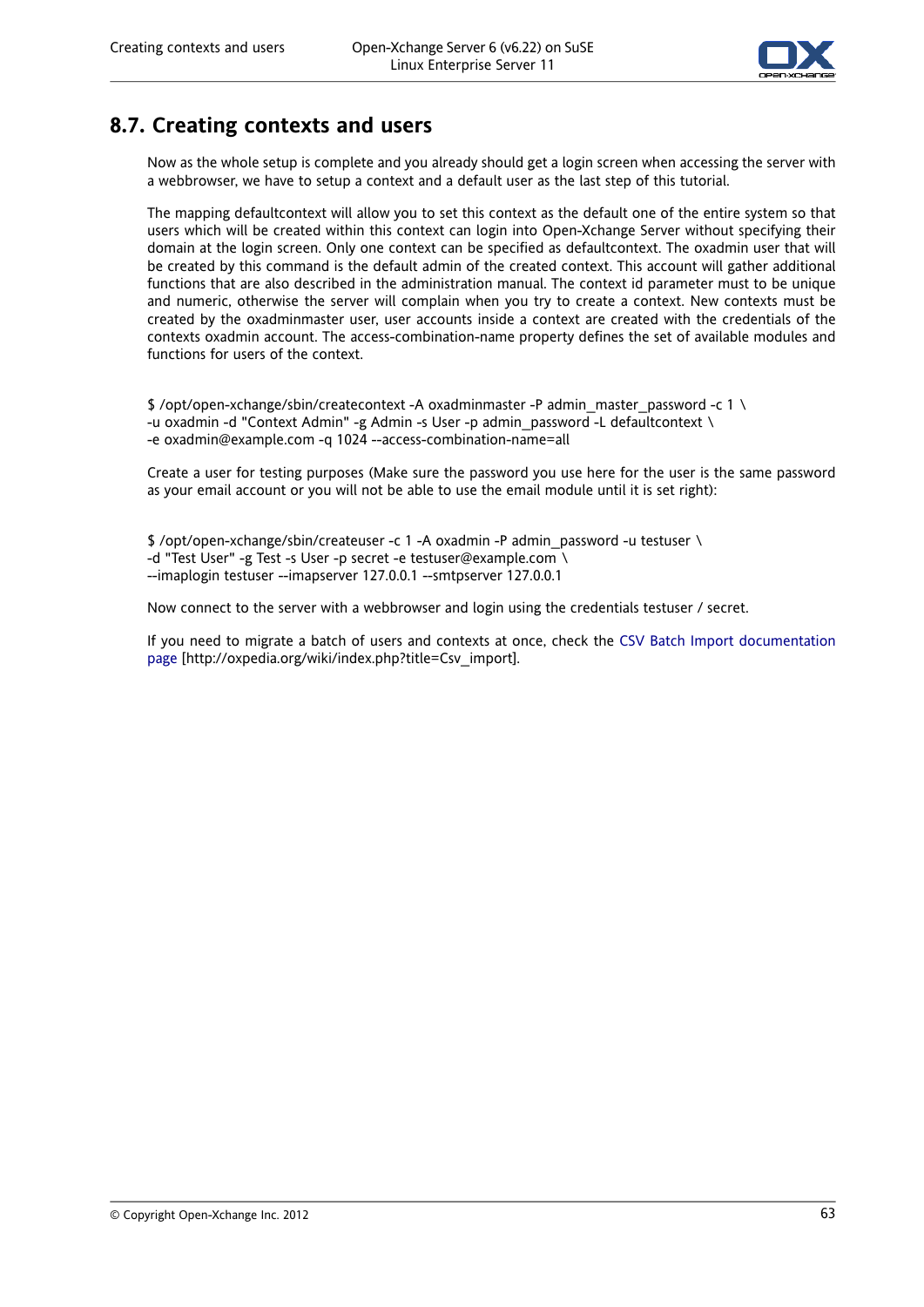

# **8.8. Log files and issue tracking**

#### **8.8.1. Default logging mechanism**

Whenever unexpected or erroneous behavior takes place, it will be logged depending on the configured loglevel. All logfiles are stored at the operating systems default location. Events triggered by the Open-Xchange Groupware services are logged to a rotating file open-xchange.log, events triggered by the Open-Xchange Administration service are logged to open-xchange-admin.log. Those files are the very first place to monitor.

\$ tail -f -n200 /var/log/open-xchange/open-xchange.log.0 \$ tail -f -n200 /var/log/open-xchange/open-xchange-admin.log.0

#### **8.8.2. Alternative logging mechanism using Syslog**

Apart from the default file logging mechanism, Open-Xchange supports logging via syslog in using Apache log4j which is a standard framework for application message and error logging. Using log4j makes it possible to directly log to a local or remote syslog daemon or other services. Log4j is highly customizable, please see the Apache log4j [1] project [websites](http://logging.apache.org/log4j/2.x/) [<http://logging.apache.org/log4j/2.x/>] for more information. Note, the default logging locations at /var/log/open-xchange will not be used anymore when installing the log4j bundles, please make sure to check out the [configuration](http://oxpedia.org/wiki/index.php?title=Syslog_Configuration) guide [[http://oxpedia.org/wiki/index.php?title=Syslog\\_Configuration](http://oxpedia.org/wiki/index.php?title=Syslog_Configuration)].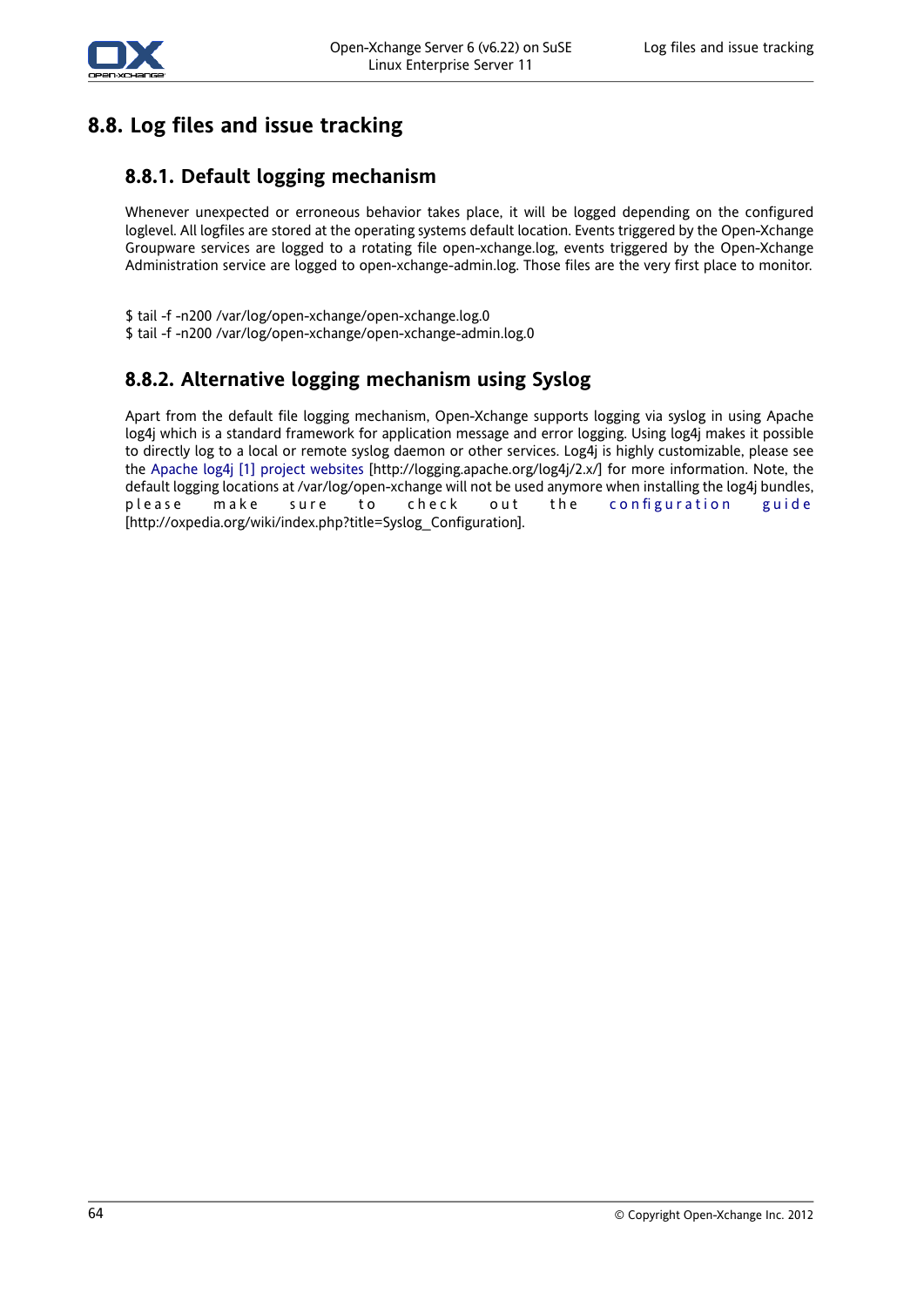

## **8.9. Performance and Tuning Tips**

Depending on your setup and the user accounts, it 's often helpful to know, how to get a better performance from the complete system. This section will try to assist you, how to tune the components within an OX setup, before you need to install a second server, add more RAM, add new CPU to existing servers.

#### **8.9.1. MySQL**

Since OX itself used very specific features from MySQL like InnoDB instead of MyISAM as DB Engine, it´s often needed, how to increase performance of the OX databases. In general, you should always monitor your MySQL system via tools like "munin", to see when your system reaches it´s limits. Once, you recognized, the system responds more and more slowly, you start to read and research on the internet how to change your mysql configuration, specially, the my.cnf file. But due to the fact, that nearly every system is different in regards of hardware etc. you cannot just copy and paste existing configurations. At this point, a tool called "mysqltuner.pl" can help you. MySQLTuner is a script written in Perl that will assist you with your MySQL configuration and make recommendations for increased performance and stability. Within seconds, it will display statistics about your MySQL installation and the areas where it can be improved. To work with this tool, you need unrestricted read access to the MySQL server (OS root access is recommended). Just download and execute as shown below, and modify your existing my.cnf configuration file.

IMPORTANT INFO: The MySQL system must run for several days, to gather statistics and informations about queries etc. from OX. After these days, you should execute mysqltuner.pl script. It does not work if you run it directly after installing an OX/MySQL setup. You can force traffic to OX while writing automatic testcases or jmeter plans.

As already said, this is just ONE way to analyze MySQL systems. You can also check MYSQL.com for a consultant service or similar.

\$ wget http://mysqltuner.pl/mysqltuner.pl

Make the PERL script executable:

\$ chmod +x mysqltuner.pl

Execute the PERL script:

#### \$ ./mysqltuner.pl

If prompted, enter your MySQL credentials and read carefully through the complete output of the script. Now you have very good informations, how to change your mysql system.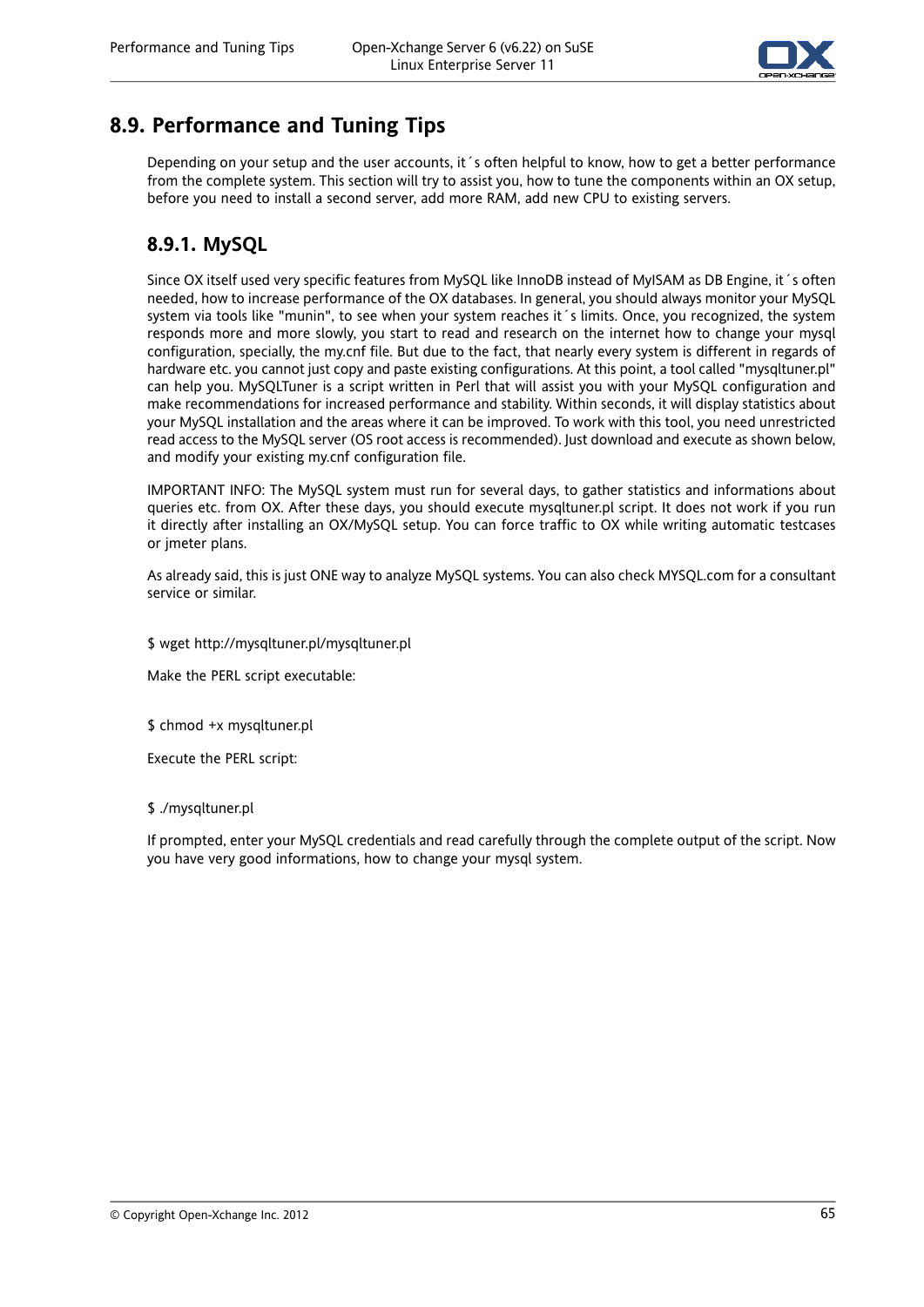

# **8.10. Installing Open-Xchange Update packages**

Please read 3: *Updating [Open-Xchange](#page-28-0) Server packages* (page 21) on how to get access to the latest Open-Xchange packages.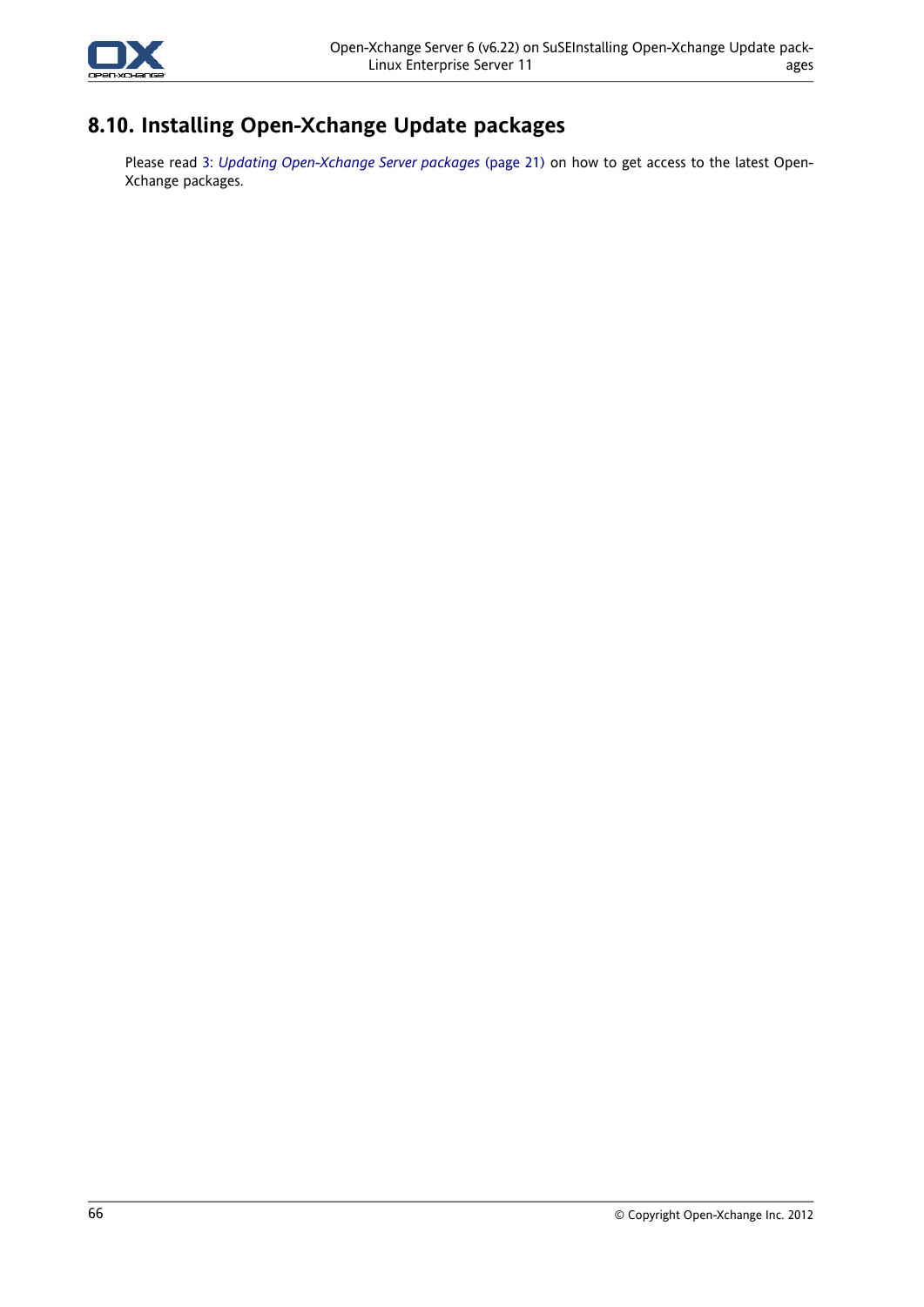

## **Chapter 9. Open-Xchange Server 6 (v6.22) on RedHat Enterprise Linux 5**

This chapter will guide you through the installation of the Open-Xchange server, it describes the basic configuration and software requirements. As it is intended as a quick walk-through it assumes an existing installation of the operating system and requires average system administration skills. More, this guide will show you how to setup a basic installation with none of the typically used distributed environment settings. The target of this guide is:

- To set up a single server installation
- To set up a single Open-Xchange instance, no cluster
- To set up a database for a single database service, no replication
- To provide a basic configuration setup, no mailserver configuration

Important: This installation guide will only work for v6.22. If you want to install v6.20 please use the **installation guide for earlier versions.**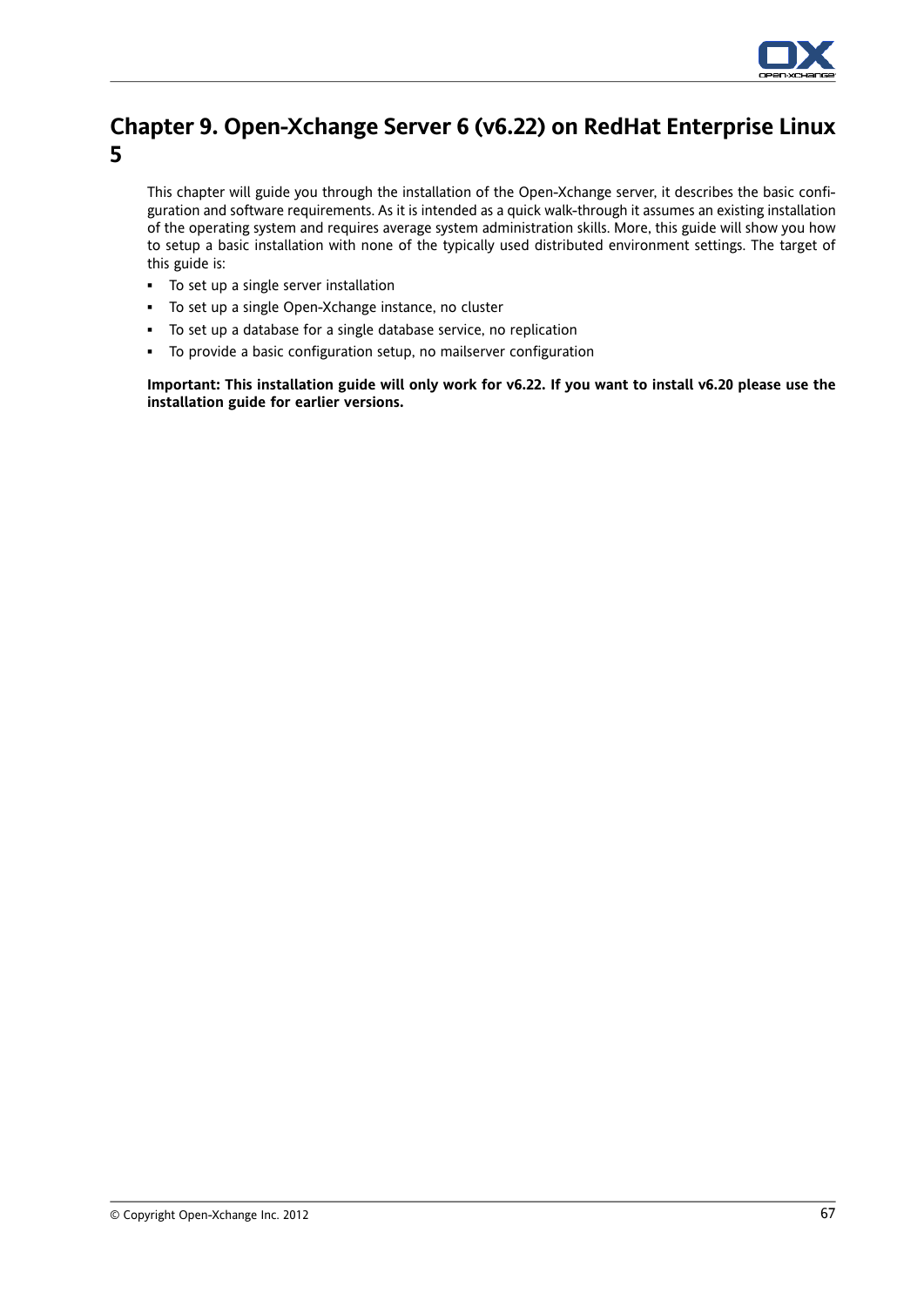

# **9.1. Requirements**

- Plain installed RedHat Enterprise Linux 5 with latest updates
- Valid access to the RedHat Network
- A configured internet connection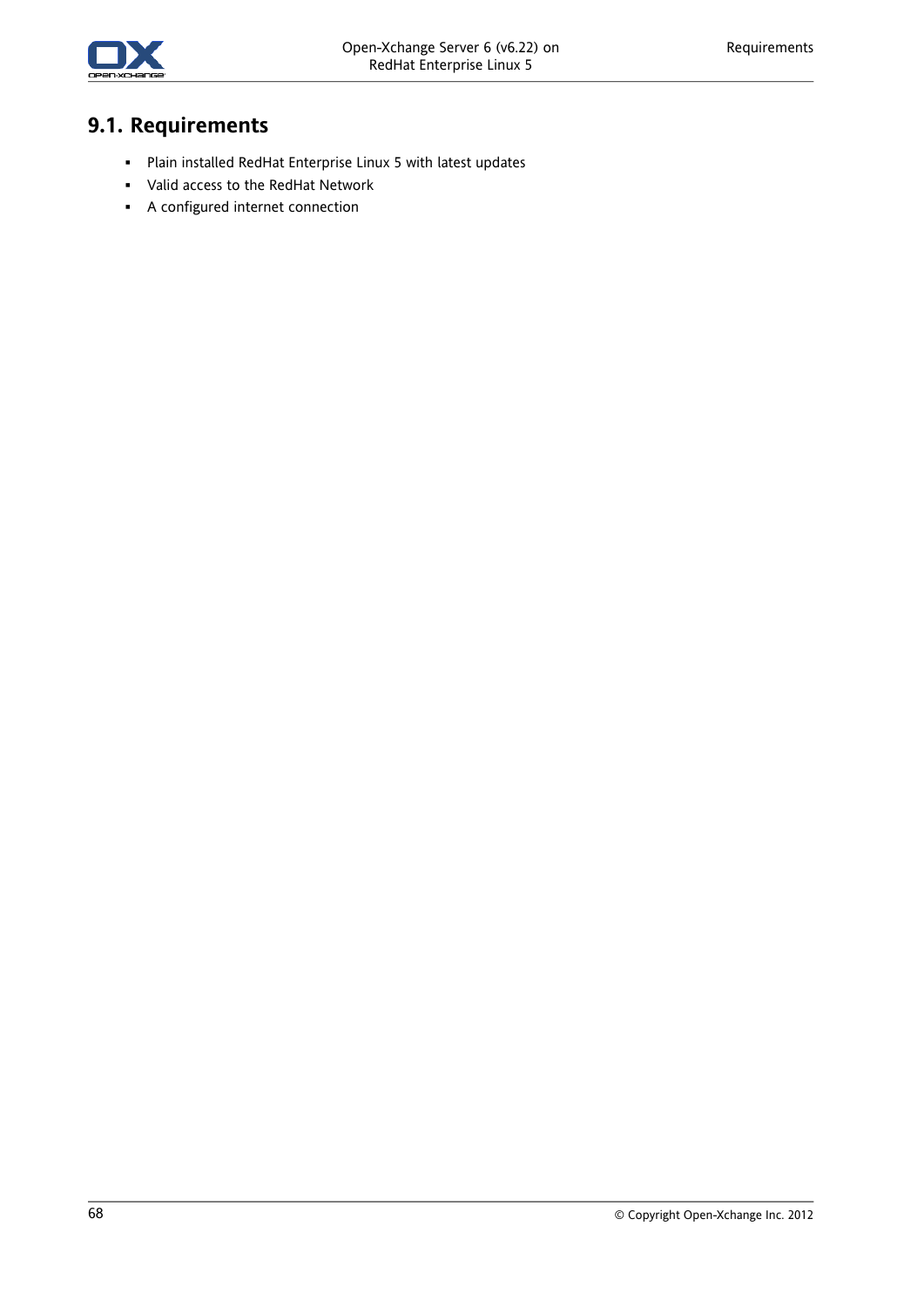

## **9.2. Enabling required RedHat Repositories**

When setting up RedHat Enterprise Linux (RHEL), only the base software channel is subscribed, this alone does not provide all required software packages. Before you start, please login to the RedHat Network [\(https://rhn.redhat.com](https://access.redhat.com/subscriptions/rhntransition/) [<https://access.redhat.com/subscriptions/rhntransition/>]) using your RedHat Account and enable the channel RHEL Supplementary (v. 5 for ...) by selecting the registered RHEL deployment and using the "Alter Subscriptions" button. After saving this configuration, the RHEL installation is capable to fetch all required software packages for Open-Xchange to work properly.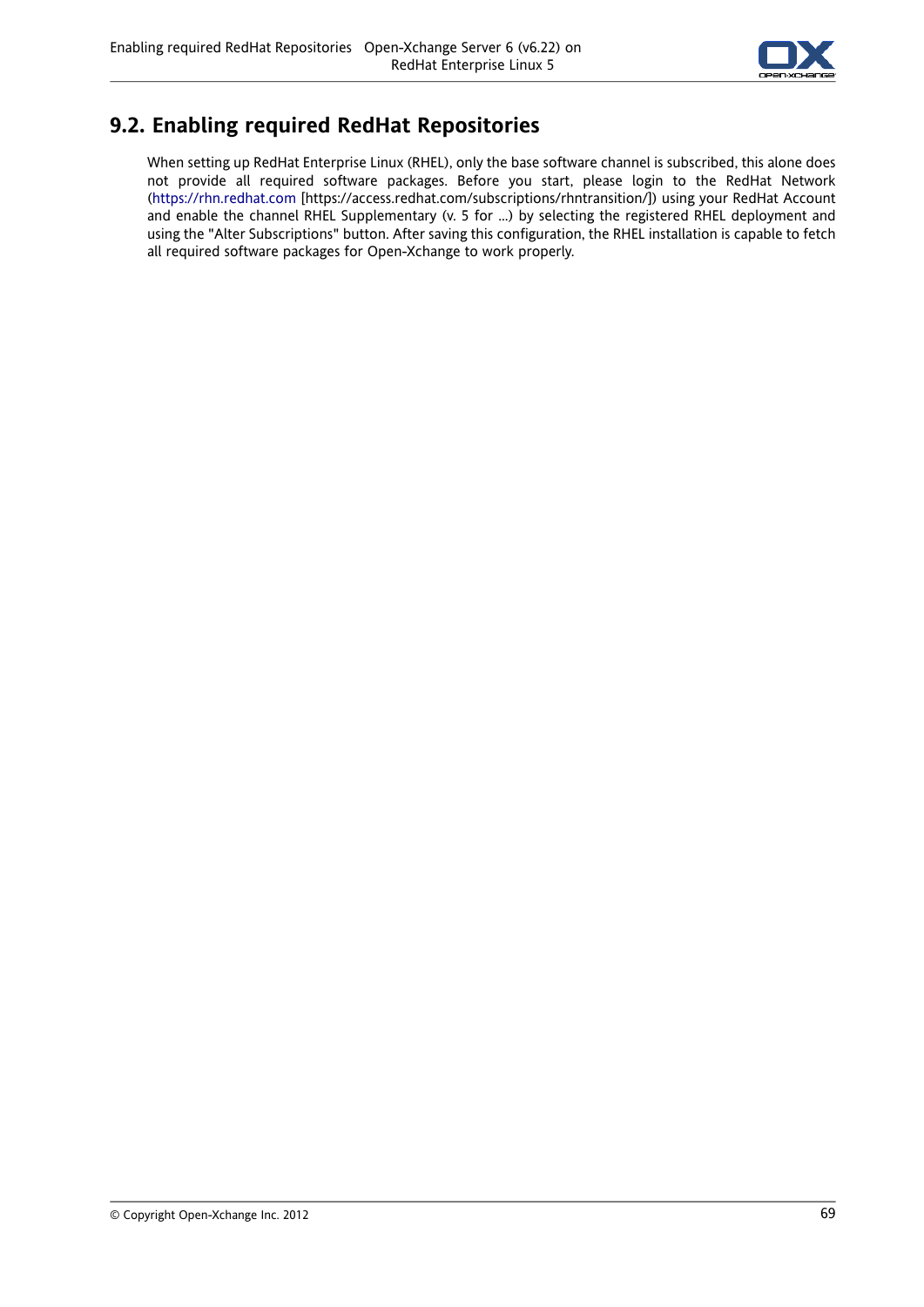

## **9.3. Add Open-Xchange Repository**

Open-Xchange maintains public available software repositories for different platforms, such as RHEL. This repository should be added to the RHEL installation to enable simple installation and updates.

Start a console and create a software repository file for Open-Xchange:

\$ vim /etc/yum.repos.d/ox.repo

[ox-frontend] name=Open-Xchange-frontend baseurl=http://software.open-xchange.com/OX6/6.22/frontend/RHEL5/ gpgkey=http://software.open-xchange.com/oxbuildkey.pub enabled=1 gpgcheck=1 metadata\_expire=0m

[ox-backend] name=Open-Xchange-backend baseurl=http://software.open-xchange.com/OX6/6.22/backend/RHEL5/ gpgkey=http://software.open-xchange.com/oxbuildkey.pub enabled=1 gpgcheck=1 metadata\_expire=0m

[ox-usm] name=Open-Xchange-USM baseurl=http://software.open-xchange.com/OX6/6.22/usm/RHEL5/ gpgkey=http://software.open-xchange.com/oxbuildkey.pub enabled=1 gpgcheck=1 metadata\_expire=0m

# if you have a valid maintenance subscription, please uncomment the

# following and add the ldb account data to the url so that the most recent

# packages get installed

[ox-updates-frontend] name=Open-Xchange Updates-frontend baseurl=http://LDBACCOUNT:LDBPASSWORD@software.open-xchange.com/OX6/6.22/updates/frontend/RHEL5/ gpgkey=http://software.open-xchange.com/oxbuildkey.pub enabled=1 gpgcheck=1 metadata\_expire=0m

[ox-updates-backend] name=Open-Xchange Updates-backend baseurl=http://LDBACCOUNT:LDBPASSWORD@software.open-xchange.com/OX6/6.22/updates/backend/RHEL5/ gpgkey=http://software.open-xchange.com/oxbuildkey.pub enabled=1 gpgcheck=1 metadata\_expire=0m

[ox-updates-usm]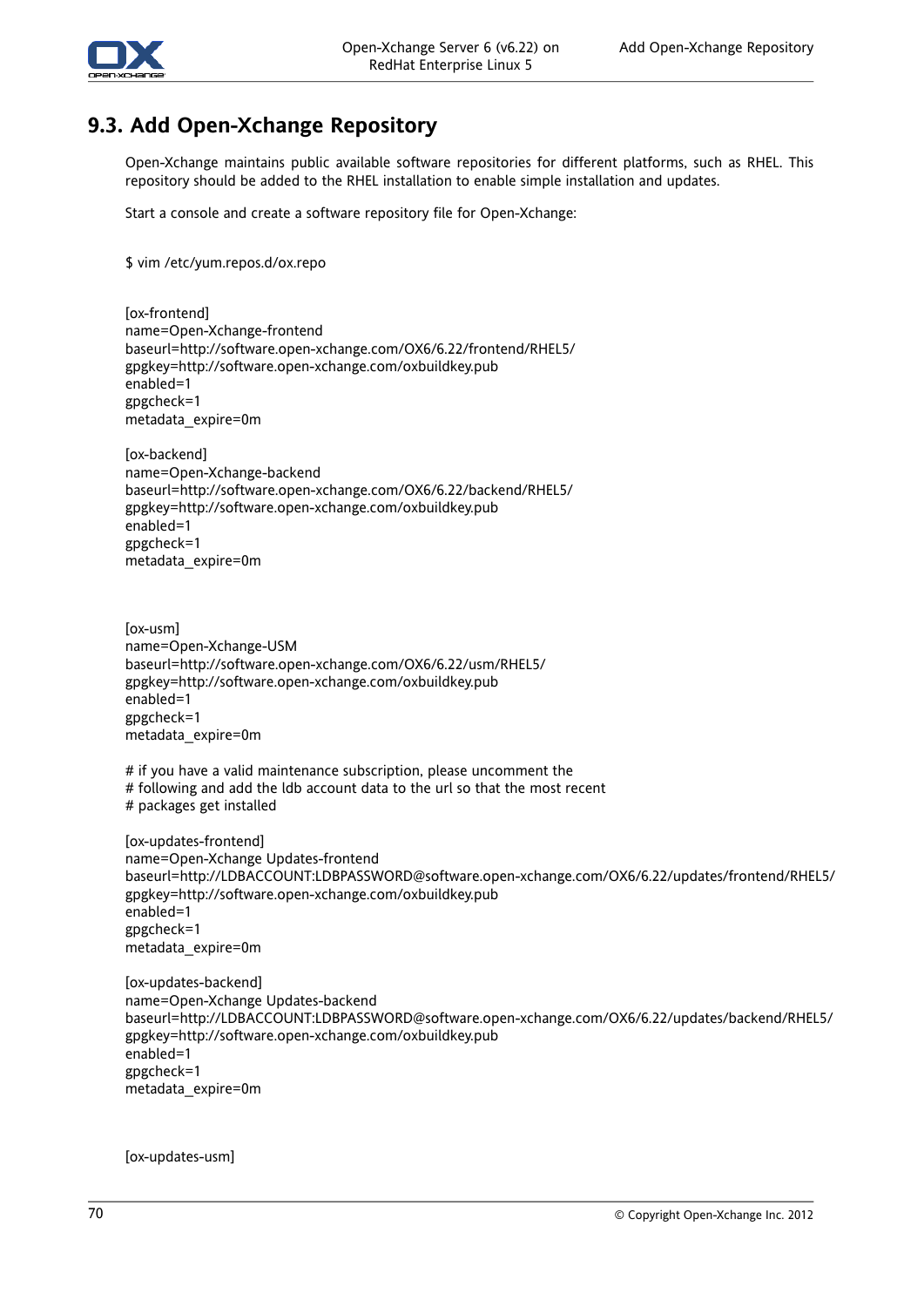

name=Open-Xchange Updates-USM baseurl=http://LDBACCOUNT:LDBPASSWORD@software.open-xchange.com/OX6/6.22/updates/usm/RHEL5/ gpgkey=http://software.open-xchange.com/oxbuildkey.pub enabled=1 gpgcheck=1 metadata\_expire=0m

In case there are issues with an username and password containing URL unsafe characters, e.g. an @, they have to be entered URL encoded. Details can be found at [http://www.w3schools.com/tags/ref\\_urlencode.asp](http://www.w3schools.com/tags/ref_urlencode.asp)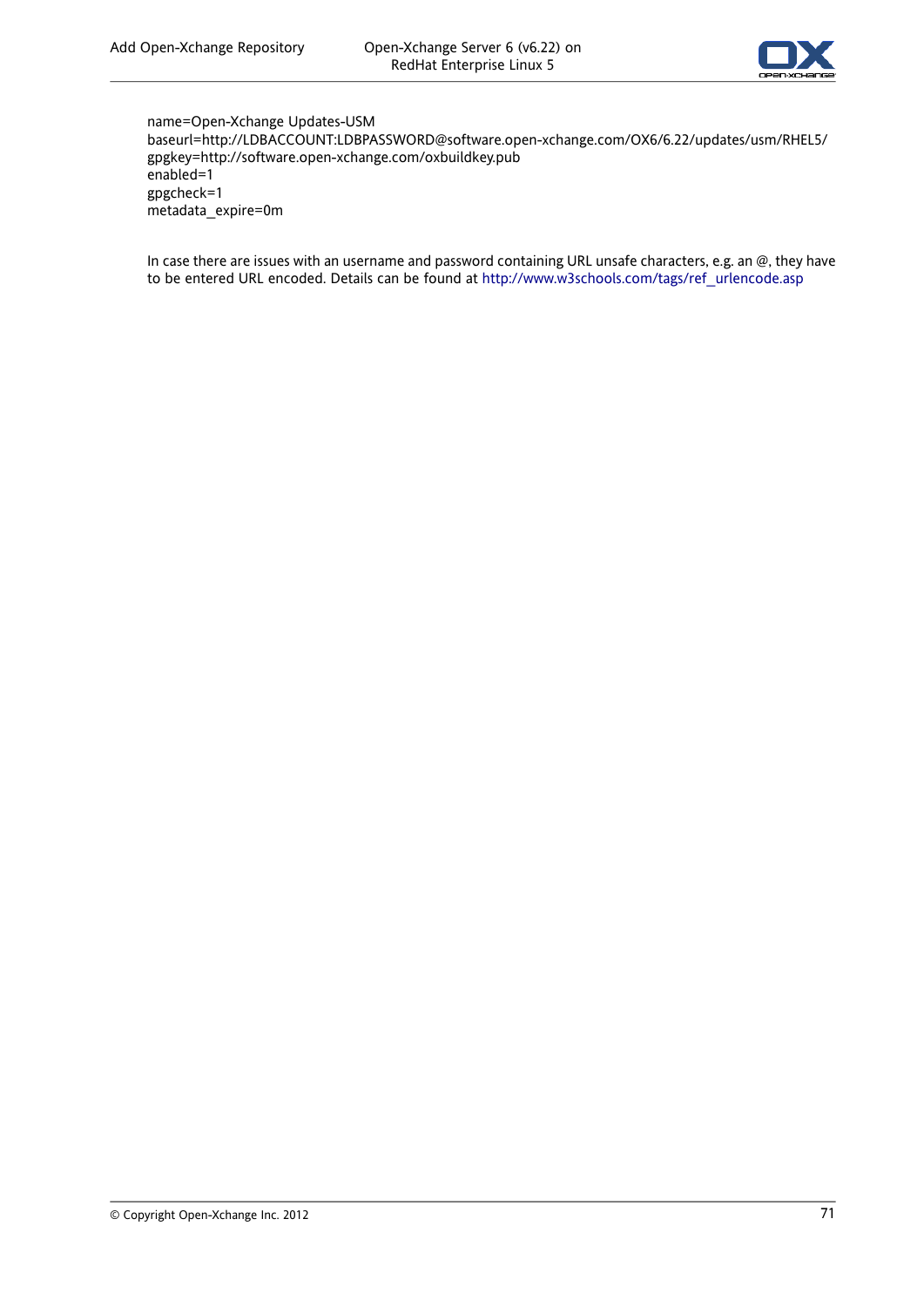

## **9.4. Updating repositories and installing packages**

Reload the package index. This will download the package descriptions available at the software repositories:

\$ yum update

The following command starts the download and installation process of all required package for Open-Xchange deployment:

If you want to install everything on a single server, just run

\$ yum install mysql-server open-xchange open-xchangeauthentication-database open-xchange-ajp open-xchange-admin open-xchange-gui

**Note:** You have to choose between one of the available spamhandler and authentication packages depending on your requirements.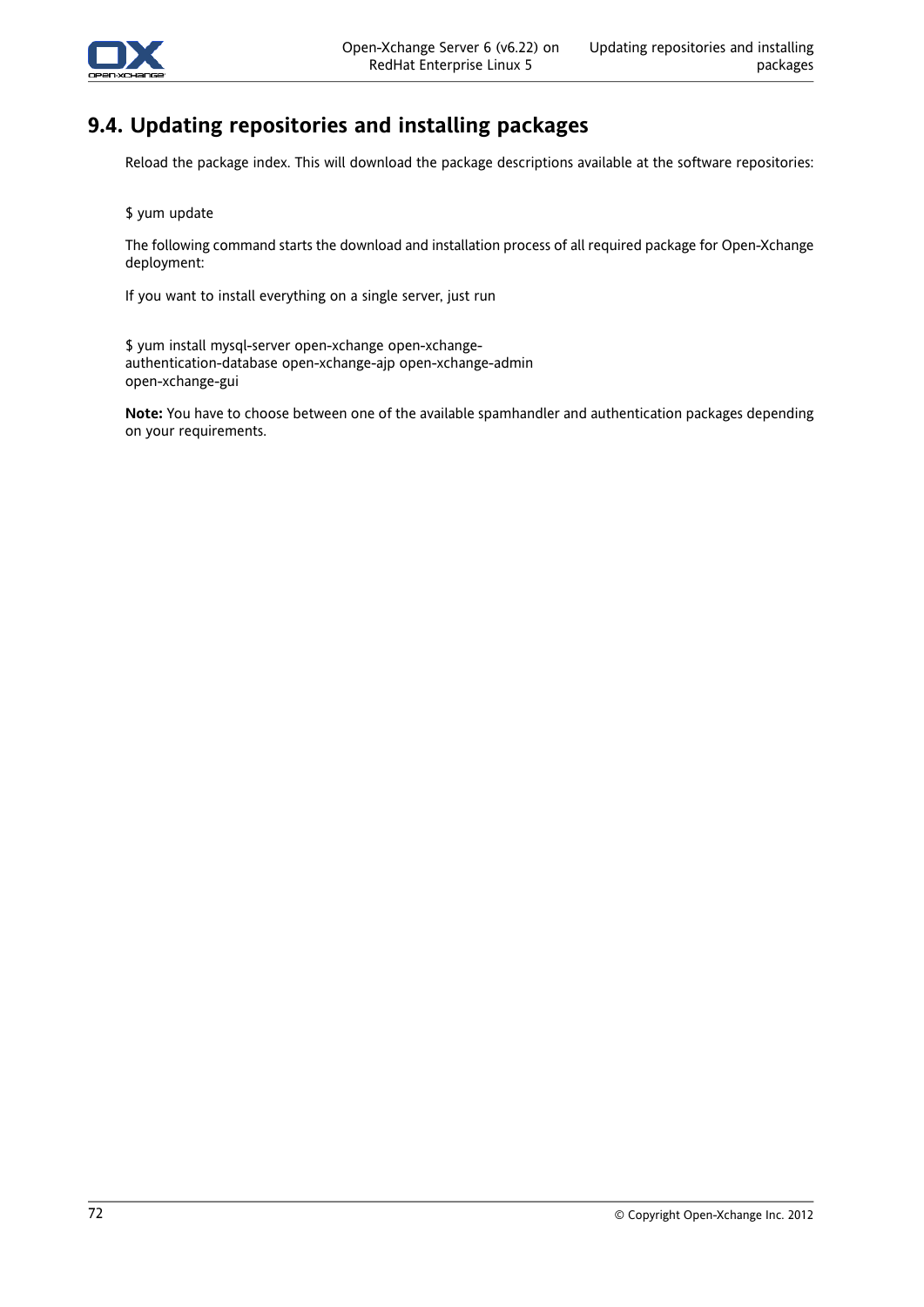

## **9.5. Open-Xchange configuration**

To avoid confusion right at the start notice that Open-Xchange uses multiple administration levels and requires different credentials at some stages at the installation and server management. Note that the passwords chosen at this guide are weak and should be replaced by stronger passwords.

- **·** The MySQL database user
	- Username: openexchange
	- □ Password used at this guide: db password
	- Responsibility: Execute all kinds of database operations
- The Open-Xchange Admin Master
	- Username: oxadminmaster
	- Password used at this guide: admin\_master\_password
	- Responsibility: Manage contexts, manage all kinds of low level server configuration
- The Context Admin
	- Username: oxadmin
	- Password used at this guide: admin\_password
	- Responsibility: Manage users/groups/resources inside a context

In order to setup the Open-Xchange Server it is mandatory to have the database running:

#### \$ /etc/init.d/mysqld start

**Note:** in case of a distributed setup, it is recommended to start mysql with --skip-name-resolve or to add all hosts to the hosts file of the database server so that slow DNS responses do not slow down the creation of new database connections. In a distributed setup you should also take care of the fact that Open-Xchange supports only a Statement Based Replication at the moment ([http://dev.mysql.com/doc/refman/5.1/en/repli](http://dev.mysql.com/doc/refman/5.1/en/replication-formats.html)[cation-formats.html\)](http://dev.mysql.com/doc/refman/5.1/en/replication-formats.html) . See also [Load\\_balancing\\_and\\_clustering](http://oxpedia.org/wiki/index.php?title=Load_balancing_and_clustering) [[http://oxpedia.org/wiki/index.php?title=Load\\_balancing\\_and\\_clustering\]](http://oxpedia.org/wiki/index.php?title=Load_balancing_and_clustering)

a good idea is to add the Open-Xchange binaries to PATH:

\$ echo PATH=\$PATH:/opt/open-xchange/sbin/ >> ~/.bashrc && .

~/.bashrc

Now we have to initialize the Open-Xchange configdb database. This can all be done by executing the initconfigdb script.

\$ /opt/open-xchange/sbin/initconfigdb --configdb-pass=db\_password -a

Add the -i option if you want to remove an already existing open-xchange configdb.

**Note:** The -a parameter adds an administrative account to mysql, this administrative account is required for the creation of the oxdatabase database, you may find problems following the instructions of this tutorial if you either set a mysql root password or do not create this administrative account, if you have manually setup this administrative account, grant the permissions for database creation or you may find a problem in the context creation

Before starting any service, all basic configuration files need to be set up correctly. The --configdb-pass option indicates the password of the openexchange database user previously created, the --master-pass options specifies the password of the Open-Xchange adminmaster user that will be created when executing the oxinstaller script.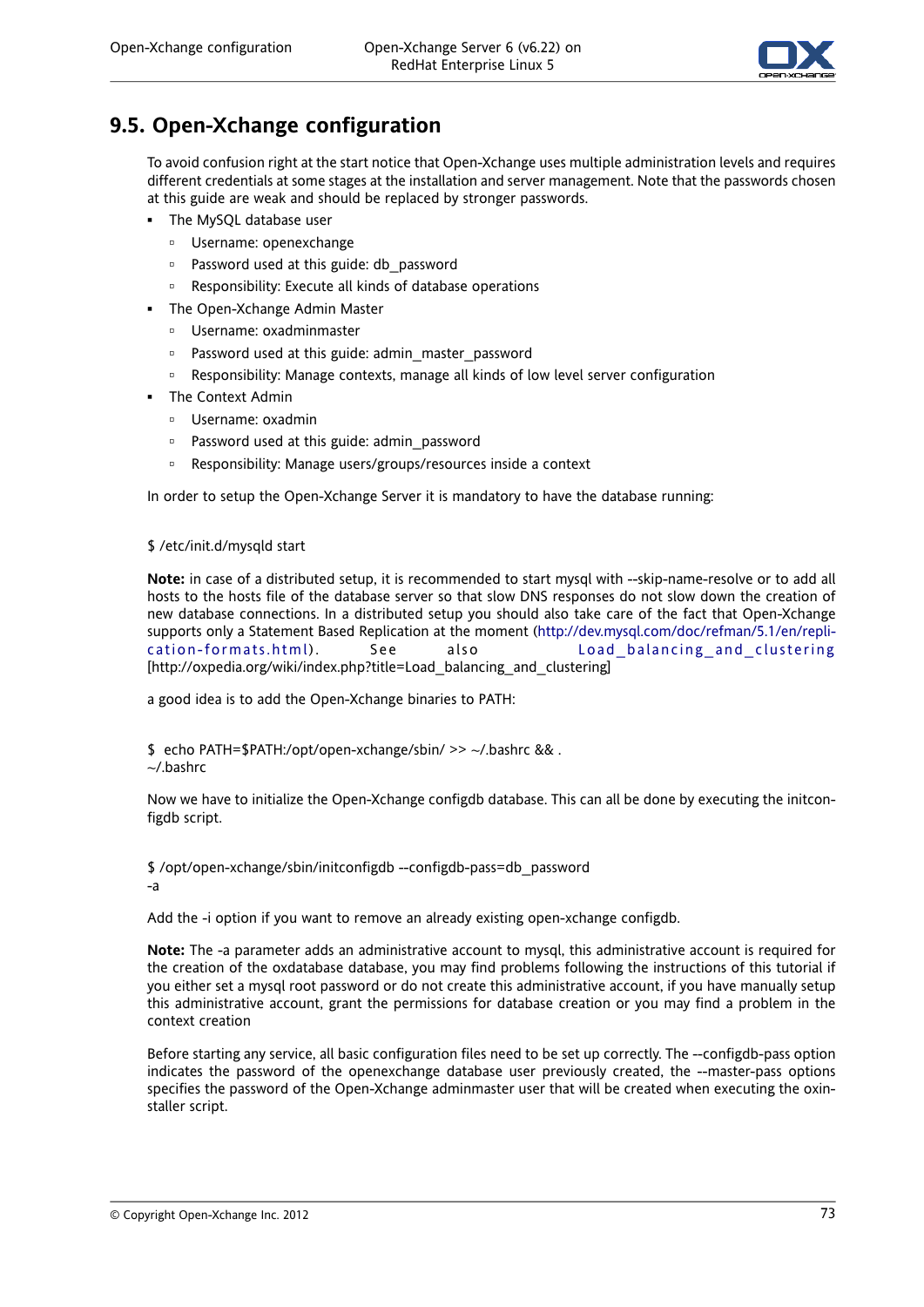

Now is a good time to configure the way OX will authenticate to your mail server. Edit the file /opt/openxchange/etc/groupware/mail.properties and change the com.openexchange.mail.loginSource to use. This is very important for servers that require your full email address to log in with.

**Important:** You should have your Open-Xchange license code at hand. If you do not plan to license Open-Xchange, you can use the option --no-license instead. Please also check [OXReportClient](http://oxpedia.org/wiki/index.php?title=OXReportClient) [<http://oxpedia.org/wiki/index.php?title=OXReportClient>] documentation for more information about configuring a supported and maintained Open-Xchange server.

**Important:** For MAX\_MEMORY\_FOR\_JAVAVM a rule of thumb for simple installations is half available system memory. For production environments please consult our Sizing [Whitepaper](http://software.open-xchange.com/OX6/doc/whitepaper/OX6-Sizing-Whitepaper.pdf) [[http://software.open-xchange.com/OX6/doc/whitepaper/OX6-Sizing-Whitepaper.pdf\]](http://software.open-xchange.com/OX6/doc/whitepaper/OX6-Sizing-Whitepaper.pdf).

\$ /opt/open-xchange/sbin/oxinstaller --add-license=YOUR-OX-LICENSE-CODE \ --servername=oxserver --configdb-pass=db\_password \ --master-pass=admin\_master\_password --ajp-bind-port=localhost --servermemory MAX\_MEMORY\_FOR\_JAVAVM

**Note:** In a clustered setup, --ajp-bind-port must be set to \*

After initializing the configuration, start the Open-Xchange service by executing:

\$ /etc/init.d/open-xchange start

Next we have to register the local server at the Open-Xchange configdb database:

\$ /opt/open-xchange/sbin/registerserver -n oxserver -A oxadminmaster -P admin\_master\_password

Now we have to create a local directory that should be used as Open-Xchange filestore. This directory will contain all Infostore content and files attached to groupware objects. To maintain access by the Open-Xchange Groupware service, it is required to grant permissions to the open-xchange system user.

\$ mkdir /var/opt/filestore

\$ chown open-xchange:open-xchange /var/opt/filestore

Now register the directory as a filestore at the Open-Xchange server:

\$ /opt/open-xchange/sbin/registerfilestore -A oxadminmaster -P admin master password  $\setminus$ -t file:/var/opt/filestore -s 1000000

**Note:** You might want to adapt the value provided with -s, the "The maximum size of the filestore in MB", see registerfilestore --help.

Finally register the groupware database, this is a separated database where all groupware specific data is stored:

\$ /opt/open-xchange/sbin/registerdatabase -A oxadminmaster -P admin\_master\_password  $\setminus$ -n oxdatabase -p db\_password -m true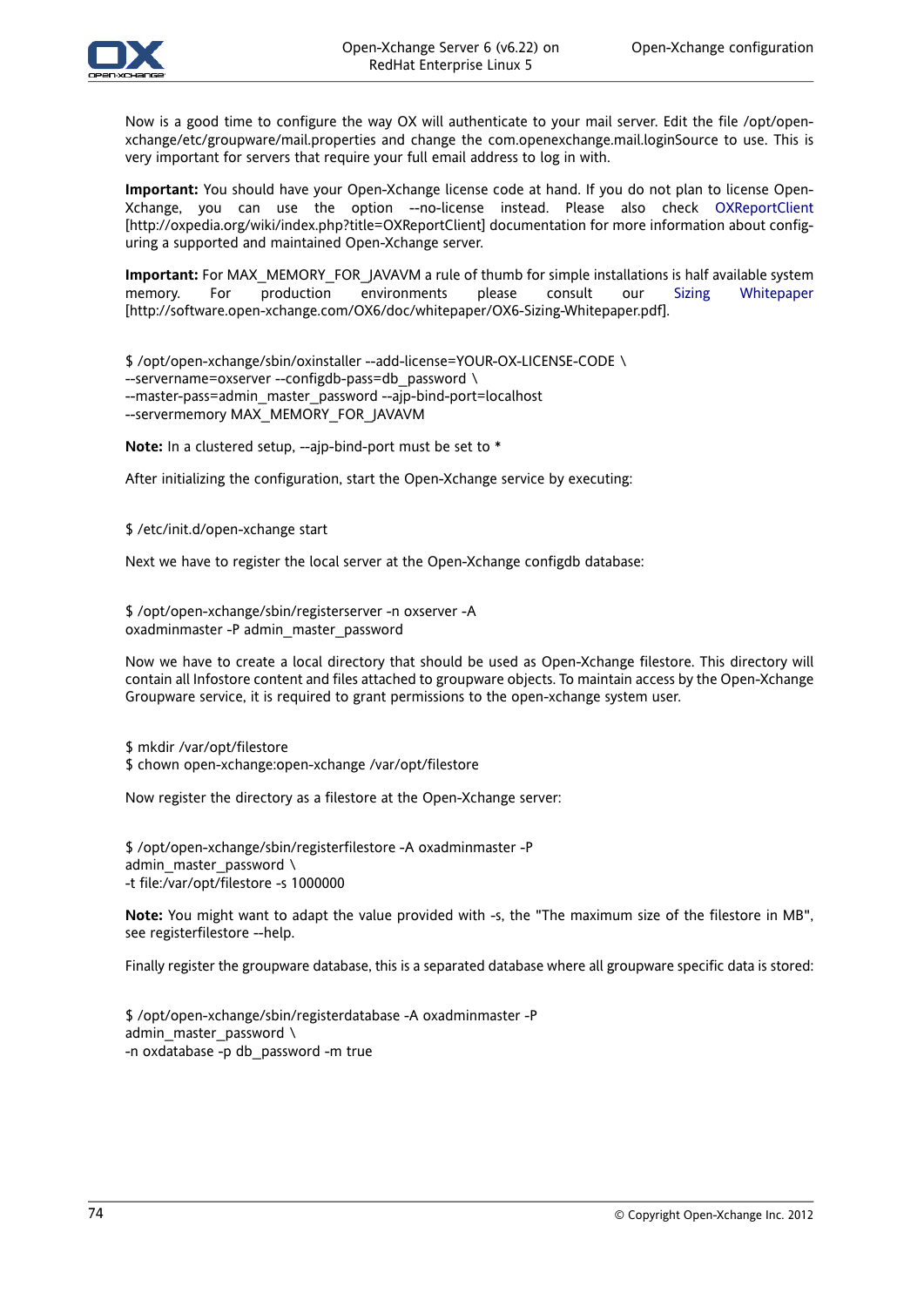

## **9.6. Configure services**

Now as the Open-Xchange Server has been set up and the database is running, we have to configure the Apache webserver and the mod proxy ajp module to access the groupware frontend. To gain better GUI performance, the usage of mod expires and mod\_deflate is strongly recommended. Those modules will limit the amount of client requests and compress the delivered content. The default installation of the Apache webserver on RHEL provides a welcome screen which is not necessary for server operation, it can be removed by deleting the corresponding configuration file:

\$ rm /etc/httpd/conf.d/welcome.conf

Configure the mod\_proxy\_ajp module by creating a new Apache configuration file.

\$ vim /etc/httpd/conf.d/proxy\_ajp.conf

<Location /servlet/axis2/services> # restrict access to the soap provisioning API Order Deny,Allow Deny from all Allow from 127.0.0.1 # you might add more ip addresses / networks here # Allow from 192.168 10 172.16 </Location>

LoadModule proxy\_ajp\_module modules/mod\_proxy\_ajp.so

<IfModule mod\_proxy\_ajp.c> ProxyRequests Off <Proxy balancer://oxcluster> Order deny,allow Allow from all # multiple server setups need to have the hostname inserted instead localhost BalancerMember ajp://localhost:8009 timeout=100 smax=0 ttl=60 retry=60 loadfactor=50 route=OX1 # Enable and maybe add additional hosts running OX here # BalancerMember ajp://oxhost2:8009 timeout=100 smax=0 ttl=60 retry=60 loadfactor=50 route=OX2 ProxySet stickysession=JSESSIONID </Proxy> <Proxy /ajax> ProxyPass balancer://oxcluster/ajax </Proxy> <Proxy /servlet> ProxyPass balancer://oxcluster/servlet </Proxy> <Proxy /infostore> ProxyPass balancer://oxcluster/infostore </Proxy> <Proxy /publications> ProxyPass balancer://oxcluster/publications </Proxy> <Proxy /Microsoft-Server-ActiveSync> ProxyPass balancer://oxcluster/Microsoft-Server-ActiveSync </Proxy> <Proxy /usm-json> ProxyPass balancer://oxcluster/usm-json </Proxy> </IfModule>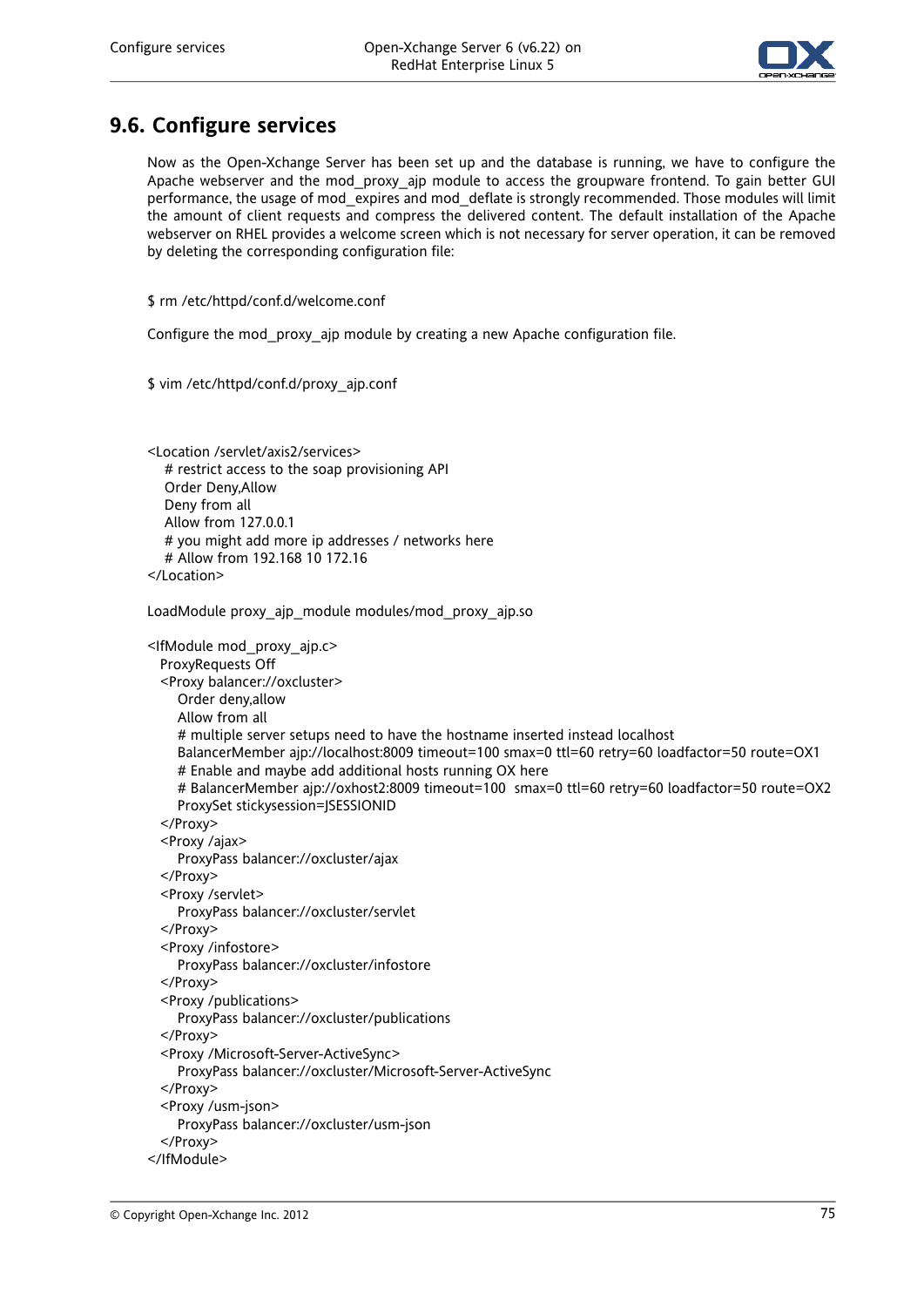

Modify the default website settings to display the Open-Xchange GUI

\$ vim /etc/httpd/conf.d/ox.conf

<VirtualHost \*:80> ServerAdmin webmaster@localhost

DocumentRoot /var/www/html/

<Directory /var/www/html/> AllowOverride None Order allow,deny allow from all RedirectMatch ^/\$ /ox6/ Options +FollowSymLinks +SymLinksIfOwnerMatch </Directory> # deflate AddOutputFilterByType DEFLATE text/html text/plain text/javascript application/javascript text/css text/xml application/xm

# pre-compressed files AddType text/javascript .jsz AddType text/css .cssz AddType text/xml .xmlz AddType text/plain .po

AddEncoding gzip .jsz .cssz .xmlz SetEnvIf Request\_URI "\.(jsz|cssz|xmlz)\$" no-gzip

ExpiresActive On

<Location /ox6>

# Expires (via ExpiresByType to override global settings) ExpiresByType image/gif "access plus 6 months" ExpiresByType image/png "access plus 6 months" ExpiresByType image/jpg "access plus 6 months" ExpiresByType image/jpeg "access plus 6 months" ExpiresByType text/css "access plus 6 months" ExpiresByType text/html "access plus 6 months" ExpiresByType text/xml "access plus 6 months" ExpiresByType text/javascript "access plus 6 months" ExpiresByType text/x-js "access plus 6 months" ExpiresByType application/x-javascript "access plus 6 months" ExpiresDefault "access plus 6 months" Header append Cache-Control "private" Header unset Last-Modified Header unset Vary # Strip version RewriteEngine On RewriteRule v=\w+/(.+) \$1 [L] # Turn off ETag Header unset ETag FileETag None </Location>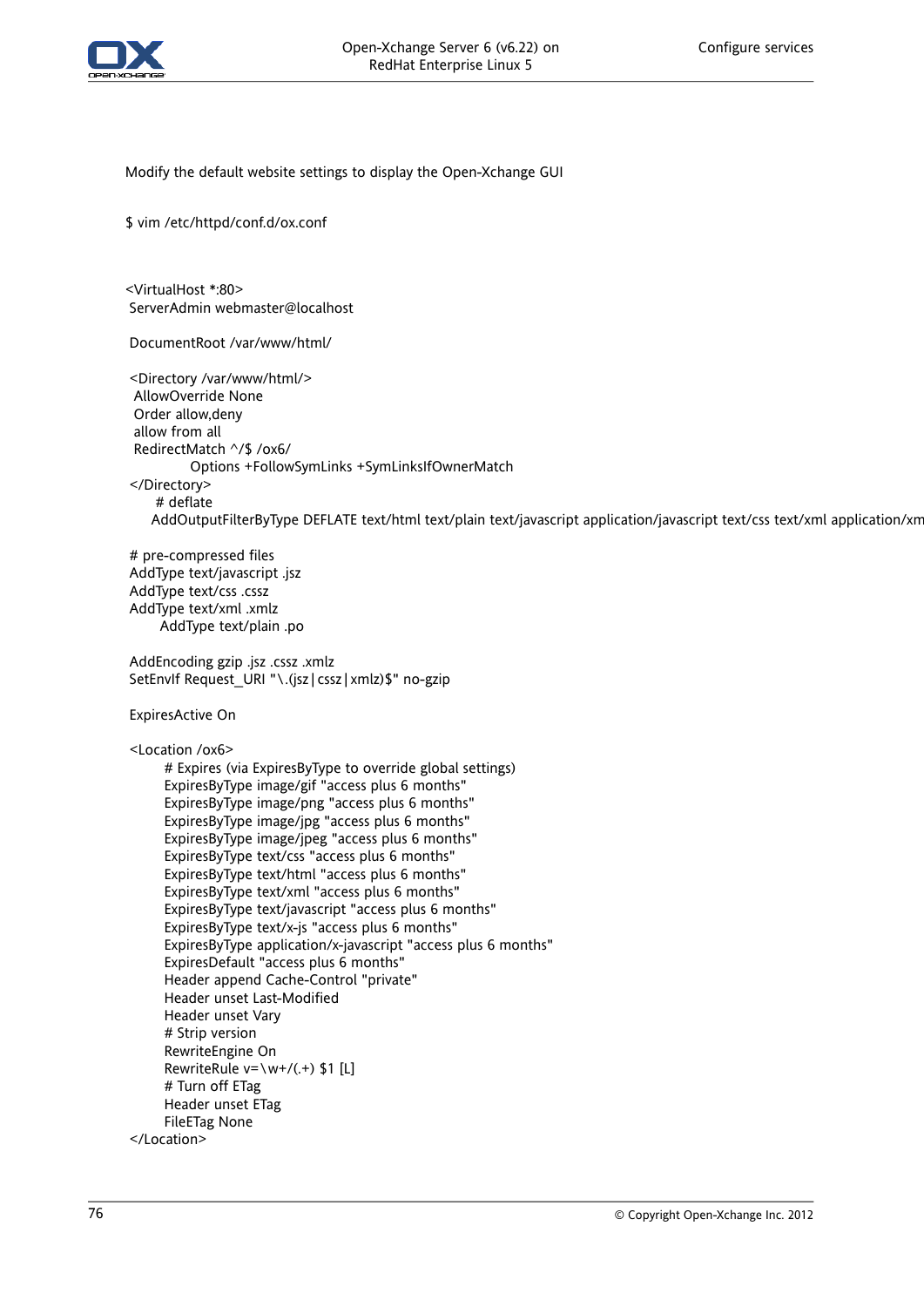

<Location /ox6/ox.html> ExpiresByType text/html "now" ExpiresDefault "now" Header unset Last-Modified Header set Cache-Control "no-store, no-cache, must-revalidate, post-check=0, pre-check=0" # Turn off ETag Header unset ETag FileETag None </Location> <Location /ox6/index.html> ExpiresByType text/html "now" ExpiresDefault "now" Header unset Last-Modified Header set Cache-Control "no-store, no-cache, must-revalidate, post-check=0, pre-check=0" # Turn off ETag Header unset ETag FileETag None </Location>

</VirtualHost>

After the configuration is done, restart the Apache webserver

\$ /etc/init.d/httpd restart

Finally restart the Open-Xchange service

\$ /etc/init.d/open-xchange restart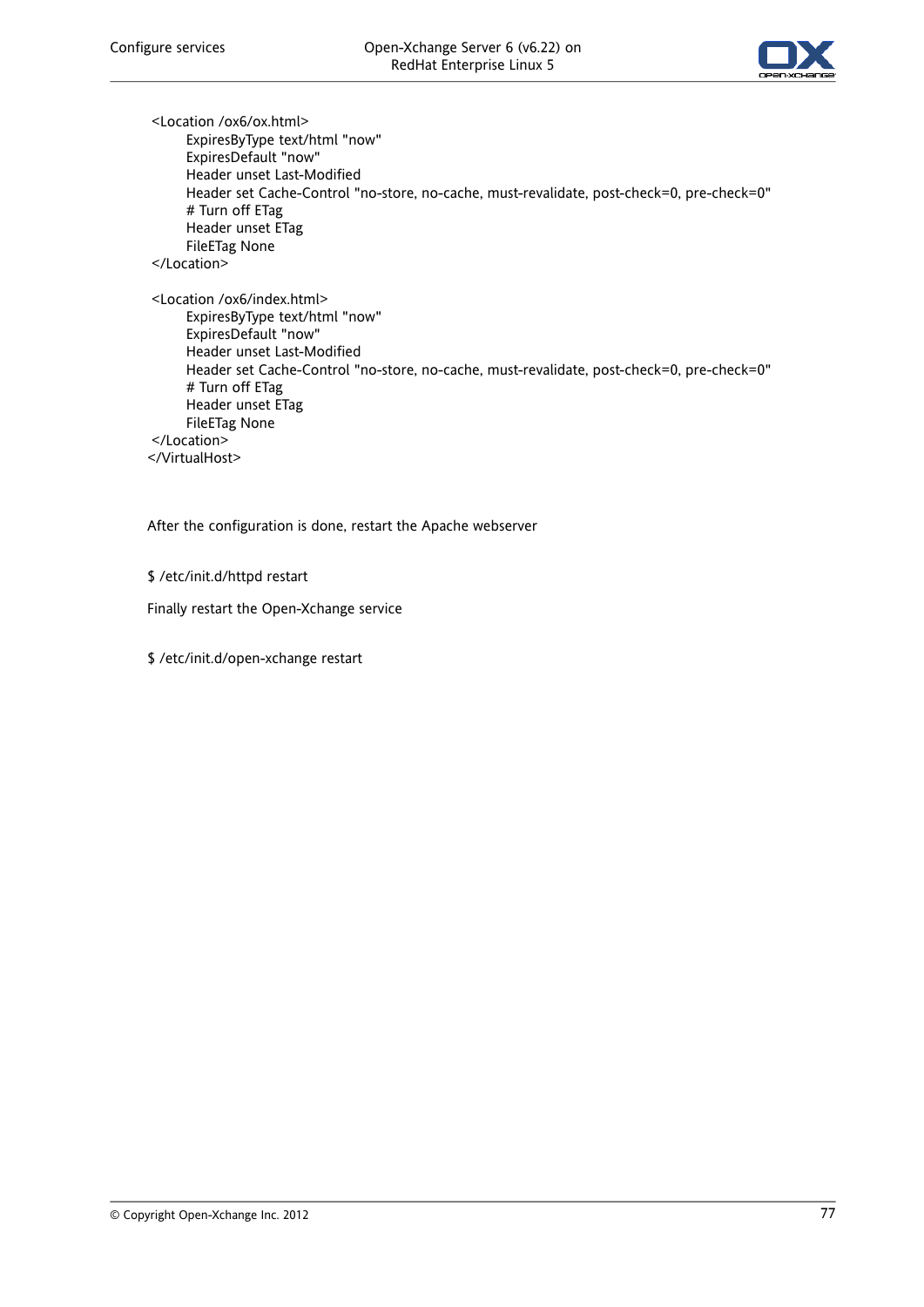

# **9.7. Adding services to runlevels**

The new services are now installed and configured, but to make them start up on a server boot, they need to be added to some runlevels:

\$ chkconfig --level 345 mysqld on

- \$ chkconfig --level 345 httpd on
- \$ chkconfig --level 345 open-xchange on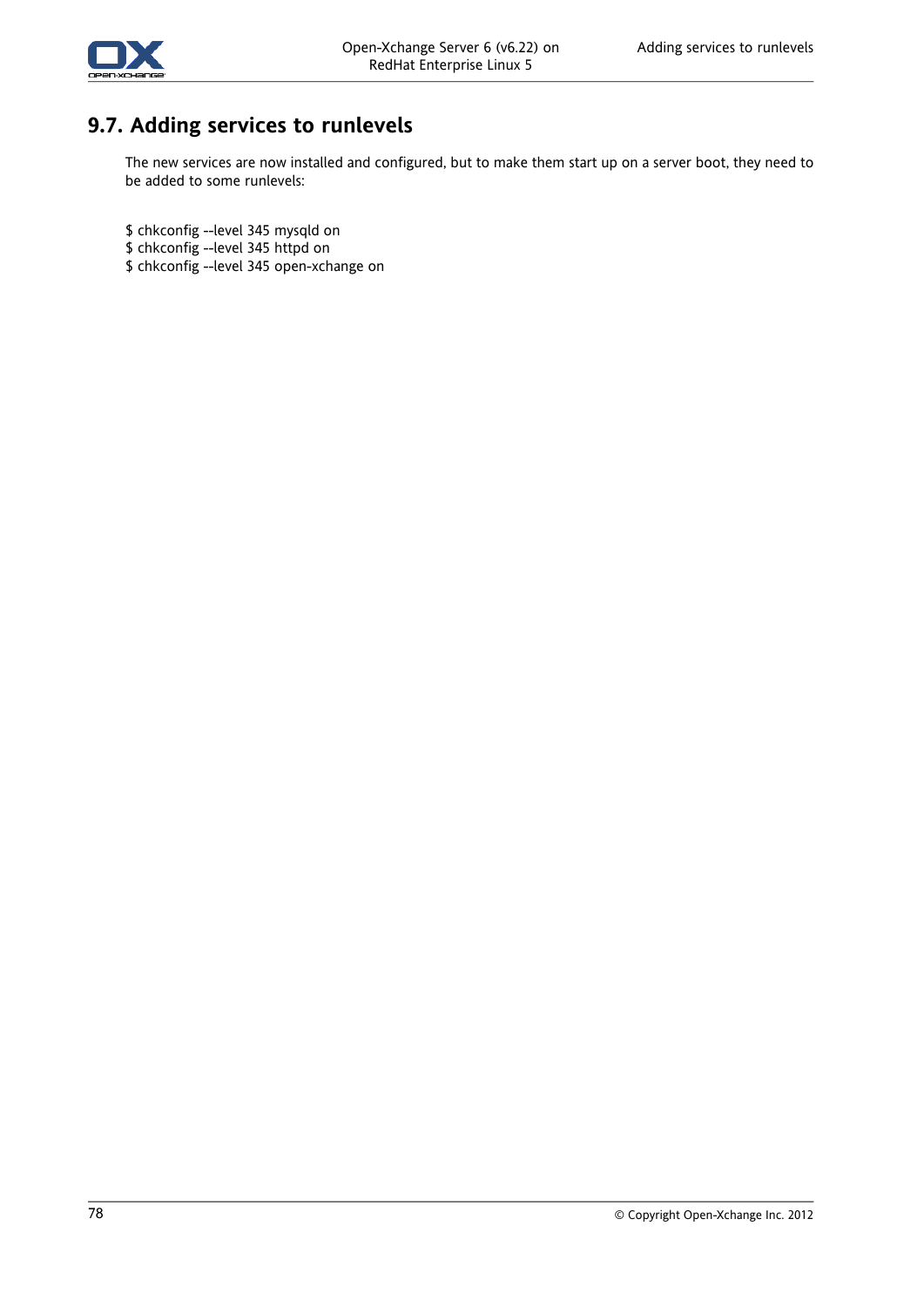

## **9.8. Creating contexts and users**

Now as the whole setup is complete and you already should get a login screen when accessing the server with a webbrowser, we have to setup a context and a default user as the last step of this tutorial.

The mapping defaultcontext will allow you to set this context as the default one of the entire system so that users which will be created within this context can login into Open-Xchange Server without specifying their domain at the login screen. Only one context can be specified as defaultcontext. The oxadmin user that will be created by this command is the default admin of the created context. This account will gather additional functions that are also described in the administration manual. The context id parameter must to be unique and numeric, otherwise the server will complain when you try to create a context. New contexts must be created by the oxadminmaster user, user accounts inside a context are created with the credentials of the contexts oxadmin account. The access-combination-name property defines the set of available modules and functions for users of the context.

 $$$  /opt/open-xchange/sbin/createcontext -A oxadminmaster -P admin\_master\_password -c 1 \ -u oxadmin -d "Context Admin" -g Admin -s User -p admin\_password -L defaultcontext \ -e oxadmin@example.com -q 1024 --access-combination-name=all

Create a user for testing purposes (Make sure the password you use here for the user is the same password as your email account or you will not be able to use the email module until it is set right):

\$ /opt/open-xchange/sbin/createuser -c 1 -A oxadmin -P admin\_password -u testuser \ -d "Test User" -g Test -s User -p secret -e testuser@example.com \ --imaplogin testuser --imapserver 127.0.0.1 --smtpserver 127.0.0.1

Now connect to the server with a webbrowser and login using the credentials testuser / secret.

If you need to migrate a batch of users and contexts at once, check the CSV Batch Import [documentation](http://oxpedia.org/wiki/index.php?title=Csv_import) [page](http://oxpedia.org/wiki/index.php?title=Csv_import) [[http://oxpedia.org/wiki/index.php?title=Csv\\_import](http://oxpedia.org/wiki/index.php?title=Csv_import)].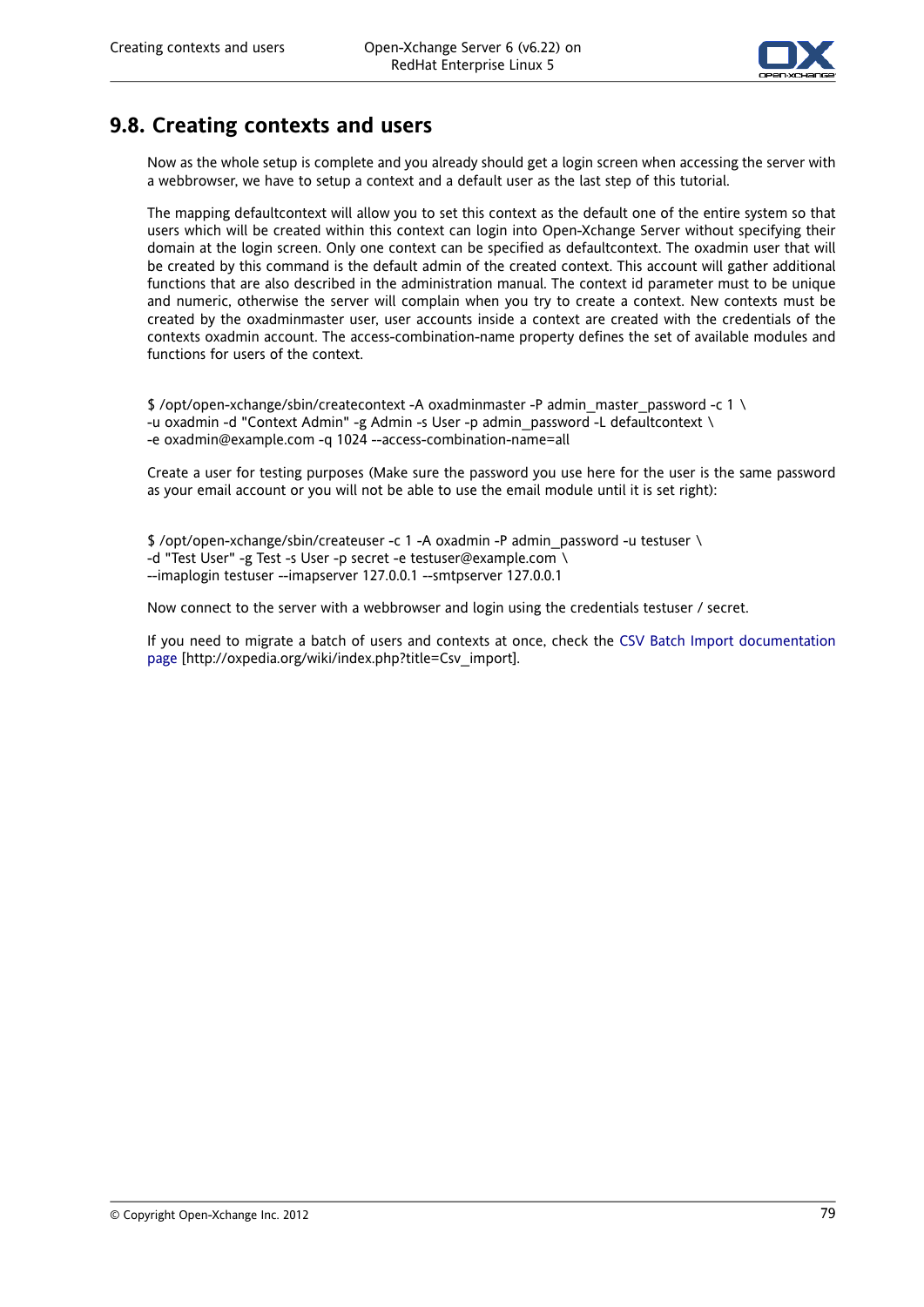

# **9.9. Log files and issue tracking**

### **9.9.1. Default logging mechanism**

Whenever unexpected or erroneous behavior takes place, it will be logged depending on the configured loglevel. All logfiles are stored at the operating systems default location. Events triggered by the Open-Xchange Groupware services are logged to a rotating file open-xchange.log, events triggered by the Open-Xchange Administration service are logged to open-xchange-admin.log. Those files are the very first place to monitor.

\$ tail -f -n200 /var/log/open-xchange/open-xchange.log.0 \$ tail -f -n200 /var/log/open-xchange/open-xchange-admin.log.0

### **9.9.2. Alternative logging mechanism using Syslog**

Apart from the default file logging mechanism, Open-Xchange supports logging via syslog in using Apache log4j which is a standard framework for application message and error logging. Using log4j makes it possible to directly log to a local or remote syslog daemon or other services. Log4j is highly customizable, please see the Apache log4j [1] project [websites](http://logging.apache.org/log4j/2.x/) [<http://logging.apache.org/log4j/2.x/>] for more information. Note, the default logging locations at /var/log/open-xchange will not be used anymore when installing the log4j bundles, please make sure to check out the [configuration](http://oxpedia.org/wiki/index.php?title=Syslog_Configuration) guide [[http://oxpedia.org/wiki/index.php?title=Syslog\\_Configuration](http://oxpedia.org/wiki/index.php?title=Syslog_Configuration)].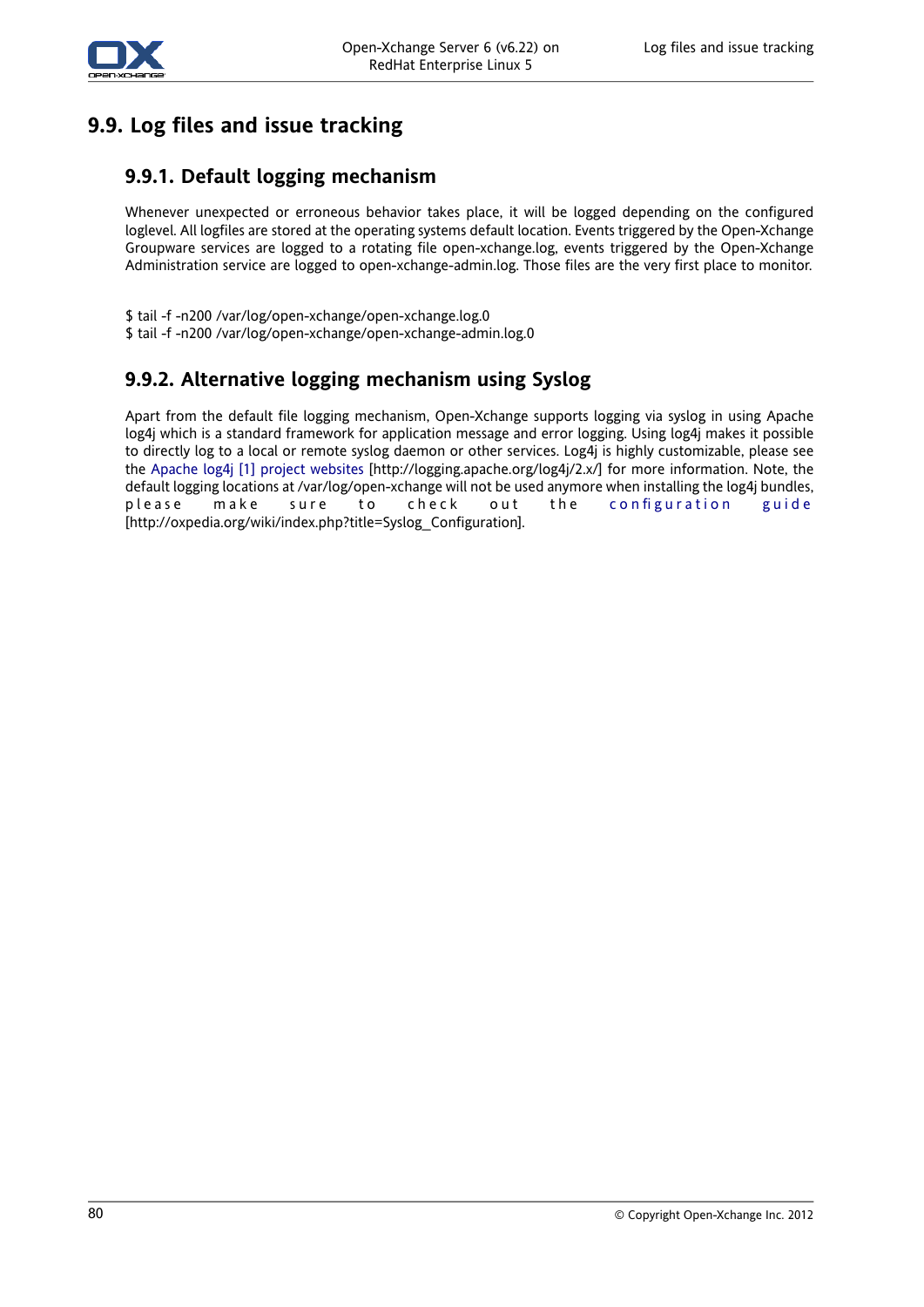

## **9.10. Performance and Tuning Tips**

Depending on your setup and the user accounts, it 's often helpful to know, how to get a better performance from the complete system. This section will try to assist you, how to tune the components within an OX setup, before you need to install a second server, add more RAM, add new CPU to existing servers.

### **9.10.1. MySQL**

Since OX itself used very specific features from MySQL like InnoDB instead of MyISAM as DB Engine, it´s often needed, how to increase performance of the OX databases. In general, you should always monitor your MySQL system via tools like "munin", to see when your system reaches it´s limits. Once, you recognized, the system responds more and more slowly, you start to read and research on the internet how to change your mysql configuration, specially, the my.cnf file. But due to the fact, that nearly every system is different in regards of hardware etc. you cannot just copy and paste existing configurations. At this point, a tool called "mysqltuner.pl" can help you. MySQLTuner is a script written in Perl that will assist you with your MySQL configuration and make recommendations for increased performance and stability. Within seconds, it will display statistics about your MySQL installation and the areas where it can be improved. To work with this tool, you need unrestricted read access to the MySQL server (OS root access is recommended). Just download and execute as shown below, and modify your existing my.cnf configuration file.

IMPORTANT INFO: The MySQL system must run for several days, to gather statistics and informations about queries etc. from OX. After these days, you should execute mysqltuner.pl script. It does not work if you run it directly after installing an OX/MySQL setup. You can force traffic to OX while writing automatic testcases or jmeter plans.

As already said, this is just ONE way to analyze MySQL systems. You can also check MYSQL.com for a consultant service or similar.

\$ wget http://mysqltuner.pl/mysqltuner.pl

Make the PERL script executable:

\$ chmod +x mysqltuner.pl

Execute the PERL script:

#### \$ ./mysqltuner.pl

If prompted, enter your MySQL credentials and read carefully through the complete output of the script. Now you have very good information, how to change your mysql system.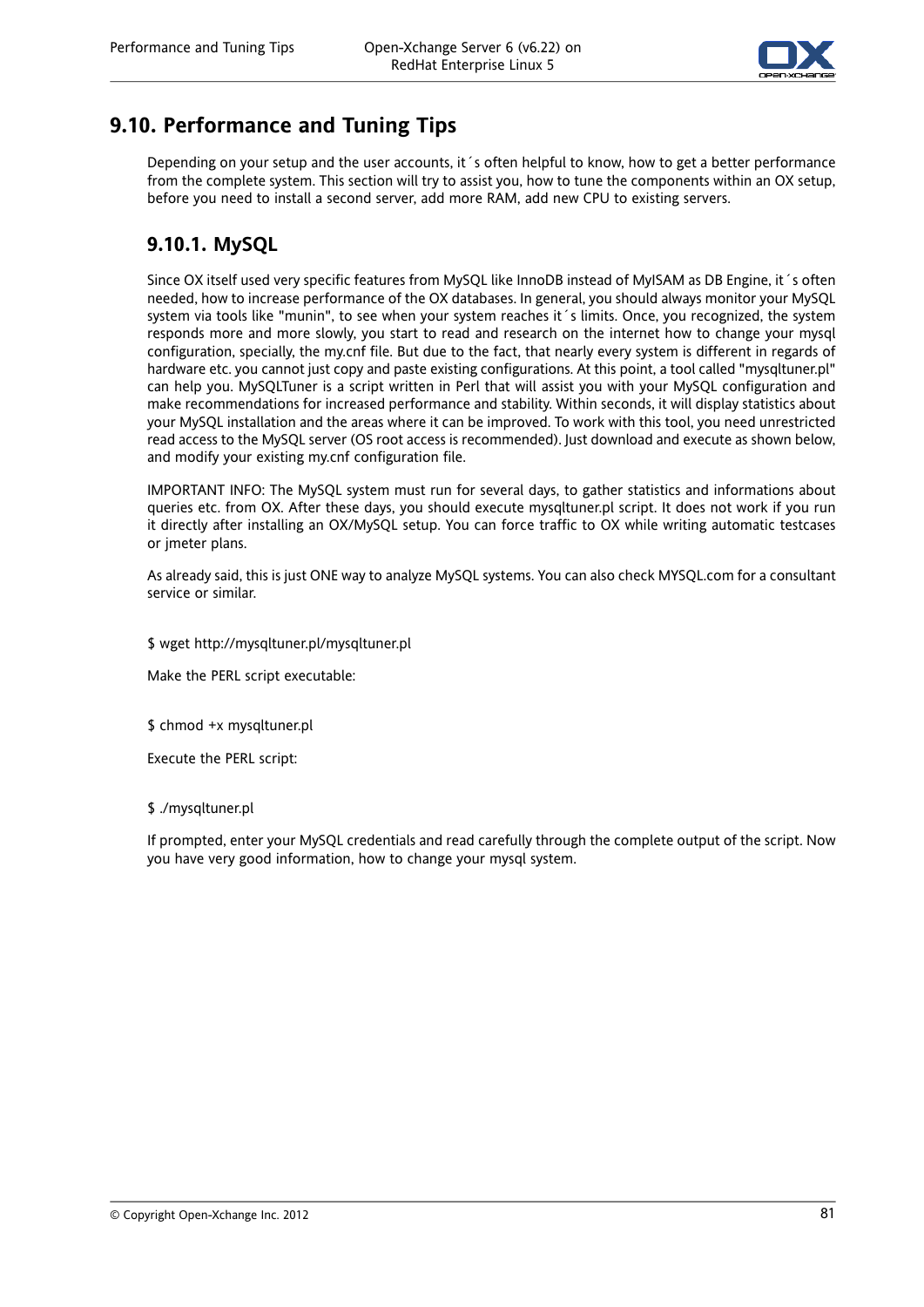

## **9.11. Installing Open-Xchange Update packages**

Please read 3: *Updating [Open-Xchange](#page-28-0) Server packages* (page 21) on how to get access to the latest Open-Xchange packages.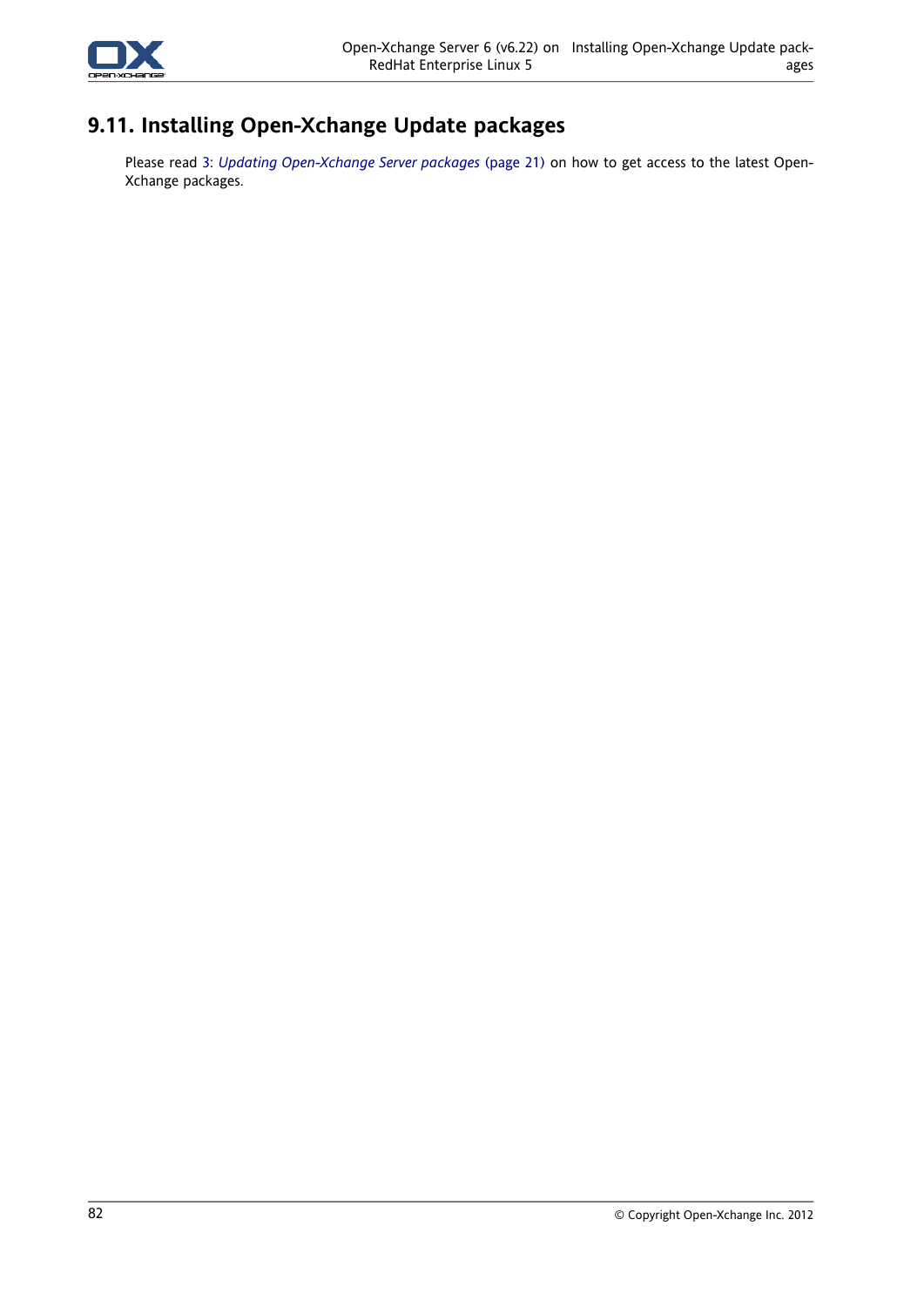

# **Chapter 10. Open-Xchange Server 6 (v6.22) on RedHat Enterprise Linux 6**

This chapter will guide you through the installation of the Open-Xchange server, it describes the basic configuration and software requirements. As it is intended as a quick walk-through it assumes an existing installation of the operating system and requires average system administration skills. More, this guide will show you how to setup a basic installation with none of the typically used distributed environment settings. The target of this guide is:

- To set up a single server installation
- To set up a single Open-Xchange instance, no cluster
- To set up a database for a single database service, no replication
- To provide a basic configuration setup, no mailserver configuration

Important: This installation guide will only work for v6.22. If you want to install v6.20 please use the **installation guide for earlier versions.**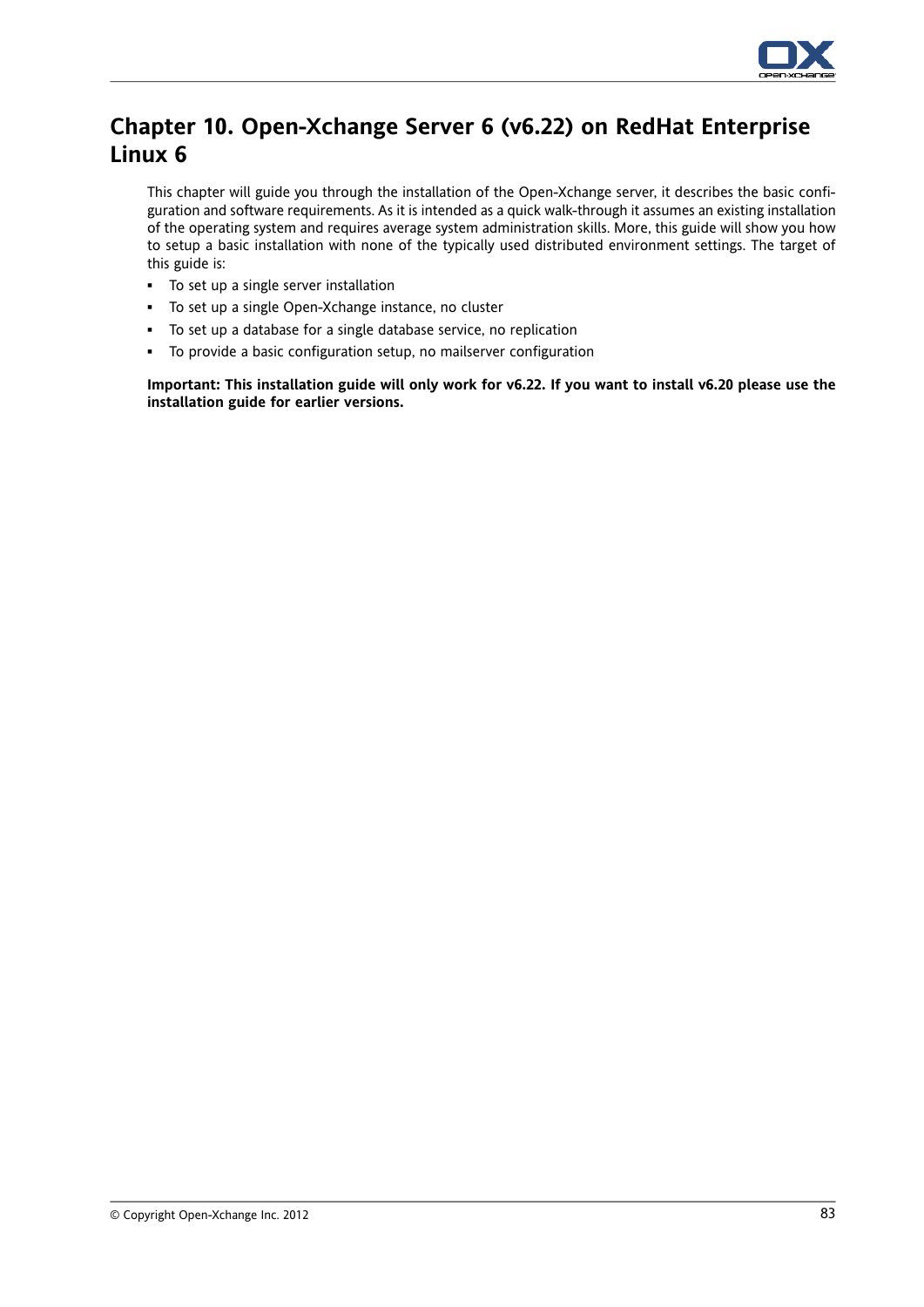

# **10.1. Requirements**

- Plain installed RedHat Enterprise Linux 6 with latest updates
- Valid access to the RedHat Network
- A configured internet connection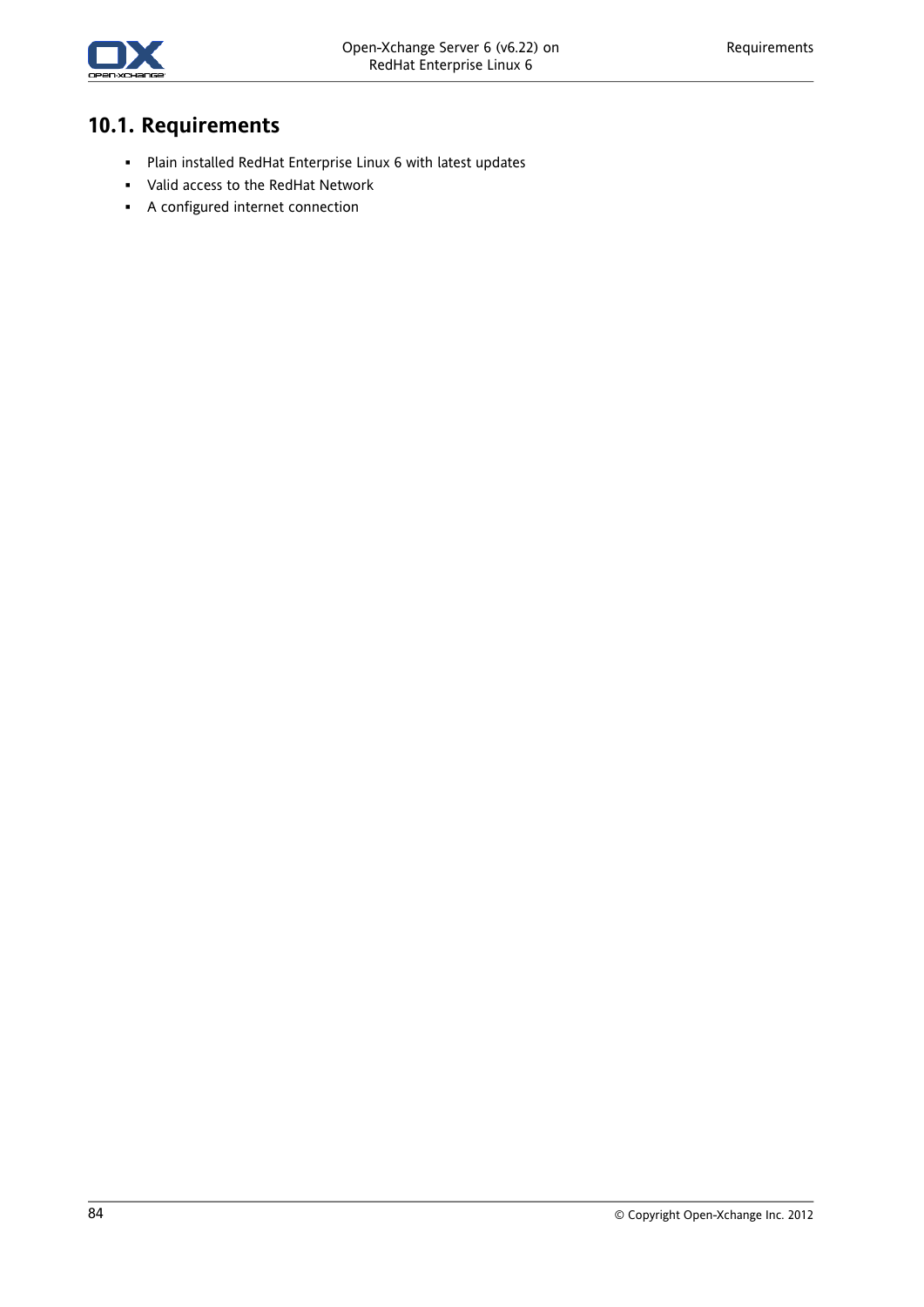

## **10.2. Enabling required RedHat Repositories**

When setting up RedHat Enterprise Linux (RHEL), only the base software channel is subscribed, this alone does not provide all required software packages. Before you start, please login to the RedHat Network [\(https://rhn.redhat.com](https://access.redhat.com/subscriptions/rhntransition/) [<https://access.redhat.com/subscriptions/rhntransition/>]) using your RedHat Account and enable the channel RHEL Supplementary (v. 6 for ...) by selecting the registered RHEL deployment and using the "Alter Subscriptions" button. After saving this configuration, the RHEL installation is capable to fetch all required software packages for Open-Xchange to work properly.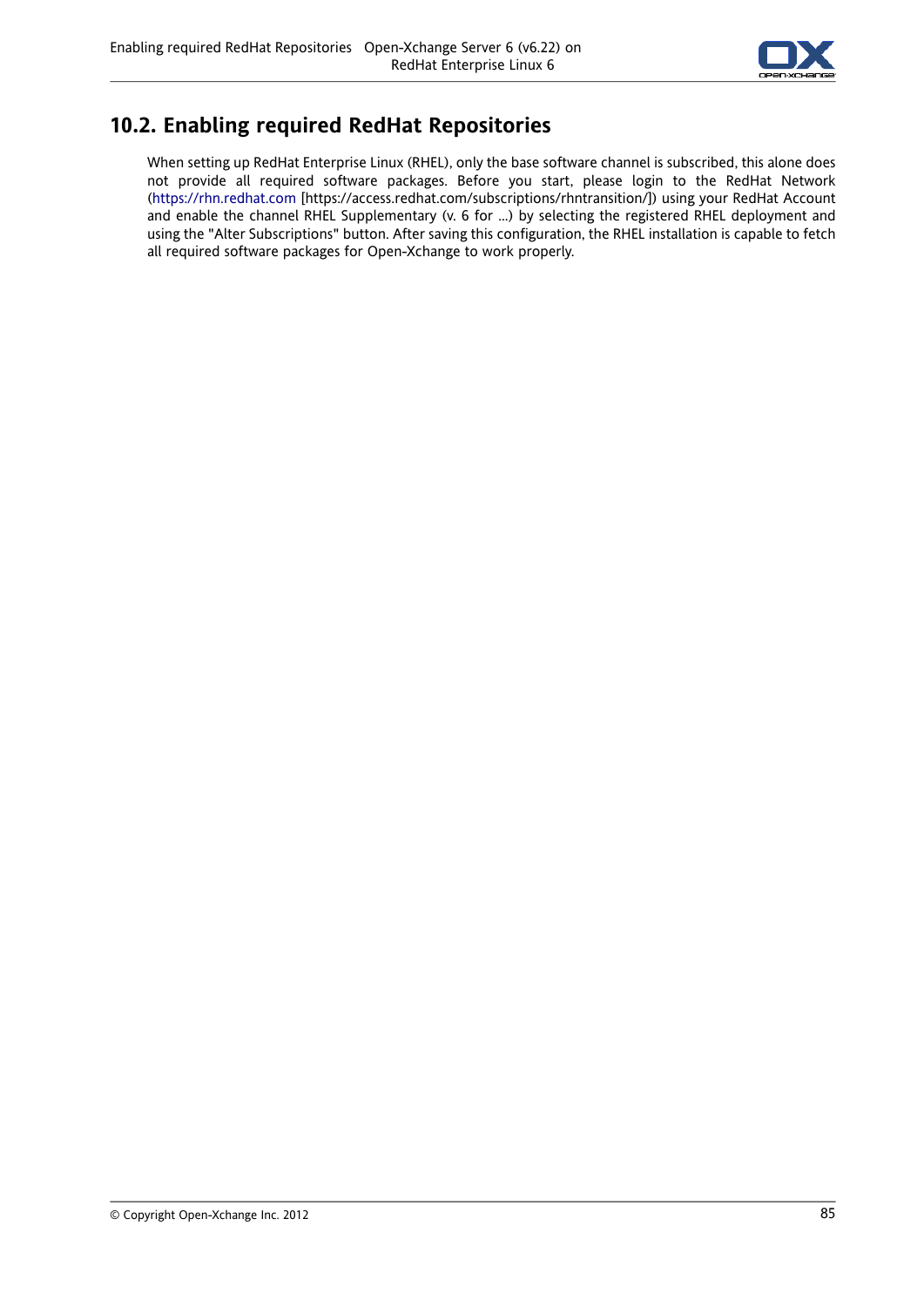

## **10.3. Add Open-Xchange Repository**

Open-Xchange maintains public available software repositories for different platforms, such as RHEL. This repository should be added to the RHEL installation to enable simple installation and updates.

Start a console and create a software repository file for Open-Xchange:

\$ vim /etc/yum.repos.d/ox.repo

[ox-frontend] name=Open-Xchange-frontend baseurl=http://software.open-xchange.com/OX6/6.22/frontend/RHEL6/ gpgkey=http://software.open-xchange.com/oxbuildkey.pub enabled=1 gpgcheck=1 metadata\_expire=0m

[ox-backend] name=Open-Xchange-backend baseurl=http://software.open-xchange.com/OX6/6.22/backend/RHEL6/ gpgkey=http://software.open-xchange.com/oxbuildkey.pub enabled=1 gpgcheck=1 metadata\_expire=0m

[ox-usm] name=Open-Xchange-USM baseurl=http://software.open-xchange.com/OX6/6.22/usm/RHEL6/ gpgkey=http://software.open-xchange.com/oxbuildkey.pub enabled=1 gpgcheck=1 metadata\_expire=0m

# if you have a valid maintenance subscription, please uncomment the

- # following and add the ldb account data to the url so that the most recent
- # packages get installed

[ox-updates-frontend] name=Open-Xchange Updates-frontend baseurl=http://LDBACCOUNT:LDBPASSWORD@software.open-xchange.com/OX6/6.22/updates/frontend/RHEL6/ gpgkey=http://software.open-xchange.com/oxbuildkey.pub enabled=1 gpgcheck=1 metadata\_expire=0m

[ox-updates-backend] name=Open-Xchange Updates-backend baseurl=http://LDBACCOUNT:LDBPASSWORD@software.open-xchange.com/OX6/6.22/updates/backend/RHEL6/ gpgkey=http://software.open-xchange.com/oxbuildkey.pub enabled=1 gpgcheck=1 metadata\_expire=0m

[ox-updates-usm] name=Open-Xchange Updates-USM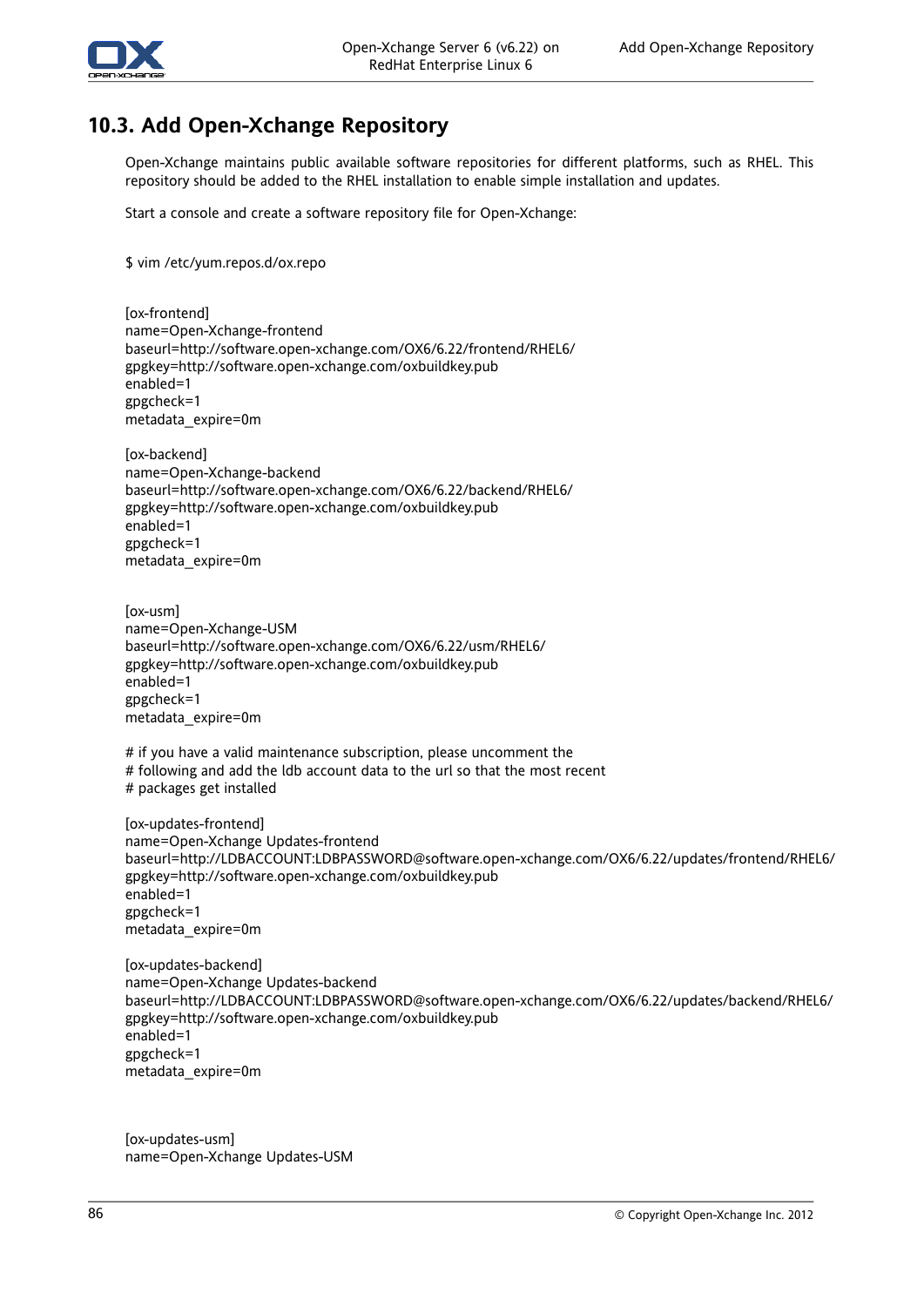

baseurl=http://LDBACCOUNT:LDBPASSWORD@software.open-xchange.com/OX6/6.22/updates/usm/RHEL6/ gpgkey=http://software.open-xchange.com/oxbuildkey.pub enabled=1 gpgcheck=1 metadata\_expire=0m

In case there are issues with an username and password containing URL unsafe characters, e.g. an @, they have to be entered URL encoded. Details can be found at [http://www.w3schools.com/tags/ref\\_urlencode.asp](http://www.w3schools.com/tags/ref_urlencode.asp)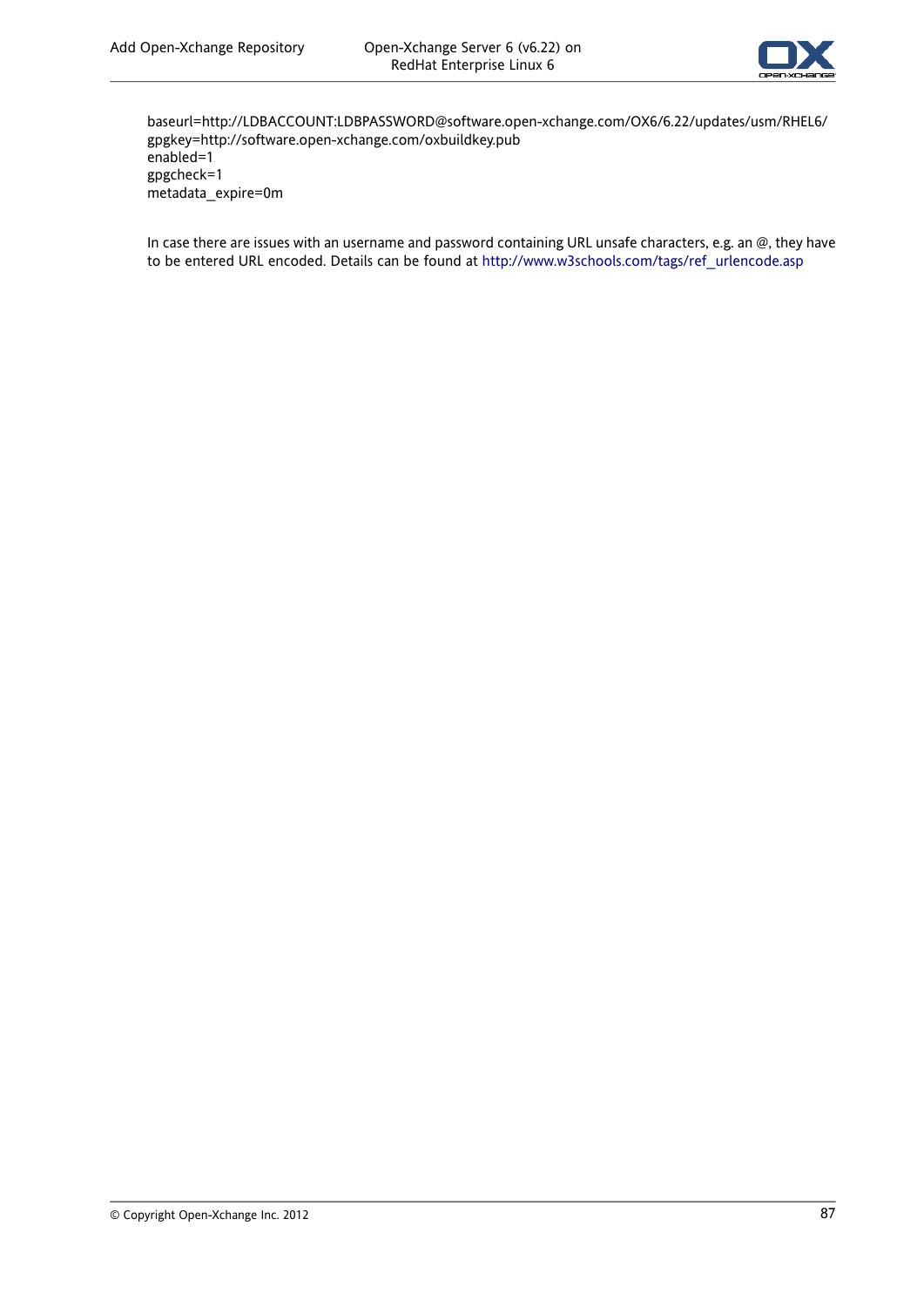

## **10.4. Updating repositories and installing packages**

Reload the package index. This will download the package descriptions available at the software repositories:

\$ yum update

The following command starts the download and installation process of all required package for Open-Xchange deployment:

If you want to install everything on a single server, just run

\$ yum install mysql-server open-xchange open-xchangeauthentication-database open-xchange-ajp open-xchange-admin open-xchange-gui java-sun

**Note:** You have to choose between one of the available spamhandler and authentication packages depending on your requirements.

**Note:** Instead of java-sun, you can also use java-openjdk.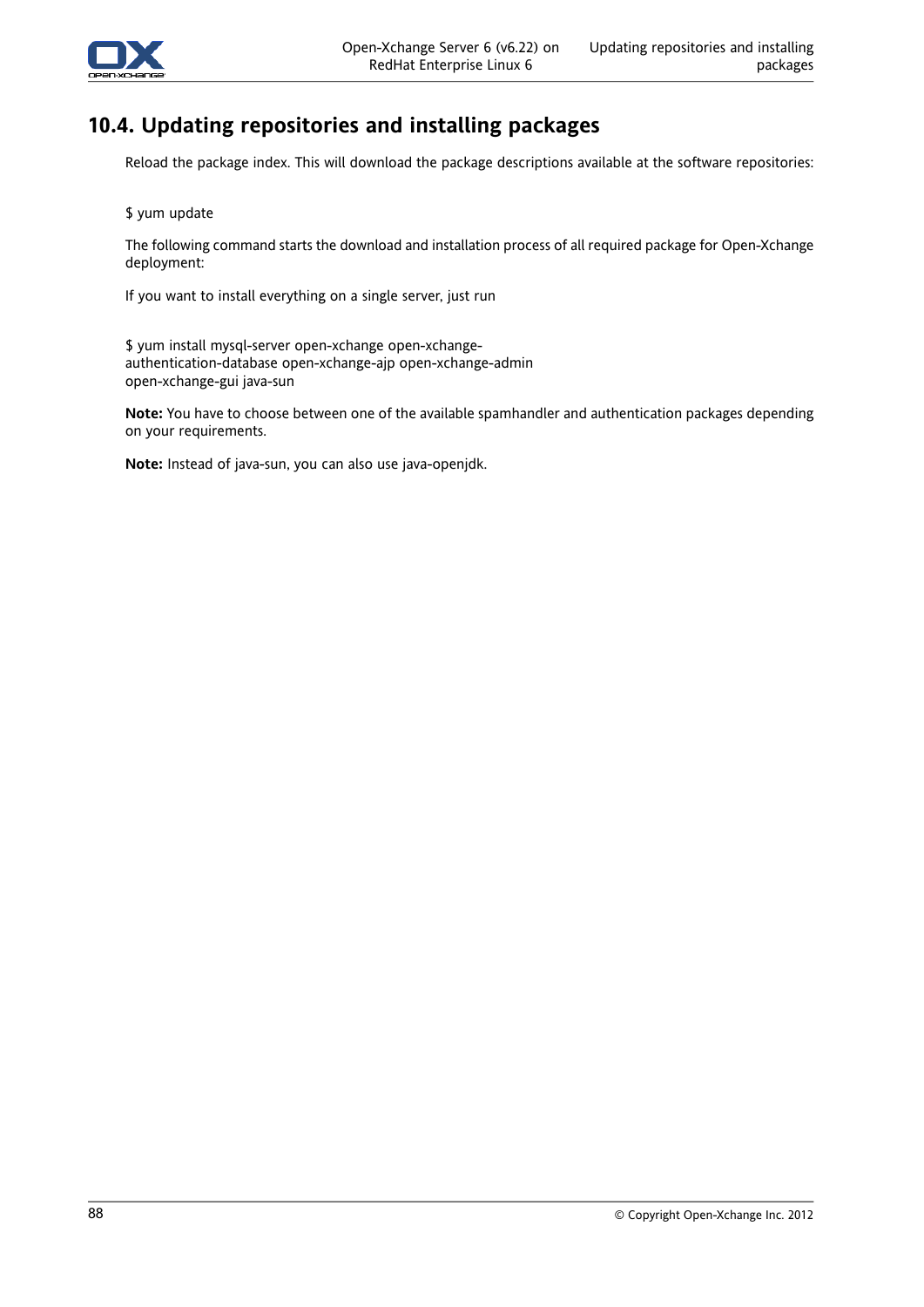

## **10.5. Open-Xchange configuration**

To avoid confusion right at the start notice that Open-Xchange uses multiple administration levels and requires different credentials at some stages at the installation and server management. Note that the passwords chosen at this guide are weak and should be replaced by stronger passwords.

- **·** The MySQL database user
	- Username: openexchange
	- □ Password used at this guide: db password
	- Responsibility: Execute all kinds of database operations
- The Open-Xchange Admin Master
	- Username: oxadminmaster
	- Password used at this guide: admin\_master\_password
	- Responsibility: Manage contexts, manage all kinds of low level server configuration
- The Context Admin
	- Username: oxadmin
	- Password used at this guide: admin\_password
	- Responsibility: Manage users/groups/resources inside a context

In order to setup the Open-Xchange Server it is mandatory to have the database running:

#### \$ /etc/init.d/mysqld start

**Note:** in case of a distributed setup, it is recommended to start mysql with --skip-name-resolve or to add all hosts to the hosts file of the database server so that slow DNS responses do not slow down the creation of new database connections. In a distributed setup you should also take care of the fact that Open-Xchange supports only a Statement Based Replication at the moment ([http://dev.mysql.com/doc/refman/5.1/en/repli](http://dev.mysql.com/doc/refman/5.1/en/replication-formats.html)[cation-formats.html\)](http://dev.mysql.com/doc/refman/5.1/en/replication-formats.html) . See also [Load\\_balancing\\_and\\_clustering](http://oxpedia.org/wiki/index.php?title=Load_balancing_and_clustering) [[http://oxpedia.org/wiki/index.php?title=Load\\_balancing\\_and\\_clustering\]](http://oxpedia.org/wiki/index.php?title=Load_balancing_and_clustering)

a good idea is to add the Open-Xchange binaries to PATH:

\$ echo PATH=\$PATH:/opt/open-xchange/sbin/ >> ~/.bashrc && .

~/.bashrc

Now we have to initialize the Open-Xchange configdb database. This can all be done by executing the initconfigdb script.

\$ /opt/open-xchange/sbin/initconfigdb --configdb-pass=db\_password -a

Add the -i option if you want to remove an already existing open-xchange configdb.

**Note:** The -a parameter adds an administrative account to mysql, this administrative account is required for the creation of the oxdatabase database, you may find problems following the instructions of this tutorial if you either set a mysql root password or do not create this administrative account, if you have manually setup this administrative account, grant the permissions for database creation or you may find a problem in the context creation

Before starting any service, all basic configuration files need to be set up correctly. The --configdb-pass option indicates the password of the openexchange database user previously created, the --master-pass options specifies the password of the Open-Xchange adminmaster user that will be created when executing the oxinstaller script.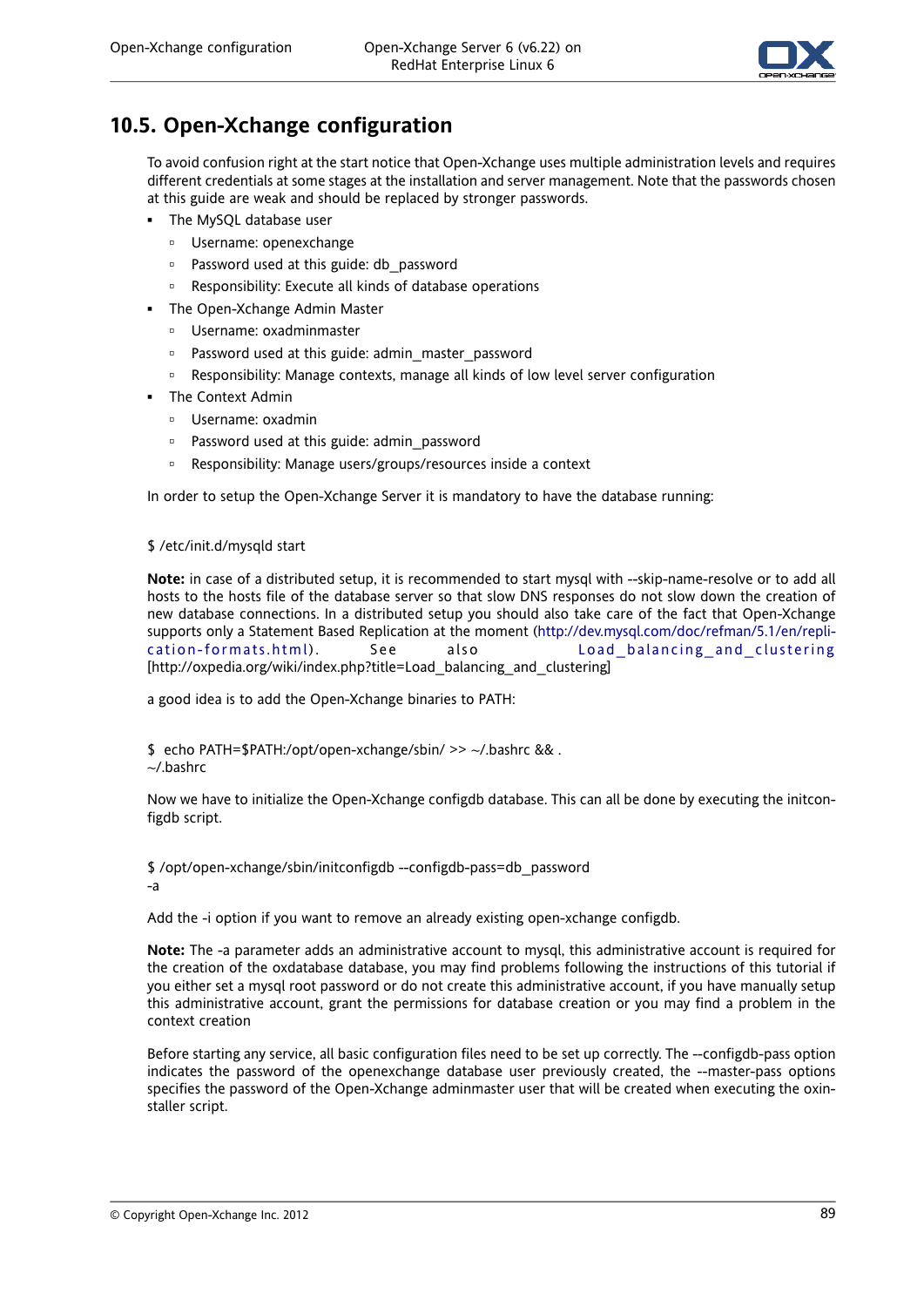

Now is a good time to configure the way OX will authenticate to your mail server. Edit the file /opt/openxchange/etc/groupware/mail.properties and change the com.openexchange.mail.loginSource to use. This is very important for servers that require your full email address to log in with.

**Important:** You should have your Open-Xchange license code at hand. If you do not plan to license Open-Xchange, you can use the option --no-license instead. Please also check [OXReportClient](http://oxpedia.org/wiki/index.php?title=OXReportClient) [<http://oxpedia.org/wiki/index.php?title=OXReportClient>] documentation for more information about configuring a supported and maintained Open-Xchange server.

**Important:** For MAX\_MEMORY\_FOR\_JAVAVM a rule of thumb for simple installations is half available system memory. For production environments please consult our Sizing [Whitepaper](http://software.open-xchange.com/OX6/doc/whitepaper/OX6-Sizing-Whitepaper.pdf) [[http://software.open-xchange.com/OX6/doc/whitepaper/OX6-Sizing-Whitepaper.pdf\]](http://software.open-xchange.com/OX6/doc/whitepaper/OX6-Sizing-Whitepaper.pdf).

\$ /opt/open-xchange/sbin/oxinstaller --add-license=YOUR-OX-LICENSE-CODE \ --servername=oxserver --configdb-pass=db\_password \ --master-pass=admin\_master\_password --ajp-bind-port=localhost --servermemory MAX\_MEMORY\_FOR\_JAVAVM

**Note:** In a clustered setup, --ajp-bind-port must be set to \*

After initializing the configuration, start the Open-Xchange service by executing:

\$ /etc/init.d/open-xchange start

Next we have to register the local server at the Open-Xchange configdb database:

\$ /opt/open-xchange/sbin/registerserver -n oxserver -A oxadminmaster -P admin\_master\_password

Now we have to create a local directory that should be used as Open-Xchange filestore. This directory will contain all Infostore content and files attached to groupware objects. To maintain access by the Open-Xchange Groupware service, it is required to grant permissions to the open-xchange system user.

\$ mkdir /var/opt/filestore

\$ chown open-xchange:open-xchange /var/opt/filestore

Now register the directory as a filestore at the Open-Xchange server:

\$ /opt/open-xchange/sbin/registerfilestore -A oxadminmaster -P admin master password  $\setminus$ -t file:/var/opt/filestore -s 1000000

**Note:** You might want to adapt the value provided with -s, the "The maximum size of the filestore in MB", see registerfilestore --help.

Finally register the groupware database, this is a separated database where all groupware specific data is stored:

\$ /opt/open-xchange/sbin/registerdatabase -A oxadminmaster -P admin\_master\_password  $\setminus$ -n oxdatabase -p db\_password -m true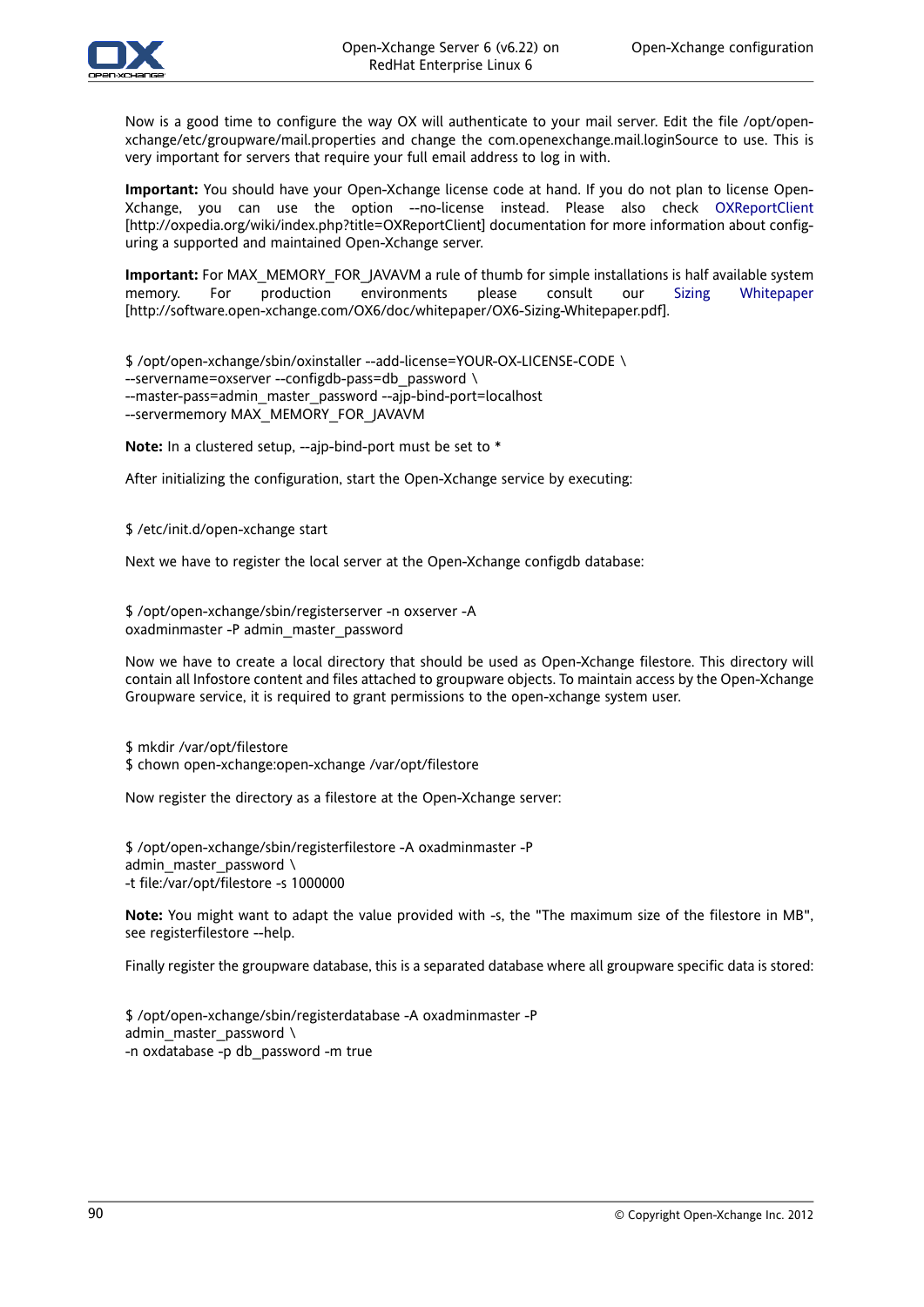

## **10.6. Configure services**

Now as the Open-Xchange Server has been set up and the database is running, we have to configure the Apache webserver and the mod proxy ajp module to access the groupware frontend. To gain better GUI performance, the usage of mod expires and mod deflate is strongly recommended. Those modules will limit the amount of client requests and compress the delivered content. The default installation of the Apache webserver on RHEL provides a welcome screen which is not necessary for server operation, it can be removed by deleting the corresponding configuration file:

\$ rm /etc/httpd/conf.d/welcome.conf

Configure the mod\_proxy\_ajp module by creating a new Apache configuration file.

\$ vim /etc/httpd/conf.d/proxy\_ajp.conf

# Please note that the servlet path to the soap API has changed: <Location /webservices> # restrict access to the soap provisioning API Order Deny,Allow Deny from all Allow from 127.0.0.1 # you might add more ip addresses / networks here # Allow from 192.168 10 172.16 </Location> # the old path is kept for compatibility reasons

<Location /servlet/axis2/services> # restrict access to the soap provisioning API Order Deny,Allow Deny from all Allow from 127.0.0.1 # you might add more ip addresses / networks here # Allow from 192.168 10 172.16 </Location> LoadModule proxy\_ajp\_module modules/mod\_proxy\_ajp.so <IfModule mod\_proxy\_ajp.c> ProxyRequests Off <Proxy balancer://oxcluster> Order deny,allow Allow from all # multiple server setups need to have the hostname inserted instead localhost BalancerMember ajp://localhost:8009 timeout=100 smax=0 ttl=60 retry=60 loadfactor=50 route=OX1 # Enable and maybe add additional hosts running OX here # BalancerMember ajp://oxhost2:8009 timeout=100 smax=0 ttl=60 retry=60 loadfactor=50 route=OX2 ProxySet stickysession=JSESSIONID </Proxy> <Proxy /ajax> ProxyPass balancer://oxcluster/ajax </Proxy> <Proxy /servlet> ProxyPass balancer://oxcluster/servlet </Proxy>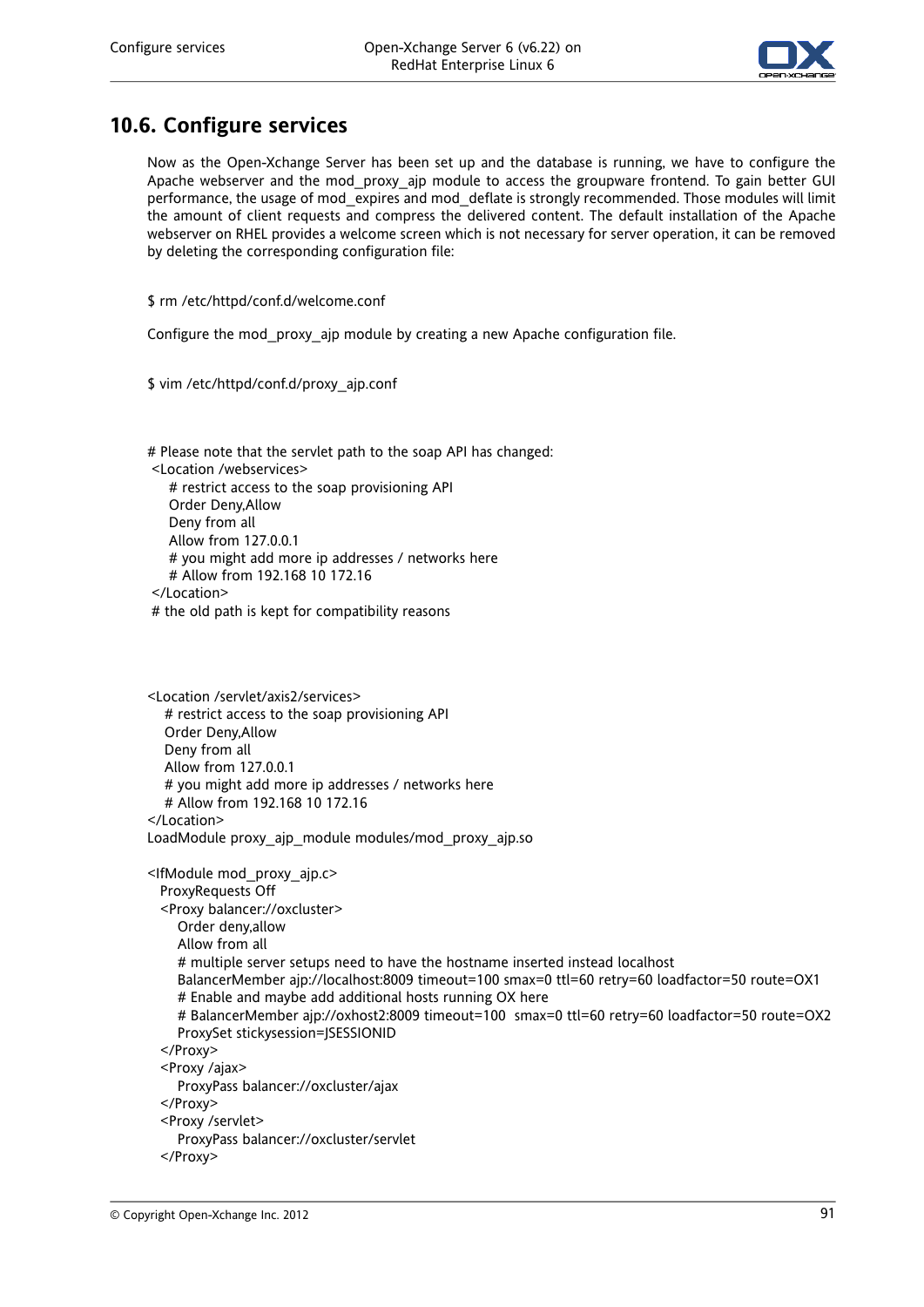

<Proxy /infostore> ProxyPass balancer://oxcluster/infostore </Proxy> <Proxy /publications> ProxyPass balancer://oxcluster/publications </Proxy> <Proxy /Microsoft-Server-ActiveSync> ProxyPass balancer://oxcluster/Microsoft-Server-ActiveSync </Proxy> <Proxy /usm-json> ProxyPass balancer://oxcluster/usm-json </Proxy> <Proxy /webservices> ProxyPass balancer://oxcluster/webservices </Proxy> </IfModule>

Modify the default website settings to display the Open-Xchange GUI

\$ vim /etc/httpd/conf.d/ox.conf

<VirtualHost \*:80> ServerAdmin webmaster@localhost

DocumentRoot /var/www/html/

<Directory /var/www/html/> AllowOverride None Order allow,deny allow from all RedirectMatch ^/\$ /ox6/ Options +FollowSymLinks +SymLinksIfOwnerMatch </Directory> # deflate AddOutputFilterByType DEFLATE text/html text/plain text/javascript application/javascript text/css text/xml application/xm

# pre-compressed files AddType text/javascript .jsz AddType text/css .cssz AddType text/xml .xmlz AddType text/plain .po

AddEncoding gzip .jsz .cssz .xmlz SetEnvIf Request\_URI "\.(jsz|cssz|xmlz)\$" no-gzip

#### ExpiresActive On

<Location /ox6>

# Expires (via ExpiresByType to override global settings) ExpiresByType image/gif "access plus 6 months" ExpiresByType image/png "access plus 6 months" ExpiresByType image/jpg "access plus 6 months" ExpiresByType image/jpeg "access plus 6 months" ExpiresByType text/css "access plus 6 months" ExpiresByType text/html "access plus 6 months"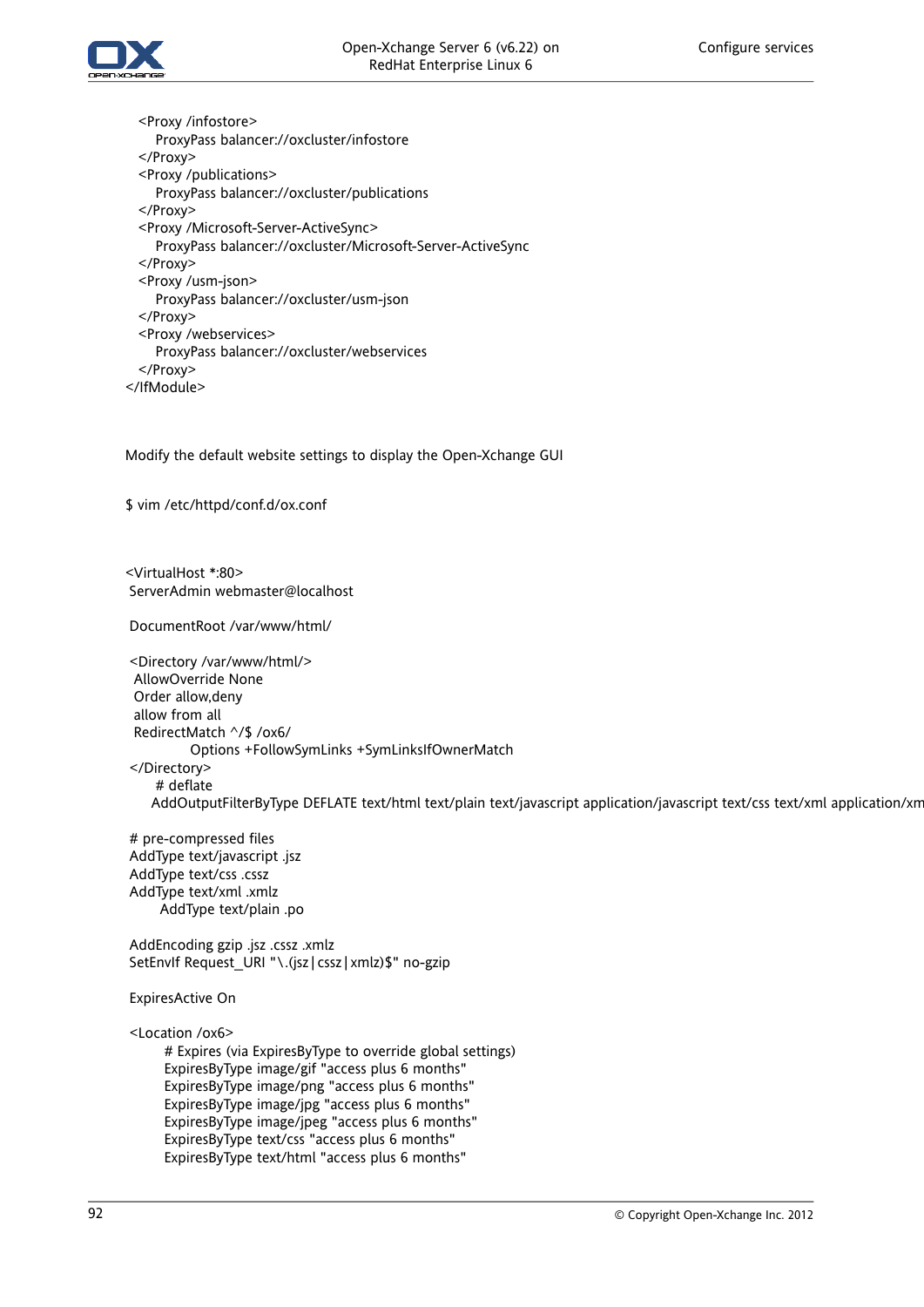

ExpiresByType text/xml "access plus 6 months" ExpiresByType text/javascript "access plus 6 months" ExpiresByType text/x-js "access plus 6 months" ExpiresByType application/x-javascript "access plus 6 months" ExpiresDefault "access plus 6 months" Header append Cache-Control "private" Header unset Last-Modified Header unset Vary # Strip version RewriteEngine On RewriteRule  $v=\wedge w+/(0.4)$  \$1 [L] # Turn off ETag Header unset ETag FileETag None </Location> <Location /ox6/ox.html> ExpiresByType text/html "now" ExpiresDefault "now" Header unset Last-Modified Header set Cache-Control "no-store, no-cache, must-revalidate, post-check=0, pre-check=0" # Turn off ETag Header unset ETag FileETag None </Location> <Location /ox6/index.html> ExpiresByType text/html "now" ExpiresDefault "now" Header unset Last-Modified Header set Cache-Control "no-store, no-cache, must-revalidate, post-check=0, pre-check=0" # Turn off ETag Header unset ETag FileETag None </Location>

</VirtualHost>

After the configuration is done, restart the Apache webserver

\$ /etc/init.d/httpd restart

Finally restart the Open-Xchange service

\$ /etc/init.d/open-xchange restart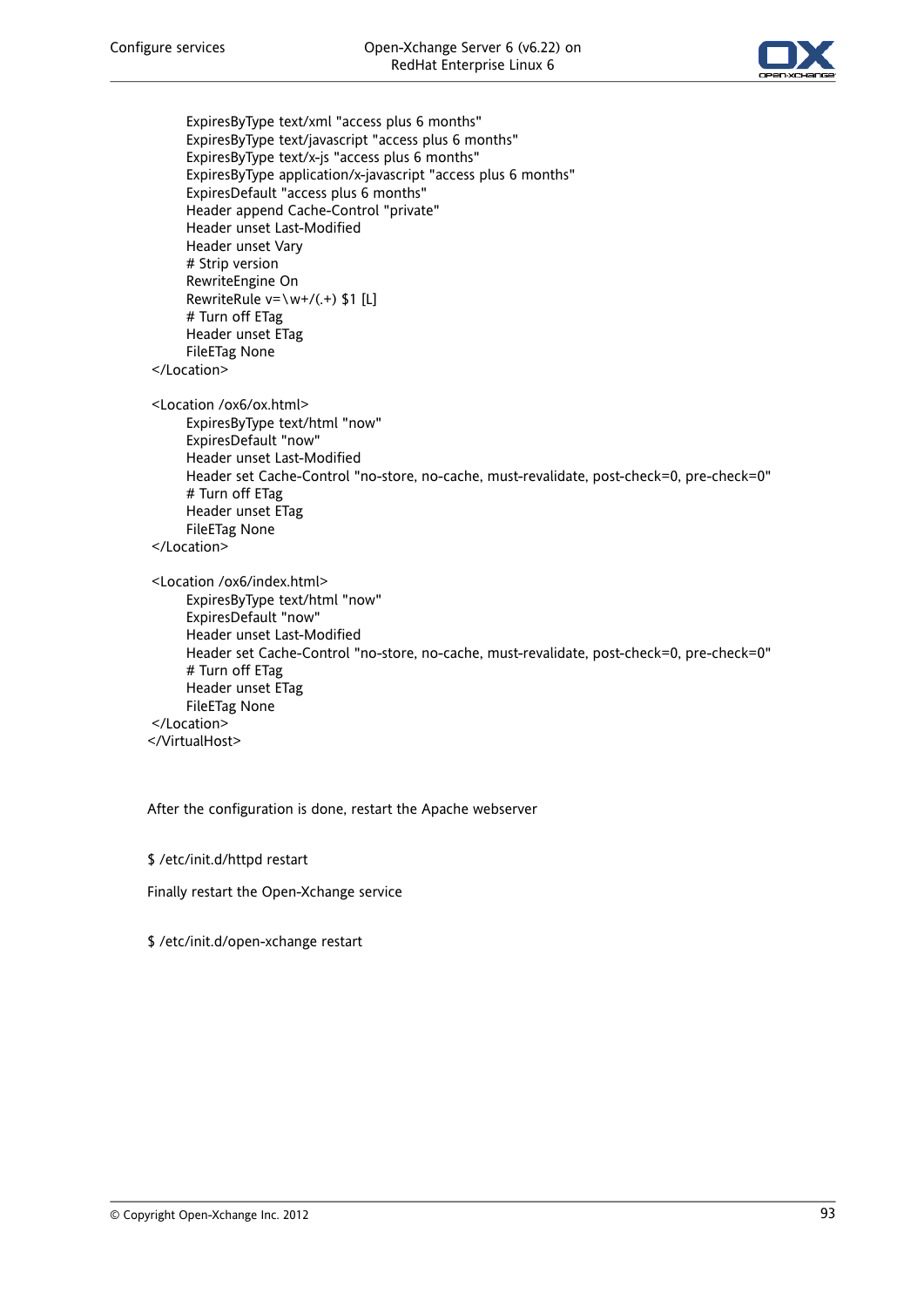

# **10.7. Adding services to runlevels**

The new services are now installed and configured, but to make them start up on a server boot, they need to be added to some runlevels:

\$ chkconfig --level 345 mysqld on

- \$ chkconfig --level 345 httpd on
- \$ chkconfig --level 345 open-xchange on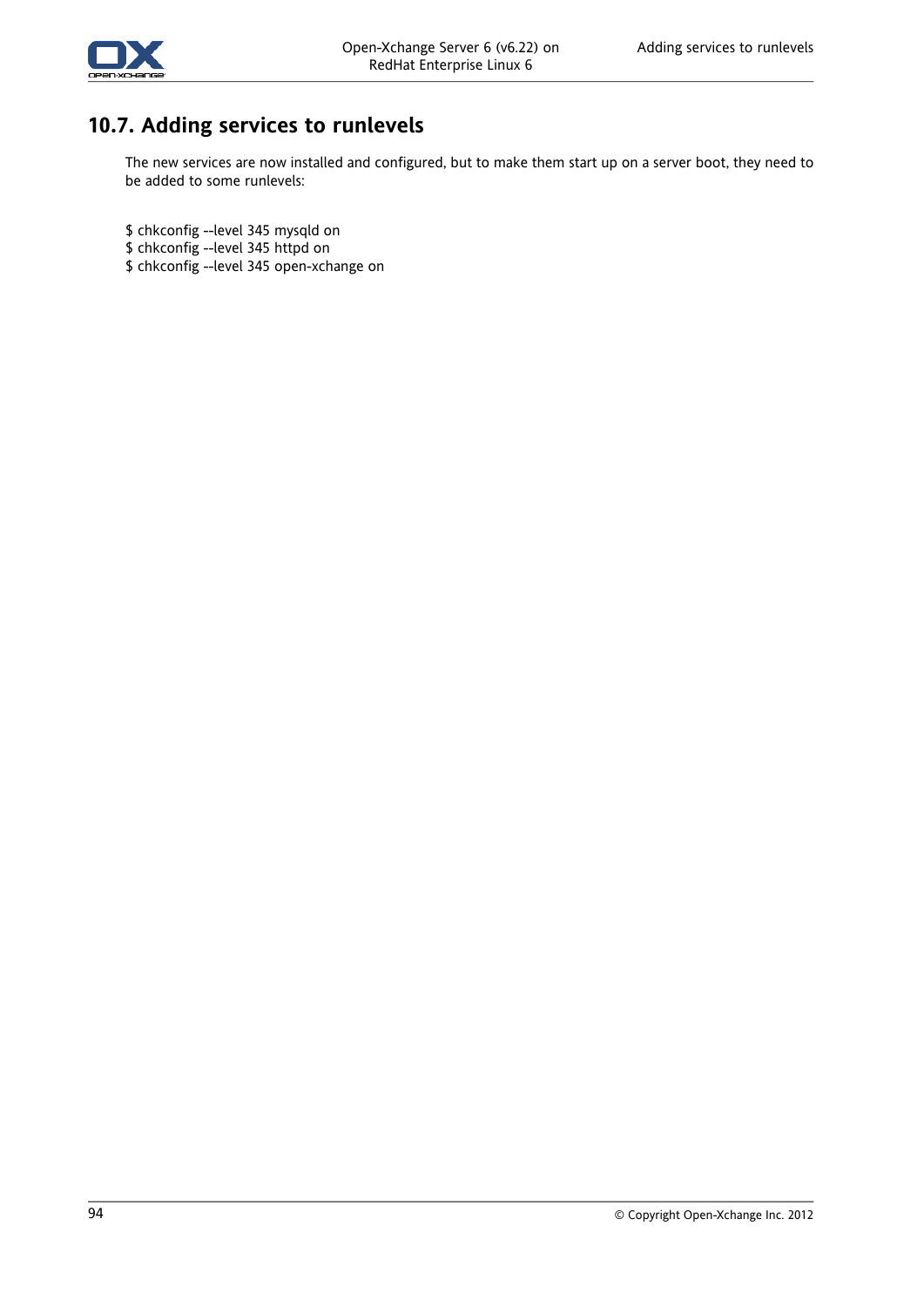

### **10.8. Creating contexts and users**

Now as the whole setup is complete and you already should get a login screen when accessing the server with a webbrowser, we have to setup a context and a default user as the last step of this tutorial.

The mapping defaultcontext will allow you to set this context as the default one of the entire system so that users which will be created within this context can login into Open-Xchange Server without specifying their domain at the login screen. Only one context can be specified as defaultcontext. The oxadmin user that will be created by this command is the default admin of the created context. This account will gather additional functions that are also described in the administration manual. The context id parameter must to be unique and numeric, otherwise the server will complain when you try to create a context. New contexts must be created by the oxadminmaster user, user accounts inside a context are created with the credentials of the contexts oxadmin account. The access-combination-name property defines the set of available modules and functions for users of the context.

\$ /opt/open-xchange/sbin/createcontext -A oxadminmaster -P admin\_master\_password -c 1 \ -u oxadmin -d "Context Admin" -g Admin -s User -p admin\_password -L defaultcontext \ -e oxadmin@example.com -q 1024 --access-combination-name=all

Create a user for testing purposes (Make sure the password you use here for the user is the same password as your email account or you will not be able to use the email module until it is set right):

\$ /opt/open-xchange/sbin/createuser -c 1 -A oxadmin -P admin\_password -u testuser \ -d "Test User" -g Test -s User -p secret -e testuser@example.com \ --imaplogin testuser --imapserver 127.0.0.1 --smtpserver 127.0.0.1

Now connect to the server with a webbrowser and login using the credentials testuser / secret.

If you need to migrate a batch of users and contexts at once, check the CSV Batch Import [documentation](http://oxpedia.org/wiki/index.php?title=Csv_import) [page](http://oxpedia.org/wiki/index.php?title=Csv_import) [[http://oxpedia.org/wiki/index.php?title=Csv\\_import](http://oxpedia.org/wiki/index.php?title=Csv_import)].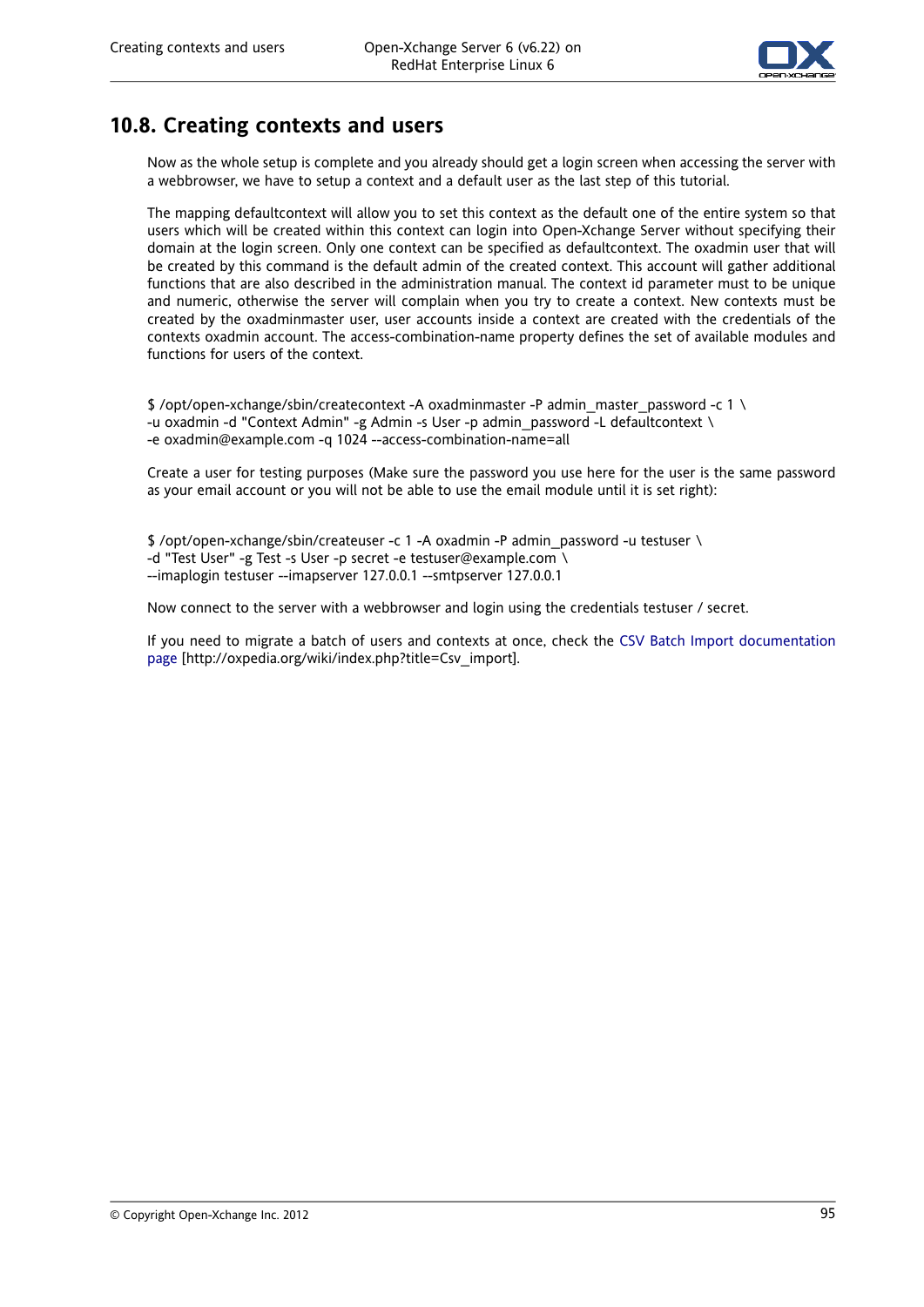

# **10.9. Log files and issue tracking**

### **10.9.1. Default logging mechanism**

Whenever unexpected or erroneous behavior takes place, it will be logged depending on the configured loglevel. All logfiles are stored at the operating systems default location. Events triggered by the Open-Xchange Groupware services are logged to a rotating file open-xchange.log, events triggered by the Open-Xchange Administration service are logged to open-xchange-admin.log. Those files are the very first place to monitor.

\$ tail -f -n200 /var/log/open-xchange/open-xchange.log.0 \$ tail -f -n200 /var/log/open-xchange/open-xchange-admin.log.0

### **10.9.2. Alternative logging mechanism using Syslog**

Apart from the default file logging mechanism, Open-Xchange supports logging via syslog in using Apache log4j which is a standard framework for application message and error logging. Using log4j makes it possible to directly log to a local or remote syslog daemon or other services. Log4j is highly customizable, please see the Apache log4j [1] project [websites](http://logging.apache.org/log4j/2.x/) [<http://logging.apache.org/log4j/2.x/>] for more information. Note, the default logging locations at /var/log/open-xchange will not be used anymore when installing the log4j bundles, please make sure to check out the [configuration](http://oxpedia.org/wiki/index.php?title=Syslog_Configuration) guide [[http://oxpedia.org/wiki/index.php?title=Syslog\\_Configuration](http://oxpedia.org/wiki/index.php?title=Syslog_Configuration)].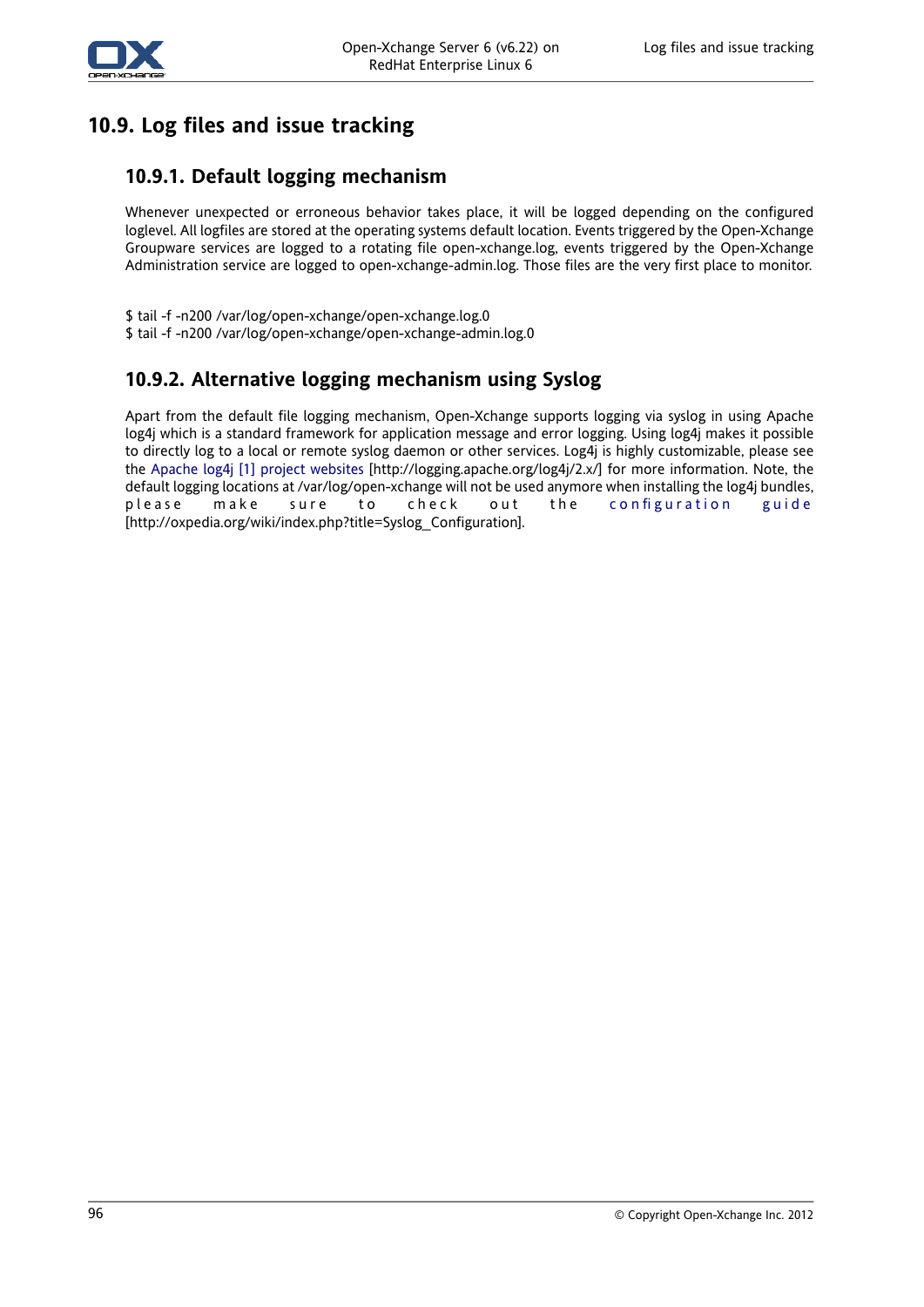

## **10.10. Performance and Tuning Tips**

Depending on your setup and the user accounts, it 's often helpful to know, how to get a better performance from the complete system. This section will try to assist you, how to tune the components within an OX setup, before you need to install a second server, add more RAM, add new CPU to existing servers.

### **10.10.1. MySQL**

Since OX itself used very specific features from MySQL like InnoDB instead of MyISAM as DB Engine, it´s often needed, how to increase performance of the OX databases. In general, you should always monitor your MySQL system via tools like "munin", to see when your system reaches it´s limits. Once, you recognized, the system responds more and more slowly, you start to read and research on the internet how to change your mysql configuration, specially, the my.cnf file. But due to the fact, that nearly every system is different in regards of hardware etc. you cannot just copy and paste existing configurations. At this point, a tool called "mysqltuner.pl" can help you. MySQLTuner is a script written in Perl that will assist you with your MySQL configuration and make recommendations for increased performance and stability. Within seconds, it will display statistics about your MySQL installation and the areas where it can be improved. To work with this tool, you need unrestricted read access to the MySQL server (OS root access is recommended). Just download and execute as shown below, and modify your existing my.cnf configuration file.

IMPORTANT INFO: The MySQL system must run for several days, to gather statistics and informations about queries etc. from OX. After these days, you should execute mysqltuner.pl script. It does not work if you run it directly after installing an OX/MySQL setup. You can force traffic to OX while writing automatic testcases or jmeter plans.

As already said, this is just ONE way to analyze MySQL systems. You can also check MYSQL.com for a consultant service or similar.

\$ wget http://mysqltuner.pl/mysqltuner.pl

Make the PERL script executable:

\$ chmod +x mysqltuner.pl

Execute the PERL script:

#### \$ ./mysqltuner.pl

If prompted, enter your MySQL credentials and read carefully through the complete output of the script. Now you have very good information, how to change your mysql system.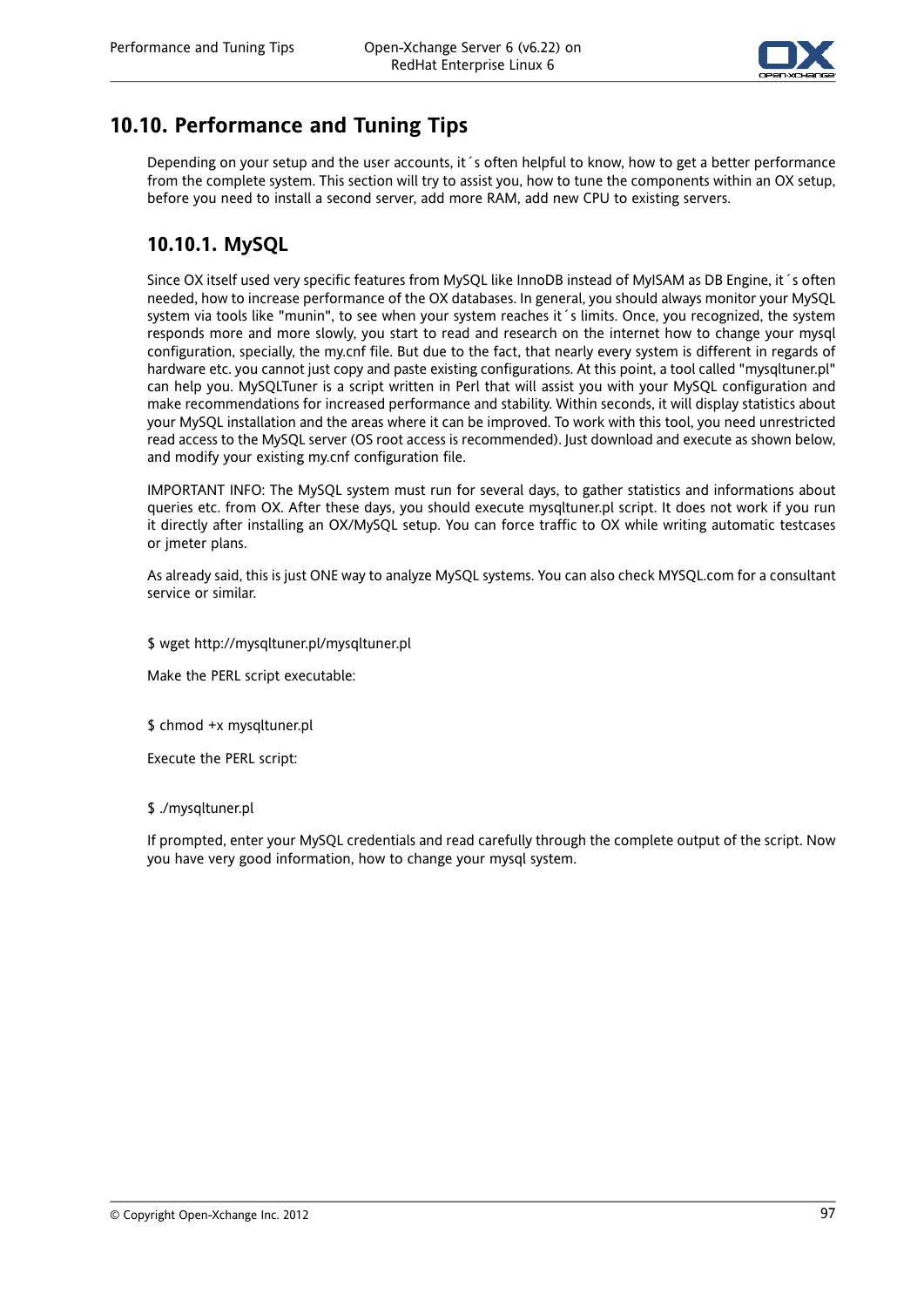

## **10.11. Installing Open-Xchange Update packages**

Please read 3: *Updating [Open-Xchange](#page-28-0) Server packages* (page 21) on how to get access to the latest Open-Xchange packages.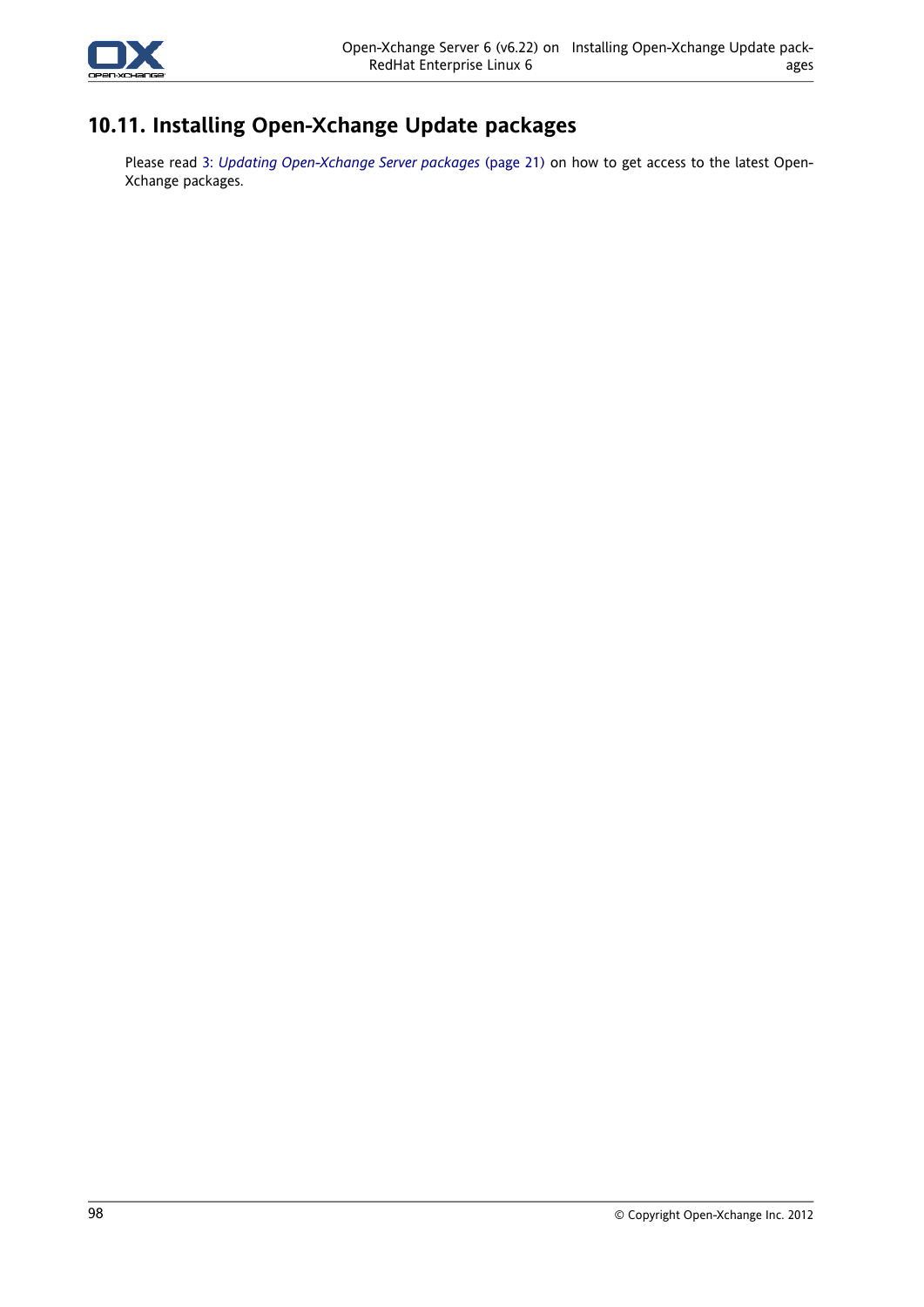

## **Chapter 11. Open-Xchange Server 6 (v6.22) on CentOS5 Linux**

This chapter will guide you through the installation of the Open-Xchange server, it describes the basic configuration and software requirements. As it is intended as a quick walk-through it assumes an existing installation of the operating system and requires average system administration skills. More, this guide will show you how to setup a basic installation with none of the typically used distributed environment settings. The target of this guide is:

- To set up a single server installation
- To set up a single Open-Xchange instance, no cluster
- To set up a database for a single database service, no replication
- To provide a basic configuration setup, no mailserver configuration

Important: This installation guide will only work for v6.22. If you want to install v6.20 please use the **installation guide for earlier versions.**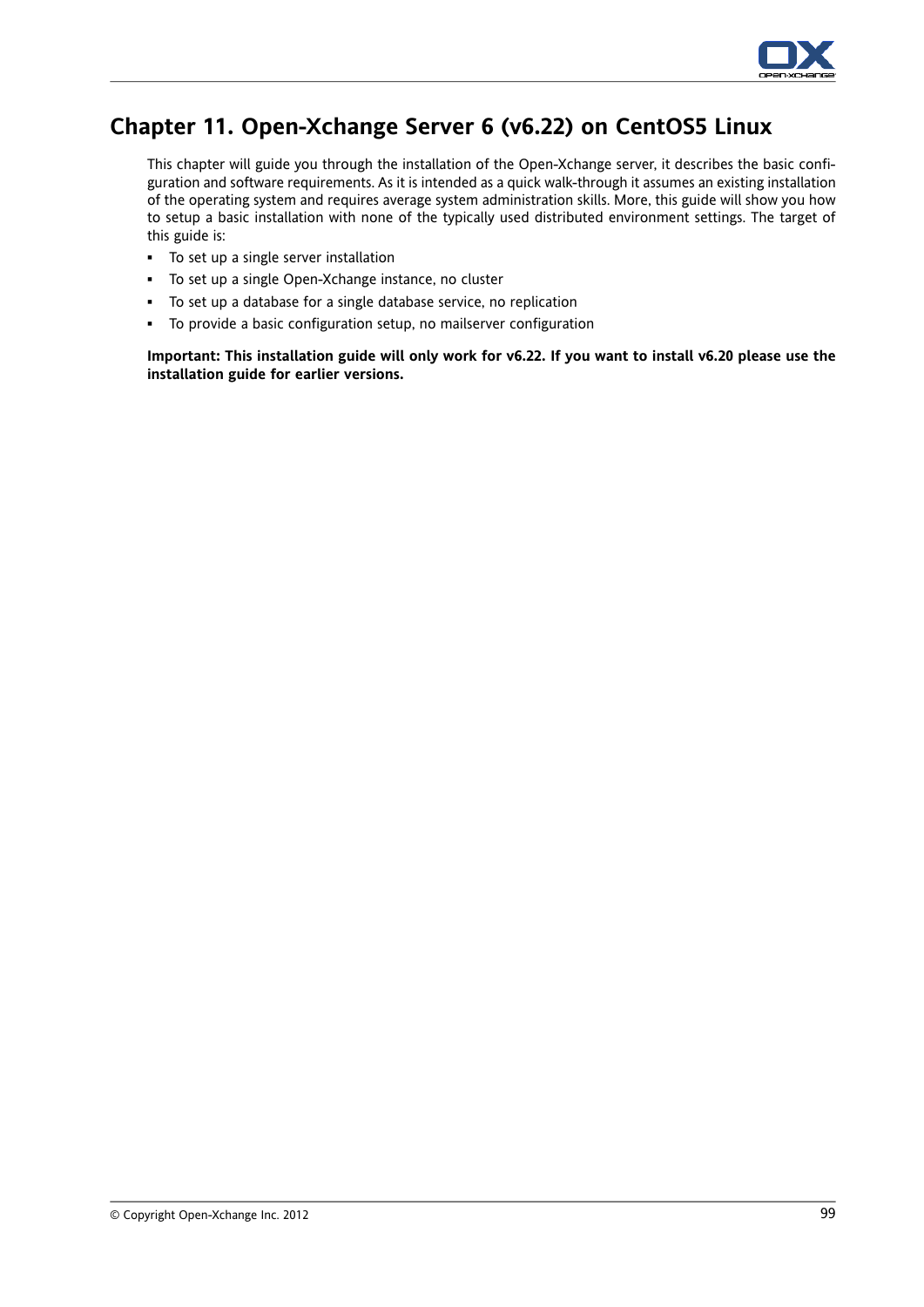

# **11.1. Requirements**

- Plain installed CentOS5 with latest updates
- A configured internet connection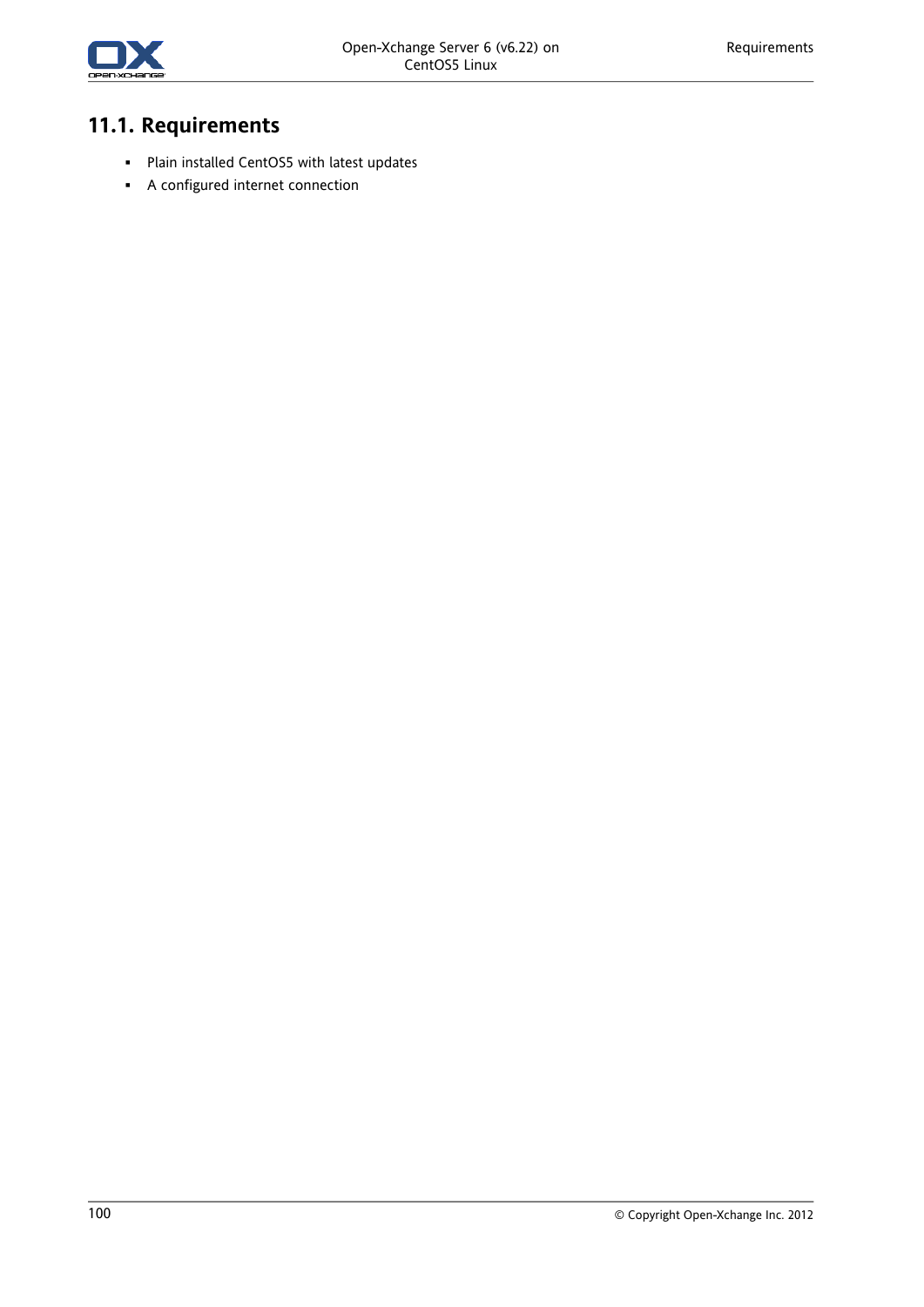

## **11.2. Add Open-Xchange Repository**

Open-Xchange maintains public available software repositories for different platforms, such as RHEL. This repository should be added to the RHEL installation to enable simple installation and updates.

Start a console and create a software repository file for Open-Xchange:

\$ vim /etc/yum.repos.d/ox.repo

[ox-frontend] name=Open-Xchange-frontend baseurl=http://software.open-xchange.com/OX6/6.22/frontend/RHEL5/ gpgkey=http://software.open-xchange.com/oxbuildkey.pub enabled=1 gpgcheck=1 metadata\_expire=0m

[ox-backend] name=Open-Xchange-backend baseurl=http://software.open-xchange.com/OX6/6.22/backend/RHEL5/ gpgkey=http://software.open-xchange.com/oxbuildkey.pub enabled=1 gpgcheck=1 metadata\_expire=0m

[ox-usm] name=Open-Xchange-USM baseurl=http://software.open-xchange.com/OX6/6.22/usm/RHEL5/ gpgkey=http://software.open-xchange.com/oxbuildkey.pub enabled=1 gpgcheck=1 metadata\_expire=0m

# if you have a valid maintenance subscription, please uncomment the # following and add the ldb account data to the url so that the most recent # packages get installed

[ox-updates-frontend] name=Open-Xchange Updates-frontend baseurl=http://LDBACCOUNT:LDBPASSWORD@software.open-xchange.com/OX6/6.22/updates/frontend/RHEL5/ gpgkey=http://software.open-xchange.com/oxbuildkey.pub enabled=1 gpgcheck=1 metadata\_expire=0m

[ox-updates-backend] name=Open-Xchange Updates-backend baseurl=http://LDBACCOUNT:LDBPASSWORD@software.open-xchange.com/OX6/6.22/updates/backend/RHEL5/ gpgkey=http://software.open-xchange.com/oxbuildkey.pub enabled=1 gpgcheck=1 metadata\_expire=0m

[ox-updates-usm]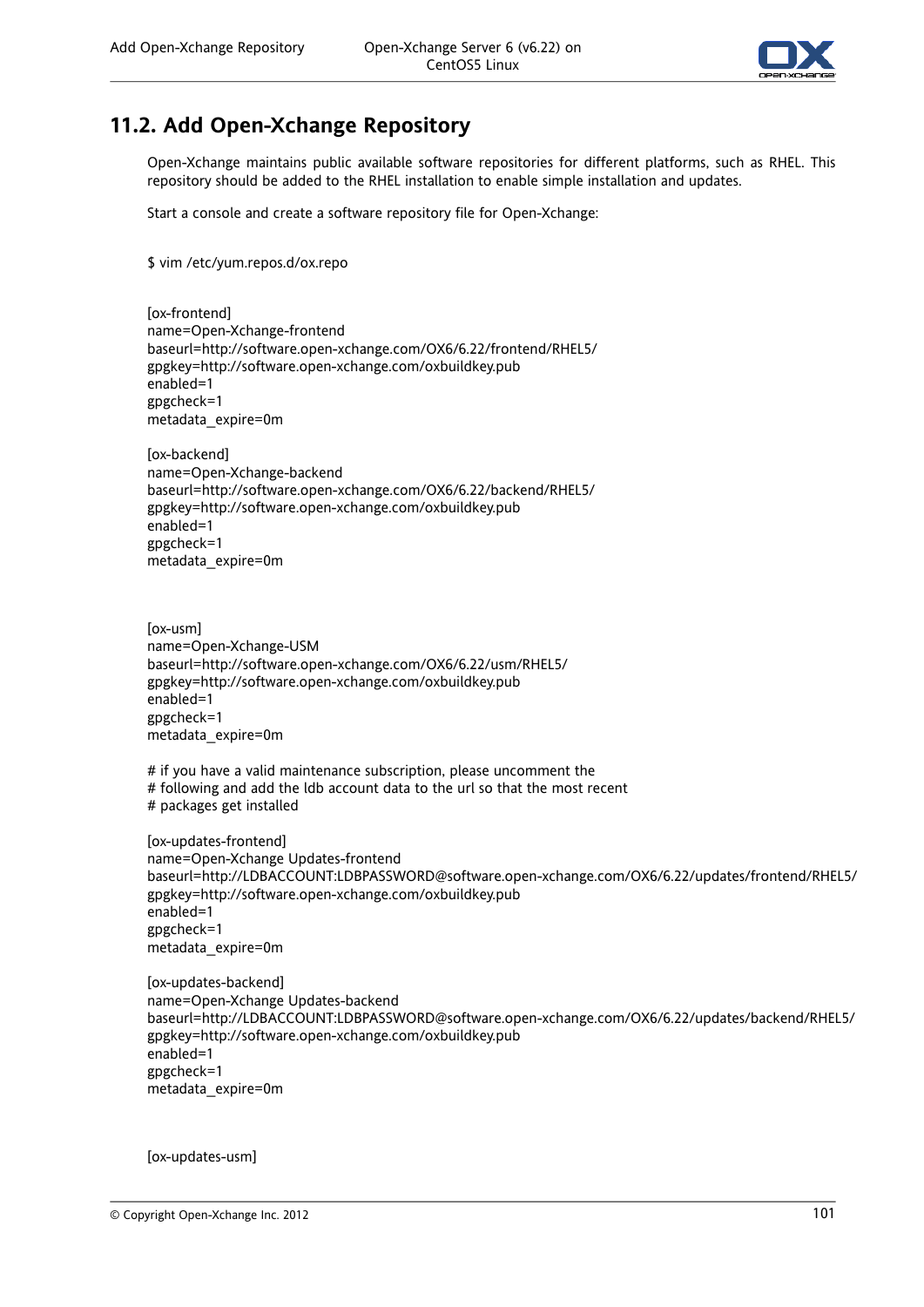

name=Open-Xchange Updates-USM baseurl=http://LDBACCOUNT:LDBPASSWORD@software.open-xchange.com/OX6/6.22/updates/usm/RHEL5/ gpgkey=http://software.open-xchange.com/oxbuildkey.pub enabled=1 gpgcheck=1 metadata\_expire=0m

In case there are issues with an username and password containing URL unsafe characters, e.g. an @, they have to be entered URL encoded. Details can be found at [http://www.w3schools.com/tags/ref\\_urlencode.asp](http://www.w3schools.com/tags/ref_urlencode.asp)

In addition, you need to add this repository for the special meta package for centos:

repo below is for open-xchange-meta-centos

[ox-centos] name=Open-Xchange Misc baseurl=http://software.open-xchange.com/OX6/6.22/backend/CentOS5/ gpgkey=http://software.open-xchange.com/oxbuildkey.pub enabled=1 gpgcheck=1 metadata\_expire=0m

**Note: You need the open-xchange-meta-centos package because CentOS does not ship Sun Java packages and thus, installing Open-Xchange packages will fail because of missing dependencies. openxchange-meta-centos fulfills the sun-java dependency and depends on openjdk6 as shipped with Centos.**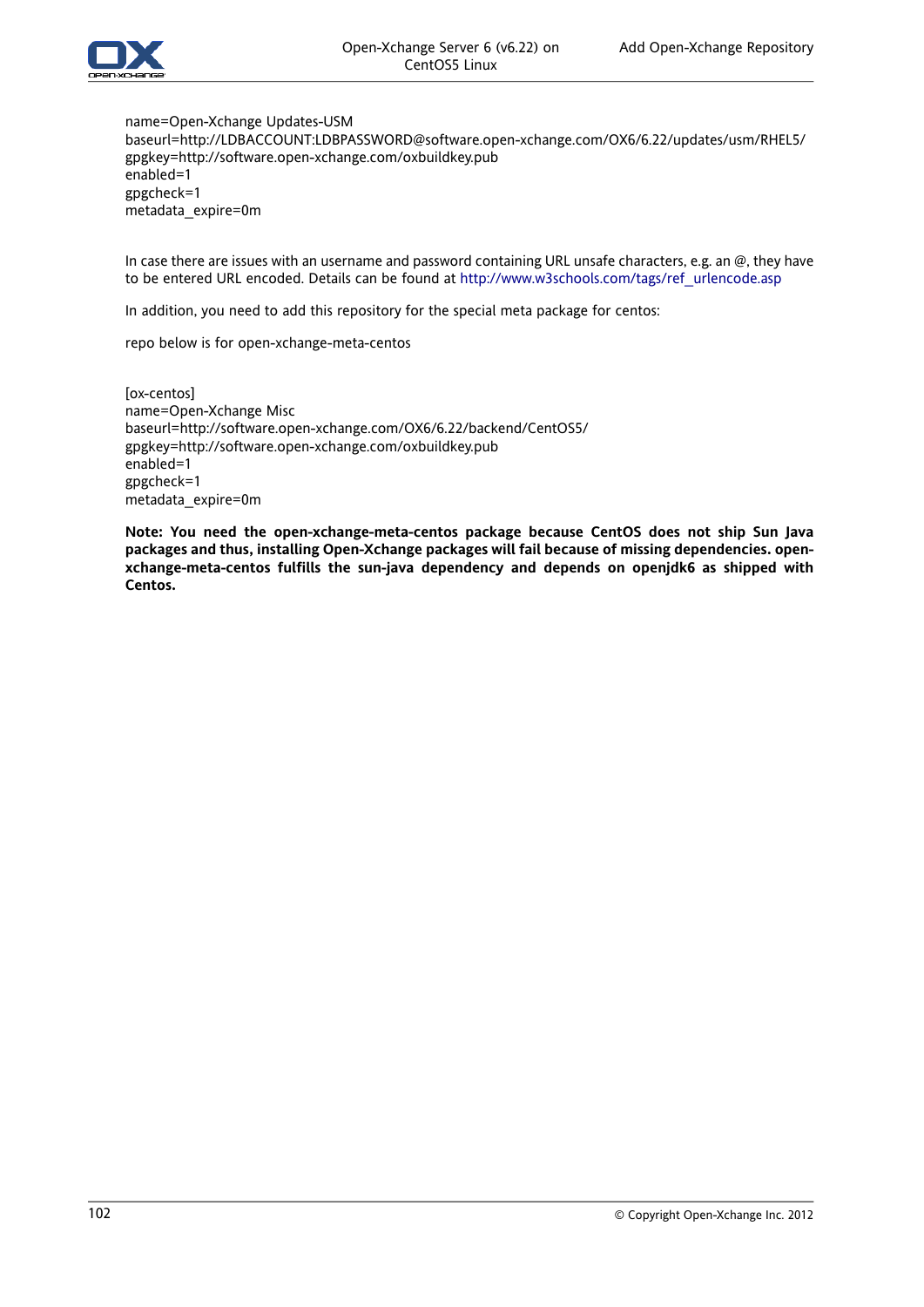

## **11.3. Updating repositories and installing packages**

Reload the package index. This will download the package descriptions available at the software repositories:

\$ yum update

The following command starts the download and installation process of all required package for Open-Xchange deployment:

If you want to install everything on a single server, just run

\$ yum install mysql-server open-xchange-meta-centos open-xchange open-xchange-authentication-database open-xchange-ajp open-xchange-admin open-xchange-gui

**Note:** You have to choose between one of the available spamhandler and authentication packages depending on your requirements.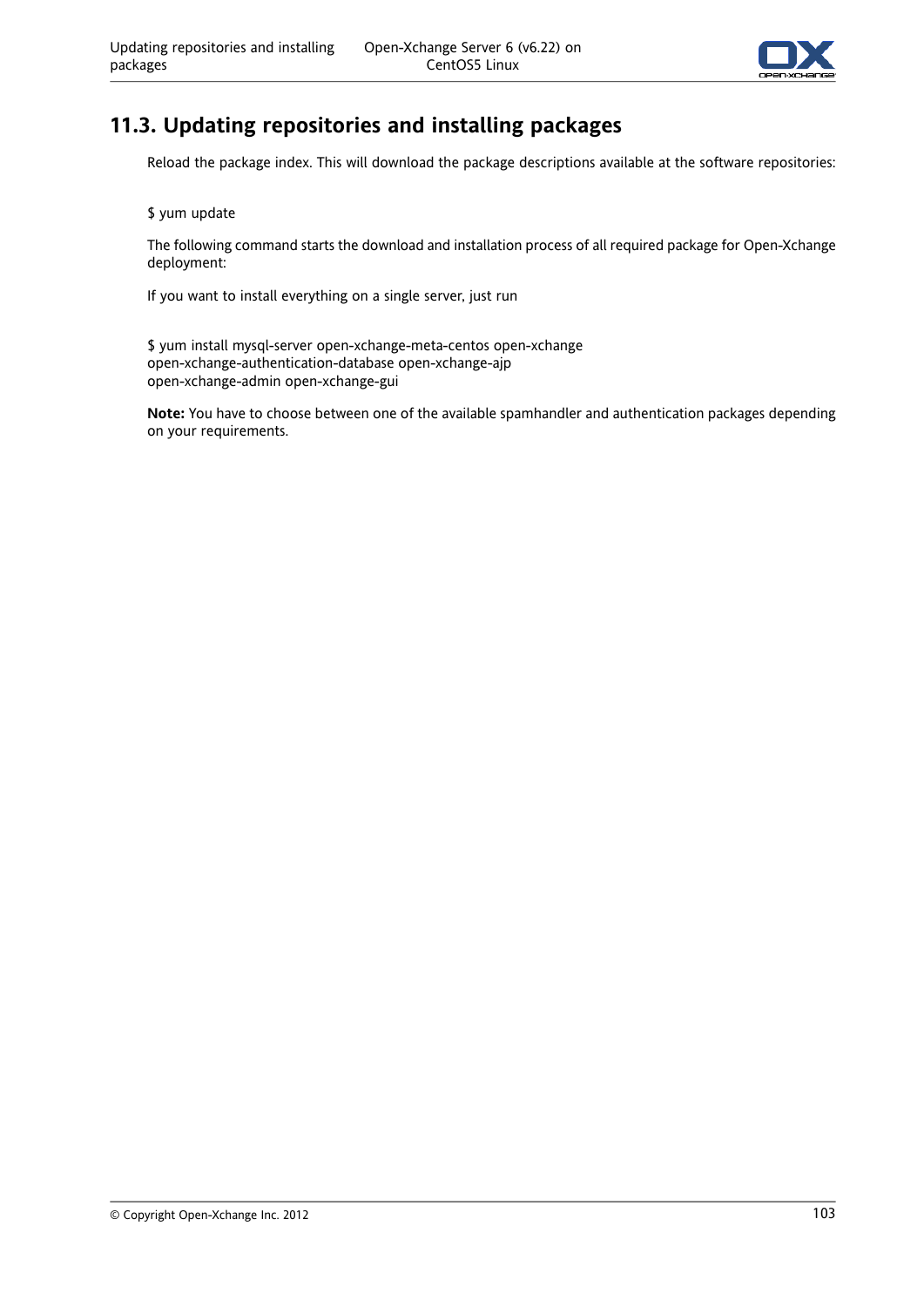

### **11.4. Open-Xchange configuration**

To avoid confusion right at the start notice that Open-Xchange uses multiple administration levels and requires different credentials at some stages at the installation and server management. Note that the passwords chosen at this guide are weak and should be replaced by stronger passwords.

- The MySQL database user
	- Username: openexchange
	- □ Password used at this guide: db password
	- Responsibility: Execute all kinds of database operations
- The Open-Xchange Admin Master
	- Username: oxadminmaster
	- Password used at this guide: admin\_master\_password
	- Responsibility: Manage contexts, manage all kinds of low level server configuration
- The Context Admin
	- Username: oxadmin
	- Password used at this guide: admin\_password
	- Responsibility: Manage users/groups/resources inside a context

In order to setup the Open-Xchange Server it is mandatory to have the database running:

#### \$ /etc/init.d/mysqld start

**Note:** in case of a distributed setup, it is recommended to start mysql with --skip-name-resolve or to add all hosts to the hosts file of the database server so that slow DNS responses do not slow down the creation of new database connections. In a distributed setup you should also take care of the fact that Open-Xchange supports only a Statement Based Replication at the moment [\(http://dev.mysql.com/doc/refman/5.1/en/repli](http://dev.mysql.com/doc/refman/5.1/en/replication-formats.html)[cation-formats.html\)](http://dev.mysql.com/doc/refman/5.1/en/replication-formats.html) . See also [Load\\_balancing\\_and\\_clustering](http://oxpedia.org/wiki/index.php?title=Load_balancing_and_clustering) [[http://oxpedia.org/wiki/index.php?title=Load\\_balancing\\_and\\_clustering\]](http://oxpedia.org/wiki/index.php?title=Load_balancing_and_clustering)

a good idea is to add the Open-Xchange binaries to PATH:

\$ echo PATH=\$PATH:/opt/open-xchange/sbin/ >> ~/.bashrc && . ~/.bashrc

Now we have to initialize the Open-Xchange configdb database. This can all be done by executing the initconfigdb script.

\$ /opt/open-xchange/sbin/initconfigdb --configdb-pass=db\_password -a

Add the -i option if you want to remove an already existing open-xchange configdb.

**Note:** The -a parameter adds an administrative account to mysql, this administrative account is required for the creation of the oxdatabase database, you may find problems following the instructions of this tutorial if you either set a mysql root password or do not create this administrative account, if you have manually setup this administrative account, grant the permissions for database creation or you may find a problem in the context creation

Before starting any service, all basic configuration files need to be set up correctly. The --configdb-pass option indicates the password of the openexchange database user previously created, the --master-pass options specifies the password of the Open-Xchange adminmaster user that will be created when executing the oxinstaller script.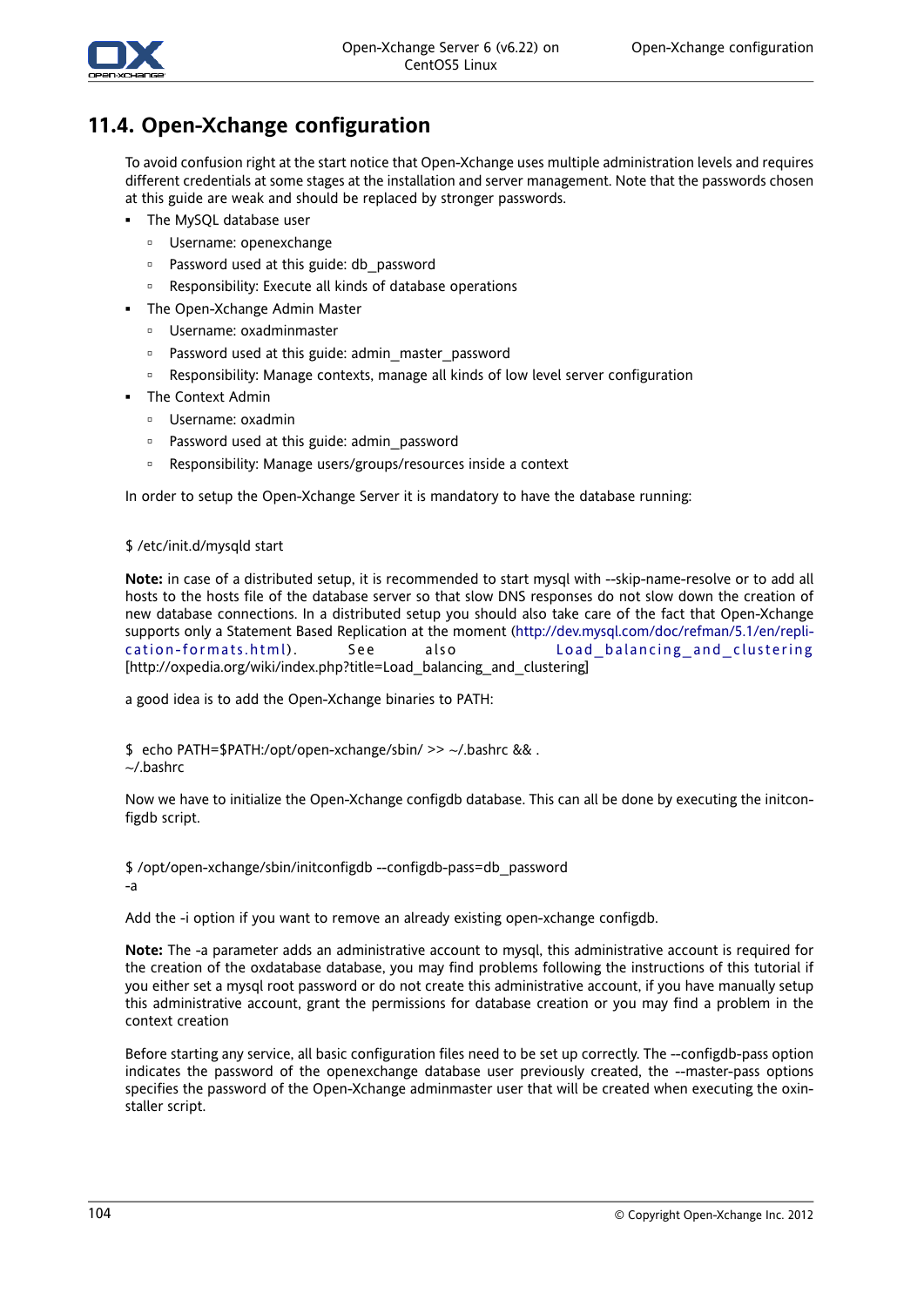

Now is a good time to configure the way OX will authenticate to your mail server. Edit the file /opt/openxchange/etc/groupware/mail.properties and change the com.openexchange.mail.loginSource to use. This is very important for servers that require your full email address to log in with.

**Important:** You should have your Open-Xchange license code at hand. If you do not plan to license Open-Xchange, you can use the option --no-license instead. Please also check [OXReportClient](http://oxpedia.org/wiki/index.php?title=OXReportClient) [<http://oxpedia.org/wiki/index.php?title=OXReportClient>] documentation for more information about configuring a supported and maintained Open-Xchange server.

**Important:** For MAX\_MEMORY\_FOR\_JAVAVM a rule of thumb for simple installations is half available system memory. For production environments please consult our Sizing [Whitepaper](http://software.open-xchange.com/OX6/doc/whitepaper/OX6-Sizing-Whitepaper.pdf) [[http://software.open-xchange.com/OX6/doc/whitepaper/OX6-Sizing-Whitepaper.pdf\]](http://software.open-xchange.com/OX6/doc/whitepaper/OX6-Sizing-Whitepaper.pdf).

\$ /opt/open-xchange/sbin/oxinstaller --add-license=YOUR-OX-LICENSE-CODE \ --servername=oxserver --configdb-pass=db\_password \ --master-pass=admin\_master\_password --ajp-bind-port=localhost --servermemory MAX\_MEMORY\_FOR\_JAVAVM

**Note:** In a clustered setup, --ajp-bind-port must be set to \*

After initializing the configuration, start the Open-Xchange service by executing:

\$ /etc/init.d/open-xchange start

Next we have to register the local server at the Open-Xchange configdb database:

\$ /opt/open-xchange/sbin/registerserver -n oxserver -A oxadminmaster -P admin\_master\_password

Now we have to create a local directory that should be used as Open-Xchange filestore. This directory will contain all Infostore content and files attached to groupware objects. To maintain access by the Open-Xchange Groupware service, it is required to grant permissions to the open-xchange system user.

\$ mkdir /var/opt/filestore

\$ chown open-xchange:open-xchange /var/opt/filestore

Now register the directory as a filestore at the Open-Xchange server:

\$ /opt/open-xchange/sbin/registerfilestore -A oxadminmaster -P admin master password  $\setminus$ -t file:/var/opt/filestore -s 1000000

**Note:** You might want to adapt the value provided with -s, the "The maximum size of the filestore in MB", see registerfilestore --help.

Finally register the groupware database, this is a separated database where all groupware specific data is stored:

\$ /opt/open-xchange/sbin/registerdatabase -A oxadminmaster -P admin\_master\_password  $\setminus$ -n oxdatabase -p db\_password -m true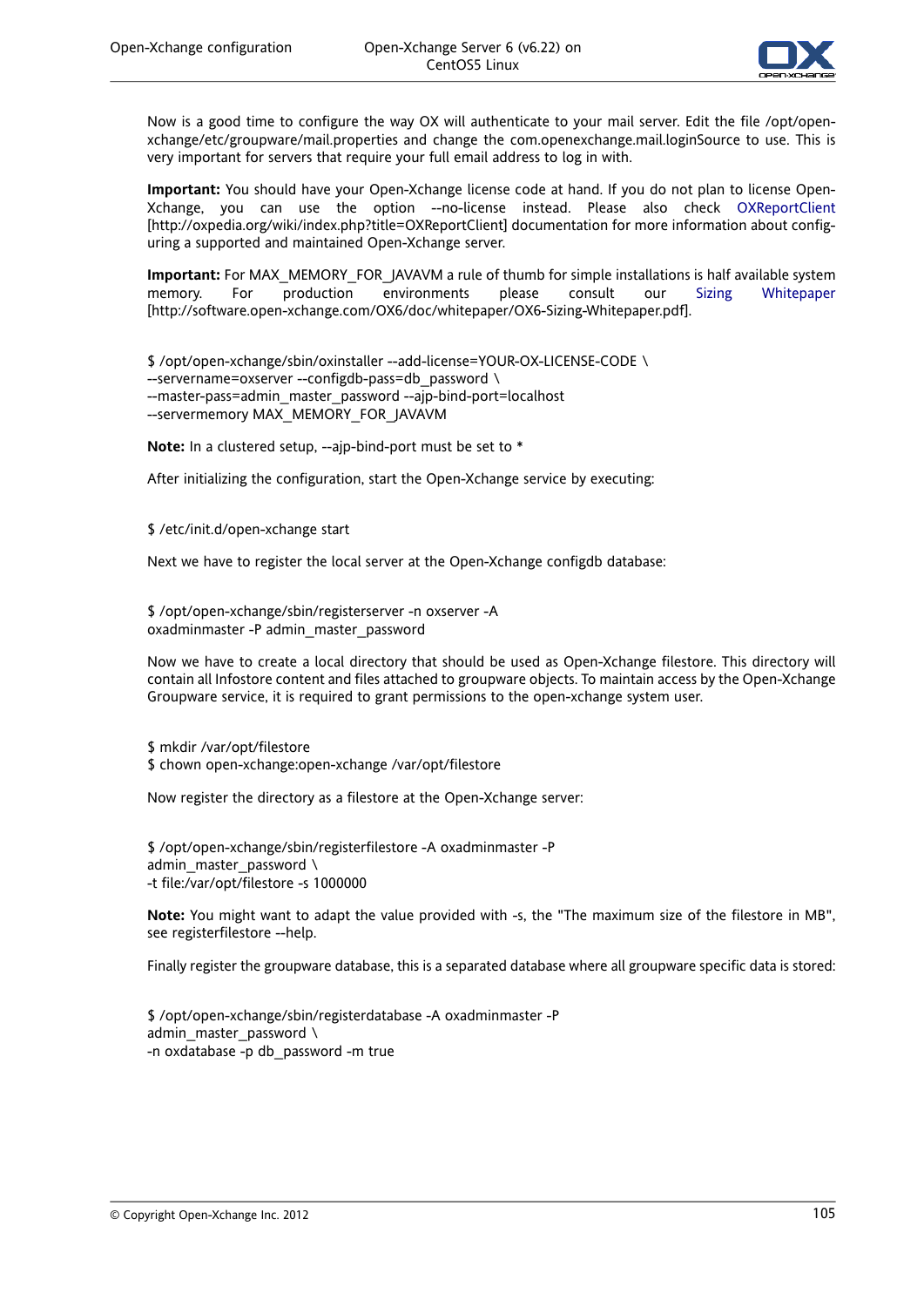

### **11.5. Configure services**

Now as the Open-Xchange Server has been set up and the database is running, we have to configure the Apache webserver and the mod proxy ajp module to access the groupware frontend. To gain better GUI performance, the usage of mod\_expires and mod\_deflate is strongly recommended. Those modules will limit the amount of client requests and compress the delivered content. The default installation of the Apache webserver on RHEL provides a welcome screen which is not necessary for server operation, it can be removed by deleting the corresponding configuration file:

\$ rm /etc/httpd/conf.d/welcome.conf

Configure the mod\_proxy\_ajp module by creating a new Apache configuration file.

\$ vim /etc/httpd/conf.d/proxy\_ajp.conf

# Please note that the servlet path to the soap API has changed:

<Location /webservices>

# restrict access to the soap provisioning API

Order Deny,Allow

Deny from all

Allow from 127.0.0.1

# you might add more ip addresses / networks here

# Allow from 192.168 10 172.16

</Location>

# the old path is kept for compatibility reasons

<Location /servlet/axis2/services> # restrict access to the soap provisioning API Order Deny,Allow Deny from all Allow from 127.0.0.1 # you might add more ip addresses / networks here # Allow from 192.168 10 172.16 </Location> LoadModule proxy\_ajp\_module modules/mod\_proxy\_ajp.so <IfModule mod\_proxy\_ajp.c> ProxyRequests Off <Proxy balancer://oxcluster> Order deny,allow Allow from all # multiple server setups need to have the hostname inserted instead localhost BalancerMember ajp://localhost:8009 timeout=100 smax=0 ttl=60 retry=60 loadfactor=50 route=OX1 # Enable and maybe add additional hosts running OX here # BalancerMember ajp://oxhost2:8009 timeout=100 smax=0 ttl=60 retry=60 loadfactor=50 route=OX2 ProxySet stickysession=JSESSIONID </Proxy> <Proxy /ajax> ProxyPass balancer://oxcluster/ajax </Proxy> <Proxy /servlet> ProxyPass balancer://oxcluster/servlet

```
</Proxy>
```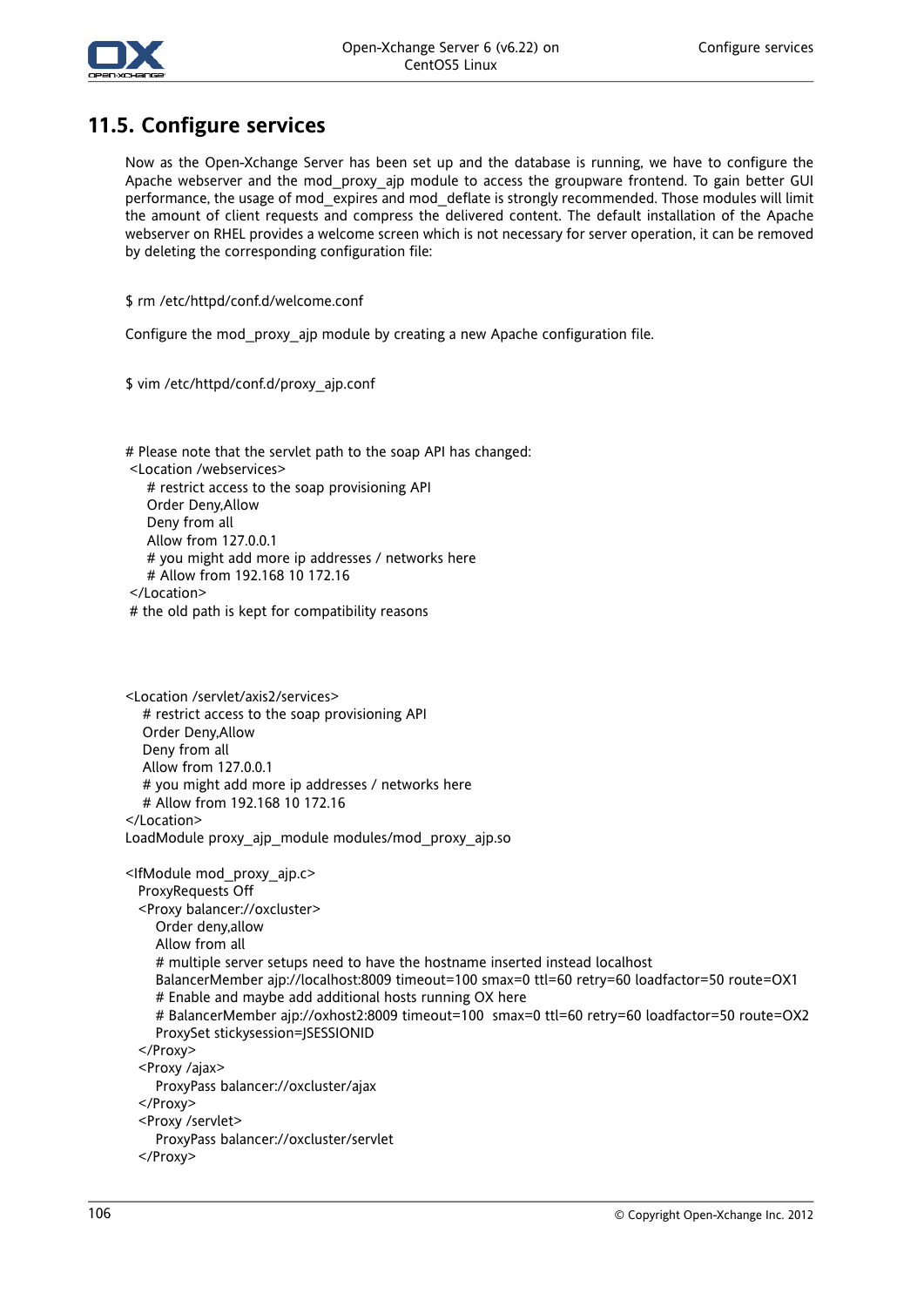

<Proxy /infostore> ProxyPass balancer://oxcluster/infostore </Proxy> <Proxy /publications> ProxyPass balancer://oxcluster/publications </Proxy> <Proxy /Microsoft-Server-ActiveSync> ProxyPass balancer://oxcluster/Microsoft-Server-ActiveSync </Proxy> <Proxy /usm-json> ProxyPass balancer://oxcluster/usm-json </Proxy> <Proxy /webservices> ProxyPass balancer://oxcluster/webservices </Proxy> </IfModule>

Modify the default website settings to display the Open-Xchange GUI

\$ vim /etc/httpd/conf.d/ox.conf

<VirtualHost \*:80> ServerAdmin webmaster@localhost

DocumentRoot /var/www/html

<Directory /var/www/html> AllowOverride None Order allow,deny allow from all RedirectMatch ^/\$ /ox6/ Options +FollowSymLinks +SymLinksIfOwnerMatch </Directory> # deflate AddOutputFilterByType DEFLATE text/html text/plain text/javascript application/javascript text/css text/xml application

# pre-compressed files AddType text/javascript .jsz AddType text/css .cssz AddType text/xml .xmlz AddType text/plain .po

AddEncoding gzip .jsz .cssz .xmlz SetEnvIf Request\_URI "\.(jsz|cssz|xmlz)\$" no-gzip

#### ExpiresActive On

<Location /ox6>

# Expires (via ExpiresByType to override global settings) ExpiresByType image/gif "access plus 6 months" ExpiresByType image/png "access plus 6 months" ExpiresByType image/jpg "access plus 6 months" ExpiresByType image/jpeg "access plus 6 months" ExpiresByType text/css "access plus 6 months" ExpiresByType text/html "access plus 6 months"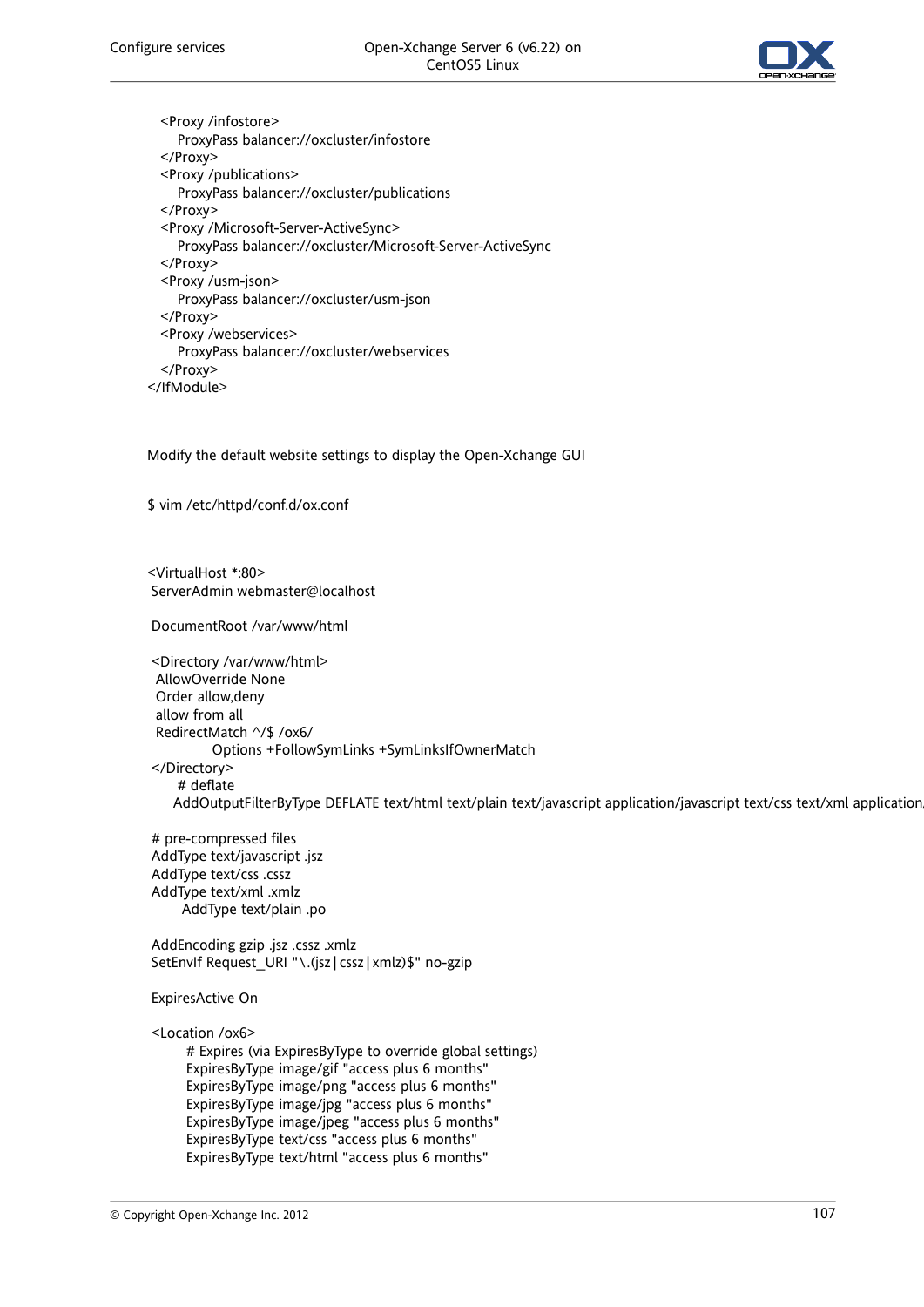

ExpiresByType text/xml "access plus 6 months" ExpiresByType text/javascript "access plus 6 months" ExpiresByType text/x-js "access plus 6 months" ExpiresByType application/x-javascript "access plus 6 months" ExpiresDefault "access plus 6 months" Header append Cache-Control "private" Header unset Last-Modified Header unset Vary # Strip version RewriteEngine On RewriteRule  $v = \wedge w + / (. + )$  \$1 [L] # Turn off ETag Header unset ETag FileETag None </Location> <Location /ox6/ox.html> ExpiresByType text/html "now" ExpiresDefault "now" Header unset Last-Modified Header set Cache-Control "no-store, no-cache, must-revalidate, post-check=0, pre-check=0" # Turn off ETag Header unset ETag FileETag None </Location> <Location /ox6/index.html> ExpiresByType text/html "now" ExpiresDefault "now" Header unset Last-Modified Header set Cache-Control "no-store, no-cache, must-revalidate, post-check=0, pre-check=0" # Turn off ETag Header unset ETag FileETag None </Location> </VirtualHost>

After the configuration is done, restart the Apache webserver

\$ /etc/init.d/httpd restart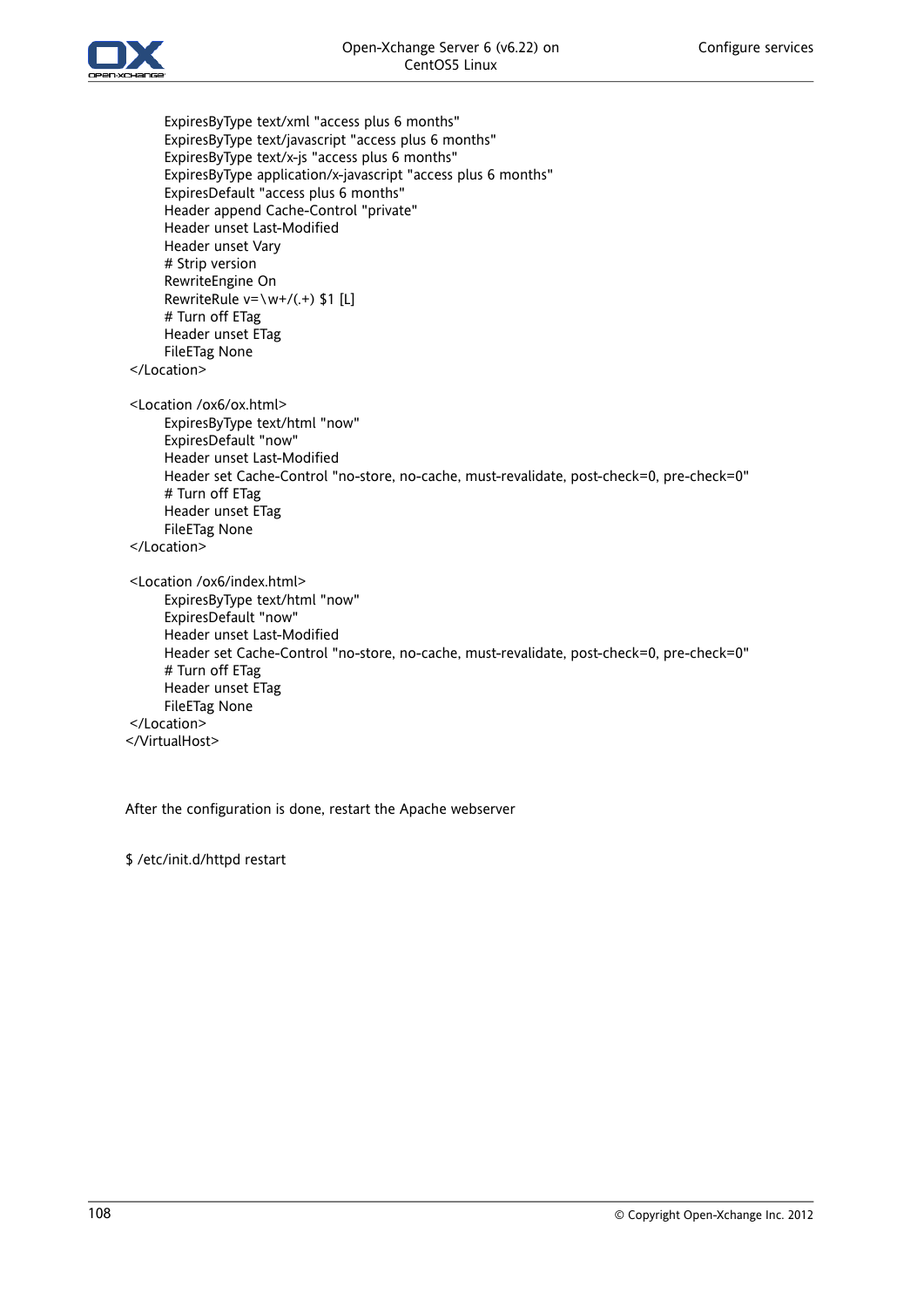

## **11.6. Adding services to runlevels**

The new services are now installed and configured, but to make them start up on a server boot, they need to be added to some runlevels:

\$ chkconfig --level 345 mysqld on

- \$ chkconfig --level 345 httpd on
- \$ chkconfig --level 345 open-xchange on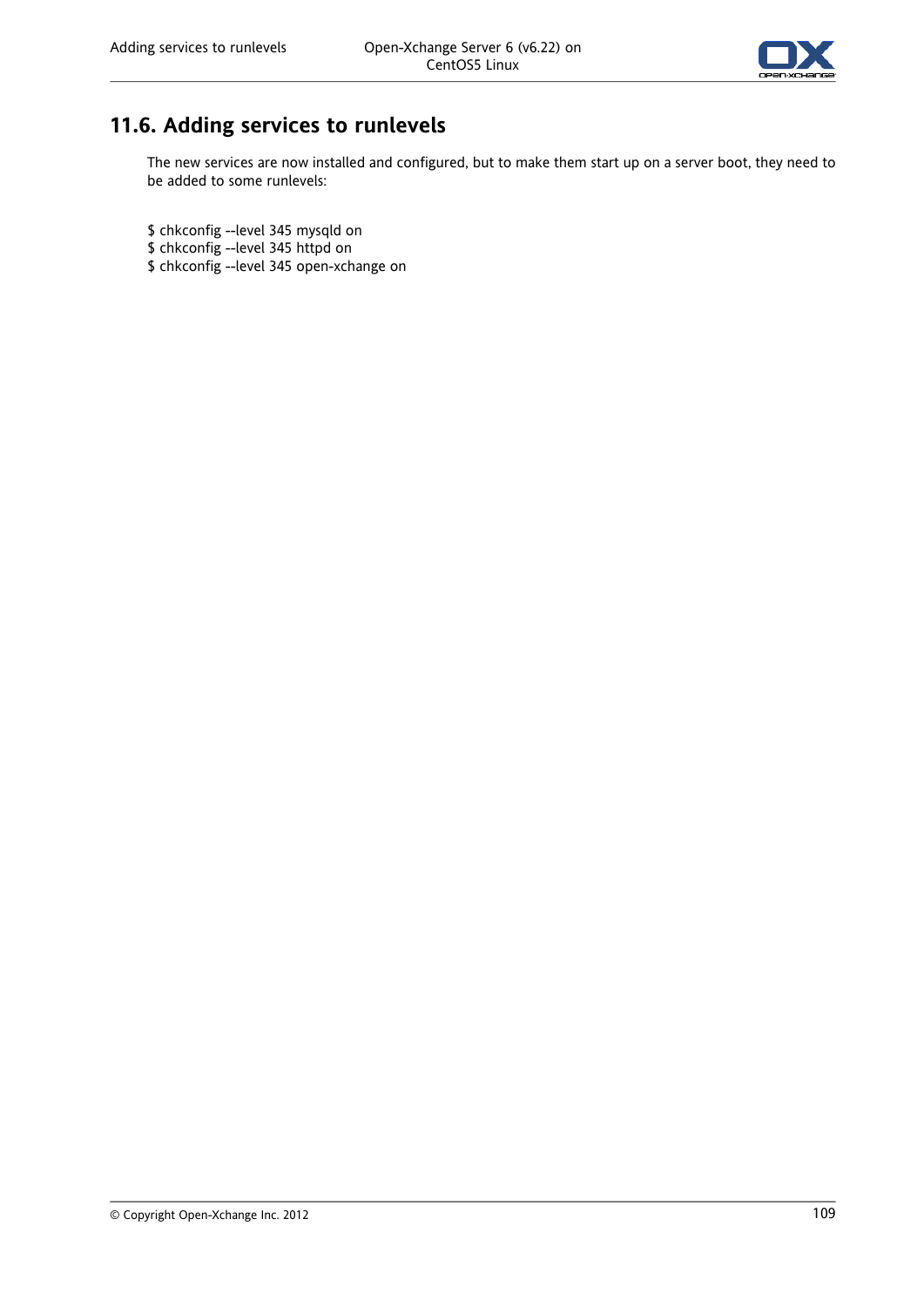

## **11.7. Creating contexts and users**

Now as the whole setup is complete and you already should get a login screen when accessing the server with a webbrowser, we have to setup a context and a default user as the last step of this tutorial.

The mapping defaultcontext will allow you to set this context as the default one of the entire system so that users which will be created within this context can login into Open-Xchange Server without specifying their domain at the login screen. Only one context can be specified as defaultcontext. The oxadmin user that will be created by this command is the default admin of the created context. This account will gather additional functions that are also described in the administration manual. The context id parameter must to be unique and numeric, otherwise the server will complain when you try to create a context. New contexts must be created by the oxadminmaster user, user accounts inside a context are created with the credentials of the contexts oxadmin account. The access-combination-name property defines the set of available modules and functions for users of the context.

\$ /opt/open-xchange/sbin/createcontext -A oxadminmaster -P admin\_master\_password -c 1 \ -u oxadmin -d "Context Admin" -g Admin -s User -p secret -L defaultcontext \ -e oxadmin@example.com -q 1024 --access-combination-name=all

Create a user for testing purposes:

\$ /opt/open-xchange/sbin/createuser -c 1 -A oxadmin -P secret -u testuser \ -d "Test User" -g Test -s User -p secret -e testuser@example.com \ --imaplogin testuser --imapserver 127.0.0.1 --smtpserver 127.0.0.1

Now connect to the server with a webbrowser and login using the credentials testuser / secret.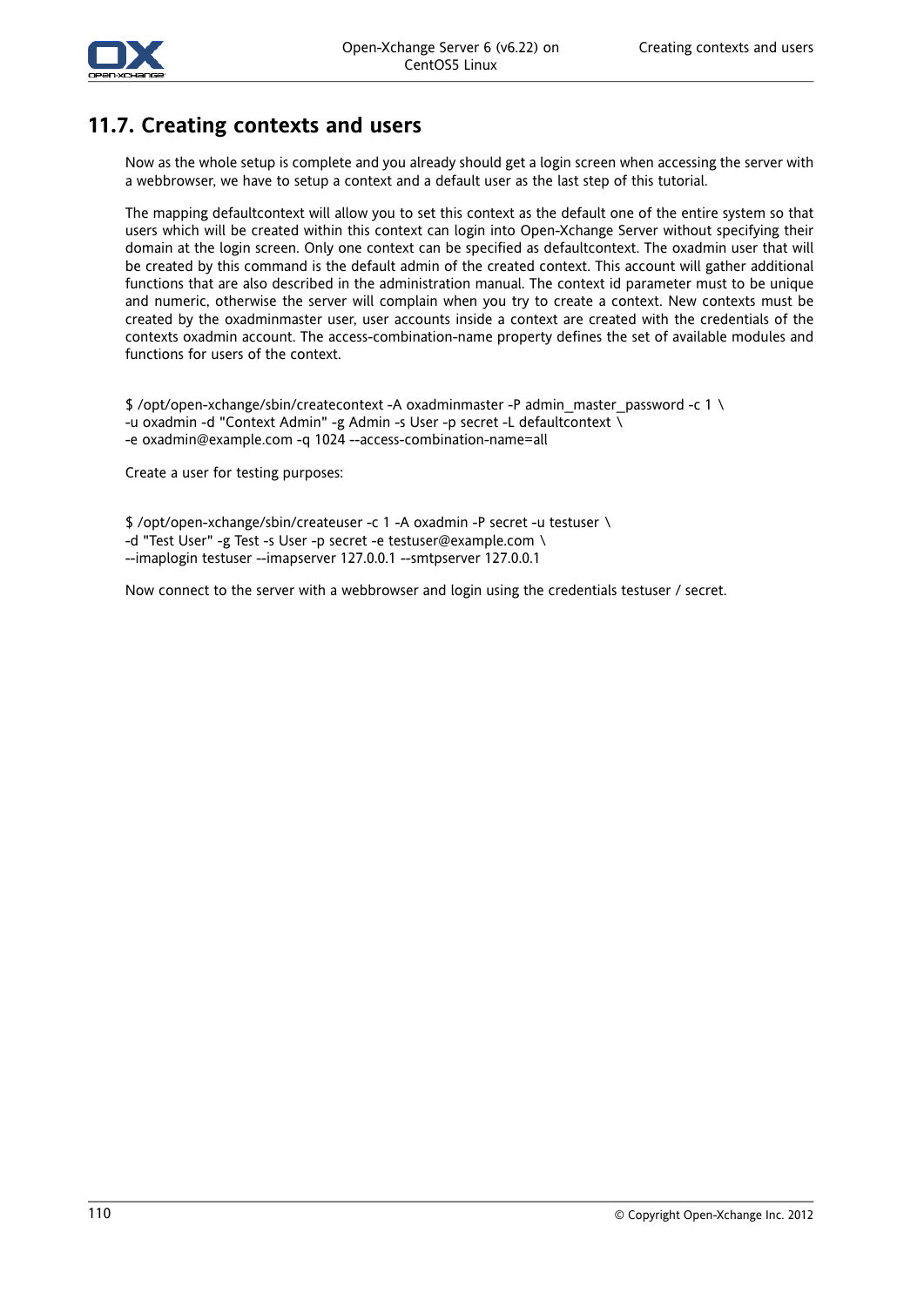

## **11.8. Log files and issue tracking**

Whenever unexpected or erroneous behavior takes place, it will be logged depending on the configured loglevel. All logfiles are stored at the operating systems default location. Events triggered by the Open-Xchange Groupware services are logged to a rotating file open-xchange.log, events triggered by the Open-Xchange Administration service are logged to open-xchange-admin.log. Those files are the very first place to monitor.

\$ tail -f -n200 /var/log/open-xchange/open-xchange.log.0

\$ tail -f -n200 /var/log/open-xchange/open-xchange-admin.log.0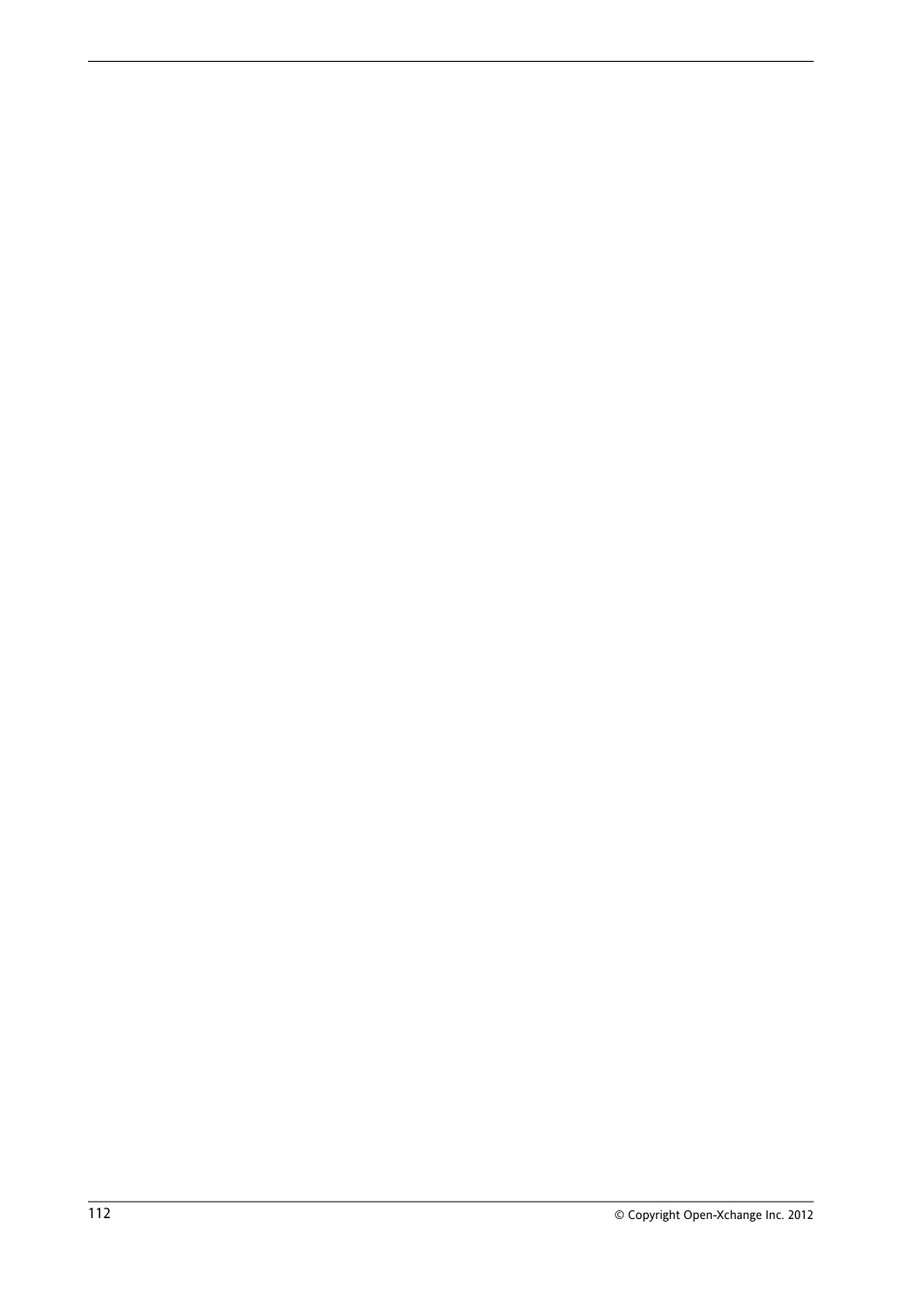

## **Chapter 12. Open-Xchange Server 6 (v6.22) on CentOS6 Linux**

This chapter will guide you through the installation of the Open-Xchange server, it describes the basic configuration and software requirements. As it is intended as a quick walk-through it assumes an existing installation of the operating system and requires average system administration skills. More, this guide will show you how to setup a basic installation with none of the typically used distributed environment settings. The target of this guide is:

- To set up a single server installation
- To set up a single Open-Xchange instance, no cluster
- To set up a database for a single database service, no replication
- To provide a basic configuration setup, no mailserver configuration

Important: This installation guide will only work for v6.22. If you want to install v6.20 please use the **installation guide for earlier versions.**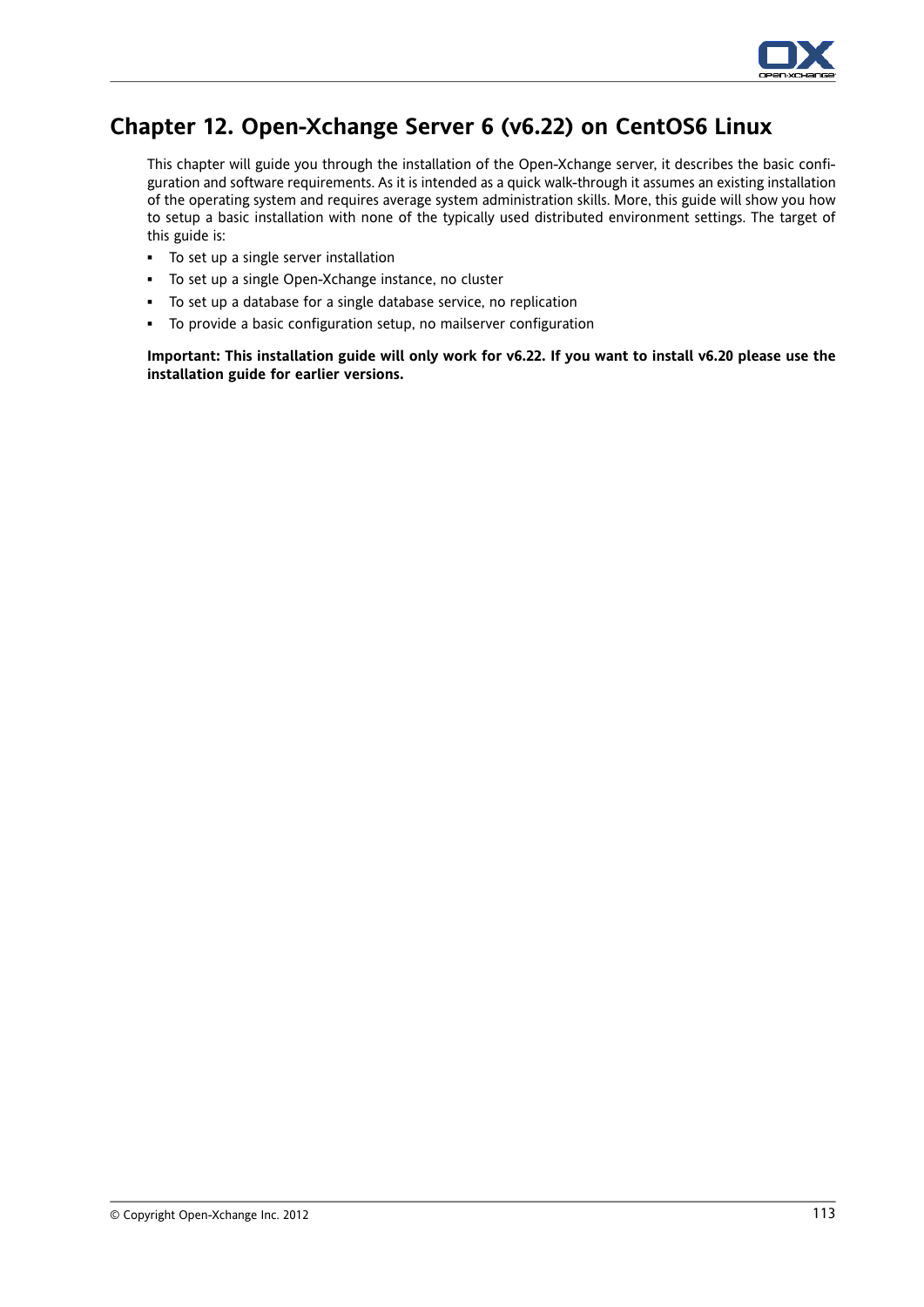

# **12.1. Requirements**

- Plain installed CentOS5 with latest updates
- A configured internet connection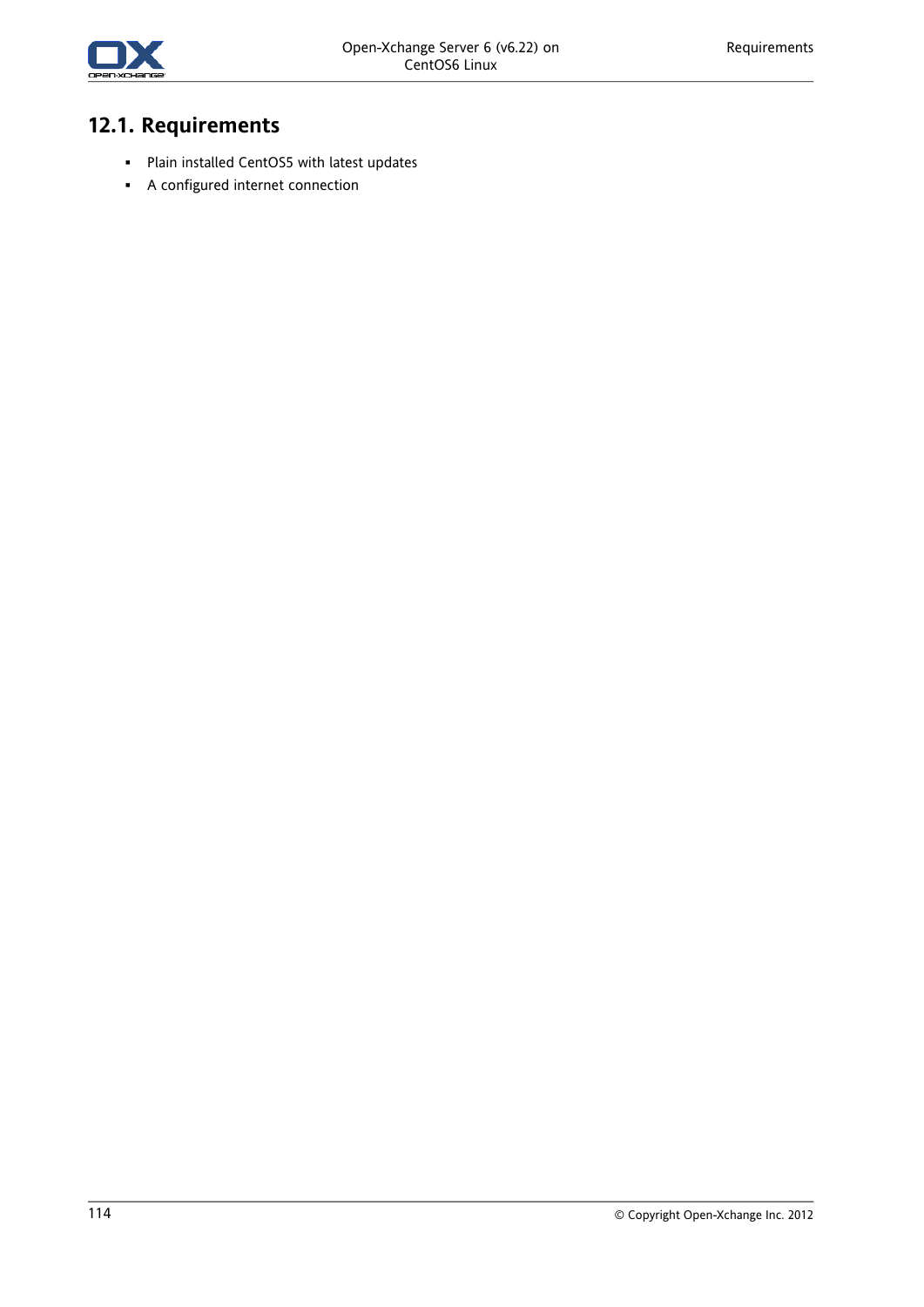

## **12.2. Add Open-Xchange Repository**

Open-Xchange maintains public available software repositories for different platforms, such as RHEL. This repository should be added to the RHEL installation to enable simple installation and updates.

Start a console and create a software repository file for Open-Xchange:

\$ vim /etc/yum.repos.d/ox.repo

[ox-frontend] name=Open-Xchange-frontend baseurl=http://software.open-xchange.com/OX6/6.22/frontend/RHEL6/ gpgkey=http://software.open-xchange.com/oxbuildkey.pub enabled=1 gpgcheck=1 metadata\_expire=0m

[ox-backend] name=Open-Xchange-backend baseurl=http://software.open-xchange.com/OX6/6.22/backend/RHEL6/ gpgkey=http://software.open-xchange.com/oxbuildkey.pub enabled=1 gpgcheck=1 metadata\_expire=0m

[ox-usm] name=Open-Xchange-USM baseurl=http://software.open-xchange.com/OX6/6.22/usm/RHEL6/ gpgkey=http://software.open-xchange.com/oxbuildkey.pub enabled=1 gpgcheck=1 metadata\_expire=0m

# if you have a valid maintenance subscription, please uncomment the

- # following and add the ldb account data to the url so that the most recent
- # packages get installed

[ox-updates-frontend] name=Open-Xchange Updates-frontend baseurl=http://LDBACCOUNT:LDBPASSWORD@software.open-xchange.com/OX6/6.22/updates/frontend/RHEL6/ gpgkey=http://software.open-xchange.com/oxbuildkey.pub enabled=1 gpgcheck=1 metadata\_expire=0m

[ox-updates-backend] name=Open-Xchange Updates-backend baseurl=http://LDBACCOUNT:LDBPASSWORD@software.open-xchange.com/OX6/6.22/updates/backend/RHEL6/ gpgkey=http://software.open-xchange.com/oxbuildkey.pub enabled=1 gpgcheck=1 metadata\_expire=0m

[ox-updates-usm] name=Open-Xchange Updates-USM baseurl=http://LDBACCOUNT:LDBPASSWORD@software.open-xchange.com/OX6/6.22/updates/usm/RHEL6/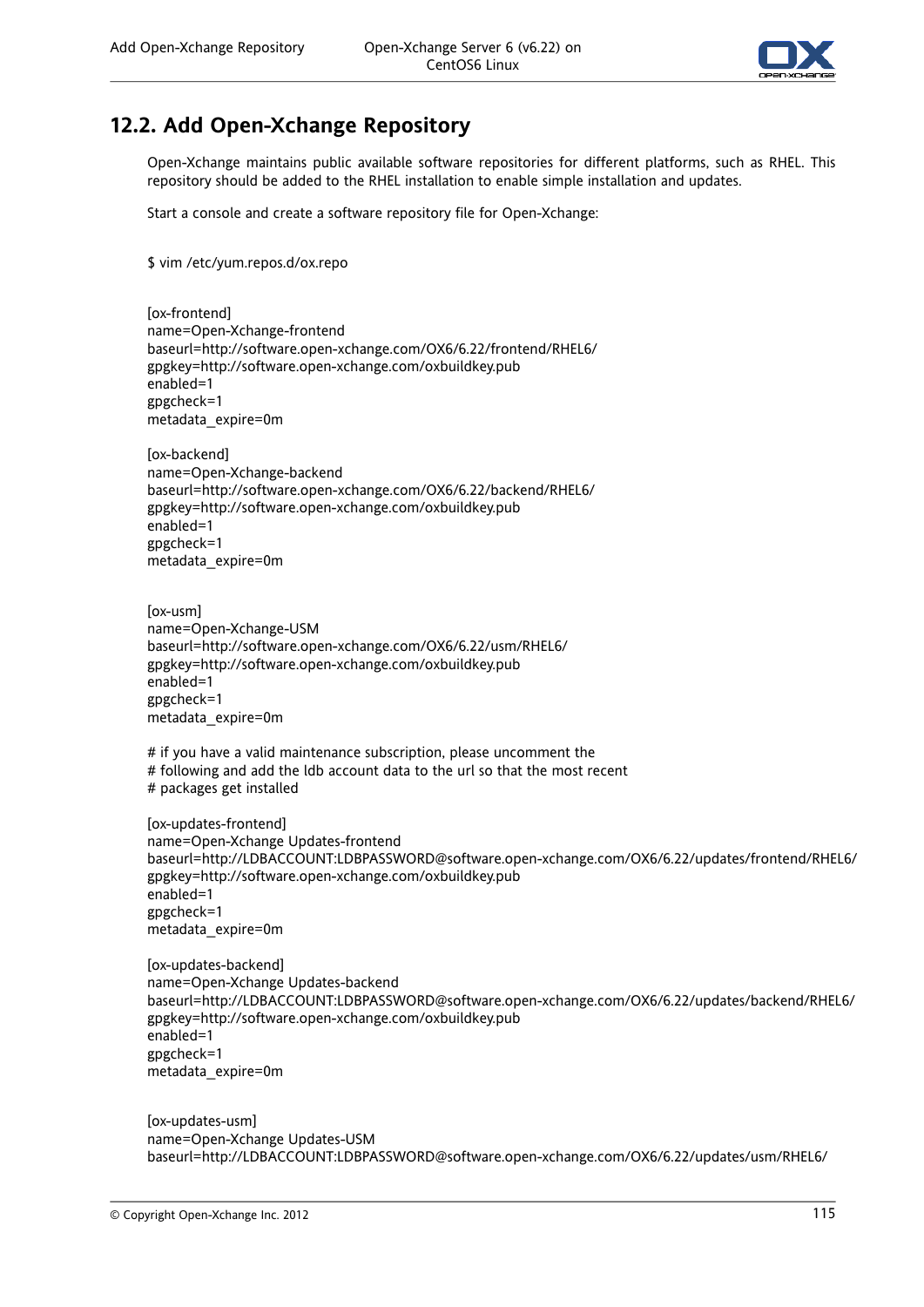

gpgkey=http://software.open-xchange.com/oxbuildkey.pub enabled=1 gpgcheck=1 metadata\_expire=0m

In case there are issues with an username and password containing URL unsafe characters, e.g. an @, they have to be entered URL encoded. Details can be found at [http://www.w3schools.com/tags/ref\\_urlencode.asp](http://www.w3schools.com/tags/ref_urlencode.asp)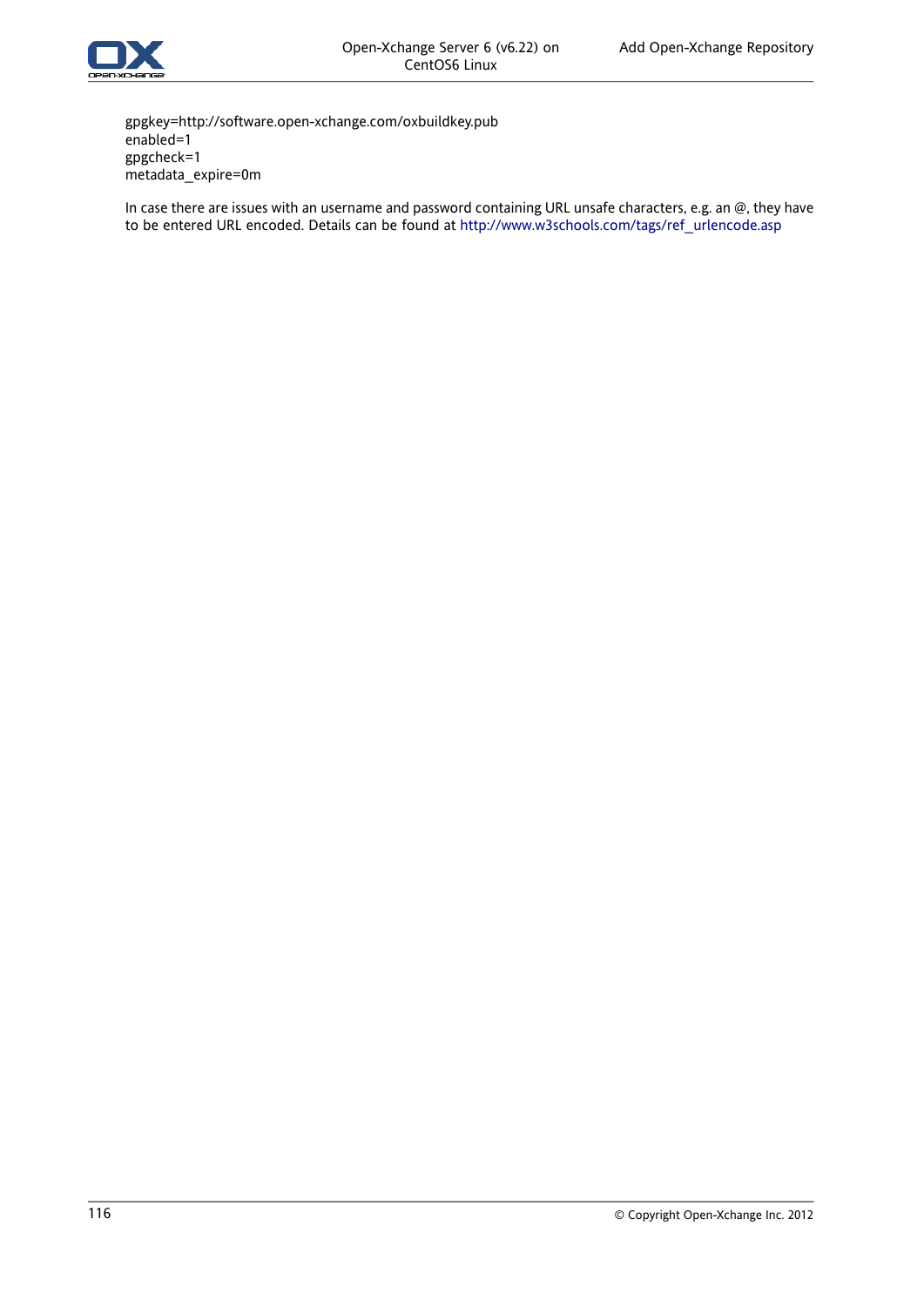

## **12.3. Updating repositories and installing packages**

Reload the package index. This will download the package descriptions available at the software repositories:

\$ yum update

The following command starts the download and installation process of all required package for Open-Xchange deployment:

If you want to install everything on a single server, just run

\$ yum install mysql-server open-xchange open-xchange-authentication-database open-xchange-ajp open-xchange-admin c

**Note:** You have to choose between one of the available spamhandler and authentication packages depending on your requirements.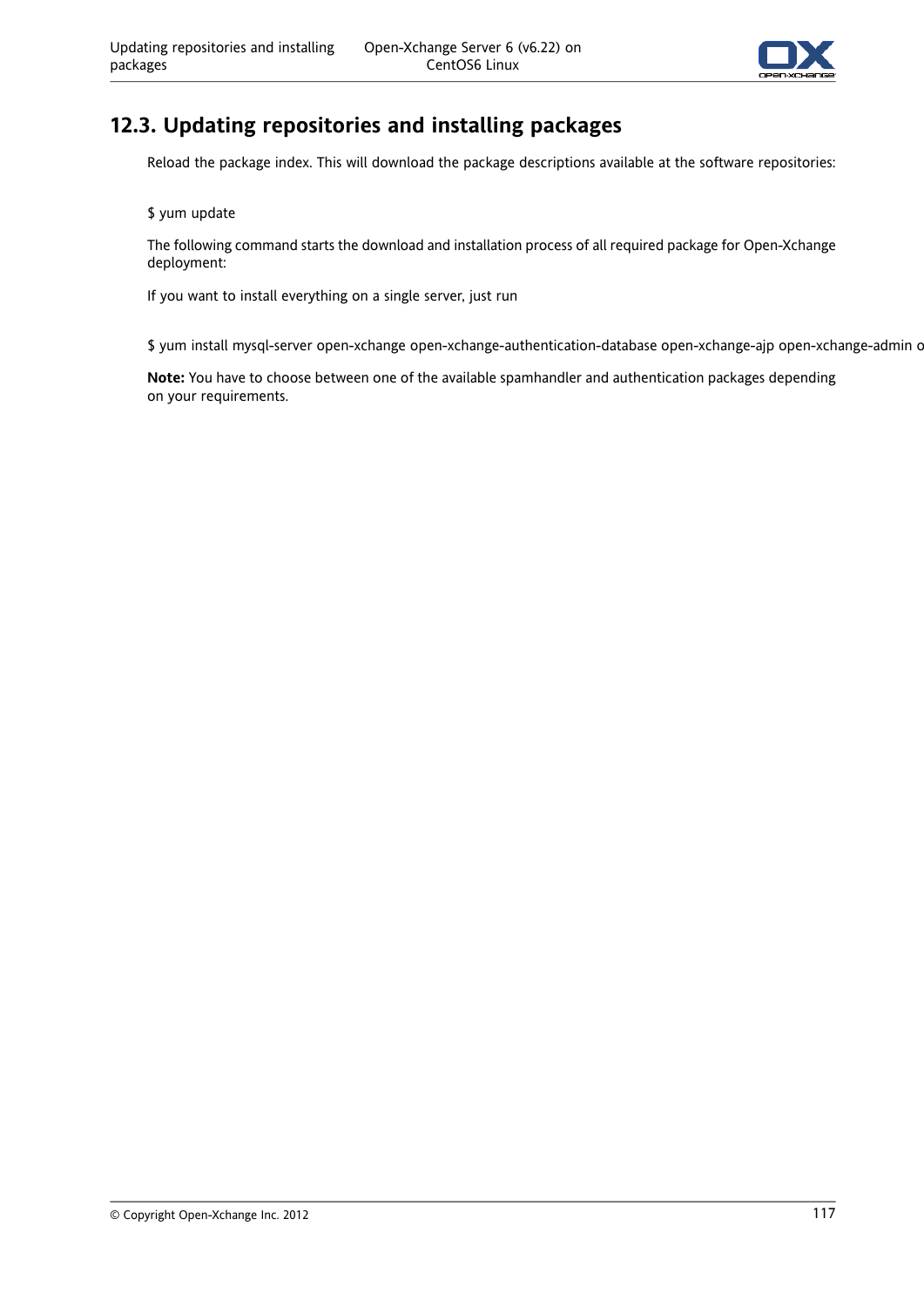

### **12.4. Open-Xchange configuration**

To avoid confusion right at the start notice that Open-Xchange uses multiple administration levels and requires different credentials at some stages at the installation and server management. Note that the passwords chosen at this guide are weak and should be replaced by stronger passwords.

- The MySQL database user
	- Username: openexchange
	- □ Password used at this guide: db password
	- Responsibility: Execute all kinds of database operations
- The Open-Xchange Admin Master
	- Username: oxadminmaster
	- Password used at this guide: admin\_master\_password
	- Responsibility: Manage contexts, manage all kinds of low level server configuration
- The Context Admin
	- Username: oxadmin
	- Password used at this guide: admin\_password
	- Responsibility: Manage users/groups/resources inside a context

In order to setup the Open-Xchange Server it is mandatory to have the database running:

#### \$ /etc/init.d/mysqld start

**Note:** In case of a distributed setup, it is recommended to start mysql with --skip-name-resolve or to add all hosts to the hosts file of the database server so that slow DNS responses do not slow down the creation of new database connections. In a distributed setup you should also take care of the fact that Open-Xchange supports only a Statement Based Replication at the moment [\(http://dev.mysql.com/doc/refman/5.1/en/repli](http://dev.mysql.com/doc/refman/5.1/en/replication-formats.html)[cation-formats.html\)](http://dev.mysql.com/doc/refman/5.1/en/replication-formats.html) . See also [Load\\_balancing\\_and\\_clustering](http://oxpedia.org/wiki/index.php?title=Load_balancing_and_clustering) [[http://oxpedia.org/wiki/index.php?title=Load\\_balancing\\_and\\_clustering\]](http://oxpedia.org/wiki/index.php?title=Load_balancing_and_clustering)

a good idea is to add the Open-Xchange binaries to PATH:

\$ echo PATH=\$PATH:/opt/open-xchange/sbin/ >> ~/.bashrc && . ~/.bashrc

Now we have to initialize the Open-Xchange configdb database. This can all be done by executing the initconfigdb script.

\$ /opt/open-xchange/sbin/initconfigdb --configdb-pass=db\_password -a

Add the -i option if you want to remove an already existing open-xchange configdb.

**Note:** The -a parameter adds an administrative account to mysql, this administrative account is required for the creation of the oxdatabase database, you may find problems following the instructions of this tutorial if you either set a mysql root password or do not create this administrative account, if you have manually setup this administrative account, grant the permissions for database creation or you may find a problem in the context creation

Before starting any service, all basic configuration files need to be set up correctly. The --configdb-pass option indicates the password of the openexchange database user previously created, the --master-pass options specifies the password of the Open-Xchange adminmaster user that will be created when executing the oxinstaller script.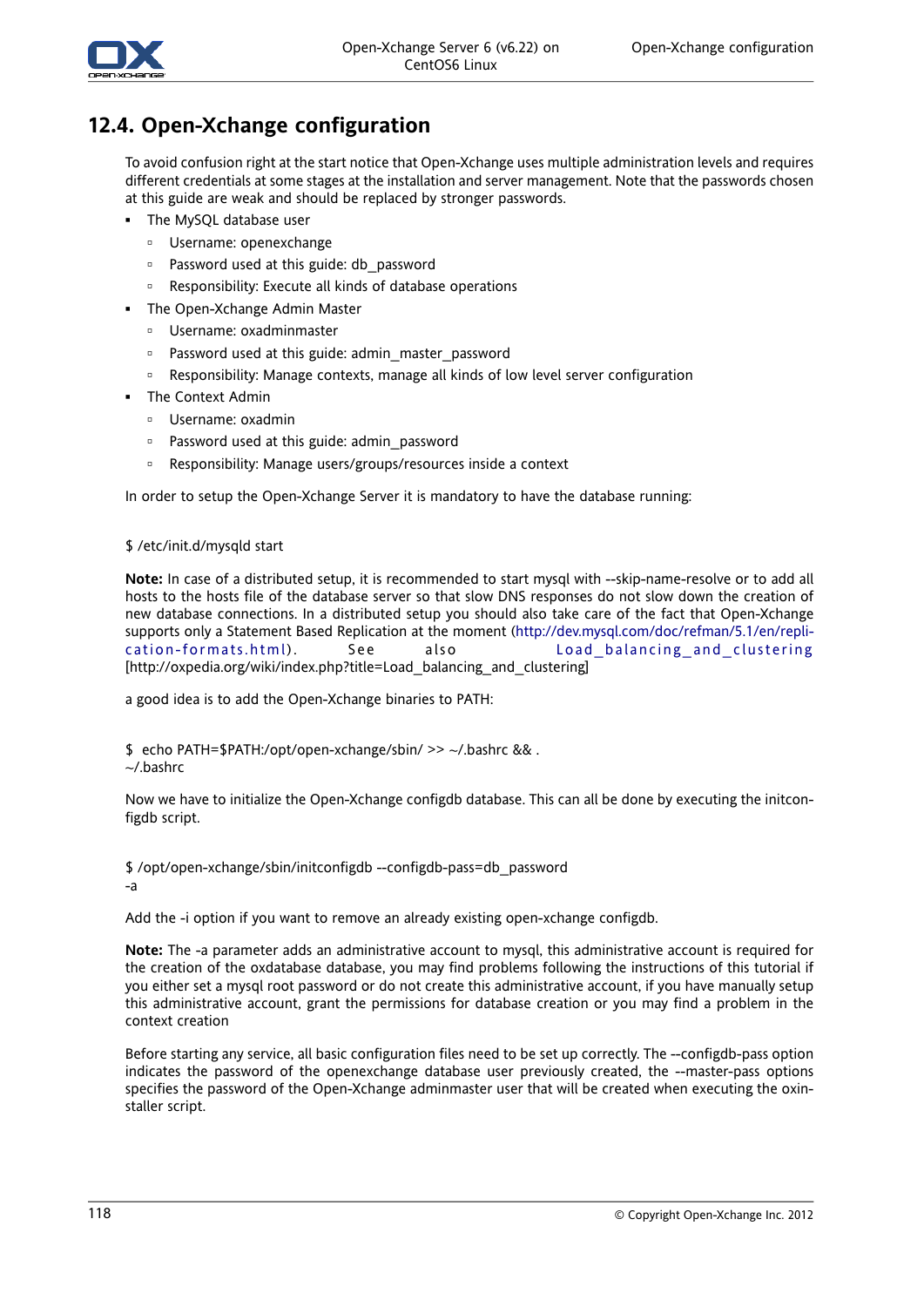

Now is a good time to configure the way OX will authenticate to your mail server. Edit the file /opt/openxchange/etc/groupware/mail.properties and change the com.openexchange.mail.loginSource to use. This is very important for servers that require your full email address to log in with.

**Important:** You should have your Open-Xchange license code at hand. If you do not plan to license Open-Xchange, you can use the option --no-license instead. Please also check [OXReportClient](http://oxpedia.org/wiki/index.php?title=OXReportClient) [<http://oxpedia.org/wiki/index.php?title=OXReportClient>] documentation for more information about configuring a supported and maintained Open-Xchange server.

**Important:** For MAX\_MEMORY\_FOR\_JAVAVM a rule of thumb for simple installations is half available system memory. For production environments please consult our Sizing [Whitepaper](http://software.open-xchange.com/OX6/doc/whitepaper/OX6-Sizing-Whitepaper.pdf) [[http://software.open-xchange.com/OX6/doc/whitepaper/OX6-Sizing-Whitepaper.pdf\]](http://software.open-xchange.com/OX6/doc/whitepaper/OX6-Sizing-Whitepaper.pdf).

\$ /opt/open-xchange/sbin/oxinstaller --add-license=YOUR-OX-LICENSE-CODE \ --servername=oxserver --configdb-pass=db\_password \ --master-pass=admin\_master\_password --ajp-bind-port=localhost --servermemory MAX\_MEMORY\_FOR\_JAVAVM

**Note:** In a clustered setup, --ajp-bind-port must be set to \*

After initializing the configuration, start the Open-Xchange service by executing:

\$ /etc/init.d/open-xchange start

Next we have to register the local server at the Open-Xchange configdb database:

\$ /opt/open-xchange/sbin/registerserver -n oxserver -A oxadminmaster -P admin\_master\_password

Now we have to create a local directory that should be used as Open-Xchange filestore. This directory will contain all Infostore content and files attached to groupware objects. To maintain access by the Open-Xchange Groupware service, it is required to grant permissions to the open-xchange system user.

\$ mkdir /var/opt/filestore

\$ chown open-xchange:open-xchange /var/opt/filestore

Now register the directory as a filestore at the Open-Xchange server:

\$ /opt/open-xchange/sbin/registerfilestore -A oxadminmaster -P admin master password  $\setminus$ -t file:/var/opt/filestore -s 1000000

**Note:** You might want to adapt the value provided with -s, the "The maximum size of the filestore in MB", see registerfilestore --help.

Finally register the groupware database, this is a separated database where all groupware specific data is stored:

\$ /opt/open-xchange/sbin/registerdatabase -A oxadminmaster -P admin\_master\_password  $\setminus$ -n oxdatabase -p db\_password -m true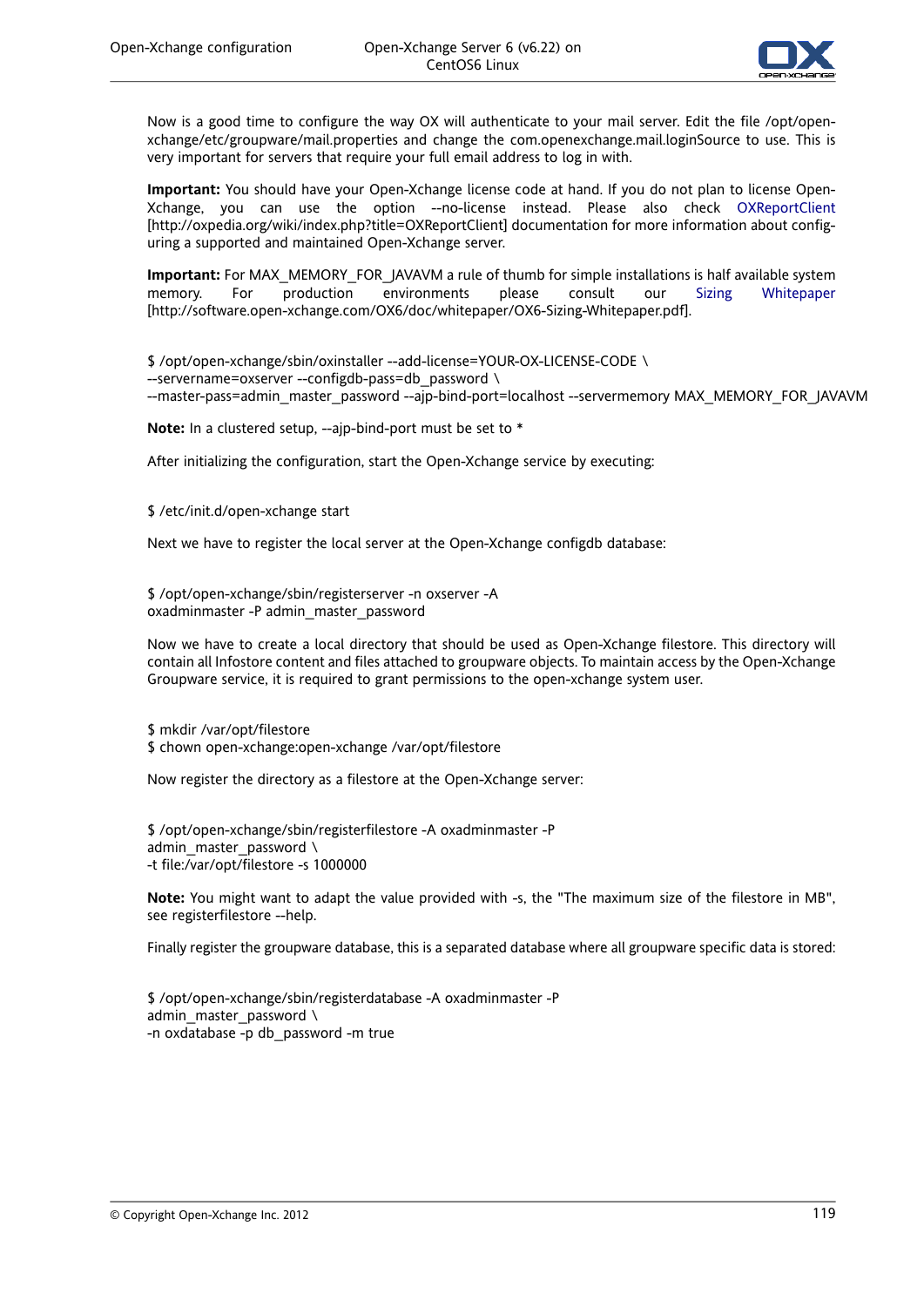

### **12.5. Configure services**

Now as the Open-Xchange Server has been set up and the database is running, we have to configure the Apache webserver and the mod proxy ajp module to access the groupware frontend. To gain better GUI performance, the usage of mod\_expires and mod\_deflate is strongly recommended. Those modules will limit the amount of client requests and compress the delivered content. The default installation of the Apache webserver on RHEL provides a welcome screen which is not necessary for server operation, it can be removed by deleting the corresponding configuration file:

\$ rm /etc/httpd/conf.d/welcome.conf

Configure the mod\_proxy\_ajp module by creating a new Apache configuration file.

\$ vim /etc/httpd/conf.d/proxy\_ajp.conf

# Please note that the servlet path to the soap API has changed:

<Location /webservices>

# restrict access to the soap provisioning API

Order Deny,Allow

Deny from all

Allow from 127.0.0.1

# you might add more ip addresses / networks here

# Allow from 192.168 10 172.16

</Location>

# the old path is kept for compatibility reasons

<Location /servlet/axis2/services> # restrict access to the soap provisioning API Order Deny,Allow Deny from all Allow from 127.0.0.1 # you might add more ip addresses / networks here # Allow from 192.168 10 172.16 </Location> LoadModule proxy\_ajp\_module modules/mod\_proxy\_ajp.so <IfModule mod\_proxy\_ajp.c> ProxyRequests Off <Proxy balancer://oxcluster> Order deny,allow Allow from all # multiple server setups need to have the hostname inserted instead localhost BalancerMember ajp://localhost:8009 timeout=100 smax=0 ttl=60 retry=60 loadfactor=50 route=OX1 # Enable and maybe add additional hosts running OX here # BalancerMember ajp://oxhost2:8009 timeout=100 smax=0 ttl=60 retry=60 loadfactor=50 route=OX2 ProxySet stickysession=JSESSIONID </Proxy> <Proxy /ajax> ProxyPass balancer://oxcluster/ajax </Proxy> <Proxy /servlet> ProxyPass balancer://oxcluster/servlet </Proxy>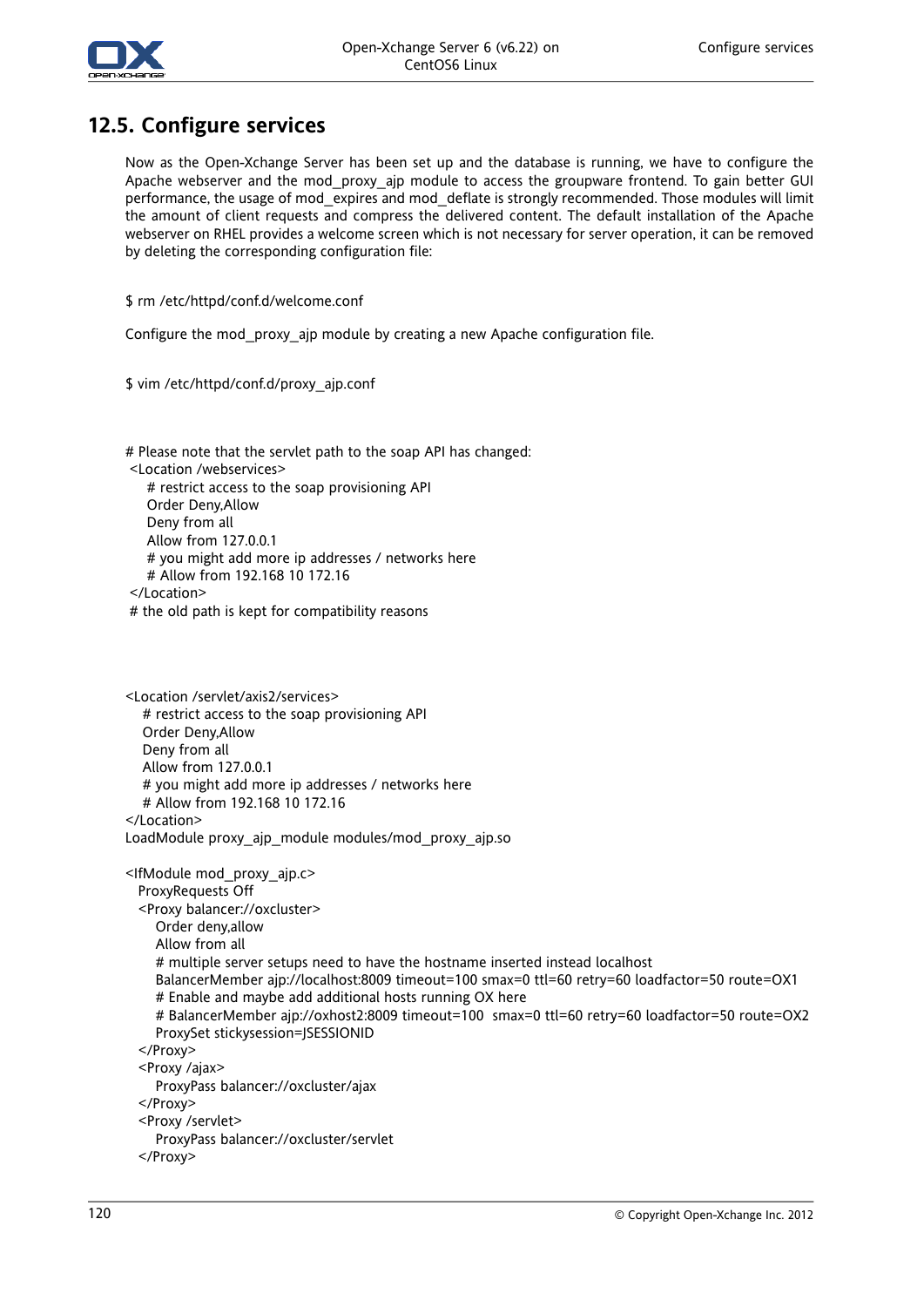

<Proxy /infostore> ProxyPass balancer://oxcluster/infostore </Proxy> <Proxy /publications> ProxyPass balancer://oxcluster/publications </Proxy> <Proxy /Microsoft-Server-ActiveSync> ProxyPass balancer://oxcluster/Microsoft-Server-ActiveSync </Proxy> <Proxy /usm-json> ProxyPass balancer://oxcluster/usm-json </Proxy> <Proxy /webservices> ProxyPass balancer://oxcluster/webservices </Proxy> </IfModule>

Modify the default website settings to display the Open-Xchange GUI

\$ vim /etc/httpd/conf.d/ox.conf

<VirtualHost \*:80> ServerAdmin webmaster@localhost

DocumentRoot /var/www/html

<Directory /var/www/html> AllowOverride None Order allow,deny allow from all RedirectMatch ^/\$ /ox6/ Options +FollowSymLinks +SymLinksIfOwnerMatch </Directory> # deflate AddOutputFilterByType DEFLATE text/html text/plain text/javascript application/javascript text/css text/xml application

# pre-compressed files AddType text/javascript .jsz AddType text/css .cssz AddType text/xml .xmlz AddType text/plain .po

AddEncoding gzip .jsz .cssz .xmlz SetEnvIf Request\_URI "\.(jsz|cssz|xmlz)\$" no-gzip

#### ExpiresActive On

<Location /ox6>

# Expires (via ExpiresByType to override global settings) ExpiresByType image/gif "access plus 6 months" ExpiresByType image/png "access plus 6 months" ExpiresByType image/jpg "access plus 6 months" ExpiresByType image/jpeg "access plus 6 months" ExpiresByType text/css "access plus 6 months" ExpiresByType text/html "access plus 6 months"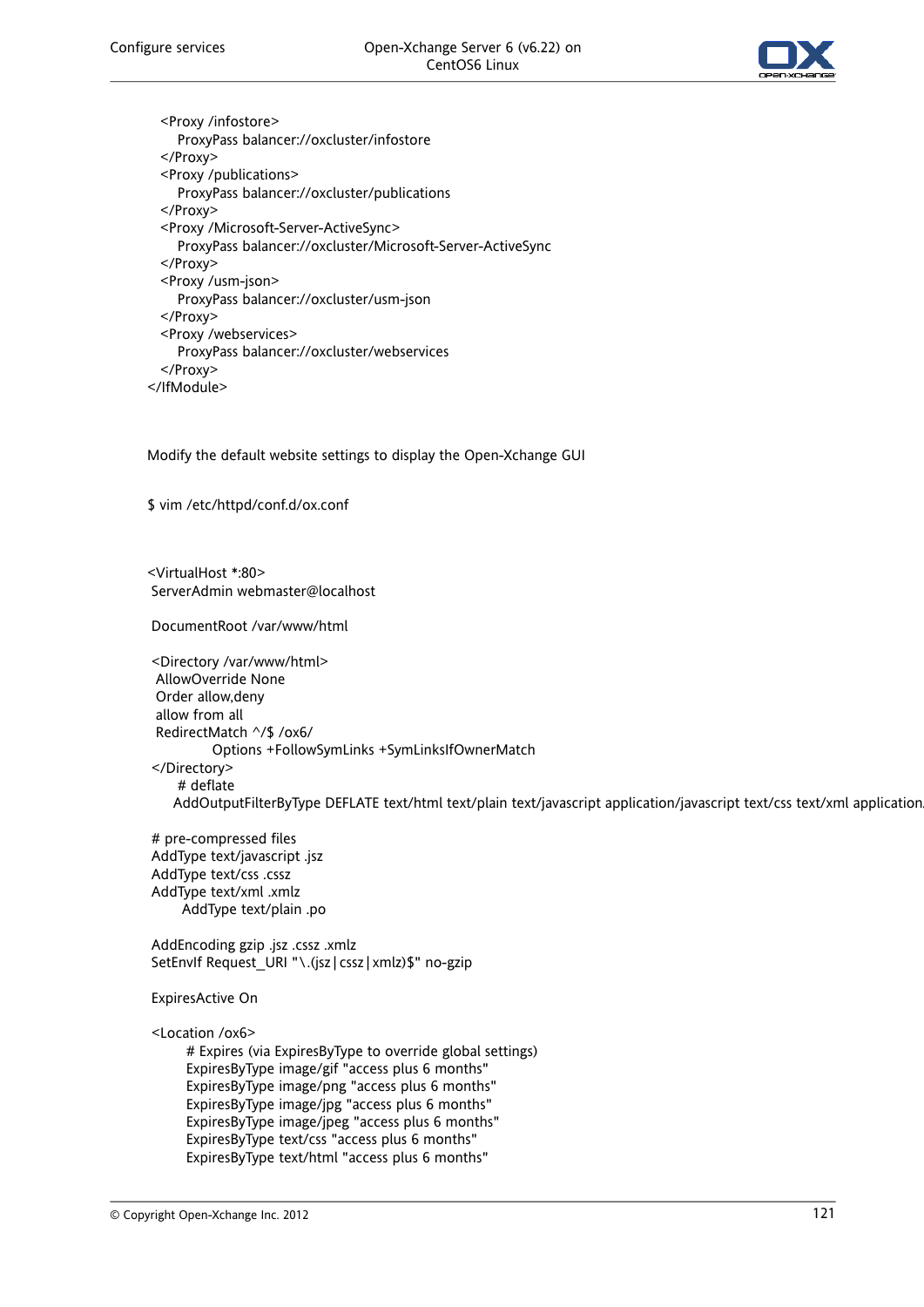



ExpiresByType text/xml "access plus 6 months" ExpiresByType text/javascript "access plus 6 months" ExpiresByType text/x-js "access plus 6 months" ExpiresByType application/x-javascript "access plus 6 months" ExpiresDefault "access plus 6 months" Header append Cache-Control "private" Header unset Last-Modified Header unset Vary # Strip version RewriteEngine On RewriteRule  $v = \wedge w + / (. + )$  \$1 [L] # Turn off ETag Header unset ETag FileETag None </Location> <Location /ox6/ox.html> ExpiresByType text/html "now" ExpiresDefault "now" Header unset Last-Modified Header set Cache-Control "no-store, no-cache, must-revalidate, post-check=0, pre-check=0" # Turn off ETag Header unset ETag FileETag None </Location> <Location /ox6/index.html> ExpiresByType text/html "now" ExpiresDefault "now" Header unset Last-Modified Header set Cache-Control "no-store, no-cache, must-revalidate, post-check=0, pre-check=0" # Turn off ETag Header unset ETag FileETag None </Location> </VirtualHost>

After the configuration is done, restart the Apache webserver

\$ /etc/init.d/httpd restart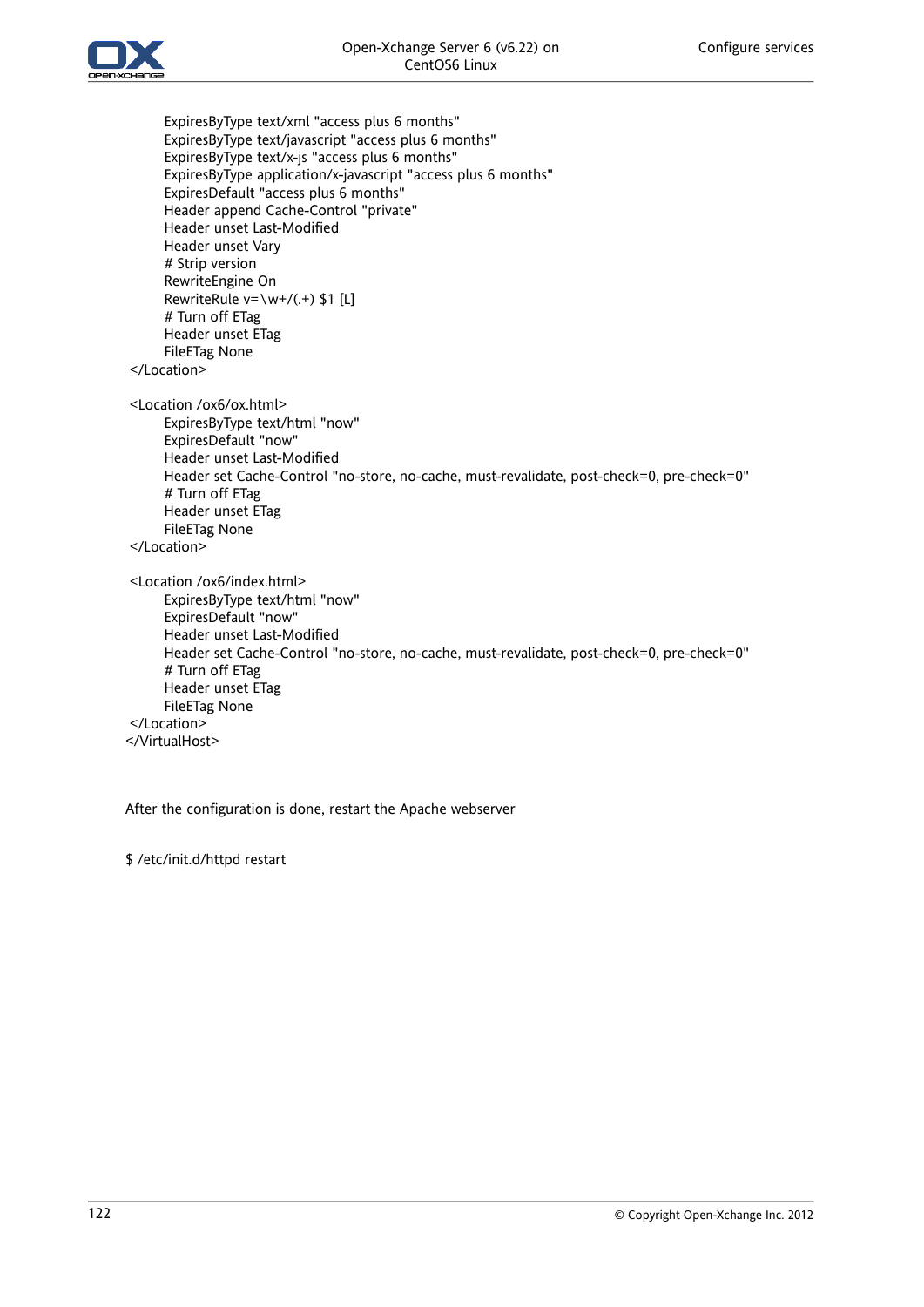

## **12.6. Adding services to runlevels**

The new services are now installed and configured, but to make them start up on a server boot, they need to be added to some runlevels:

\$ chkconfig --level 345 mysqld on

- \$ chkconfig --level 345 httpd on
- \$ chkconfig --level 345 open-xchange on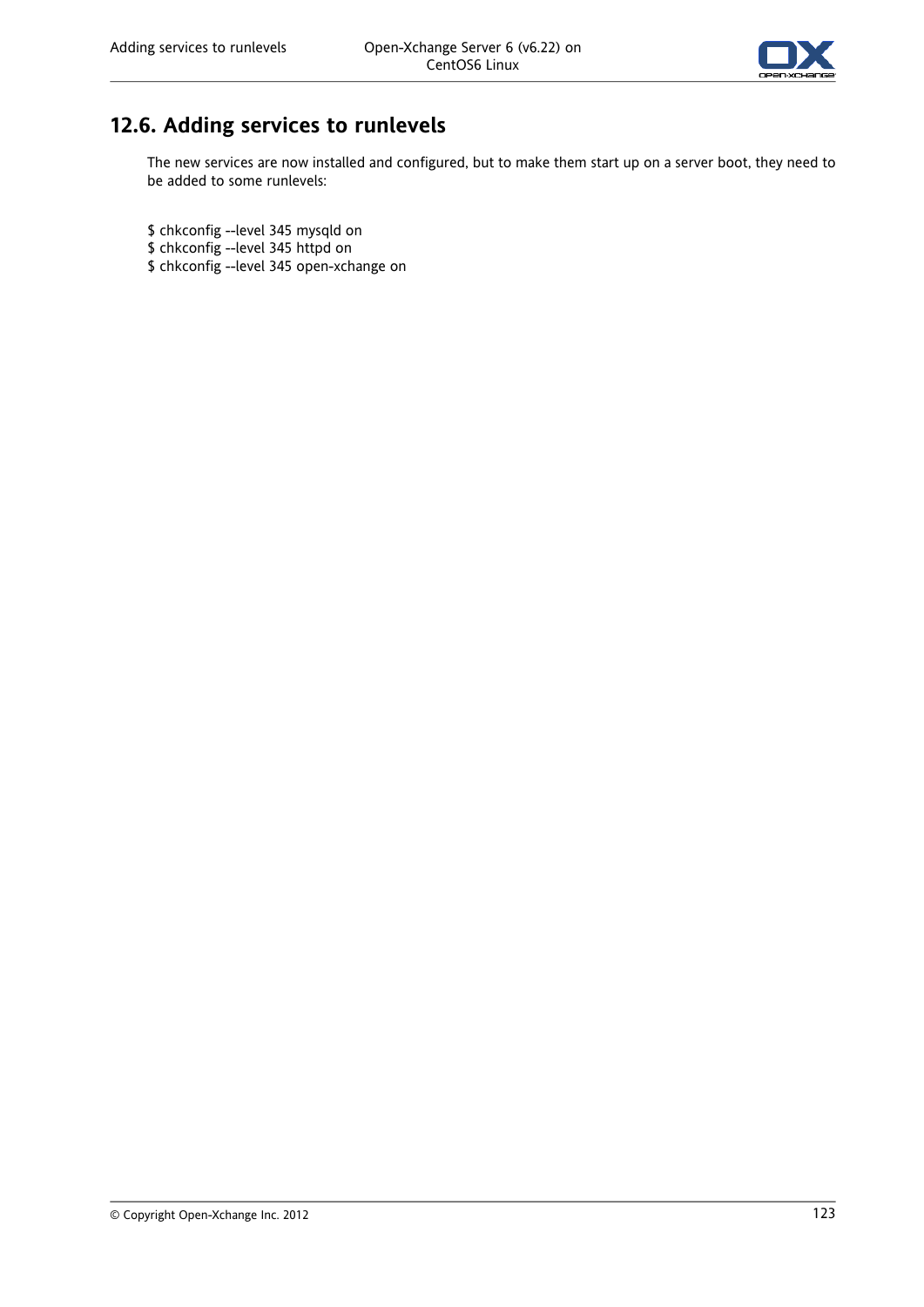

## **12.7. Creating contexts and users**

Now as the whole setup is complete and you already should get a login screen when accessing the server with a webbrowser, we have to setup a context and a default user as the last step of this tutorial.

The mapping defaultcontext will allow you to set this context as the default one of the entire system so that users which will be created within this context can login into Open-Xchange Server without specifying their domain at the login screen. Only one context can be specified as defaultcontext. The oxadmin user that will be created by this command is the default admin of the created context. This account will gather additional functions that are also described in the administration manual. The context id parameter must to be unique and numeric, otherwise the server will complain when you try to create a context. New contexts must be created by the oxadminmaster user, user accounts inside a context are created with the credentials of the contexts oxadmin account. The access-combination-name property defines the set of available modules and functions for users of the context.

\$ /opt/open-xchange/sbin/createcontext -A oxadminmaster -P admin\_master\_password -c 1 \ -u oxadmin -d "Context Admin" -g Admin -s User -p secret -L defaultcontext \ -e oxadmin@example.com -q 1024 --access-combination-name=all

Create a user for testing purposes:

\$ /opt/open-xchange/sbin/createuser -c 1 -A oxadmin -P secret -u testuser \ -d "Test User" -g Test -s User -p secret -e testuser@example.com \ --imaplogin testuser --imapserver 127.0.0.1 --smtpserver 127.0.0.1

Now connect to the server with a webbrowser and login using the credentials testuser / secret.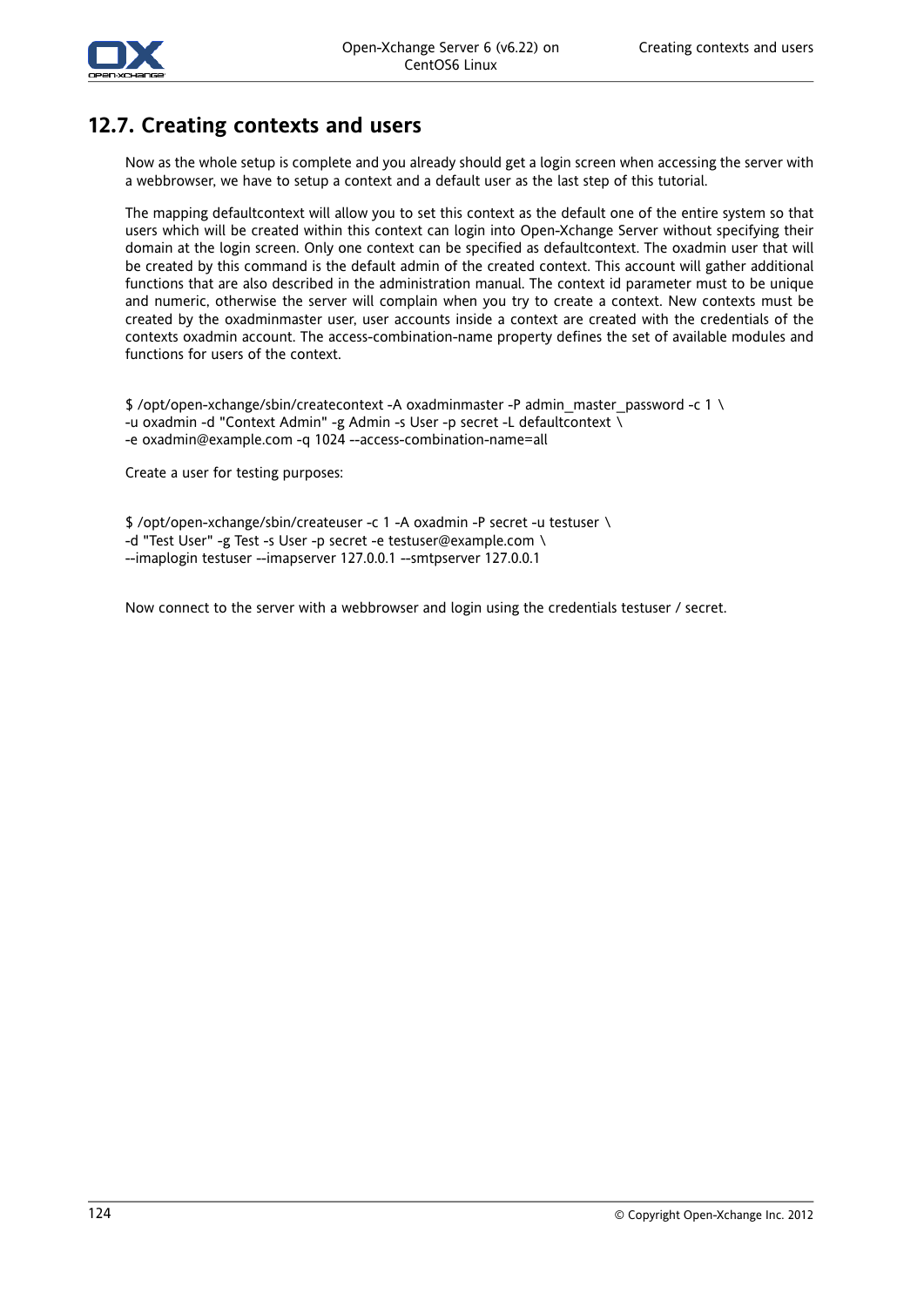

## **12.8. Log files and issue tracking**

Whenever unexpected or erroneous behavior takes place, it will be logged depending on the configured loglevel. All logfiles are stored at the operating systems default location. Events triggered by the Open-Xchange Groupware services are logged to a rotating file open-xchange.log, events triggered by the Open-Xchange Administration service are logged to open-xchange-admin.log. Those files are the very first place to monitor.

\$ tail -f -n200 /var/log/open-xchange/open-xchange.log.0

\$ tail -f -n200 /var/log/open-xchange/open-xchange-admin.log.0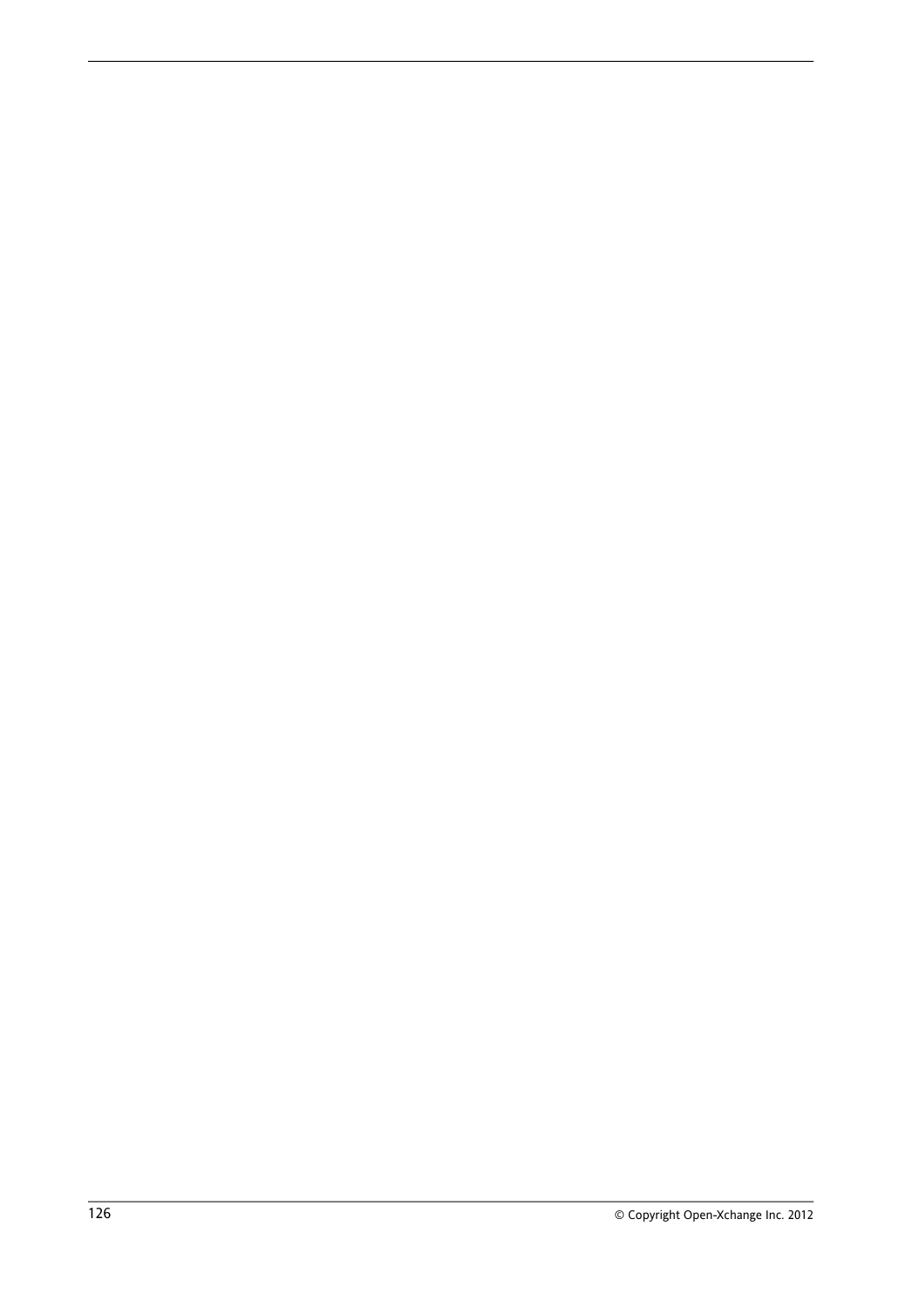

## **Chapter 13. Update of Open-Xchange Server v6.20 to v6.22 on Debian GNU/Linux 6.0**

This chapter will guide you through the update of an existing Open-Xchange Server 6 installation to the newest major release, v6.22.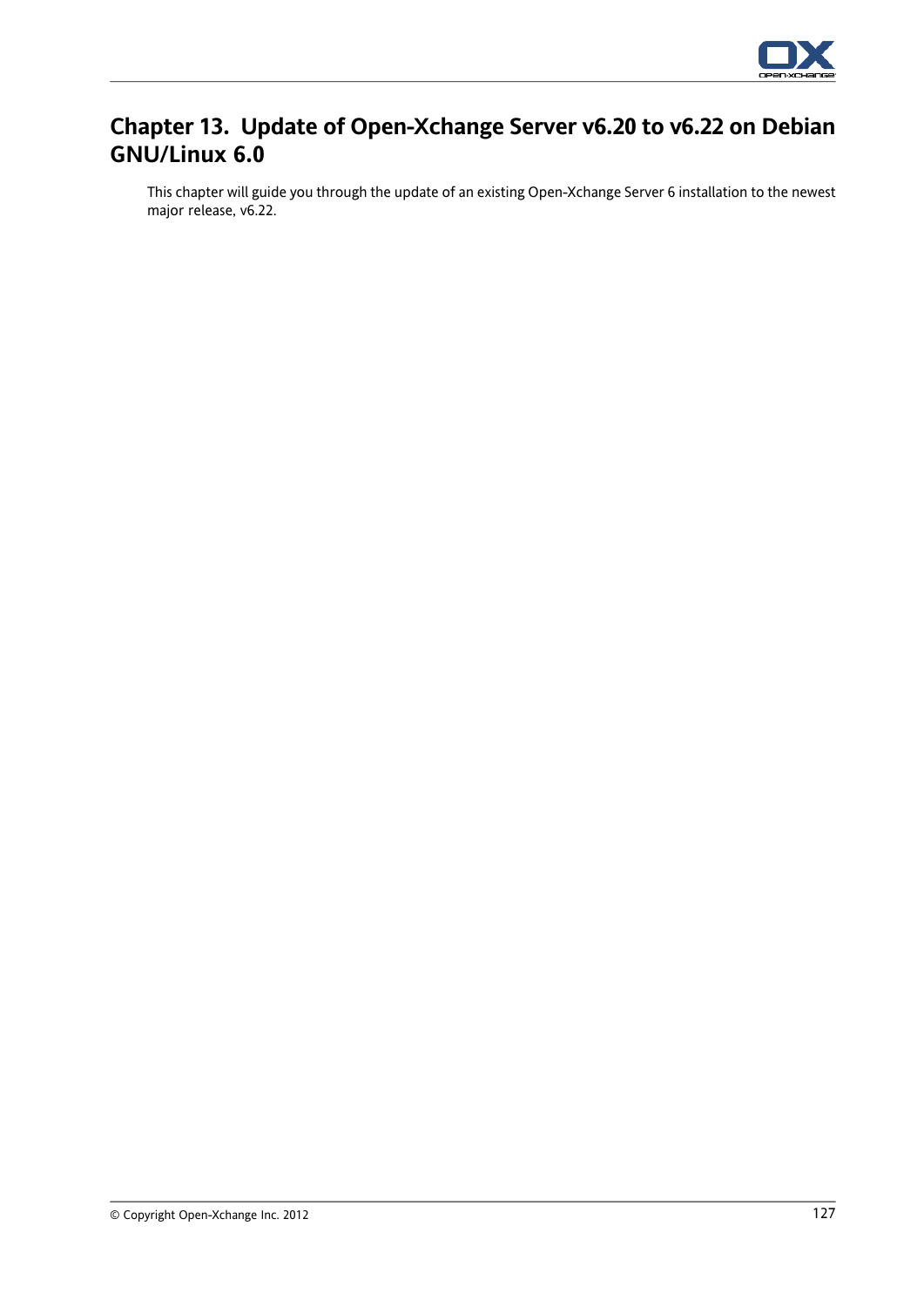

## **13.1. Supported update path**

Please note that the update to v6.22 is only supported from an installed version 6.20.7 or later. If you have an earlier version of Open-Xchange Server 6 installed, please update to the latest release of v6.20 before attempting an update to v6.22.

The latest v6.20 release will remain accessible on our servers. If you need to access the repository after the release of v6.22, please use the following lines in your apt repository configuration to access v6.20 packages:

deb http://software.open-xchange.com/OX6/6.20/DebianSqueeze/ /

- # if you have a valid maintenance subscription, please uncomment the
- # following and add the ldb account data to the url so that the most recent
- # packages get installed
- # deb http://LDBACCOUNT:LDBPASSWORD@software.open-xchange.com/OX6/6.20/updates/DebianSqueeze /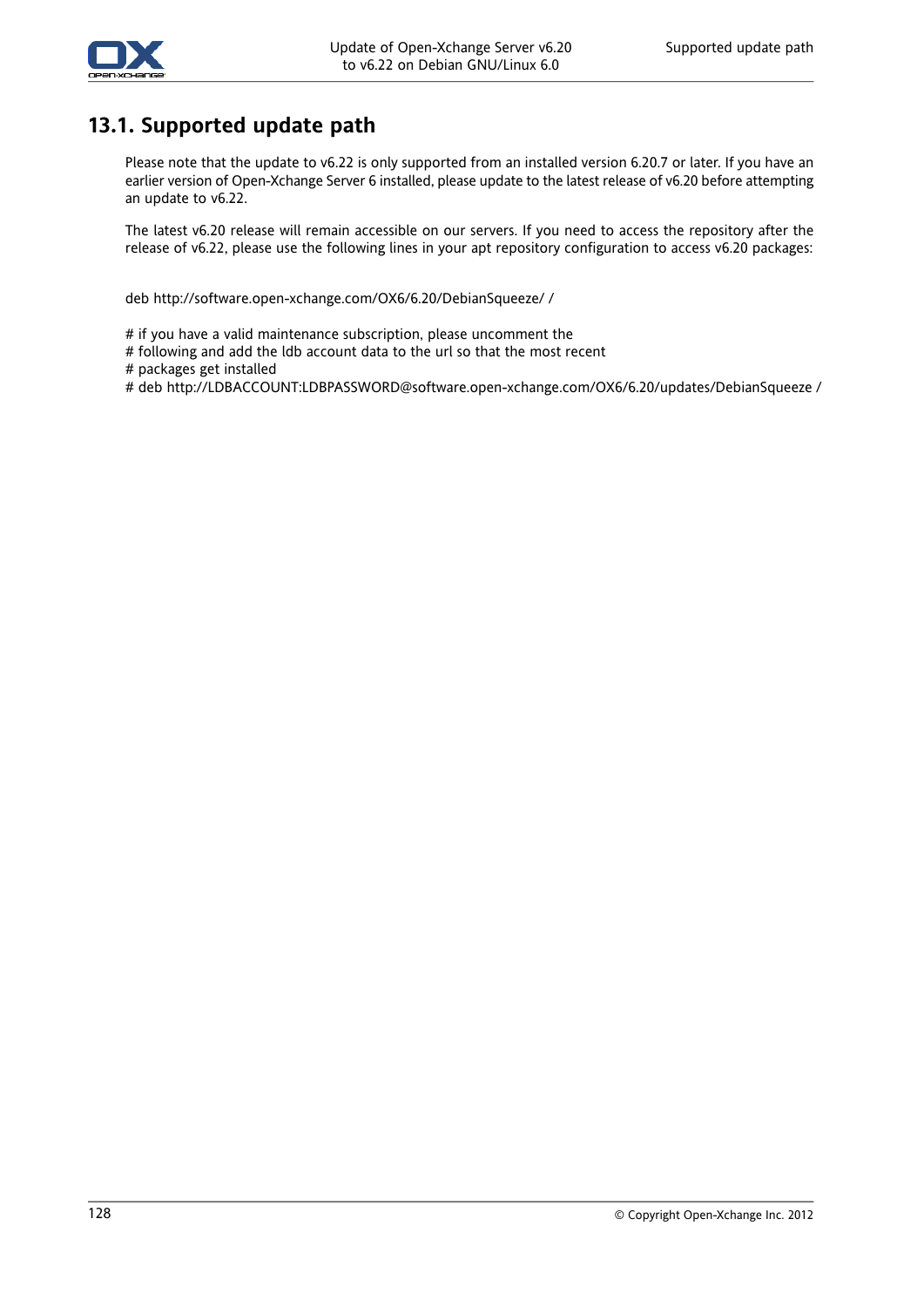

## **13.2. Requirements**

- An Open-Xchange Server installation v6.20.7 or later. This update guide is valid for a system installed through our 7: *[Open-Xchange](#page-46-0) Server 6 (v6.22) on Debian GNU/Linux 6.0* (page 39)Download and Installation Guide for Debian GNU/Linux 6.0 (Squeeze)
- If you have custom packages done by Open-Xchange, please discuss with your Open-Xchange contact when these packages are available for 6.22. Do not attempt the update earlier
- If you have built custom packages yourself which install config files in the OX config tree, please check the page 5: *Packaging changes in [Open-Xchange](#page-38-0) Server v6.22* (page 31)
- If you have custom plugins written by yourself which depend on Open-Xchange Server OSGI bundles, check the pages 5: *Packaging changes in [Open-Xchange](#page-38-0) Server v6.22* (page 31) and 6: *Code changes [necessary](#page-42-0) for [Open-Xchange](#page-42-0) Server v6.22* (page 35) for changes you might need to do.
- Custom packages built for 6.20.7 or earlier might not work with 6.22.
- As for every update we strongly recommend that you make a backup of your system(s) before you proceed.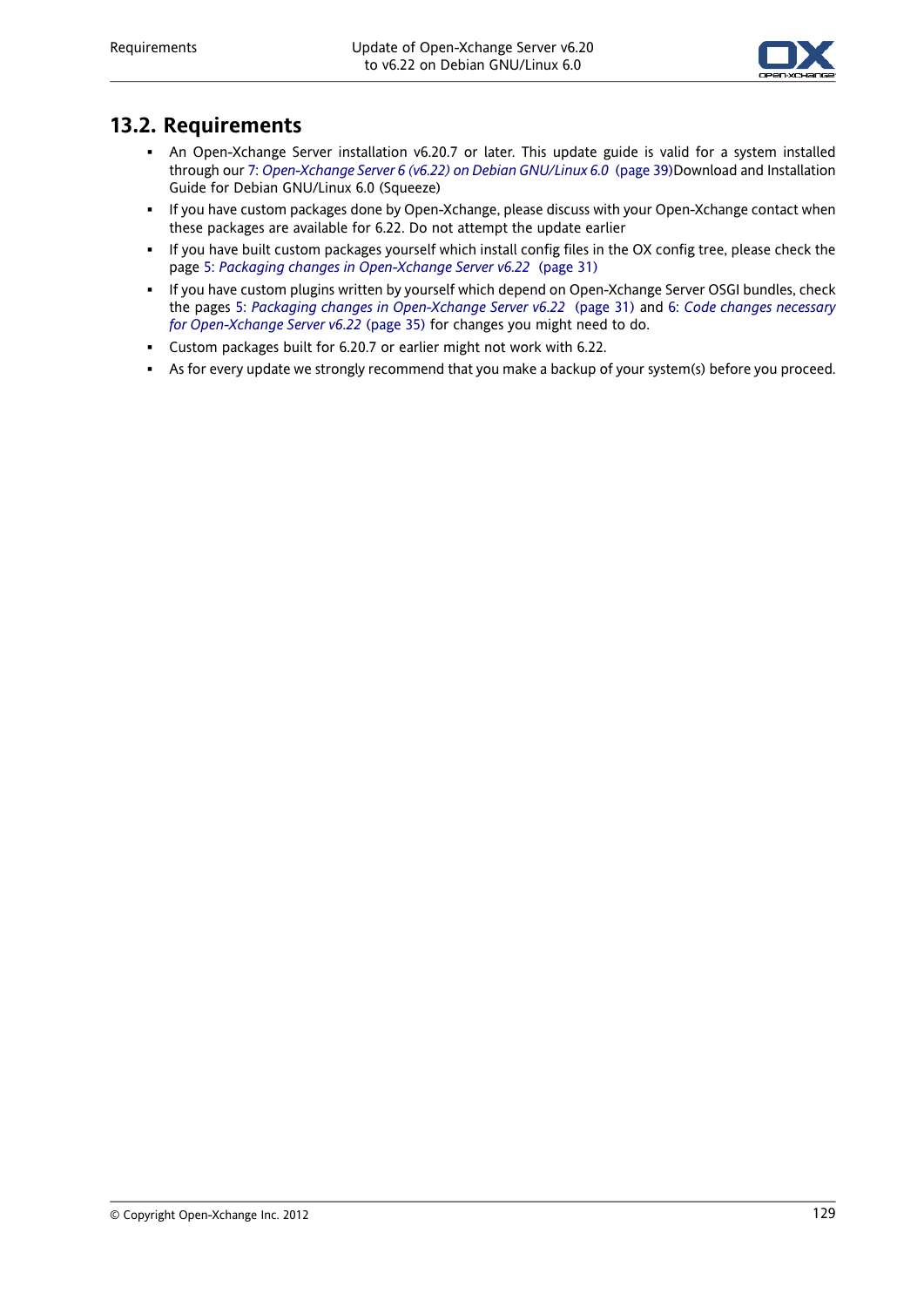

## **13.3. Add Open-Xchange Repository**

Add the following repositories to your apt configuration to access the v6.22 packages:

deb http://software.open-xchange.com/OX6/6.22/frontend/DebianSqueeze/ / deb http://software.open-xchange.com/OX6/6.22/backend/DebianSqueeze/ / deb http://software.open-xchange.com/OX6/6.22/usm/DebianSqueeze/ /

# if you have a valid maintenance subscription, please uncomment the

# following and add the ldb account data to the urls so that the most recent

# packages get installed

# deb http://LDBACCOUNT:LDBPASSWORD@software.open-xchange.com/OX6/6.22/updates/frontend/DebianSqueeze /

# deb http://LDBACCOUNT:LDBPASSWORD@software.open-xchange.com/OX6/6.22/updates/backend/DebianSqueeze / # deb http://LDBACCOUNT:LDBPASSWORD@software.open-xchange.com/OX6/6.22/updates/usm/DebianSqueeze /

Please note that frontend and backend packages are now provided from two different repositories. Depending on your setup and the packages installed on the specific system you're updating it is possible that you only need one of these repositories. All packages providing open-xchange-admin functionality are included in the backend repository.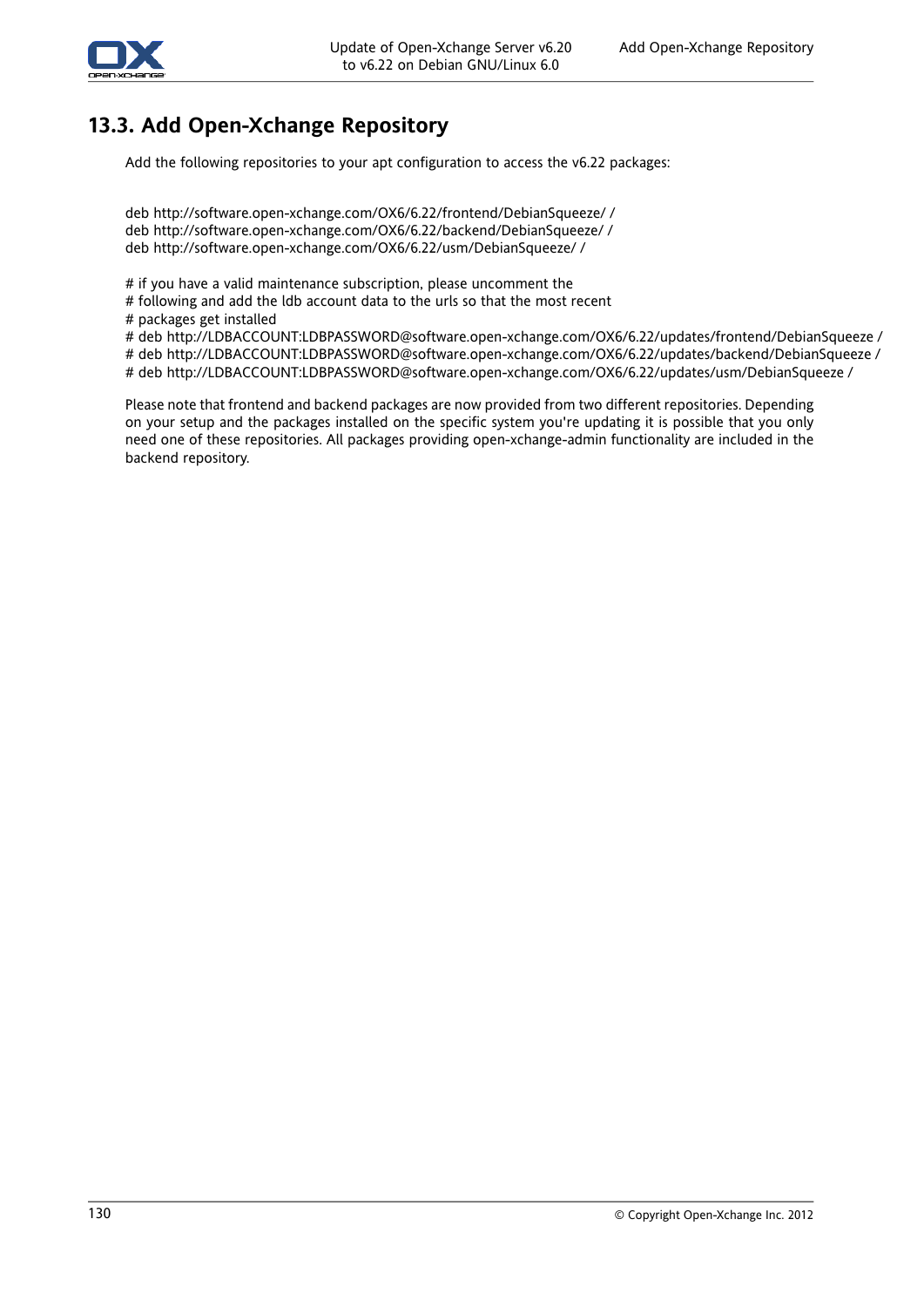

# **13.4. Updating repositories and updating packages**

Reload the package index:

\$ apt-get update

Download and update all installed packages:

\$ apt-get dist-upgrade

**IMPORTANT:** Please be extremely careful when executing apt-get autoremove after the upgrade. On some test systems packages were marked for automatic removal even if they were still needed.

To remove a package from the autoremove list, you can use:

\$ apt-mark unmarkauto package1 [package2 [package3 [...]]]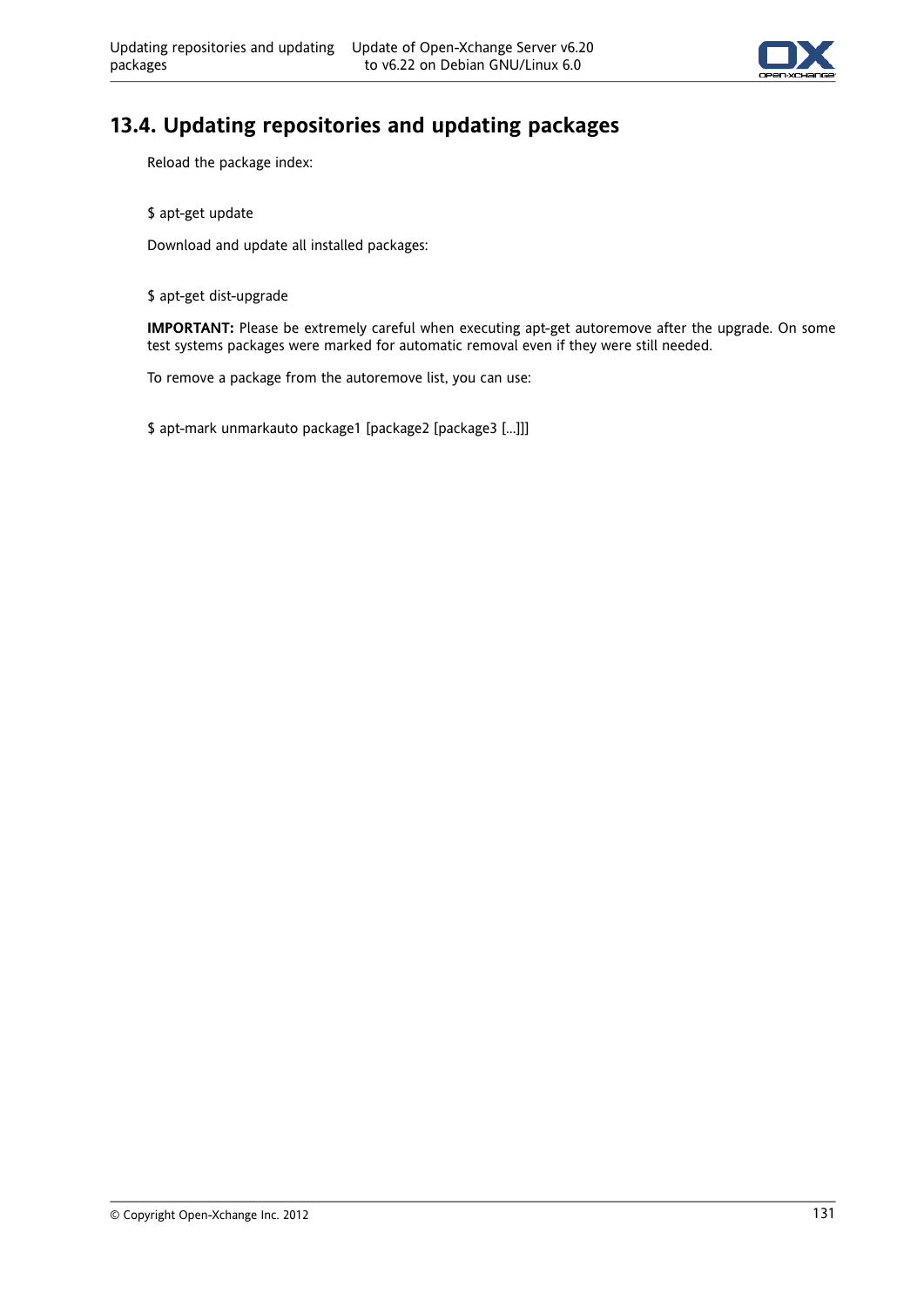

## **13.5. Install additional language packages if necessary**

Starting with v6.22 the localization files for German, French and British English are no longer part of the core packages. This change was necessary to allow customers to uninstall these languages when they are not needed. If you want to offer German, French and/or British English to your customers as language option, you need to install the corresponding packages after the update.

For German:

\$ apt-get install open-xchange-l10n-de-de open-xchange-gui-l10n-de-de

For French:

\$ apt-get install open-xchange-l10n-fr-fr open-xchange-gui-l10n-fr-fr

For British English:

\$ apt-get install open-xchange-gui-l10n-en-gb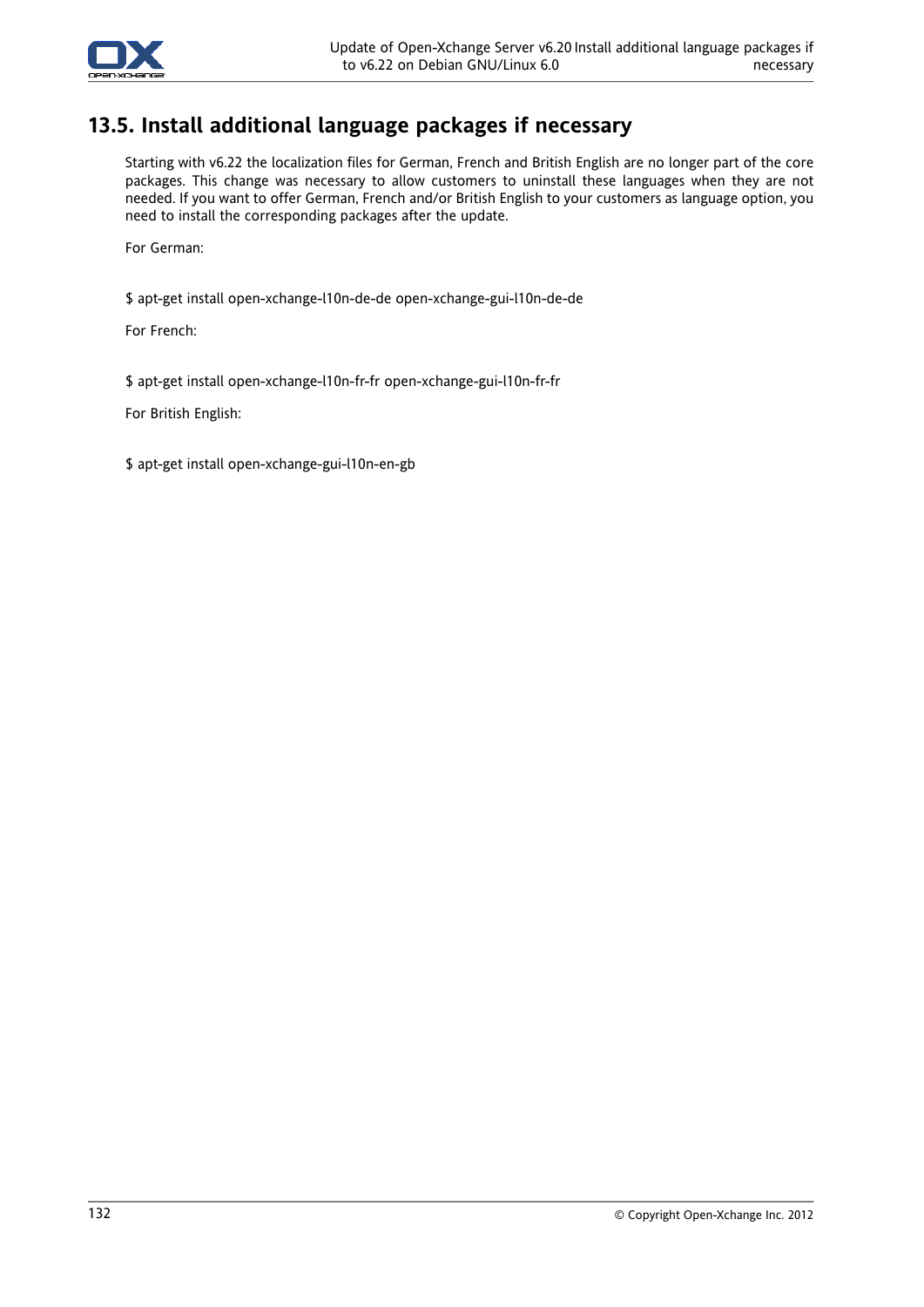

## **13.6. Restart Open-Xchange**

To restart Open-Xchange Server after the update, run

\$ /etc/init.d/open-xchange restart

This script will check on startup if the old processes for open-xchange-groupware and open-xchange-admin are running, and stops them if they are. You might still want to check with

\$ ps aux | grep open-xchange

that there is now only one process running Open-Xchange Server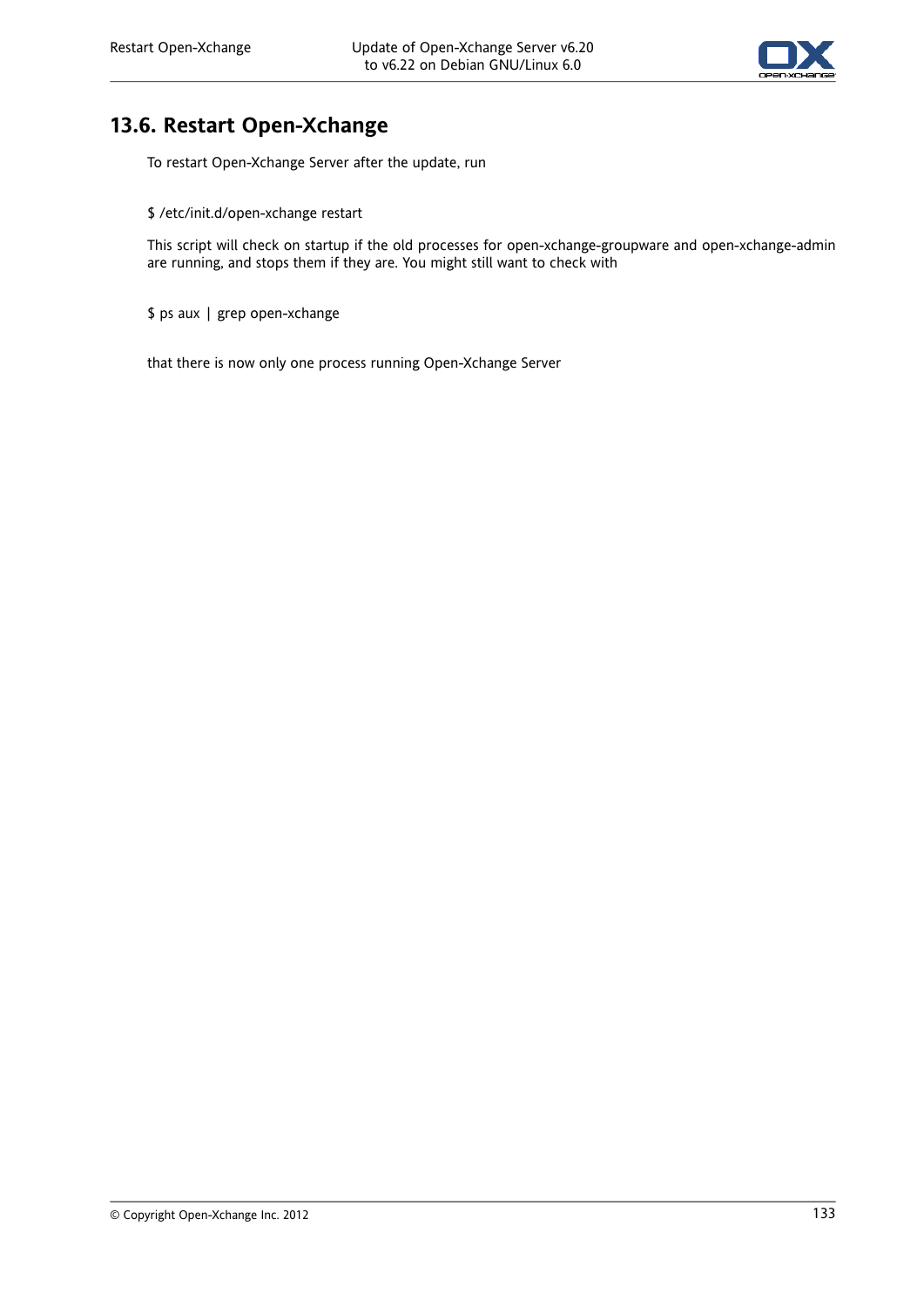

## **13.7. Leftover configuration files and runtime data**

After the update you may see leftover configuration files and runtime data below /opt/open-xchange/etc.

Some of these files belong to packages which have been uninstalled during the update, they are marked with the status rc in the output of dpkg -l. You can remove these packages with the command

\$ dpkg --purge <packagename>

Other orphaned files may be runtime data or temporary files which do not belong to any package and therefore couldn't be removed during the package update.

Finally, there may be backup files created by the package manager during earlier updates.

It is safe to remove:

▪ All files and subdirectories below:

/opt/open-xchange/etc/admindaemon /opt/open-xchange/etc/common /opt/open-xchange/etc/groupware

unless you have built your own packages which install files into these directories.

▪ All files ending in .dpkg-bak or .dpkg-remove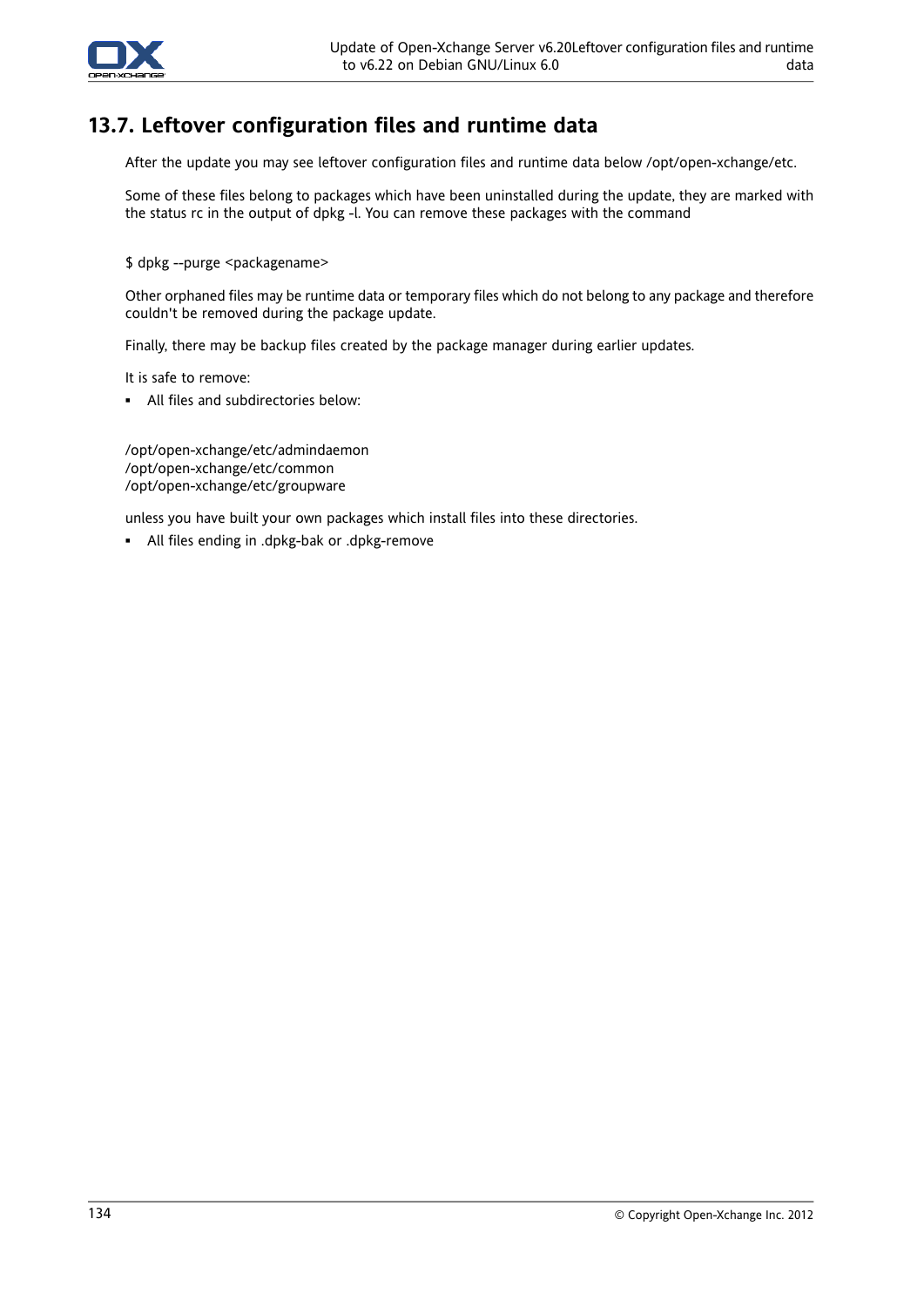

# **Chapter 14. Update of Open-Xchange Server v6.20 to v6.22 on SLES11**

This chapter will guide you through the update of an existing Open-Xchange Server 6 installation to the newest major release, v6.22.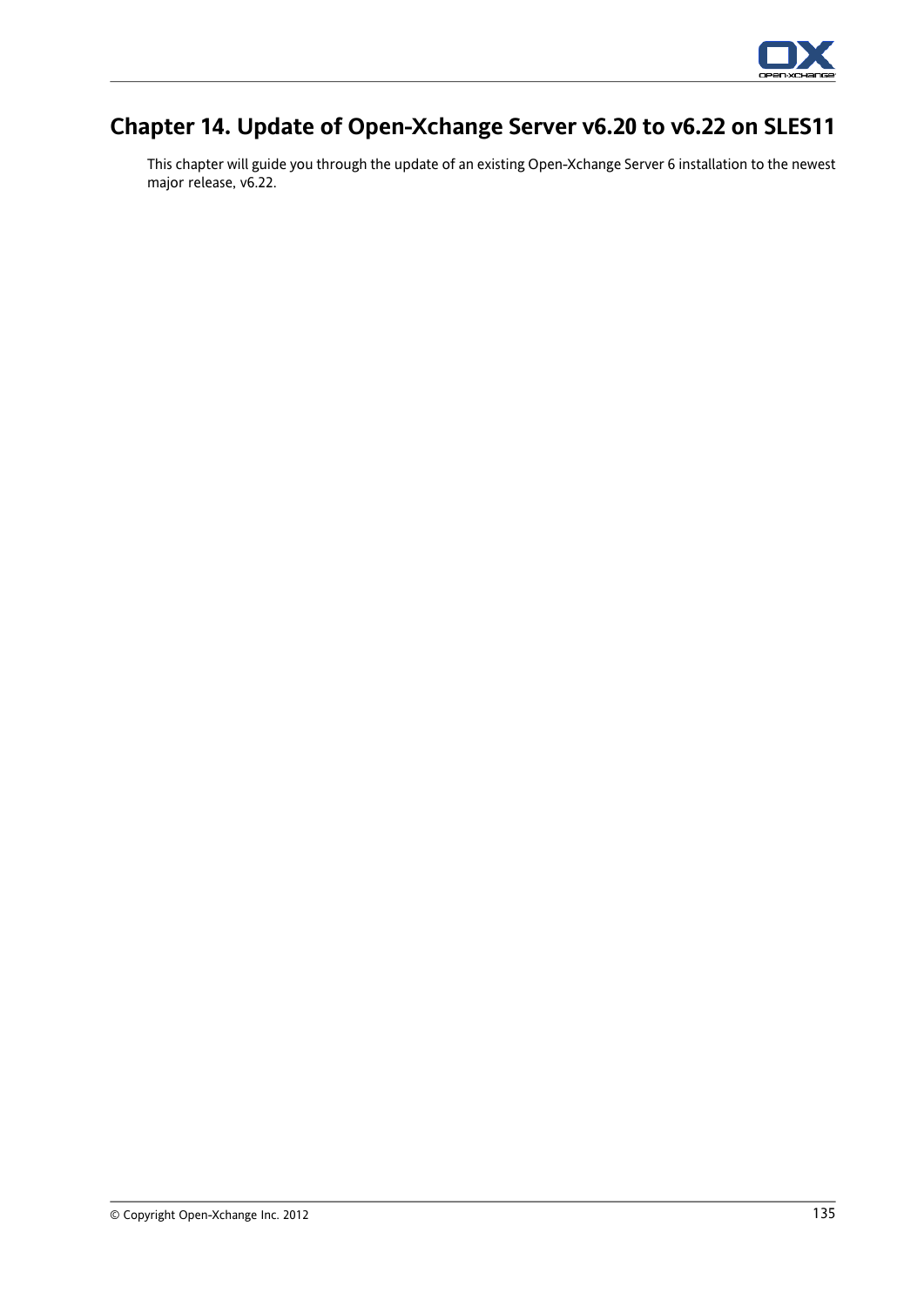

### **14.1. Supported update path**

Please note that the update to v6.22 is only supported from an installed version 6.20.7 or later. If you have an earlier version of Open-Xchange Server 6 installed, please update to the latest release of v6.20 before attempting an update to v6.22.

The latest v6.20 release will remain accessible on our servers. If you need to access the repository after the release of v6.22, please use the following lines in your apt repository configuration to access v6.20 packages.

First, list your configured repositories:

\$ zypper lr

Next, disable your existing Open-Xchange package repository. Assuming it is called ox, the command would be:

\$ zypper mr -d ox

Finally, add the repository for 6.20.7 packages:

\$ zypper ar http://software.open-xchange.com/OX6/6.20/SLES11/ ox-6.20

After updating your system, disable the repository again:

\$ zypper mr -d ox-6.20

Instead of disabling the repositories you can also remove them with the command zypper rr.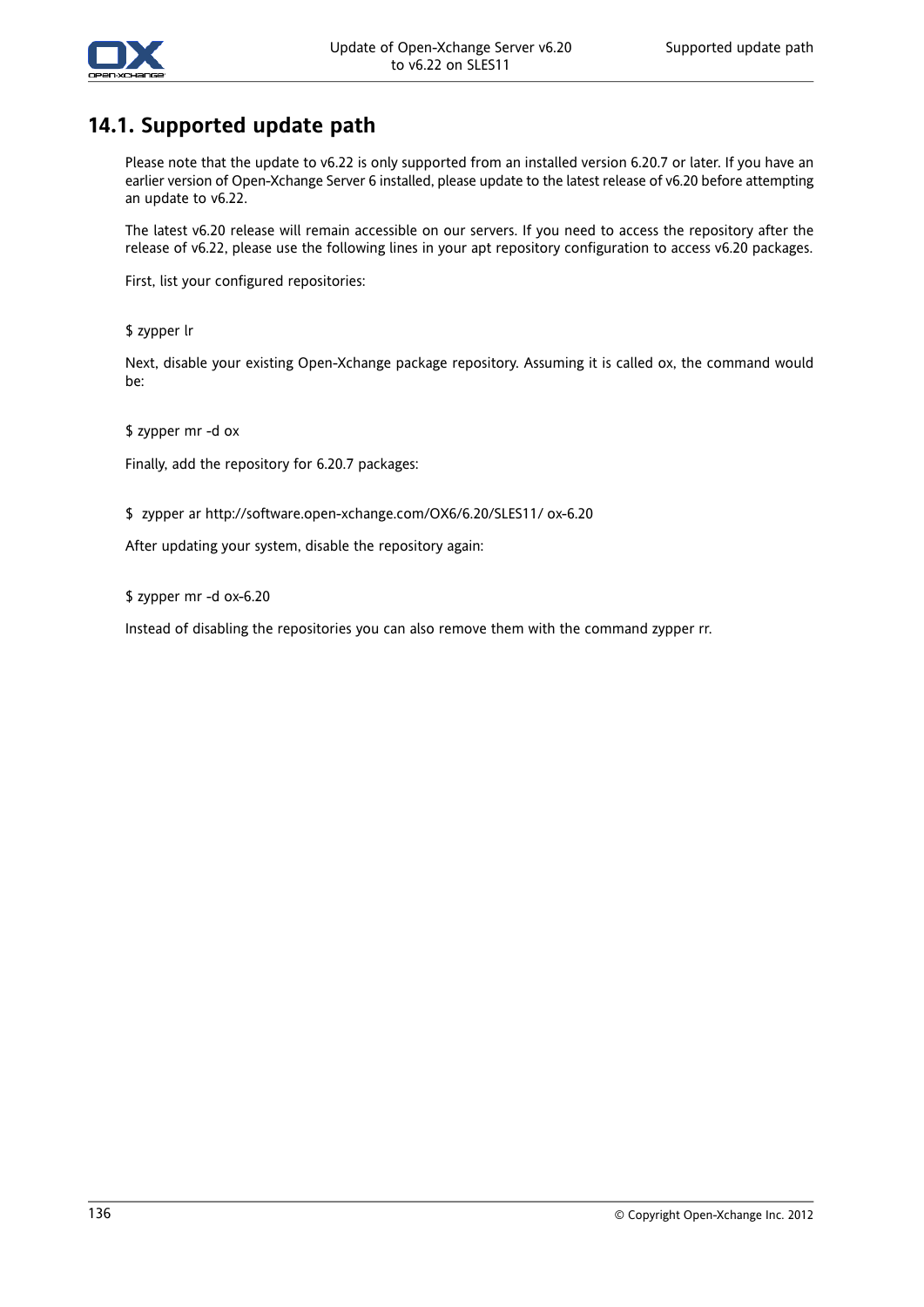

#### **14.2. Requirements**

- An Open-Xchange Server installation v6.20.7 or later. This update guide is valid for a system installed through our 8: *[Open-Xchange](#page-60-0) Server 6 (v6.22) on SuSE Linux Enterprise Server 11* (page 53)
- If you have custom packages done by Open-Xchange, please discuss with your Open-Xchange contact when these packages are available for 6.22. Do not attempt the update earlier
- If you have built custom packages yourself which install config files in the OX config tree, please check the page 5: *Packaging changes in [Open-Xchange](#page-38-0) Server v6.22* (page 31)
- If you have custom plugins written by yourself which depend on Open-Xchange Server OSGI bundles, check the pages 5: *Packaging changes in [Open-Xchange](#page-38-0) Server v6.22* (page 31) and 6: *Code changes [necessary](#page-42-0) for [Open-Xchange](#page-42-0) Server v6.22* (page 35) for changes you might need to do.
- Custom packages built for 6.20.7 or earlier might not work with 6.22.
- As for every update we strongly recommend that you make a backup of your system(s) before you proceed.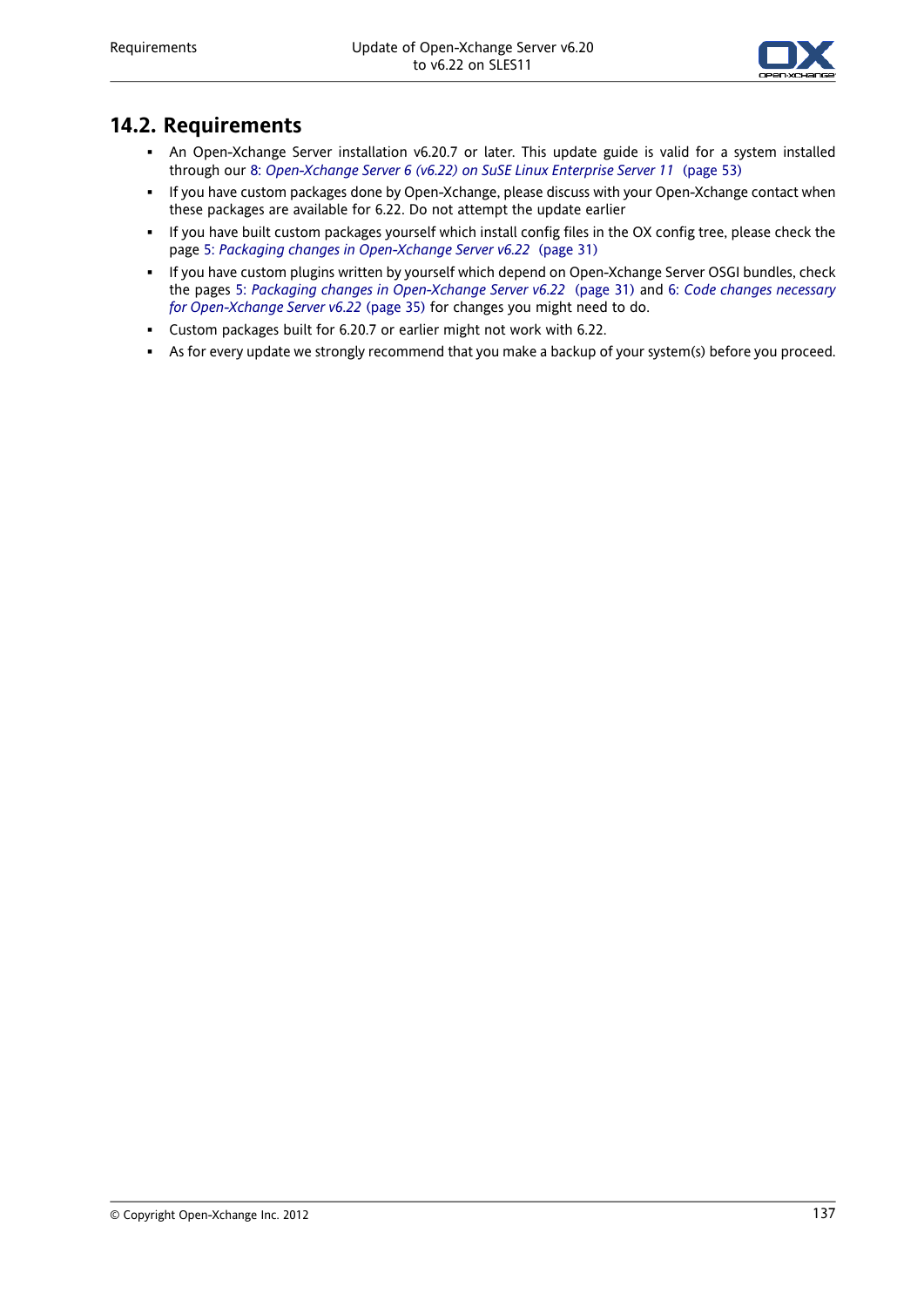

#### **14.3. Add Open-Xchange Repository**

First, you need to add the current repositories to your zypper configuration to access the v6.22 packages.

To do so, start with listing your existing repositories.

\$ zypper lr

Then, disable your configured Open-Xchange repositories. Assuming they are called ox and ox-updates, the commands would be:

\$ zypper mr -d ox \$ zypper mr -d ox-updates

Instead of disabling the repositories, you can also remove them with zypper rr.

Finally, add the new Open-Xchange repositories for SLES11:

\$ zypper ar http://software.open-xchange.com/OX6/6.22/frontend/SLES11/ ox-frontend

\$ zypper ar http://software.open-xchange.com/OX6/6.22/backend/SLES11/ ox-backend

\$ zypper ar http://software.open-xchange.com/OX6/6.22/usm/SLES11/ ox-usm

If you have a valid maintenance subscription, please run the following command so that the most recent packages get installed:

\$ zypper ar http://LDBACCOUNT:LDBPASSWORD@software.open-xchange.com/OX6/6.22/updates/frontend/SLES11/ ox-updates-frontend \$ zypper ar http://LDBACCOUNT:LDBPASSWORD@software.open-xchange.com/OX6/6.22/updates/backend/SLES11/ ox-updates-backend \$ zypper ar http://LDBACCOUNT:LDBPASSWORD@software.open-xchange.com/OX6/6.22/updates/usm/SLES11/ ox-updates-usm

A warning will be shown because the Open-Xchange packages are not yet signed by a cryptographic key. To accept and continue the installation, press Y.

Please note that frontend and backend packages are now provided from two different repositories. Depending on your setup and the packages installed on the specific system you're updating it is possible that you only need one of these repositories. All packages providing open-xchange-admin functionality are included in the backend repository. The repository usm is also only needed on backend servers.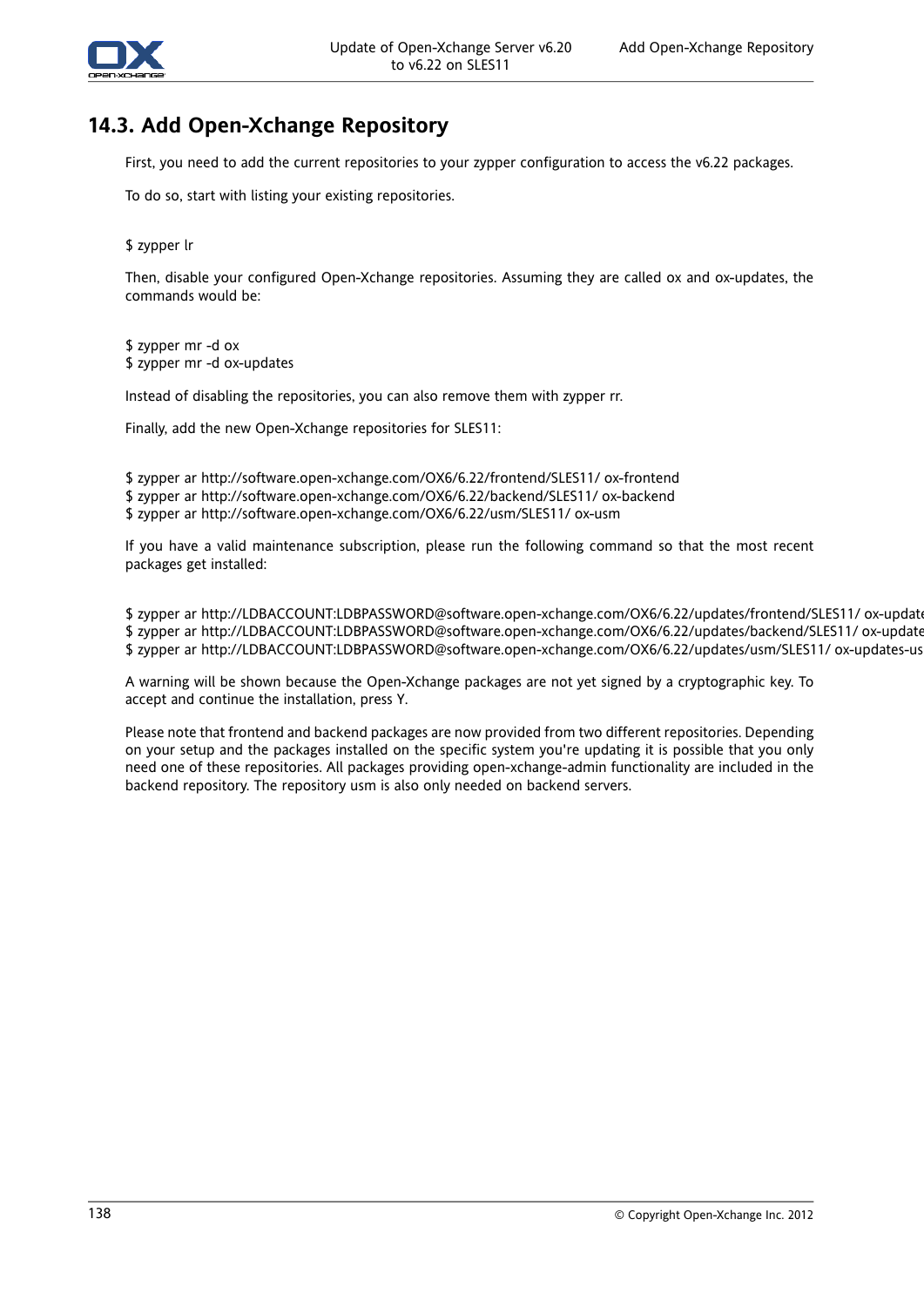

#### **14.4. Updating repositories and updating packages**

Reload the package index:

\$ zypper ref

A warning will be shown because the Open-Xchange packages are not yet signed by a cryptographic key. To accept and continue the installation, press Y.

Download and update all installed Open-Xchange packages:

\$ zypper dup -r ox-backend -r ox-frontend -r ox-usm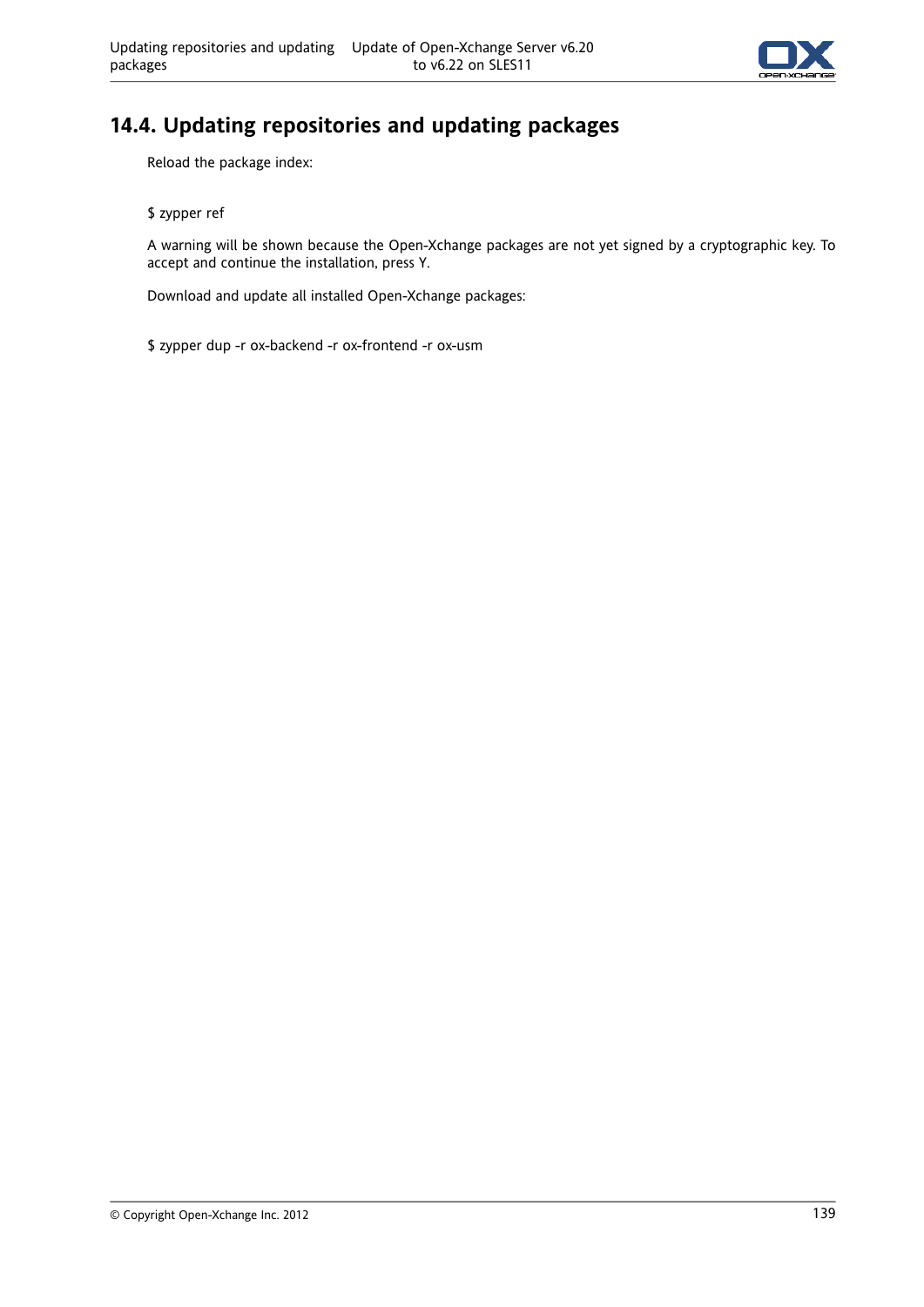

#### **14.5. Install additional language packages if necessary**

Starting with v6.22 the localization files for German, French and British English are no longer part of the core packages. This change was necessary to allow customers to uninstall these languages when they are not needed. If you want to offer German, French and/or British English to your customers as language option, you need to install the corresponding packages after the update.

For German:

\$ zypper in open-xchange-l10n-de-de open-xchange-gui-l10n-de-de

For French:

\$ zypper in open-xchange-l10n-fr-fr open-xchange-gui-l10n-fr-fr

For British English:

\$ zypper in open-xchange-gui-l10n-en-gb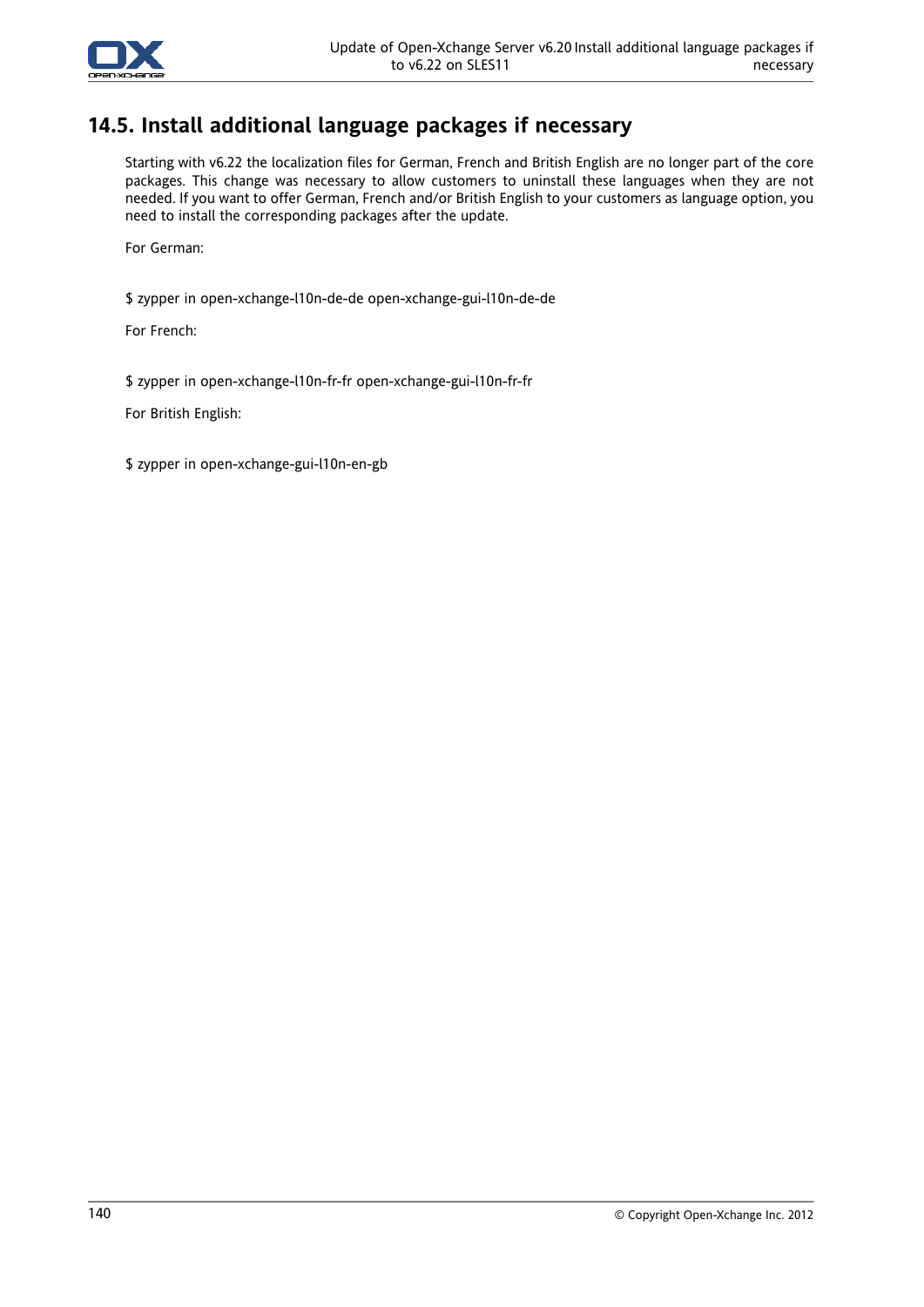

## **14.6. Adjusting runlevel configuration**

Starting with v6.22 there are no longer two separate process, but only one, open-xchange. Therefore, the runlevel configuration needs to be adjusted:

#### \$ insserv /sbin/rcopen-xchange

**NOTE:** Admin functionality is only available if the package open-xchange-admin is installed. If you are updating a system without admin packages installed it still won't have admin functionality after the update.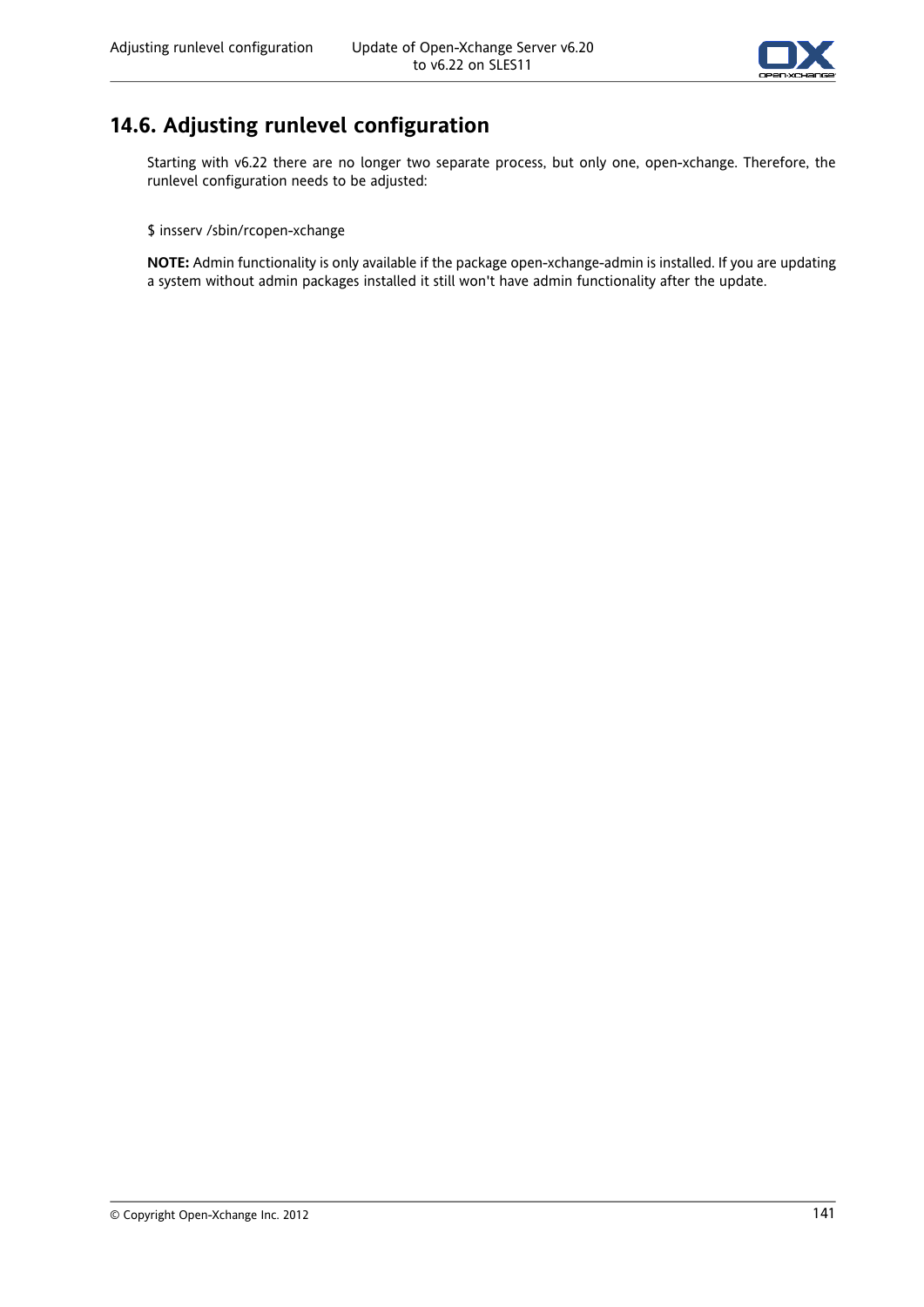

#### **14.7. Restart Open-Xchange**

To restart Open-Xchange Server after the update, run

\$ rcopen-xchange restart

This script will check on startup if the old processes for open-xchange-groupware and open-xchange-admin are running, and stops them if they are. You might still want to check with

\$ ps aux | grep open-xchange

that there is now only one process running Open-Xchange Server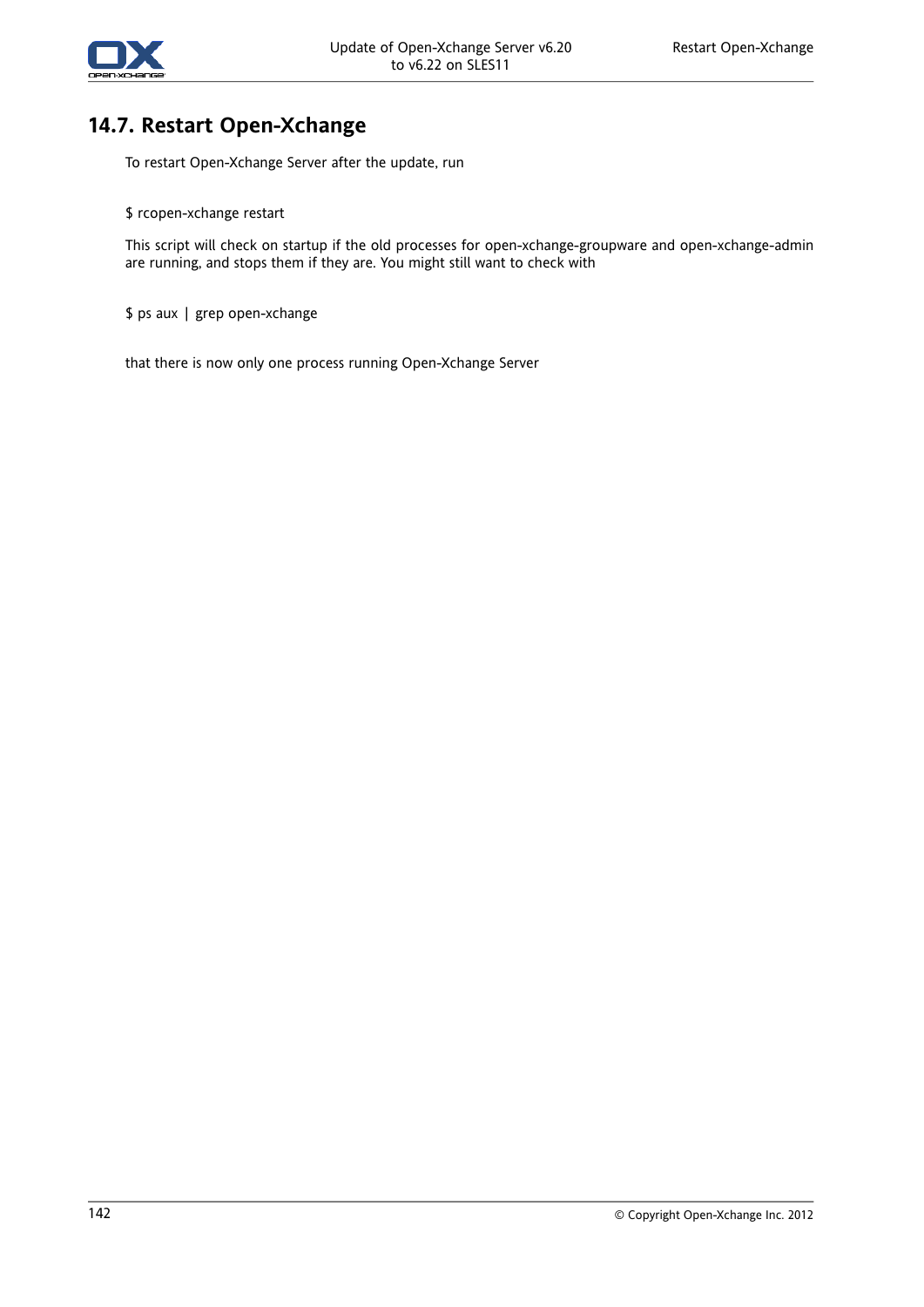

#### **14.8. Leftover configuration files and runtime data**

After the update you may see leftover configuration files and runtime data below /opt/open-xchange/etc.

Some of these files belong to packages which have been uninstalled during the update.

Other orphaned files may be runtime data or temporary files which do not belong to any package and therefore couldn't be removed during the package update.

Finally, there may be backup files created by the package manager during earlier updates.

It is safe to remove:

▪ All files and subdirectories below:

/opt/open-xchange/etc/admindaemon /opt/open-xchange/etc/common /opt/open-xchange/etc/groupware

unless you have built your own packages which install files into these directories.

▪ All files ending in .rpmsave or .rpmnew once you are confident that your configuration is working after the update.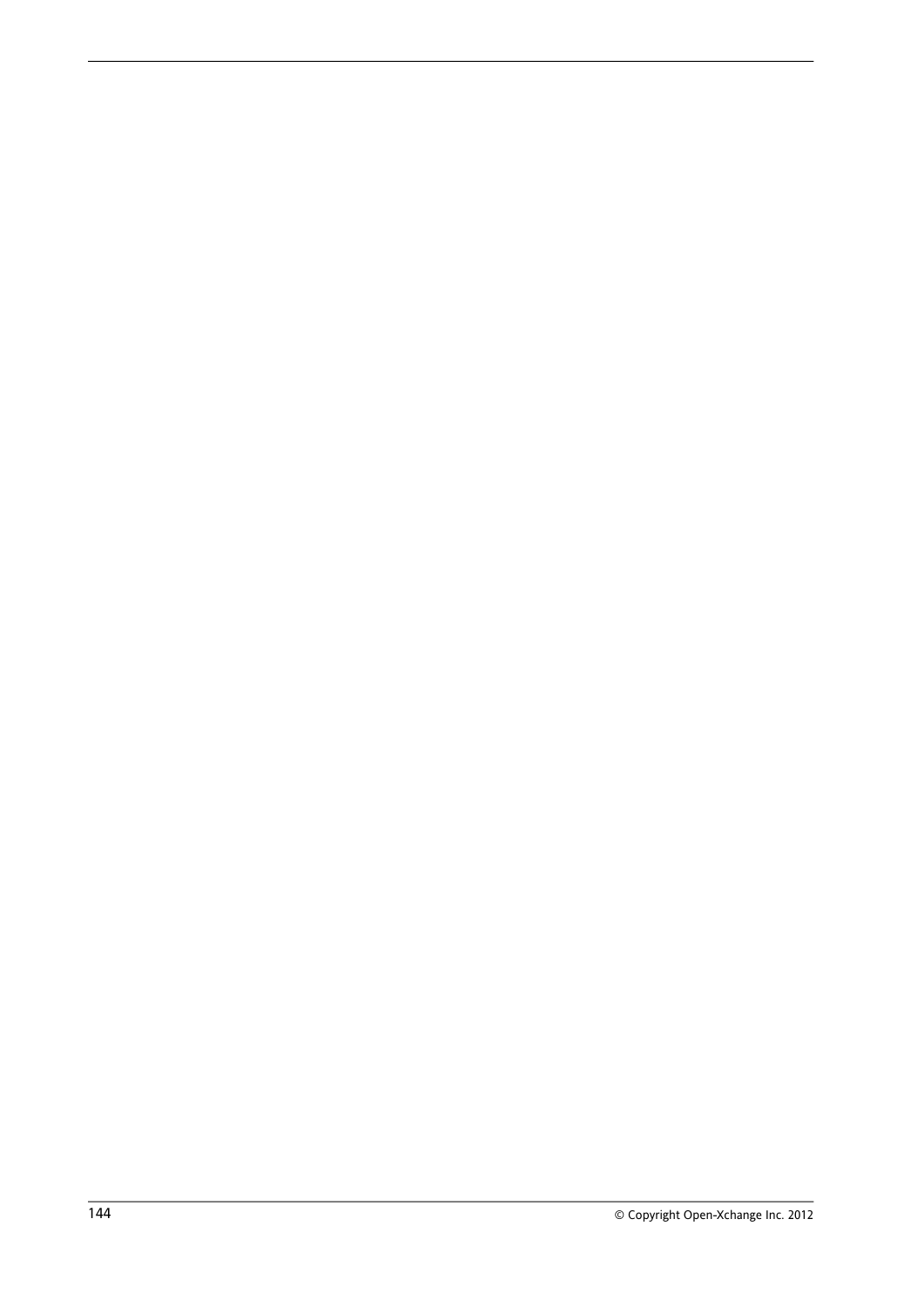

## **Chapter 15. Update of Open-Xchange Server v6.20 to v6.22 on RHEL 5**

This chapter will guide you through the update of an existing Open-Xchange Server 6 installation to the newest major release, v6.22.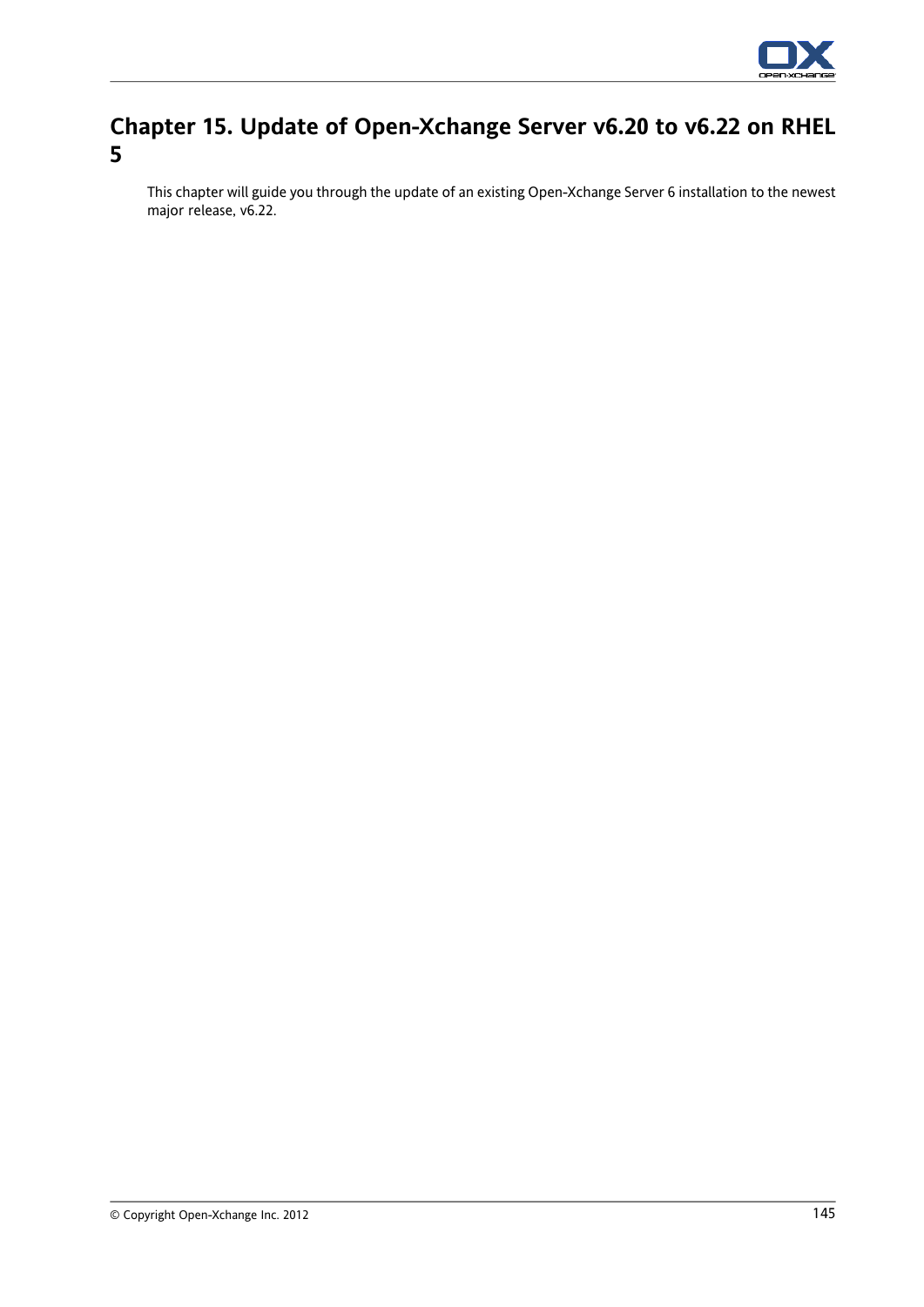

#### **15.1. Supported update path**

Please note that the update to v6.22 is only supported from an installed version 6.20.7 or later. If you have an earlier version of Open-Xchange Server 6 installed, please update to the latest release of v6.20 before attempting an update to v6.22.

The latest v6.20 release will remain accessible on our servers. If you need to access the repository after the release of v6.22, please use the following lines in your yum repository configuration to access v6.20 packages.

Start a console and change the software repository file for Open-Xchange:

\$ vim /etc/yum.repos.d/ox.repo [ox] name=Open-Xchange baseurl=http://software.open-xchange.com/OX6/6.20/RHEL5/ gpgkey=http://software.open-xchange.com/oxbuildkey.pub enabled=1 gpgcheck=1 metadata\_expire=0m

# if you have a valid maintenance subscription, please uncomment the # following and add the ldb account data to the url so that the most recent # packages get installed

[ox-updates] name=Open-Xchange Updates baseurl=http://LDBACCOUNT:LDBPASSWORD@software.open-xchange.com/OX6/6.20/RHEL5/ gpgkey=http://software.open-xchange.com/oxbuildkey.pub enabled=1 gpgcheck=1 metadata\_expire=0m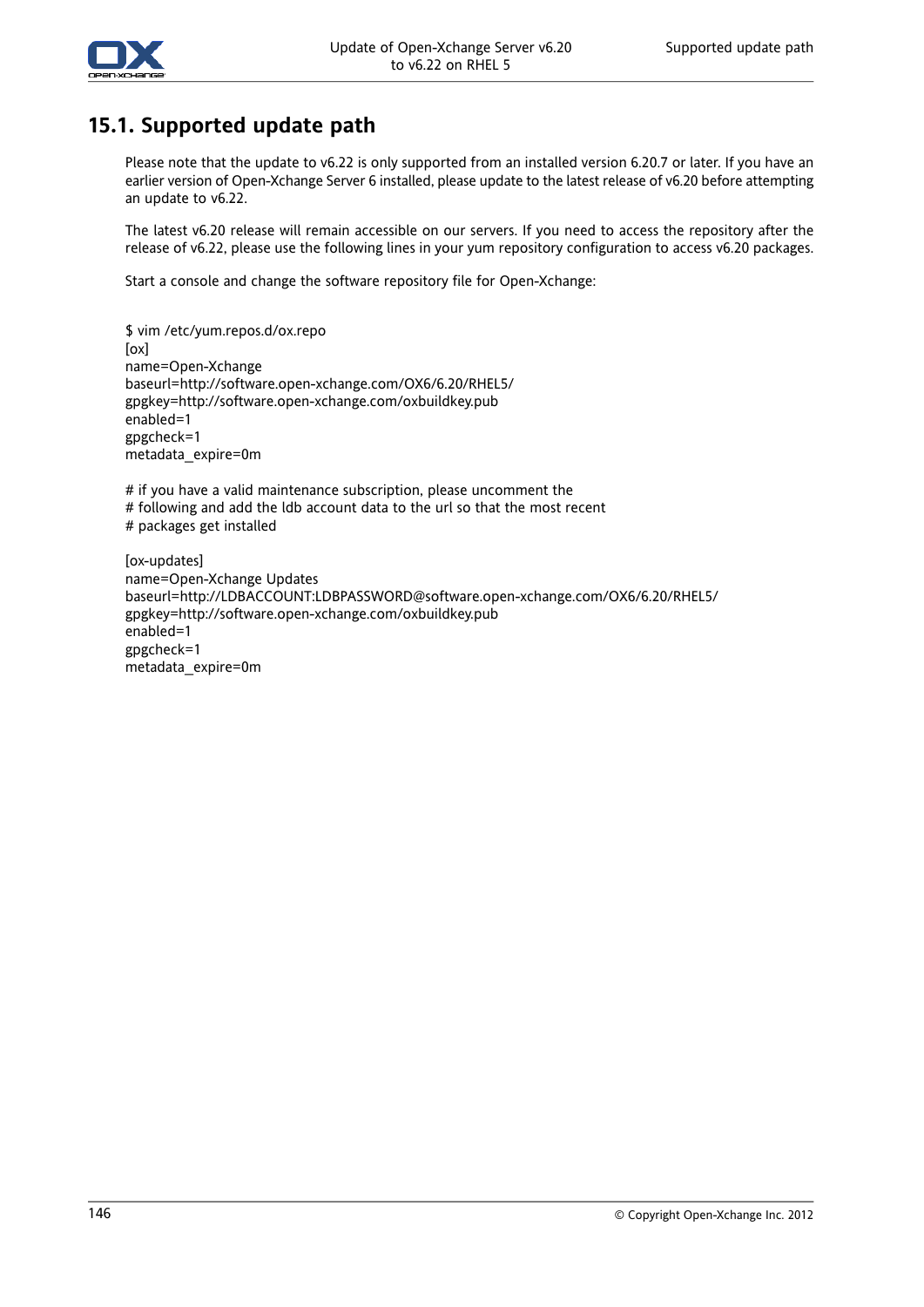

#### **15.2. Requirements**

- An Open-Xchange Server installation v6.20.7 or later. This update guide is valid for a system installed through our 9: *[Open-Xchange](#page-74-0) Server 6 (v6.22) on RedHat Enterprise Linux 5* (page 67)
- If you have custom packages done by Open-Xchange, please discuss with your Open-Xchange contact when these packages are available for 6.22. Do not attempt the update earlier
- If you have built custom packages yourself which install config files in the OX config tree, please check the page 5: *Packaging changes in [Open-Xchange](#page-38-0) Server v6.22* (page 31)
- If you have custom plugins written by yourself which depend on Open-Xchange Server OSGI bundles, check the pages 5: *Packaging changes in [Open-Xchange](#page-38-0) Server v6.22* (page 31) and 6: *Code changes [necessary](#page-42-0) for [Open-Xchange](#page-42-0) Server v6.22* (page 35) for changes you might need to do.
- Custom packages built for 6.20.7 or earlier might not work with 6.22.
- As for every update we strongly recommend that you make a backup of your system(s) before you proceed.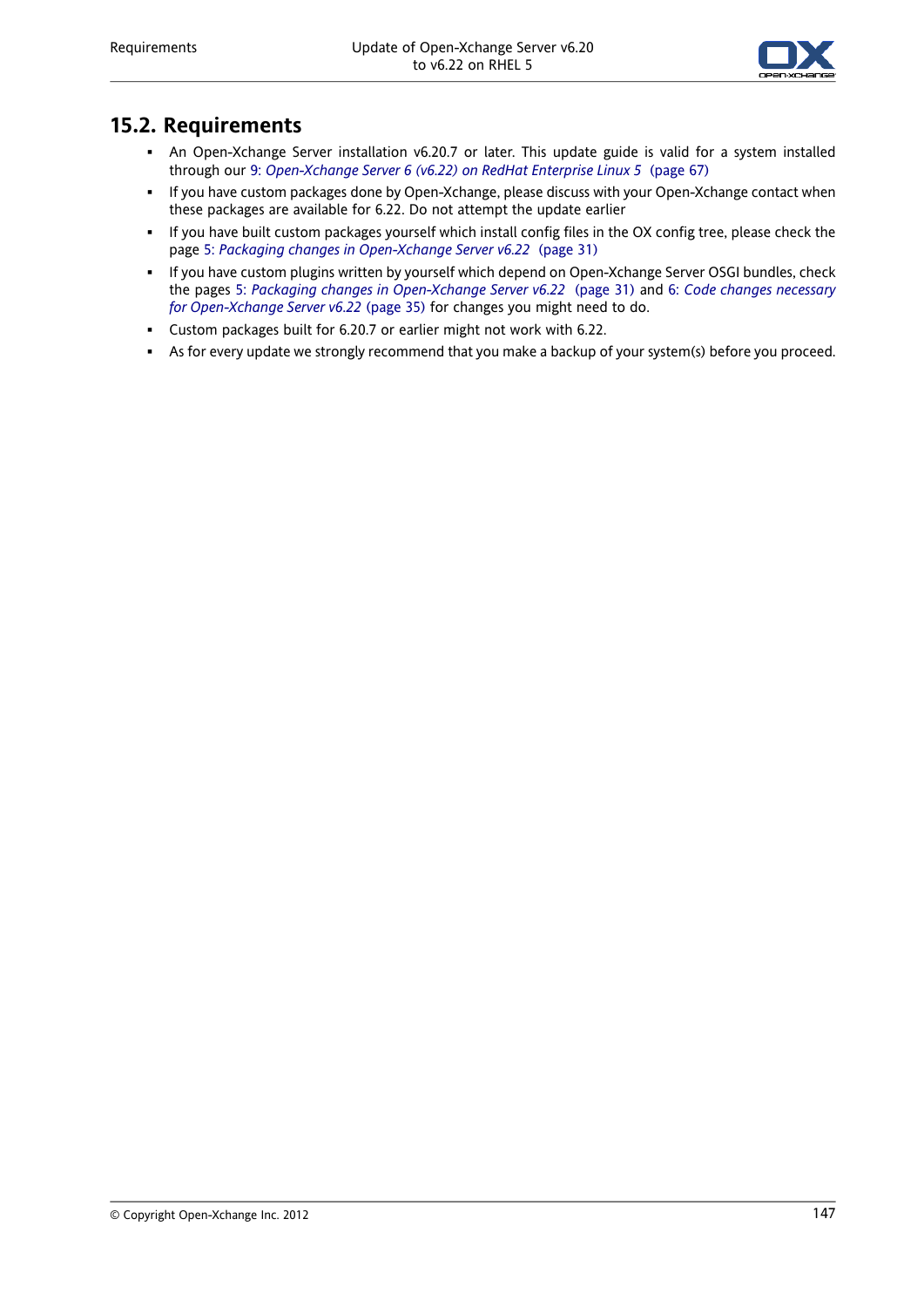

## **15.3. Update Open-Xchange Repository**

Add the following repositories to your apt configuration to access the v6.22 packages:

\$ vim /etc/yum.repos.d/ox.repo [ox-frontend] name=Open-Xchange-frontend baseurl=http://software.open-xchange.com/OX6/6.22/frontend/RHEL5/ gpgkey=http://software.open-xchange.com/oxbuildkey.pub enabled=1 gpgcheck=1 metadata\_expire=0m

[ox-backend] name=Open-Xchange-backend baseurl=http://software.open-xchange.com/OX6/6.22/backend/RHEL5/ gpgkey=http://software.open-xchange.com/oxbuildkey.pub enabled=1 gpgcheck=1 metadata\_expire=0m

[ox-usm] name=Open-Xchange-USM baseurl=http://software.open-xchange.com/OX6/6.22/usm/RHEL5/ gpgkey=http://software.open-xchange.com/oxbuildkey.pub enabled=1 gpgcheck=1 metadata\_expire=0m

# if you have a valid maintenance subscription, please uncomment the # following and add the ldb account data to the url so that the most recent # packages get installed

[ox-updates-frontend] name=Open-Xchange Updates-frontend baseurl=http://LDBACCOUNT:LDBPASSWORD@software.open-xchange.com/OX6/6.22/updates/frontend/RHEL5/ gpgkey=http://software.open-xchange.com/oxbuildkey.pub enabled=1 gpgcheck=1 metadata\_expire=0m

[ox-updates-backend] name=Open-Xchange Updates-backend baseurl=http://LDBACCOUNT:LDBPASSWORD@software.open-xchange.com/OX6/6.22/updates/backend/RHEL5/ gpgkey=http://software.open-xchange.com/oxbuildkey.pub enabled=1 gpgcheck=1 metadata\_expire=0m

[ox-updates-usm] name=Open-Xchange Updates-USM baseurl=http://LDBACCOUNT:LDBPASSWORD@software.open-xchange.com/OX6/6.22/updates/usm/RHEL5/ gpgkey=http://software.open-xchange.com/oxbuildkey.pub enabled=1 gpgcheck=1 metadata\_expire=0m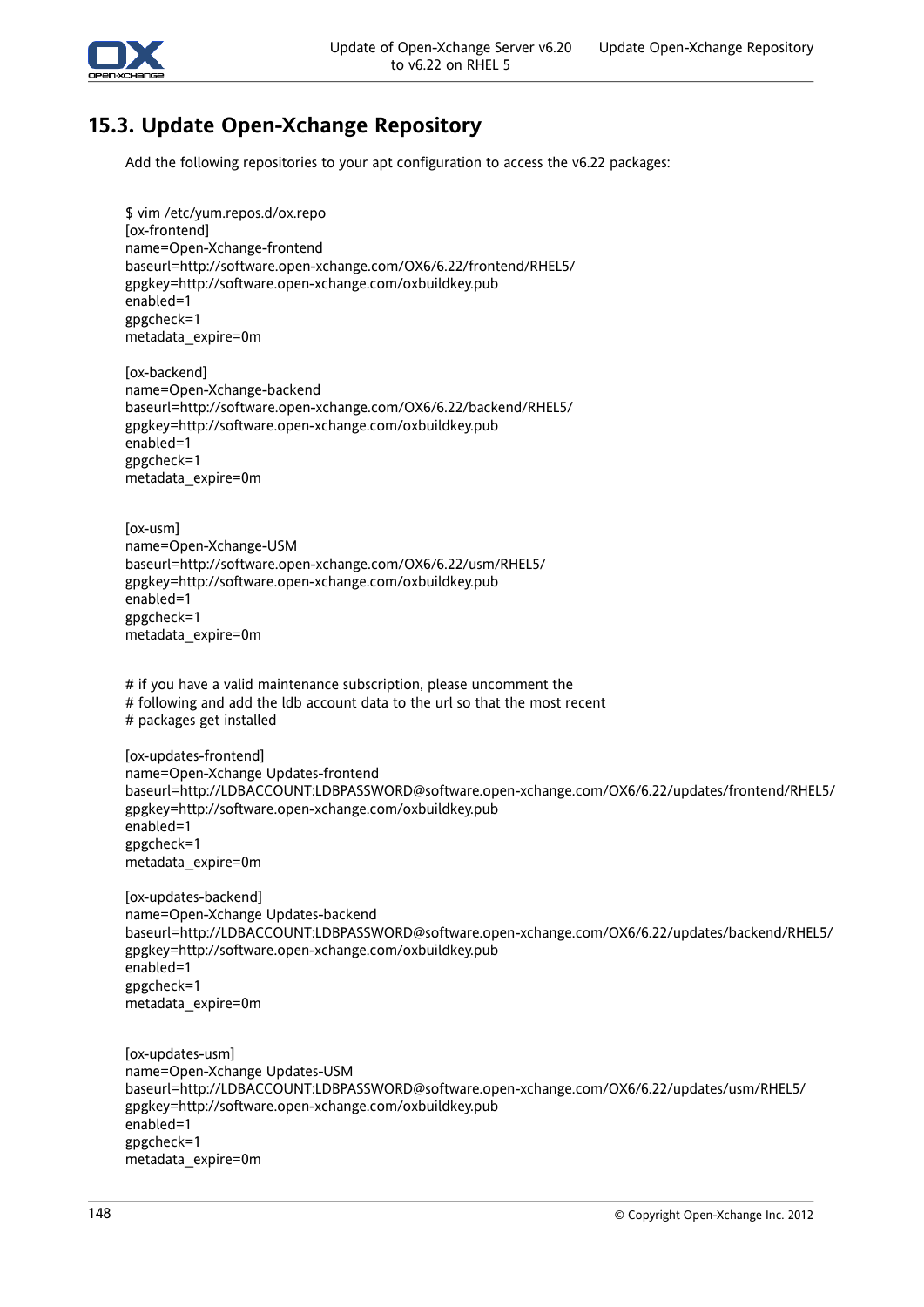

In case there are issues with an username and password containing URL unsafe characters, e.g. an @, they have to be entered URL encoded. Details can be found at http://www.w3schools.com/tags/ref urlencode.asp [[http://www.w3schools.com/tags/ref\\_urlencode.asp\]](http://www.w3schools.com/tags/ref_urlencode.asp)

Please note that frontend and backend packages are now provided from two different repositories. Depending on your setup and the packages installed on the specific system you're updating it is possible that you only need one of these repositories. All packages providing open-xchange-admin functionality are included in the backend repository.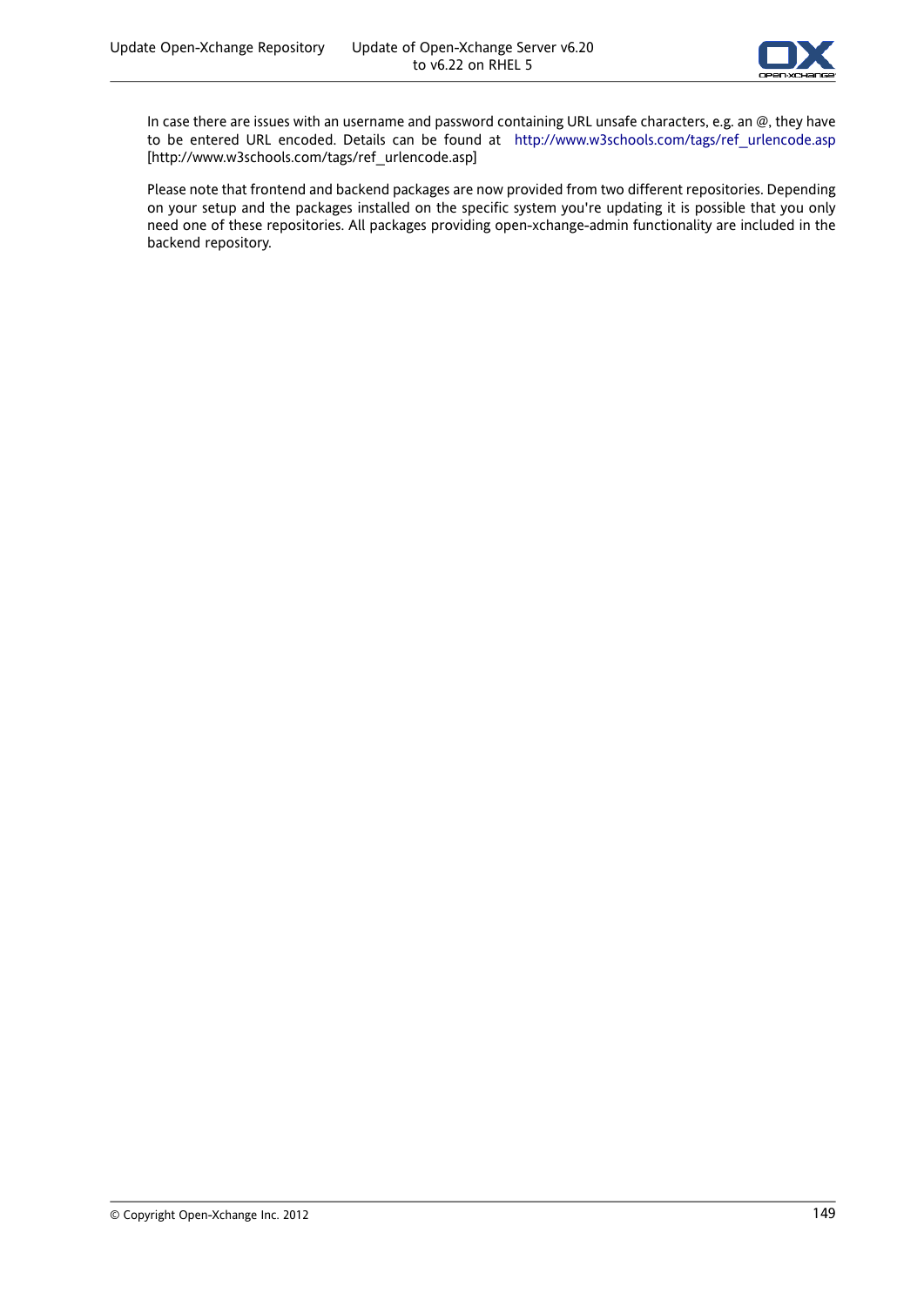

# **15.4. Updating repositories and updating packages**

Reload the package index:

\$ yum update \$ yum upgrade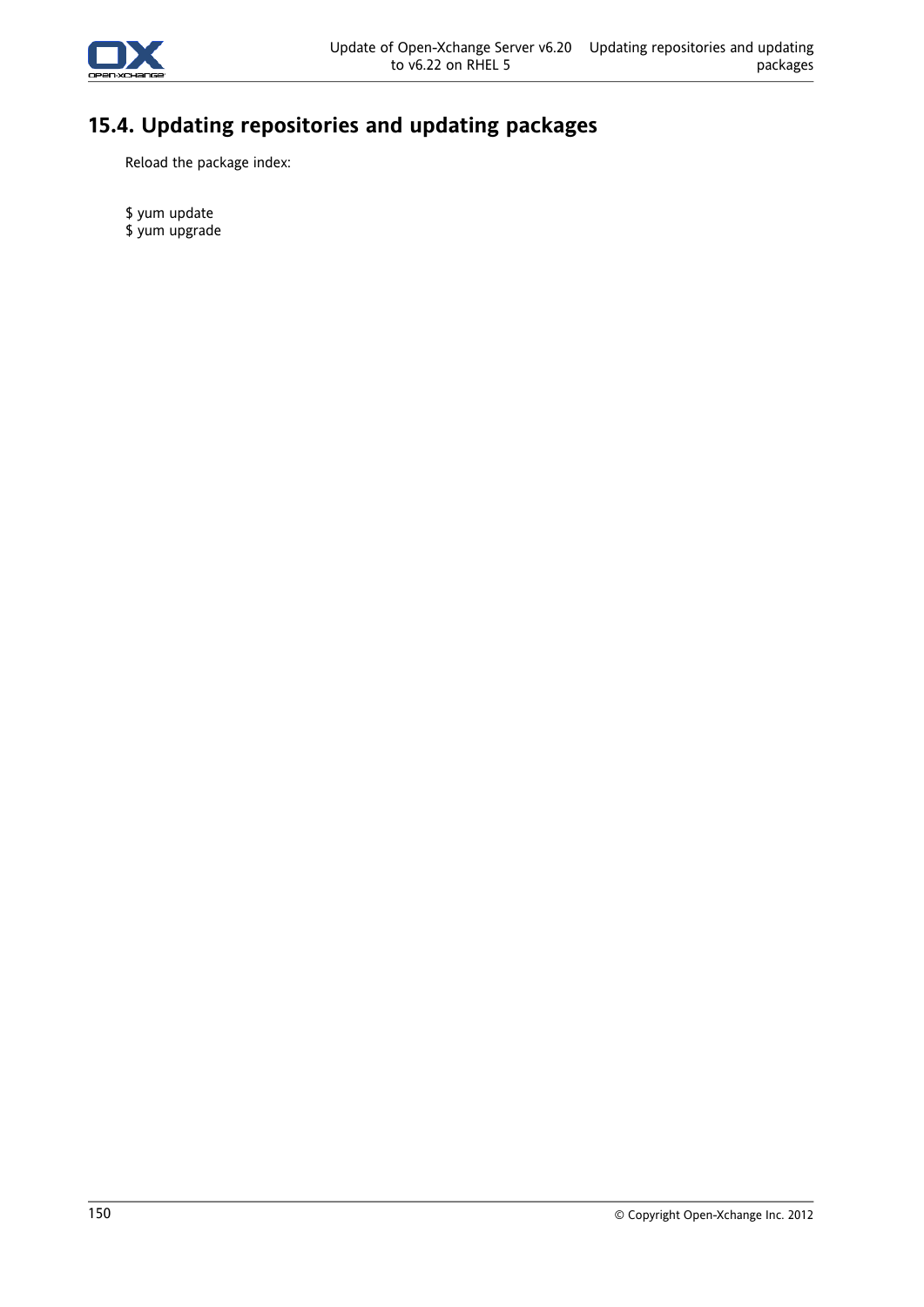

### **15.5. Install additional language packages if necessary**

Starting with v6.22 the localization files for German, French and British English are no longer part of the core packages. This change was necessary to allow customers to uninstall these languages when they are not needed. If you want to offer German, French and/or British English to your customers as language option, you need to install the corresponding packages after the update.

For German:

\$ yum install open-xchange-l10n-de-de open-xchange-gui-l10n-de-de

For French:

\$ yum install open-xchange-l10n-fr-fr open-xchange-gui-l10n-fr-fr

For British English:

\$ yum install open-xchange-gui-l10n-en-gb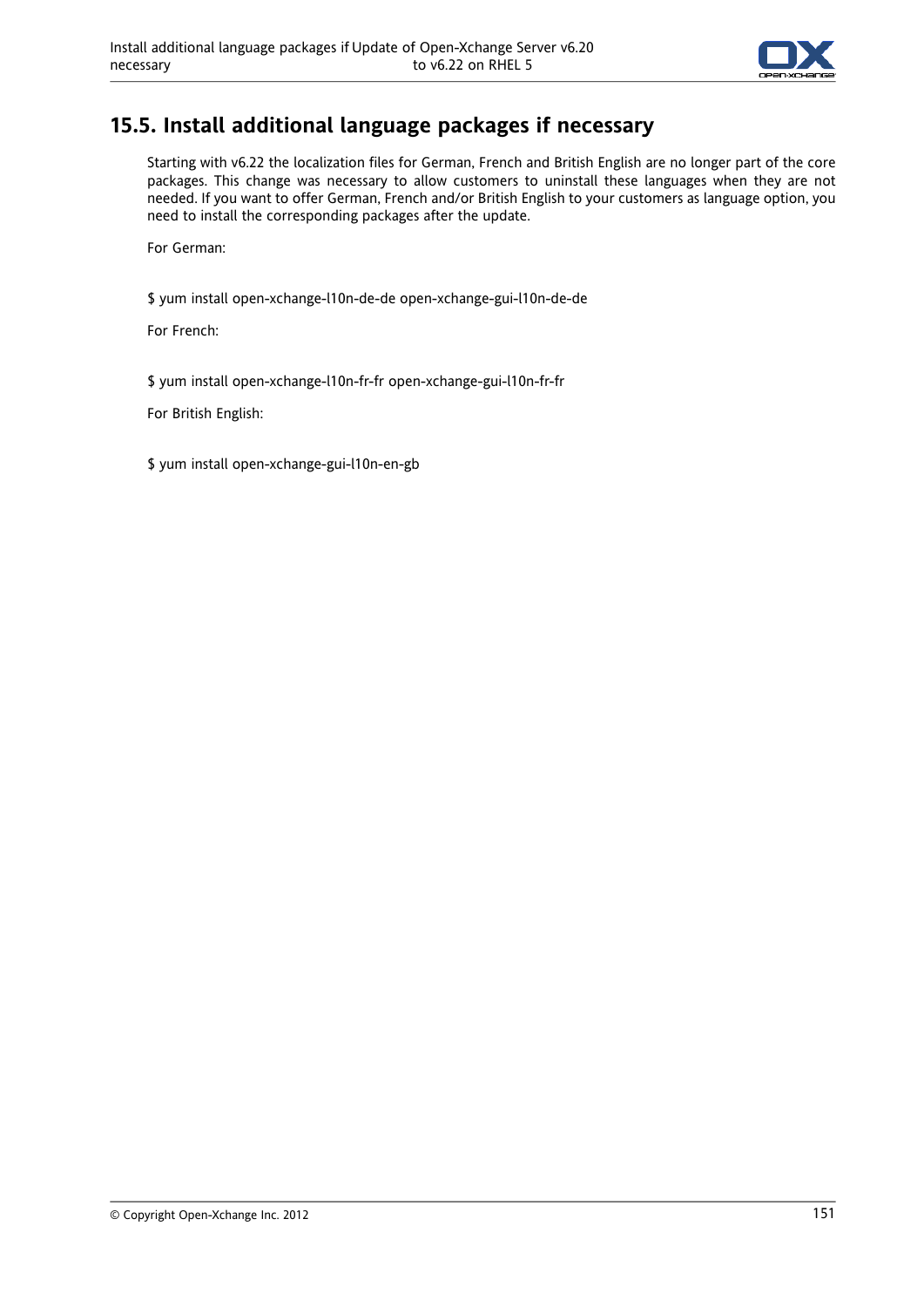

#### **15.6. Restart Open-Xchange**

To restart Open-Xchange Server after the update, run

\$ /etc/init.d/open-xchange restart

This script will check on startup if the old processes for open-xchange-groupware and open-xchange-admin are running, and stops them if they are. You might still want to check with

\$ ps aux | grep open-xchange

that there is now only one process running Open-Xchange Server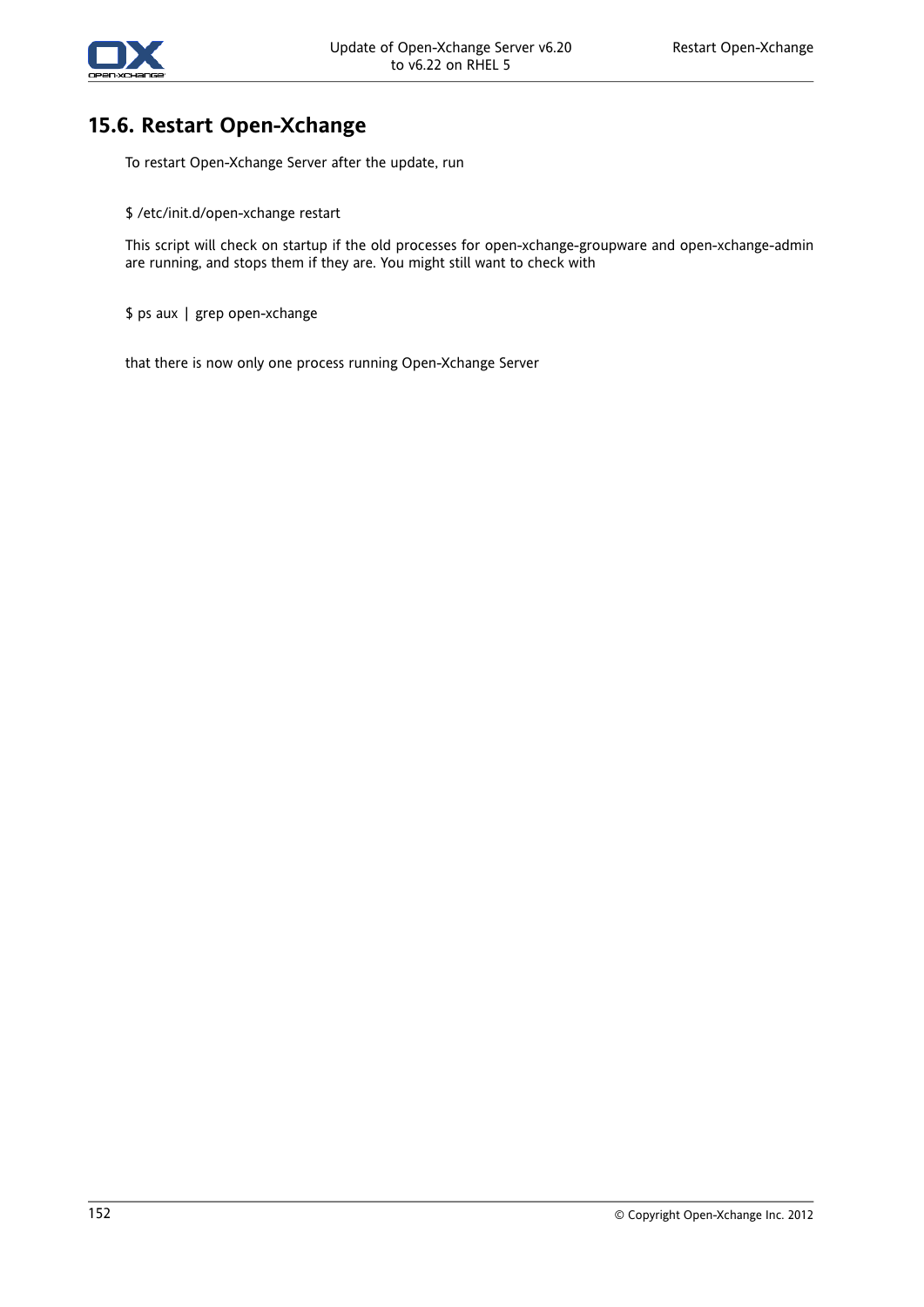

#### **15.7. Leftover configuration files and runtime data**

After the update you may see leftover configuration files and runtime data below /opt/open-xchange/etc.

Some of these files belong to packages which have been uninstalled during the update. Other orphaned files may be runtime data or temporary files which do not belong to any package and therefore couldn't be removed during the package update.

package-cleanup --orphans | grep open-x\*

Finally, there may be backup files created by the package manager during earlier updates.

It is safe to remove:

▪ All files and subdirectories below:

/opt/open-xchange/etc/admindaemon /opt/open-xchange/etc/common /opt/open-xchange/etc/groupware

unless you have built your own packages which install files into these directories.

▪ All files ending in .rpmsave or .rpmnew once you are confident that your configuration is working after the update.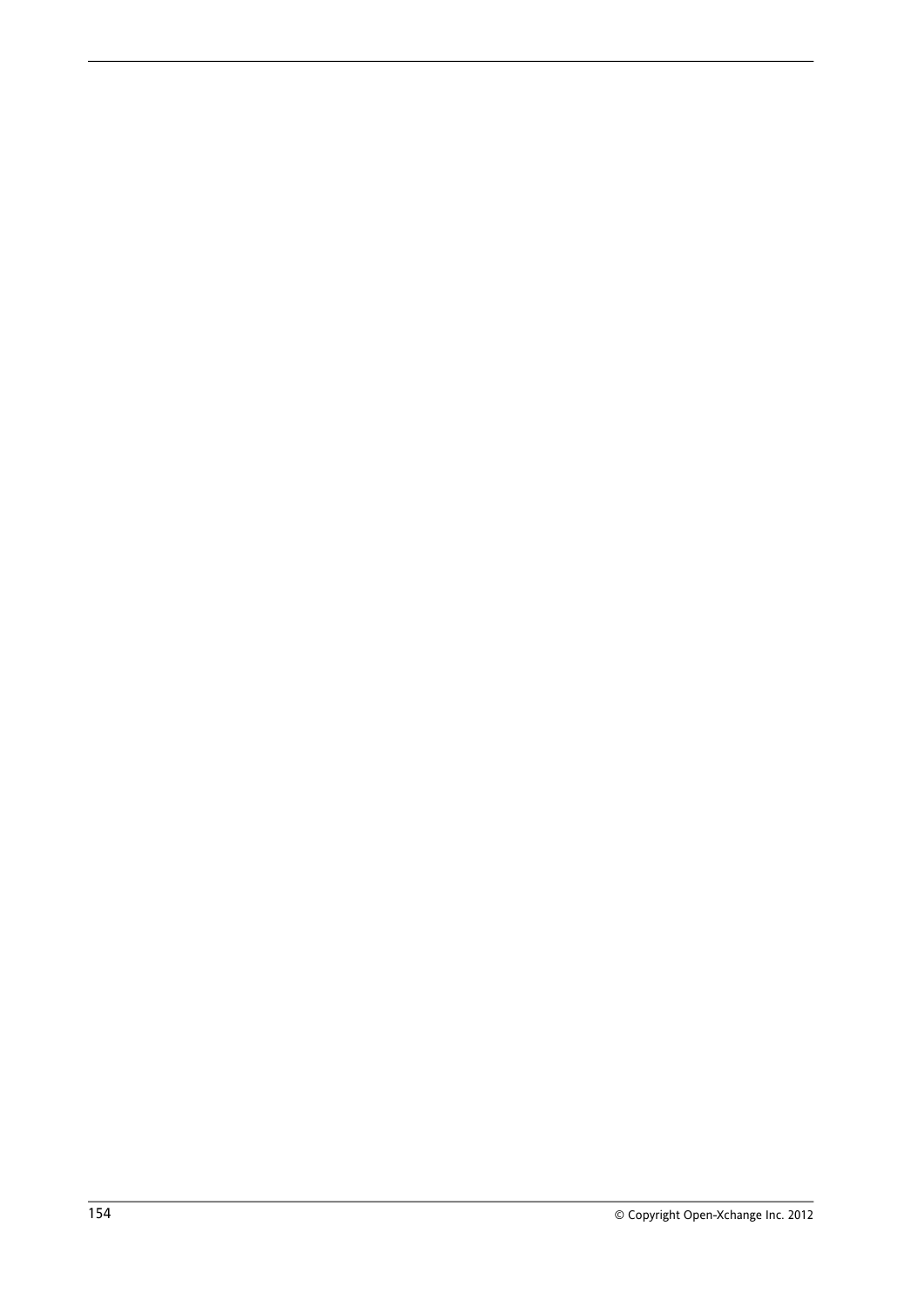

## **Chapter 16. Update of Open-Xchange Server v6.20 to v6.22 on RHEL 6**

This chapter will guide you through the update of an existing Open-Xchange Server 6 installation to the newest major release, v6.22.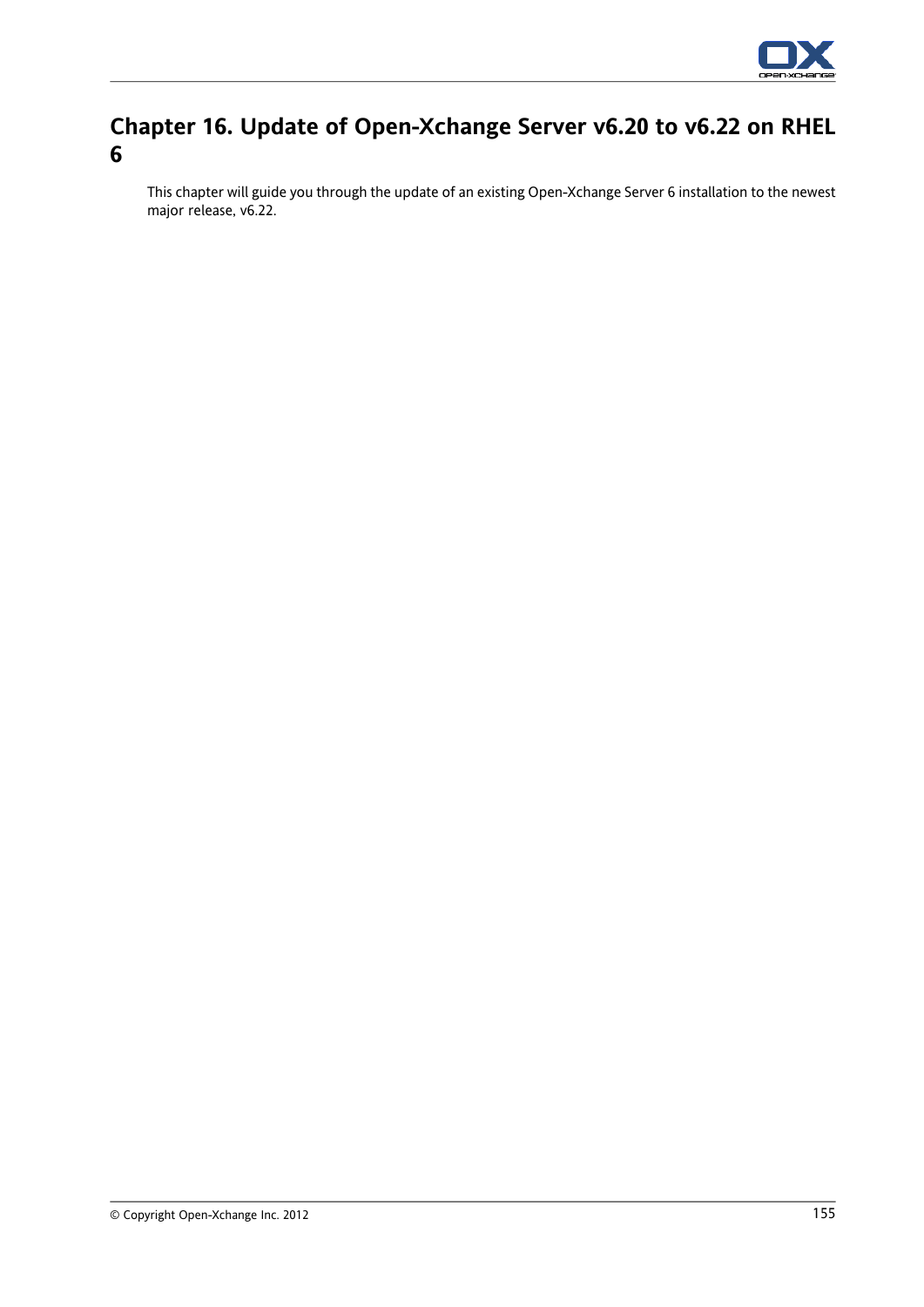

#### **16.1. Supported update path**

Please note that the update to v6.22 is only supported from an installed version 6.20.7 or later. If you have an earlier version of Open-Xchange Server 6 installed, please update to the latest release of v6.20 before attempting an update to v6.22.

The latest v6.20 release will remain accessible on our servers. If you need to access the repository after the release of v6.22, please use the following lines in your yum repository configuration to access v6.20 packages.

Start a console and change the software repository file for Open-Xchange:

\$ vim /etc/yum.repos.d/ox.repo [ox] name=Open-Xchange baseurl=http://software.open-xchange.com/OX6/6.20/RHEL6/ gpgkey=http://software.open-xchange.com/oxbuildkey.pub enabled=1 gpgcheck=1 metadata\_expire=0m

# if you have a valid maintenance subscription, please uncomment the # following and add the ldb account data to the url so that the most recent # packages get installed

[ox-updates] name=Open-Xchange Updates baseurl=http://LDBACCOUNT:LDBPASSWORD@software.open-xchange.com/OX6/6.20/RHEL6/ gpgkey=http://software.open-xchange.com/oxbuildkey.pub enabled=1 gpgcheck=1 metadata\_expire=0m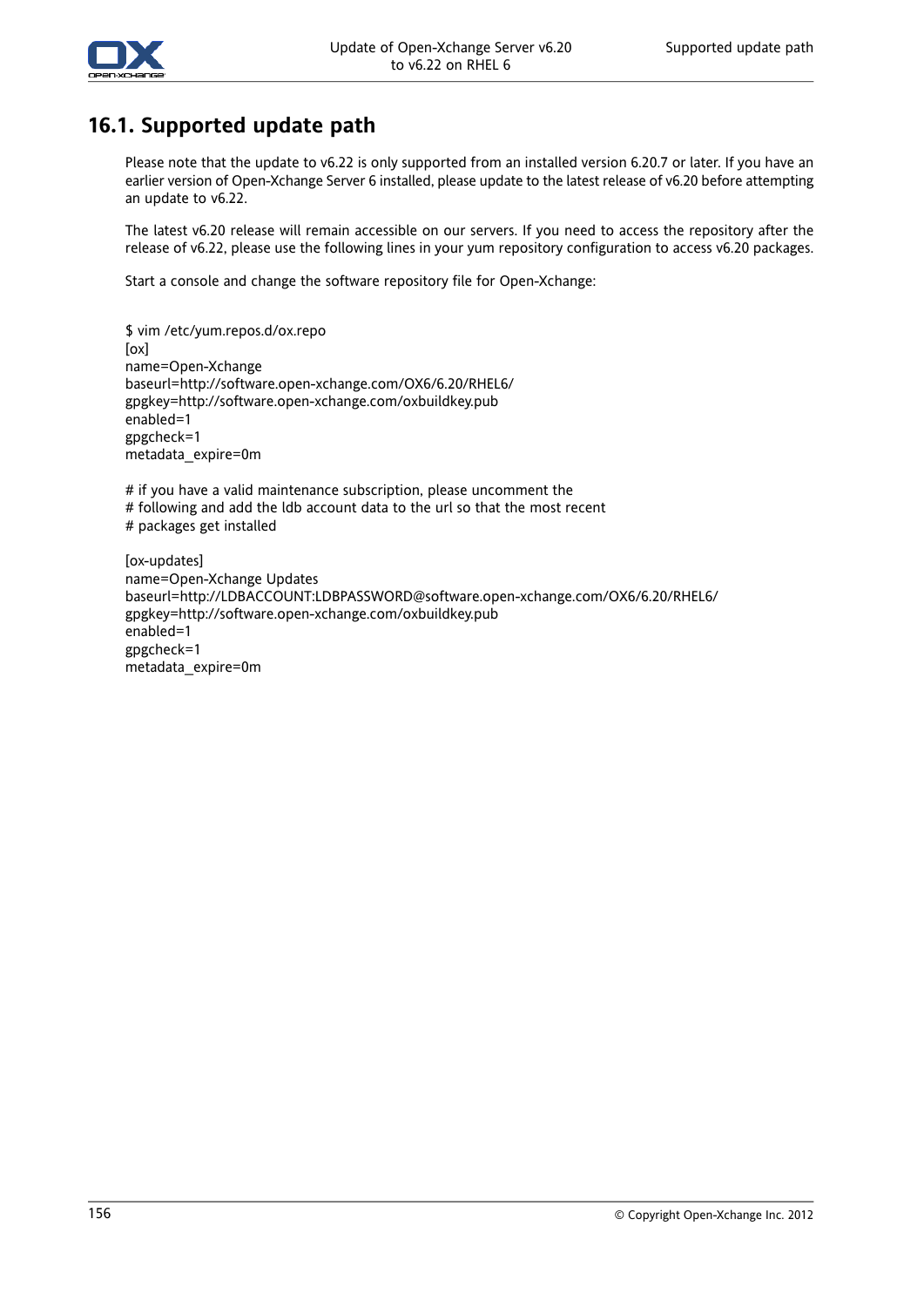

#### **16.2. Requirements**

- An Open-Xchange Server installation v6.20.7 or later. This update guide is valid for a system installed through our 10: *[Open-Xchange](#page-90-0) Server 6 (v6.22) on RedHat Enterprise Linux 6* (page 83)
- If you have custom packages done by Open-Xchange, please discuss with your Open-Xchange contact when these packages are available for 6.22. Do not attempt the update earlier
- If you have built custom packages yourself which install config files in the OX config tree, please check the page 5: *Packaging changes in [Open-Xchange](#page-38-0) Server v6.22* (page 31)
- If you have custom plugins written by yourself which depend on Open-Xchange Server OSGI bundles, check the pages 5: *Packaging changes in [Open-Xchange](#page-38-0) Server v6.22* (page 31) and 6: *Code changes [necessary](#page-42-0) for [Open-Xchange](#page-42-0) Server v6.22* (page 35) for changes you might need to do.
- Custom packages built for 6.20.7 or earlier might not work with 6.22.
- As for every update we strongly recommend that you make a backup of your system(s) before you proceed.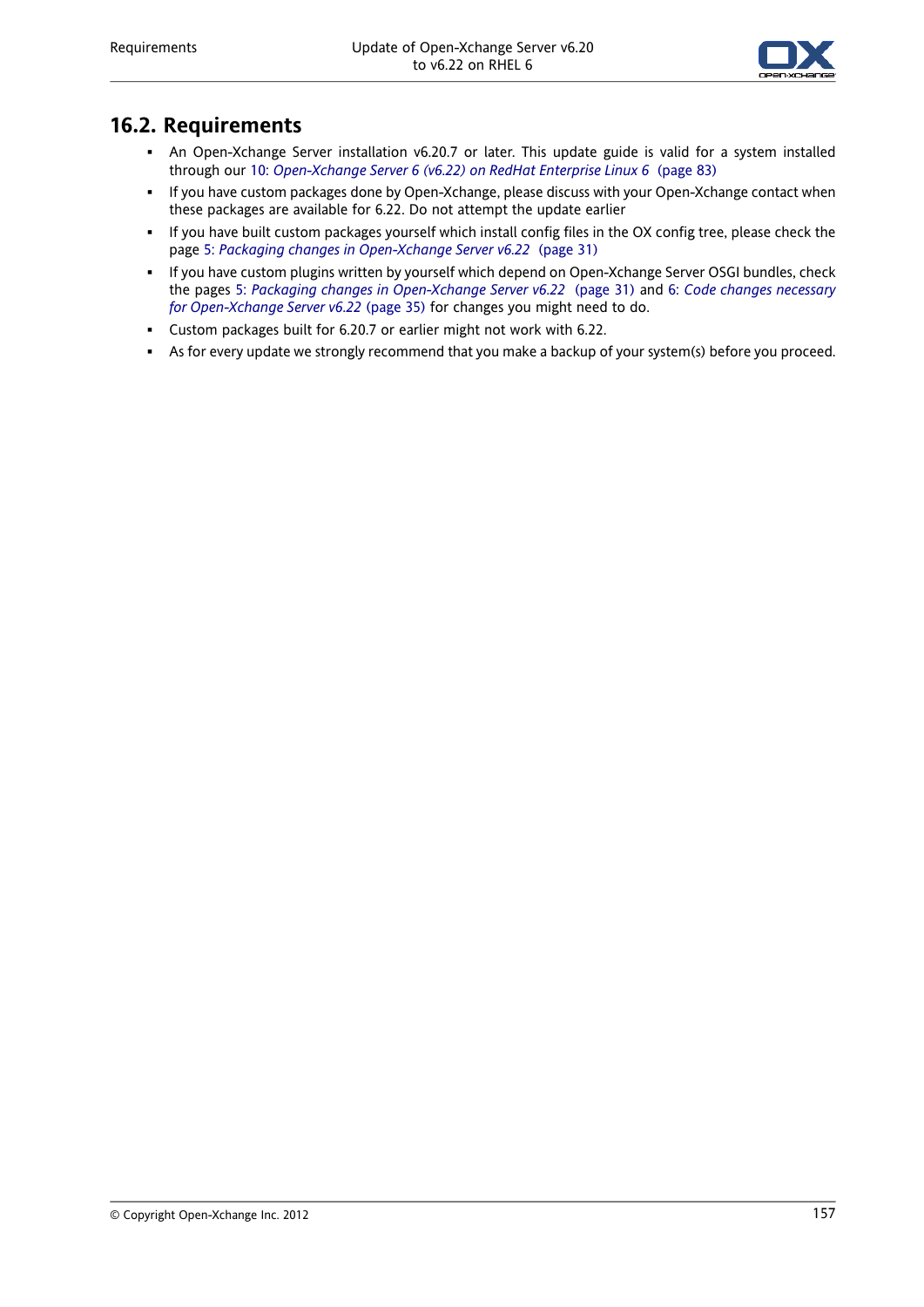

## **16.3. Update Open-Xchange Repository**

Add the following repositories to your apt configuration to access the v6.22 packages:

\$ vim /etc/yum.repos.d/ox.repo [ox-frontend] name=Open-Xchange-frontend baseurl=http://software.open-xchange.com/OX6/6.22/frontend/RHEL6/ gpgkey=http://software.open-xchange.com/oxbuildkey.pub enabled=1 gpgcheck=1 metadata\_expire=0m

[ox-backend] name=Open-Xchange-backend baseurl=http://software.open-xchange.com/OX6/6.22/backend/RHEL6/ gpgkey=http://software.open-xchange.com/oxbuildkey.pub enabled=1 gpgcheck=1 metadata\_expire=0m

[ox-usm] name=Open-Xchange-USM baseurl=http://software.open-xchange.com/OX6/6.22/usm/RHEL6/ gpgkey=http://software.open-xchange.com/oxbuildkey.pub enabled=1 gpgcheck=1 metadata\_expire=0m

# if you have a valid maintenance subscription, please uncomment the # following and add the ldb account data to the url so that the most recent # packages get installed

[ox-updates-frontend] name=Open-Xchange Updates-frontend baseurl=http://LDBACCOUNT:LDBPASSWORD@software.open-xchange.com/OX6/6.22/updates/frontend/RHEL6/ gpgkey=http://software.open-xchange.com/oxbuildkey.pub enabled=1 gpgcheck=1 metadata\_expire=0m

[ox-updates-backend] name=Open-Xchange Updates-backend baseurl=http://LDBACCOUNT:LDBPASSWORD@software.open-xchange.com/OX6/6.22/updates/backend/RHEL6/ gpgkey=http://software.open-xchange.com/oxbuildkey.pub enabled=1 gpgcheck=1 metadata\_expire=0m

[ox-updates-usm] name=Open-Xchange Updates-USM baseurl=http://LDBACCOUNT:LDBPASSWORD@software.open-xchange.com/OX6/6.22/updates/usm/RHEL6/ gpgkey=http://software.open-xchange.com/oxbuildkey.pub enabled=1 gpgcheck=1 metadata\_expire=0m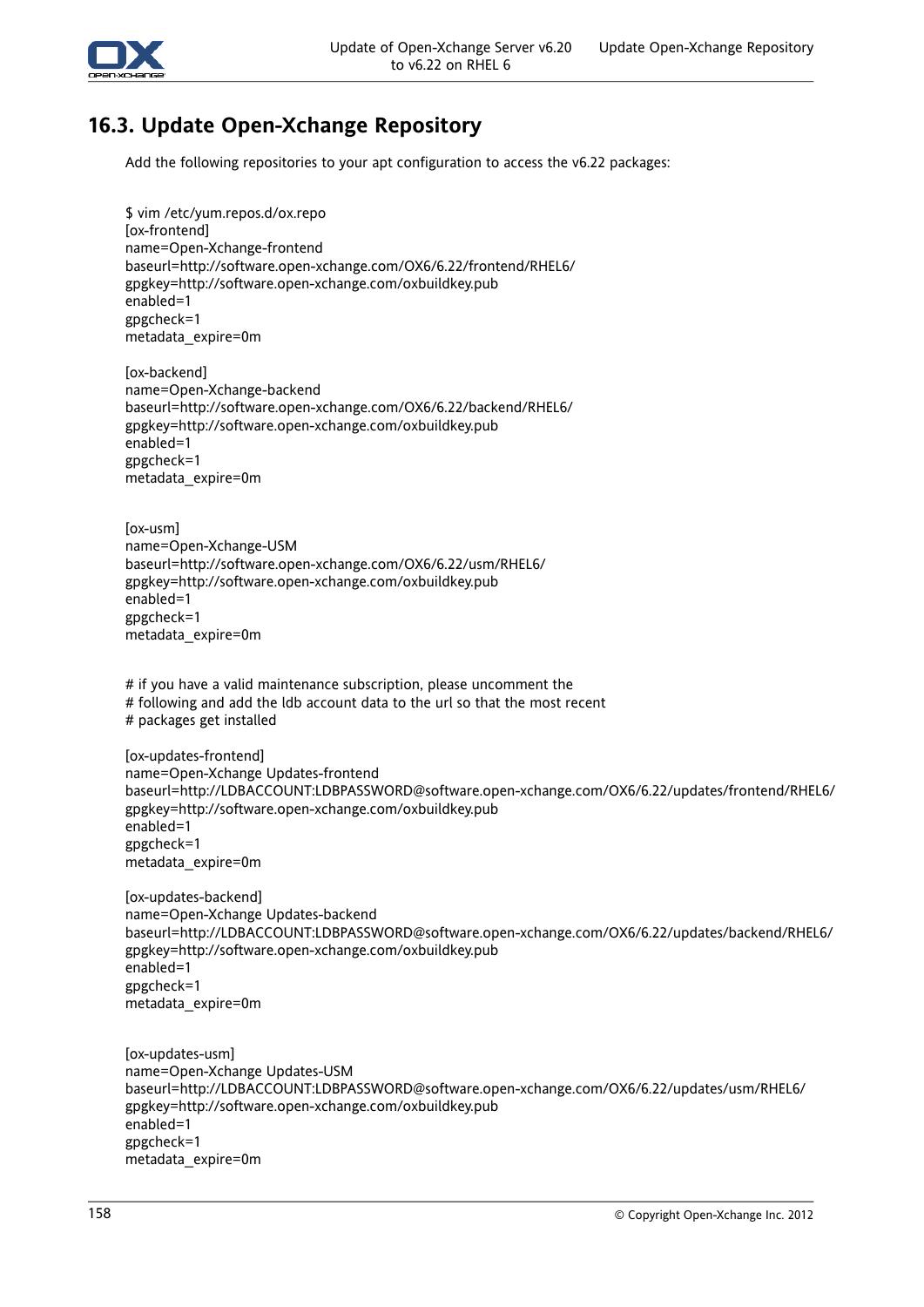

In case there are issues with an username and password containing URL unsafe characters, e.g. an @, they have to be entered URL encoded. Details can be found at http://www.w3schools.com/tags/ref urlencode.asp [[http://www.w3schools.com/tags/ref\\_urlencode.asp\]](http://www.w3schools.com/tags/ref_urlencode.asp)

Please note that frontend and backend packages are now provided from two different repositories. Depending on your setup and the packages installed on the specific system you're updating it is possible that you only need one of these repositories. All packages providing open-xchange-admin functionality are included in the backend repository.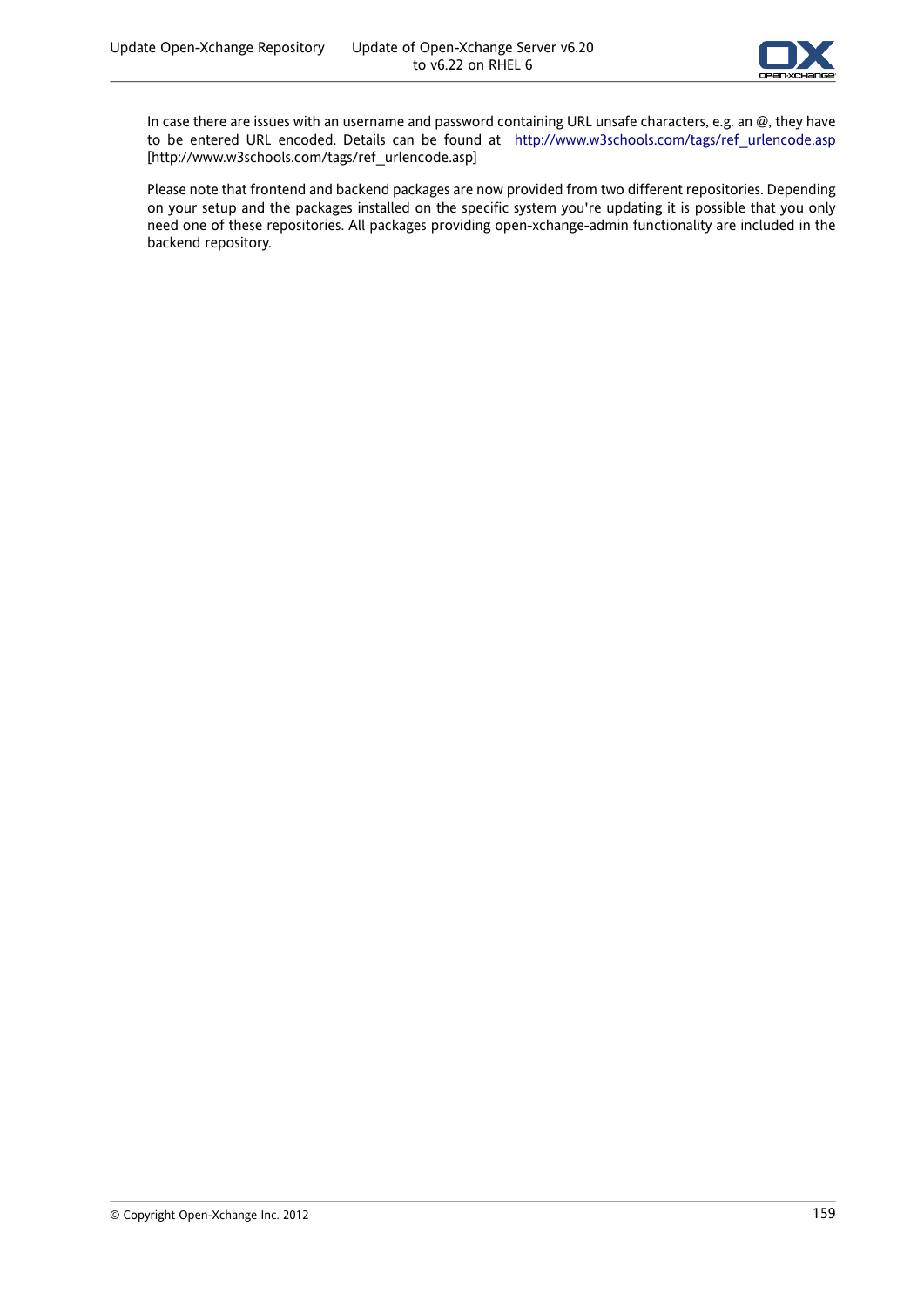

# **16.4. Updating repositories and updating packages**

Reload the package index and update all installed packages:

\$ yum update \$ yum upgrade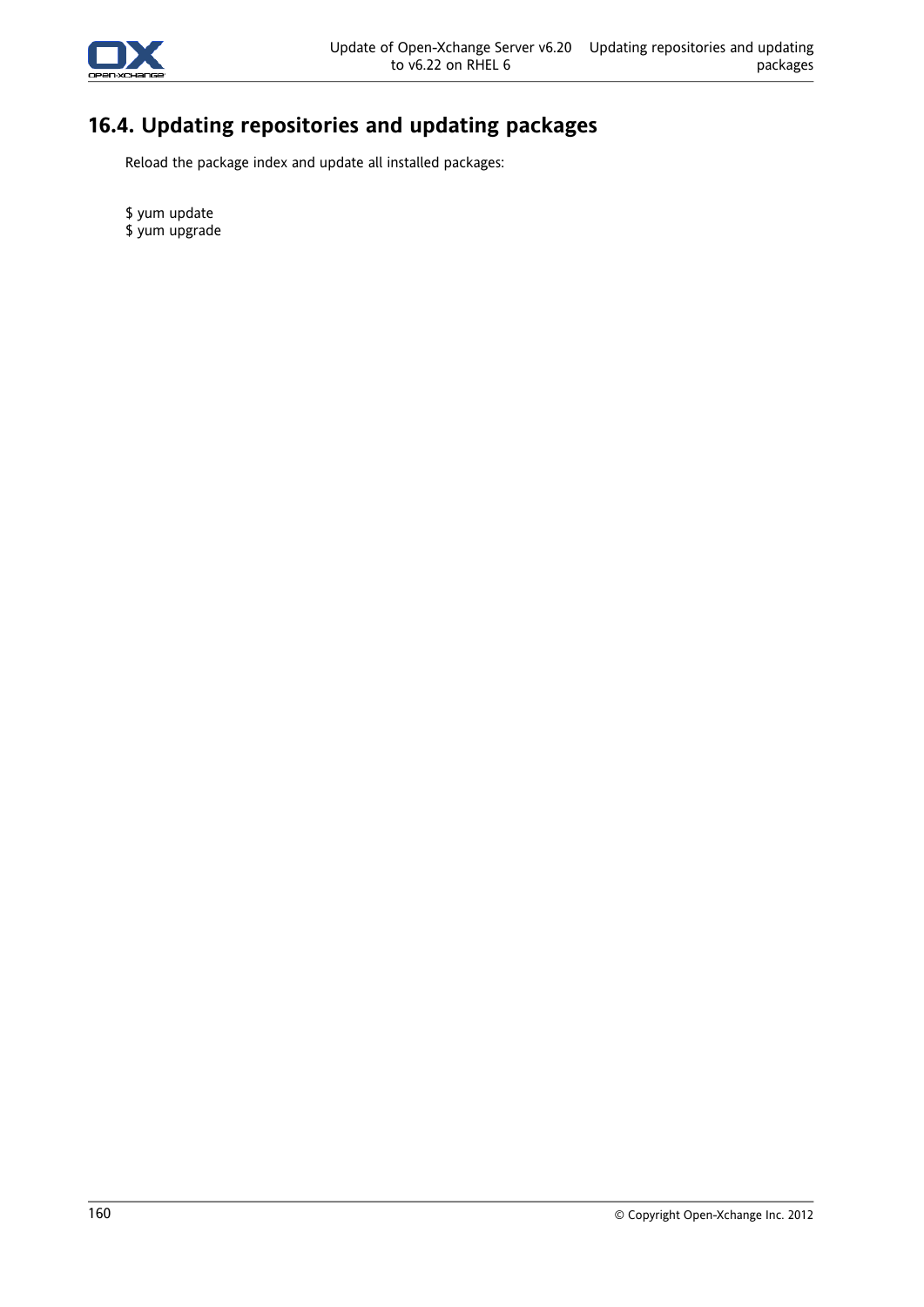

### **16.5. Install additional language packages if necessary**

Starting with v6.22 the localization files for German, French and British English are no longer part of the core packages. This change was necessary to allow customers to uninstall these languages when they are not needed. If you want to offer German, French and/or British English to your customers as language option, you need to install the corresponding packages after the update.

For German:

\$ yum install open-xchange-l10n-de-de open-xchange-gui-l10n-de-de

For French:

\$ yum install open-xchange-l10n-fr-fr open-xchange-gui-l10n-fr-fr

For British English:

\$ yum install open-xchange-gui-l10n-en-gb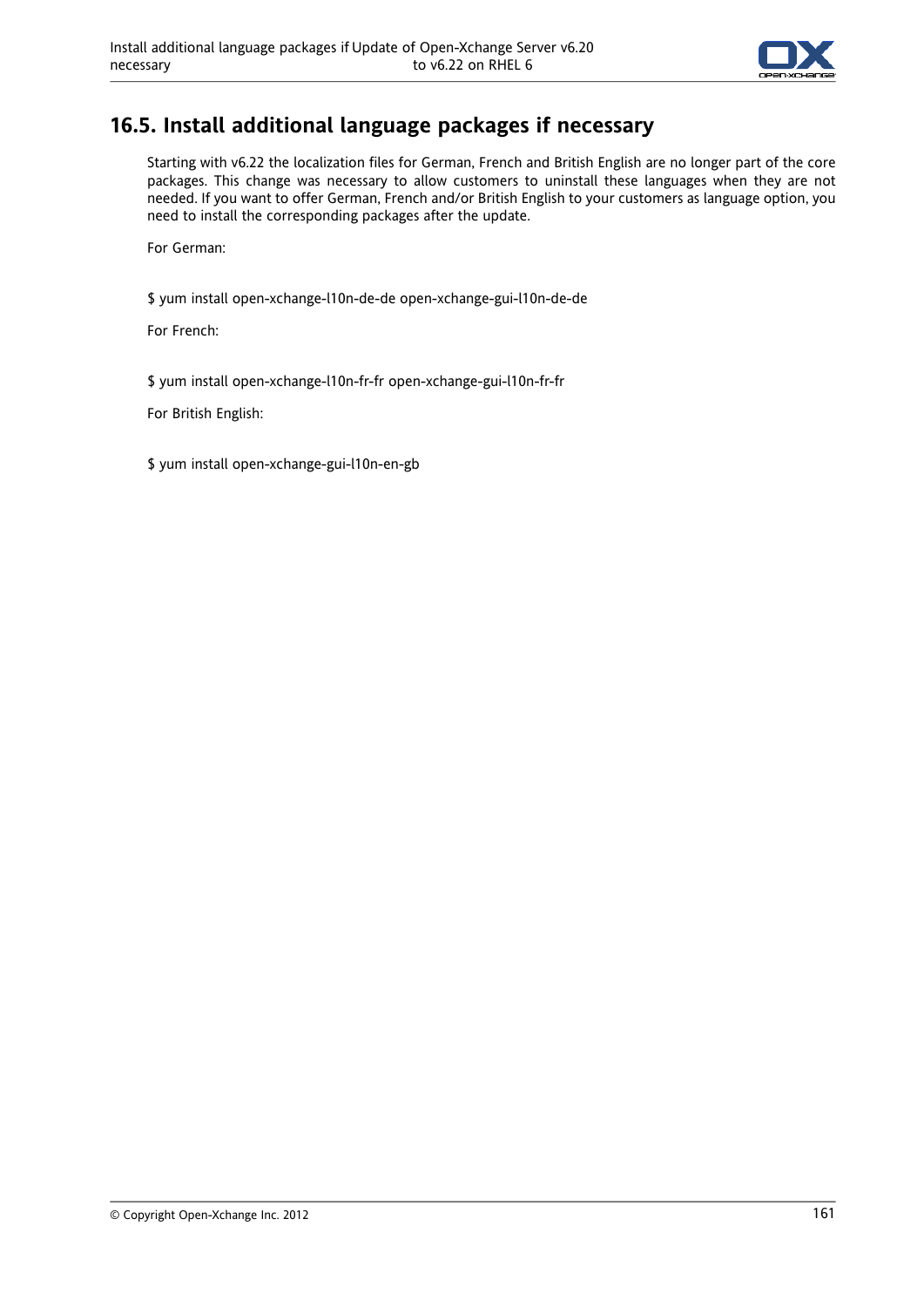

#### **16.6. Restart Open-Xchange**

To restart Open-Xchange Server after the update, run

\$ /etc/init.d/open-xchange restart

This script will check on startup if the old processes for open-xchange-groupware and open-xchange-admin are running, and stops them if they are. You might still want to check with

\$ ps aux | grep open-xchange

that there is now only one process running Open-Xchange Server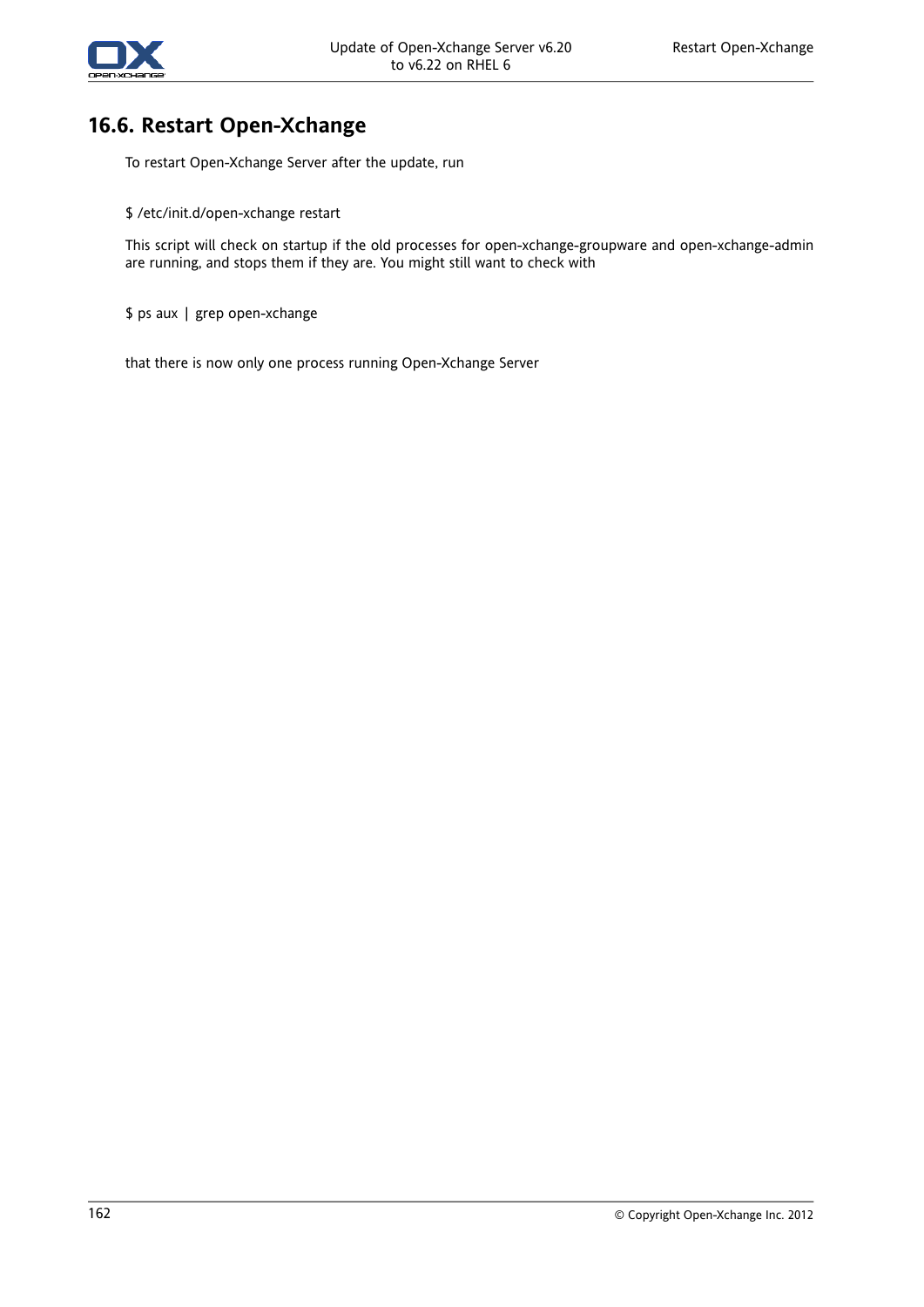

#### **16.7. Leftover configuration files and runtime data**

After the update you may see leftover configuration files and runtime data below /opt/open-xchange/etc.

Some of these files belong to packages which have been uninstalled during the update. Other orphaned files may be runtime data or temporary files which do not belong to any package and therefore couldn't be removed during the package update.

package-cleanup --orphans | grep open-x\*

Finally, there may be backup files created by the package manager during earlier updates.

It is safe to remove:

▪ All files and subdirectories below:

/opt/open-xchange/etc/admindaemon /opt/open-xchange/etc/common /opt/open-xchange/etc/groupware

unless you have built your own packages which install files into these directories.

▪ All files ending in .rpmsave or .rpmnew once you are confident that your configuration is working after the update.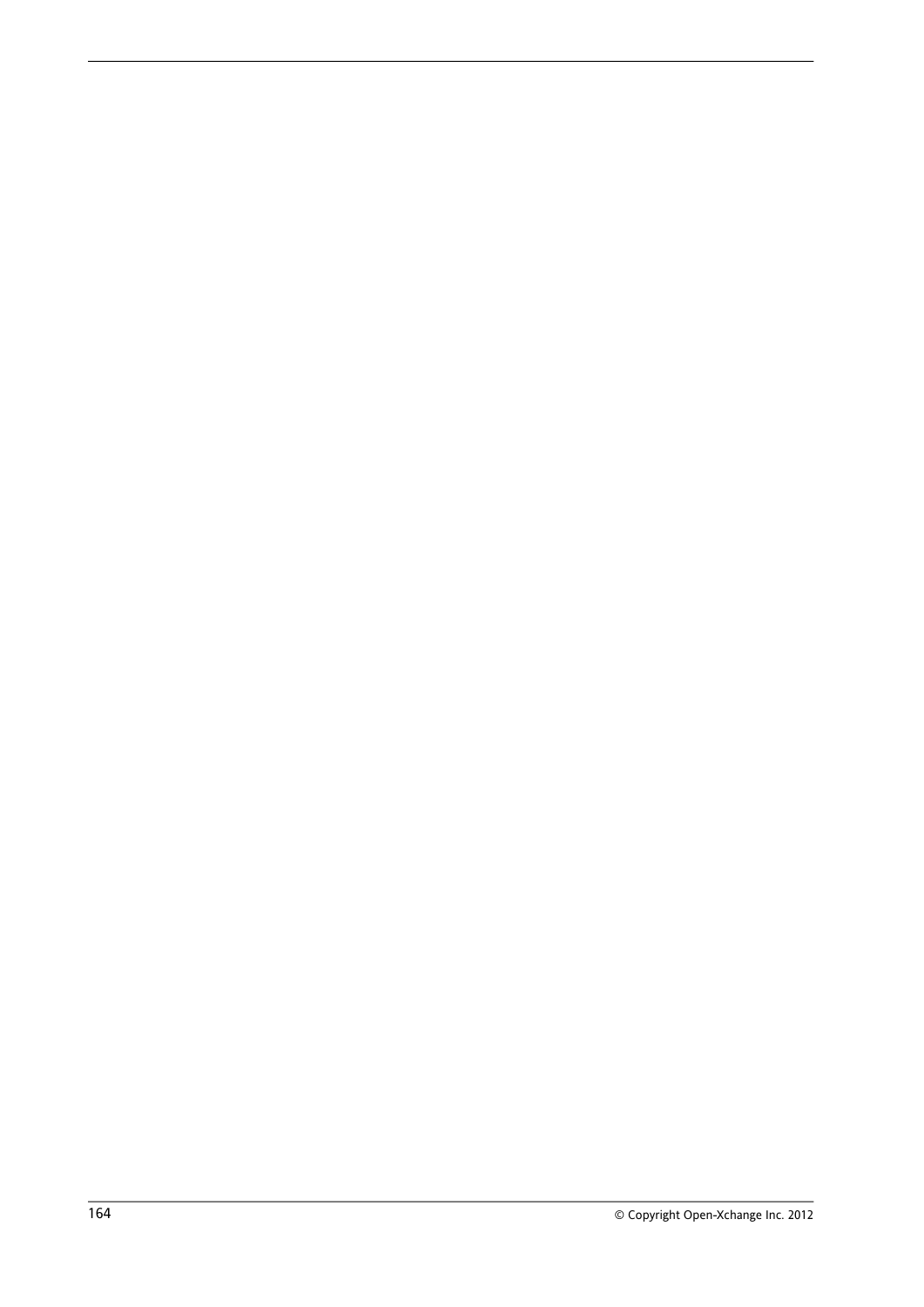

## **Chapter 17. Update of Open-Xchange Server v6.20 to v6.22 on CentOS 5**

This chapter will guide you through the update of an existing Open-Xchange Server 6 installation to the newest major release, v6.22.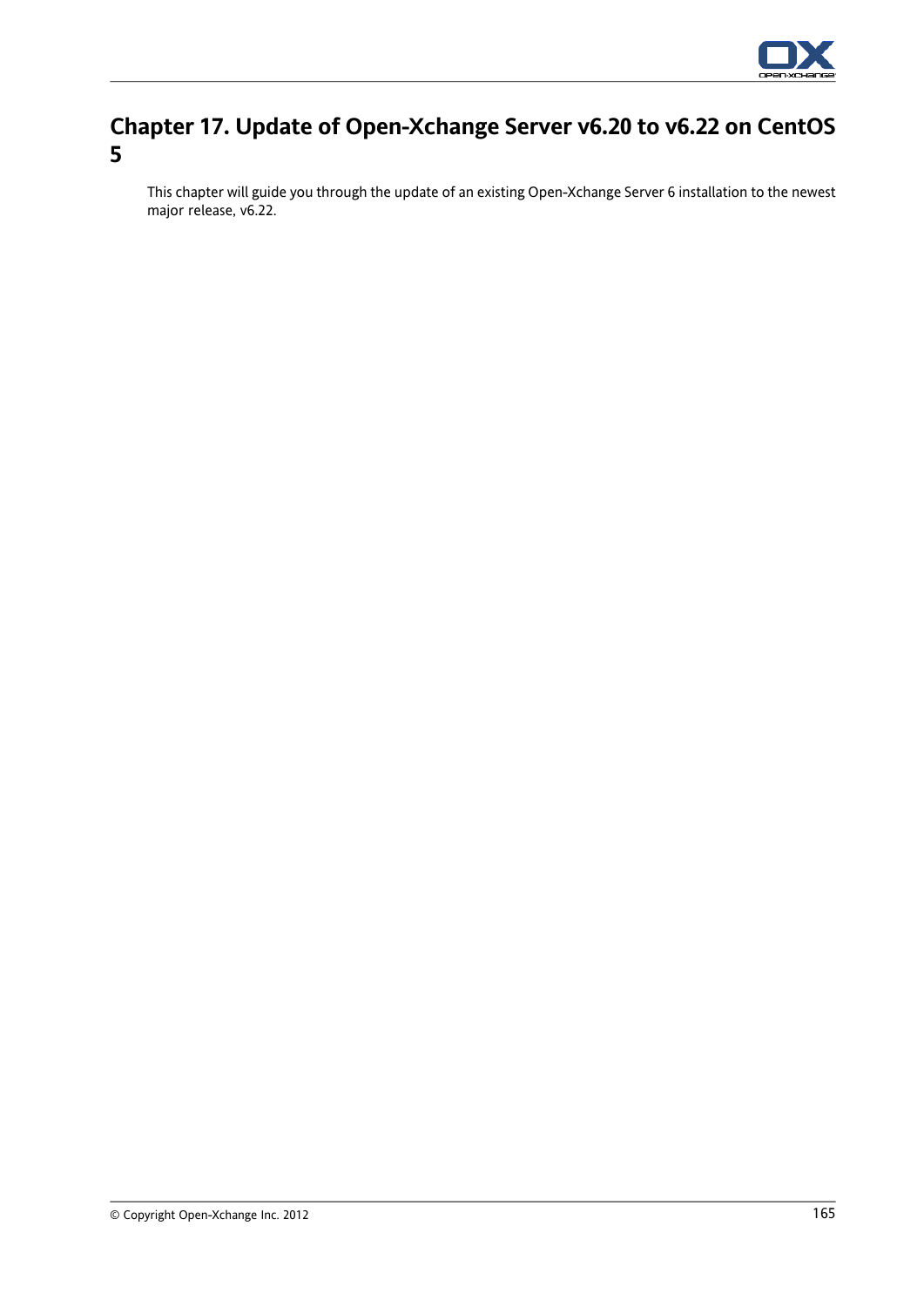

#### **17.1. Supported update path**

Please note that the update to v6.22 is only supported from an installed version 6.20.7 or later. If you have an earlier version of Open-Xchange Server 6 installed, please update to the latest release of v6.20 before attempting an update to v6.22.

The latest v6.20 release will remain accessible on our servers. If you need to access the repository after the release of v6.22, please use the following lines in your yum repository configuration to access v6.20 packages.

Start a console and change the software repository file for Open-Xchange:

\$ vim /etc/yum.repos.d/ox.repo [ox] name=Open-Xchange baseurl=http://software.open-xchange.com/OX6/6.20/RHEL5/ gpgkey=http://software.open-xchange.com/oxbuildkey.pub enabled=1 gpgcheck=1 metadata\_expire=0m

# if you have a valid maintenance subscription, please uncomment the # following and add the ldb account data to the url so that the most recent # packages get installed

[ox-updates] name=Open-Xchange Updates baseurl=http://LDBACCOUNT:LDBPASSWORD@software.open-xchange.com/OX6/6.20/RHEL5/ gpgkey=http://software.open-xchange.com/oxbuildkey.pub enabled=1 gpgcheck=1 metadata\_expire=0m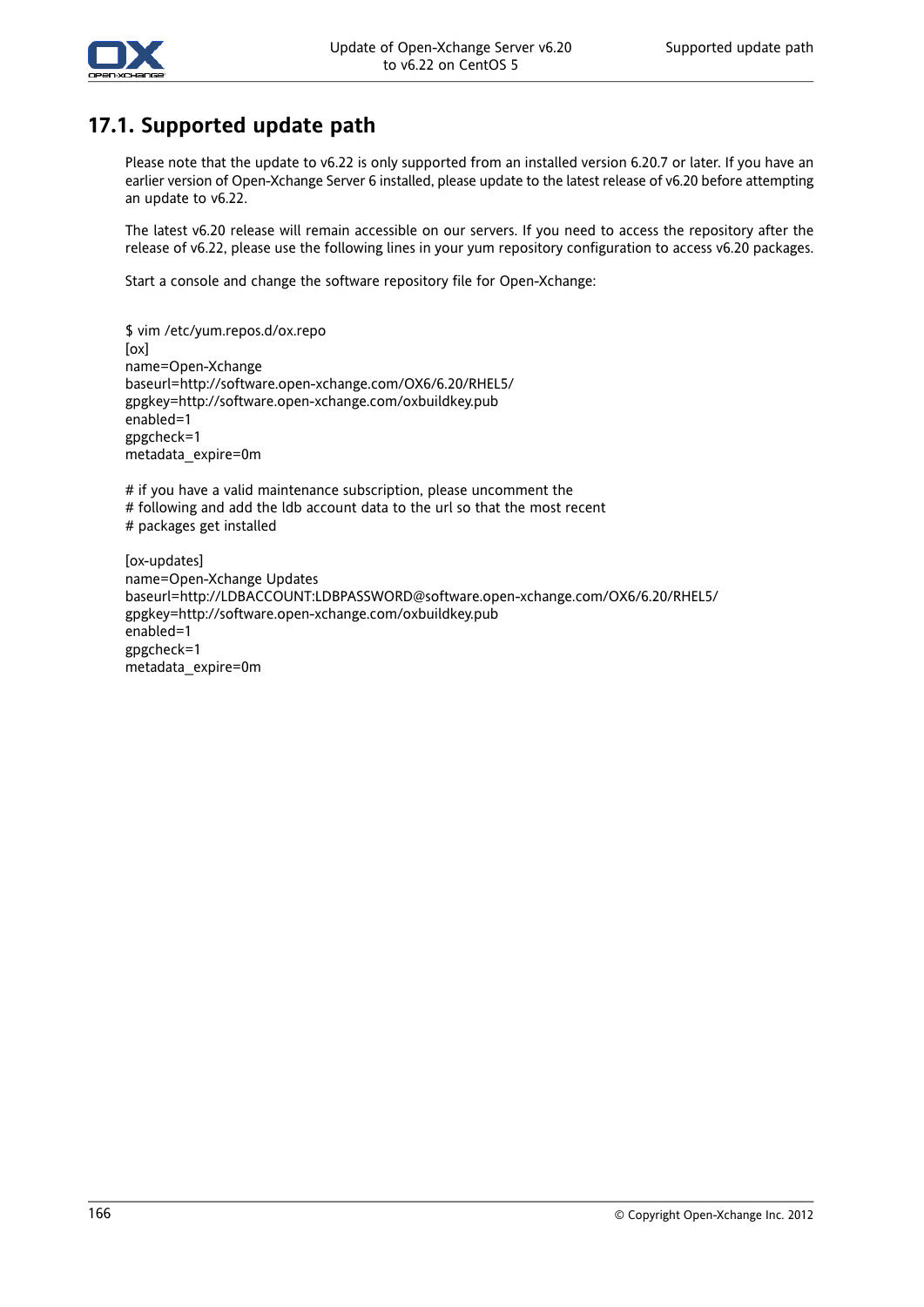

#### **17.2. Requirements**

- An Open-Xchange Server installation v6.20.7 or later. This update guide is valid for a system installed through our 11: *[Open-Xchange](#page-106-0) Server 6 (v6.22) on CentOS5 Linux* (page 99)
- If you have custom packages done by Open-Xchange, please discuss with your Open-Xchange contact when these packages are available for 6.22. Do not attempt the update earlier
- If you have built custom packages yourself which install config files in the OX config tree, please check the page 5: *Packaging changes in [Open-Xchange](#page-38-0) Server v6.22* (page 31)
- If you have custom plugins written by yourself which depend on Open-Xchange Server OSGI bundles, check the pages 5: *Packaging changes in [Open-Xchange](#page-38-0) Server v6.22* (page 31) and Chapter 6, *Code [changes](#page-42-0) necessary for [Open-Xchange](#page-42-0) Server v6.22* for changes you might need to do.
- Custom packages built for 6.20.7 or earlier might not work with 6.22.
- As for every update we strongly recommend that you make a backup of your system(s) before you proceed.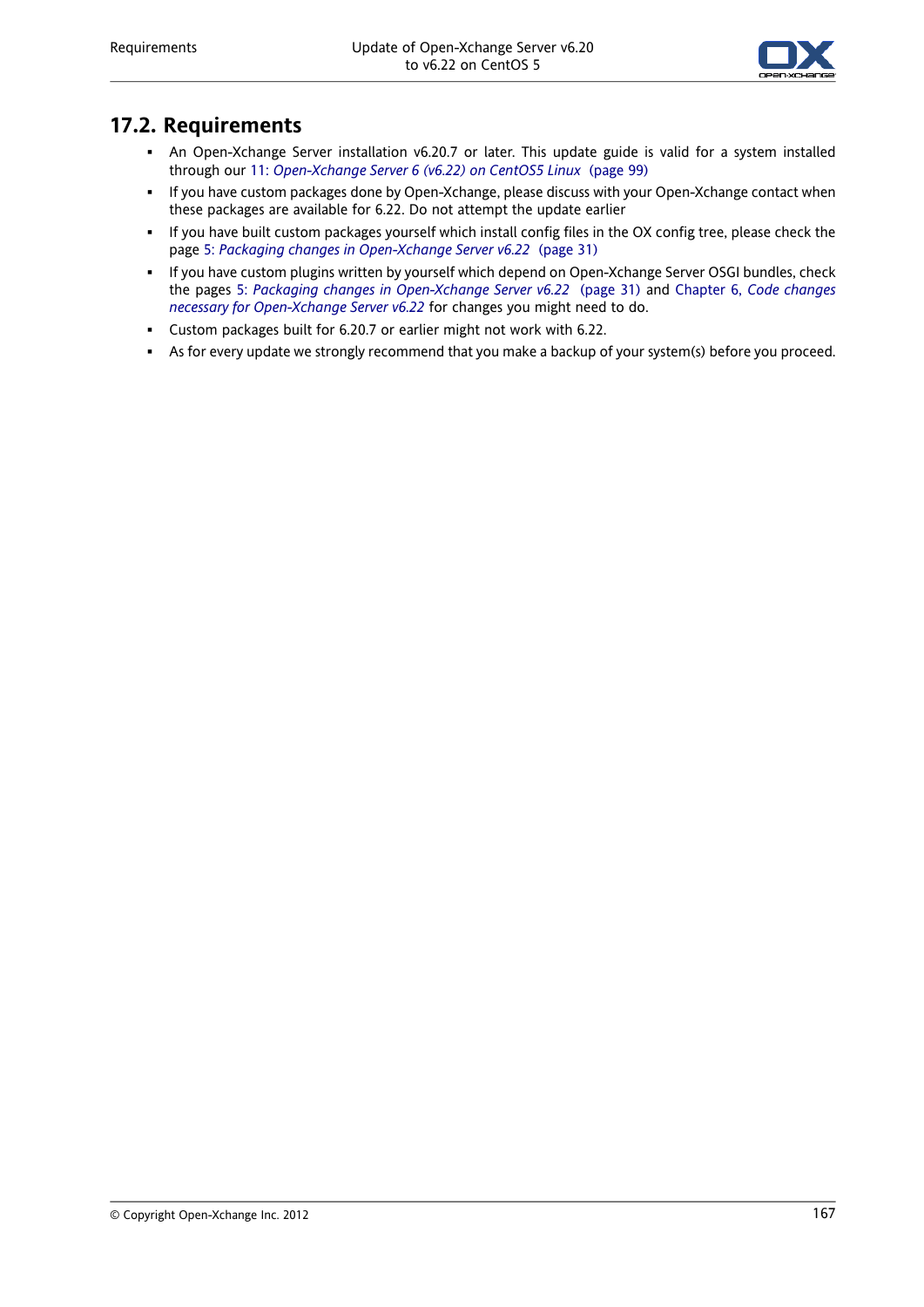

## **17.3. Update Open-Xchange Repository**

Add the following repositories to your apt configuration to access the v6.22 packages:

\$ vim /etc/yum.repos.d/ox.repo [ox-frontend] name=Open-Xchange-frontend baseurl=http://software.open-xchange.com/OX6/6.22/frontend/RHEL5/ gpgkey=http://software.open-xchange.com/oxbuildkey.pub enabled=1 gpgcheck=1 metadata\_expire=0m

[ox-backend] name=Open-Xchange-backend baseurl=http://software.open-xchange.com/OX6/6.22/backend/RHEL5/ gpgkey=http://software.open-xchange.com/oxbuildkey.pub enabled=1 gpgcheck=1 metadata\_expire=0m

[ox-usm] name=Open-Xchange-USM baseurl=http://software.open-xchange.com/OX6/6.22/usm/RHEL5/ gpgkey=http://software.open-xchange.com/oxbuildkey.pub enabled=1 gpgcheck=1 metadata\_expire=0m

# if you have a valid maintenance subscription, please uncomment the # following and add the ldb account data to the url so that the most recent # packages get installed

[ox-updates-frontend] name=Open-Xchange Updates-frontend baseurl=http://LDBACCOUNT:LDBPASSWORD@software.open-xchange.com/OX6/6.22/updates/frontend/RHEL5/ gpgkey=http://software.open-xchange.com/oxbuildkey.pub enabled=1 gpgcheck=1 metadata\_expire=0m

[ox-updates-backend] name=Open-Xchange Updates-backend baseurl=http://LDBACCOUNT:LDBPASSWORD@software.open-xchange.com/OX6/6.22/updates/backend/RHEL5/ gpgkey=http://software.open-xchange.com/oxbuildkey.pub enabled=1 gpgcheck=1 metadata\_expire=0m

[ox-updates-usm] name=Open-Xchange Updates-USM baseurl=http://LDBACCOUNT:LDBPASSWORD@software.open-xchange.com/OX6/6.22/updates/usm/RHEL5/ gpgkey=http://software.open-xchange.com/oxbuildkey.pub enabled=1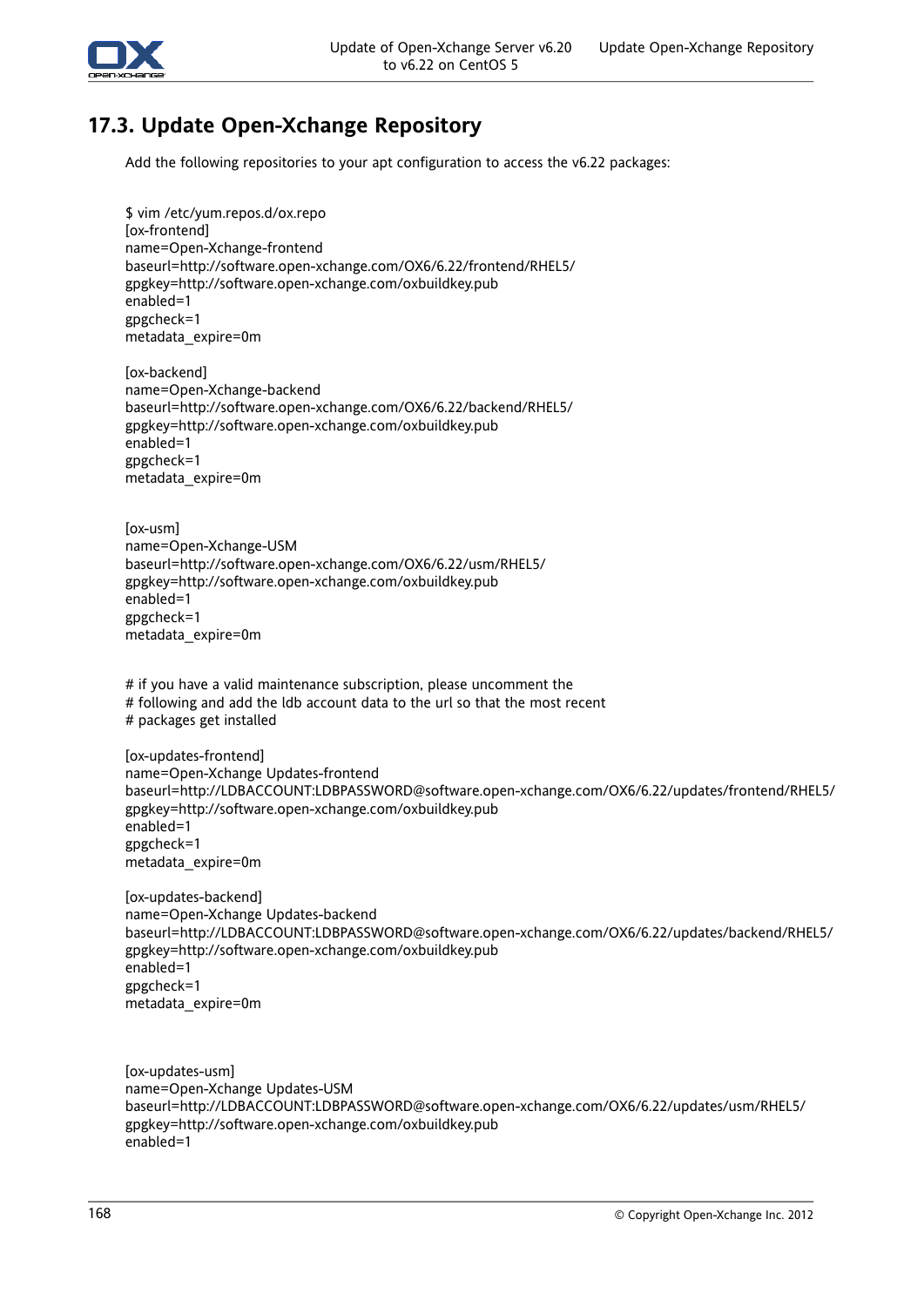

gpgcheck=1 metadata\_expire=0m

In case there are issues with an username and password containing URL unsafe characters, e.g. an @, they have to be entered URL encoded. Details can be found at [http://www.w3schools.com/tags/ref\\_urlencode.asp](http://www.w3schools.com/tags/ref_urlencode.asp) [[http://www.w3schools.com/tags/ref\\_urlencode.asp\]](http://www.w3schools.com/tags/ref_urlencode.asp)

Please note that frontend and backend packages are now provided from two different repositories. Depending on your setup and the packages installed on the specific system you're updating it is possible that you only need one of these repositories. All packages providing open-xchange-admin functionality are included in the backend repository.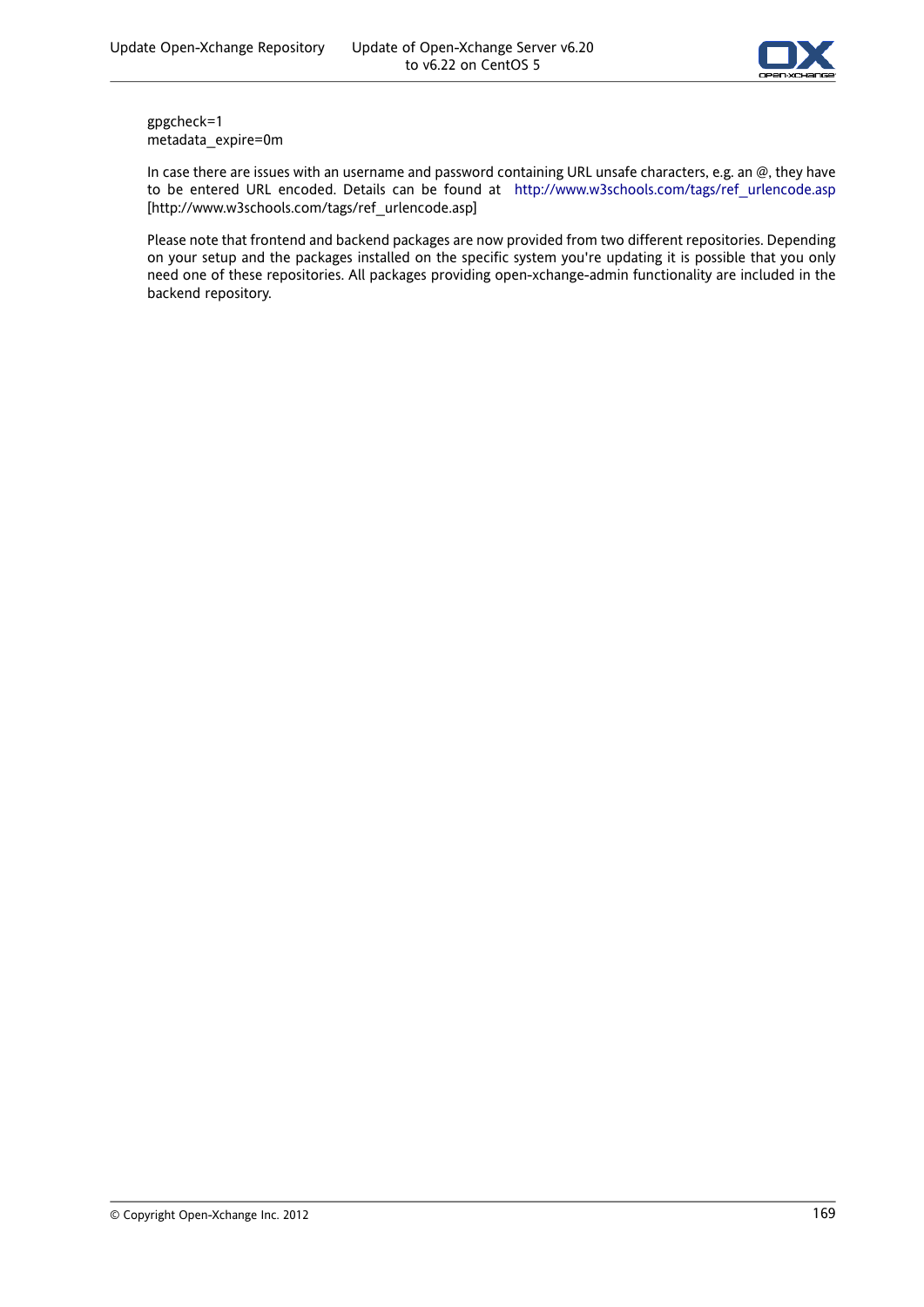

# **17.4. Updating repositories and updating packages**

Reload the package index and update all installed packages:

\$ yum update \$ yum upgrade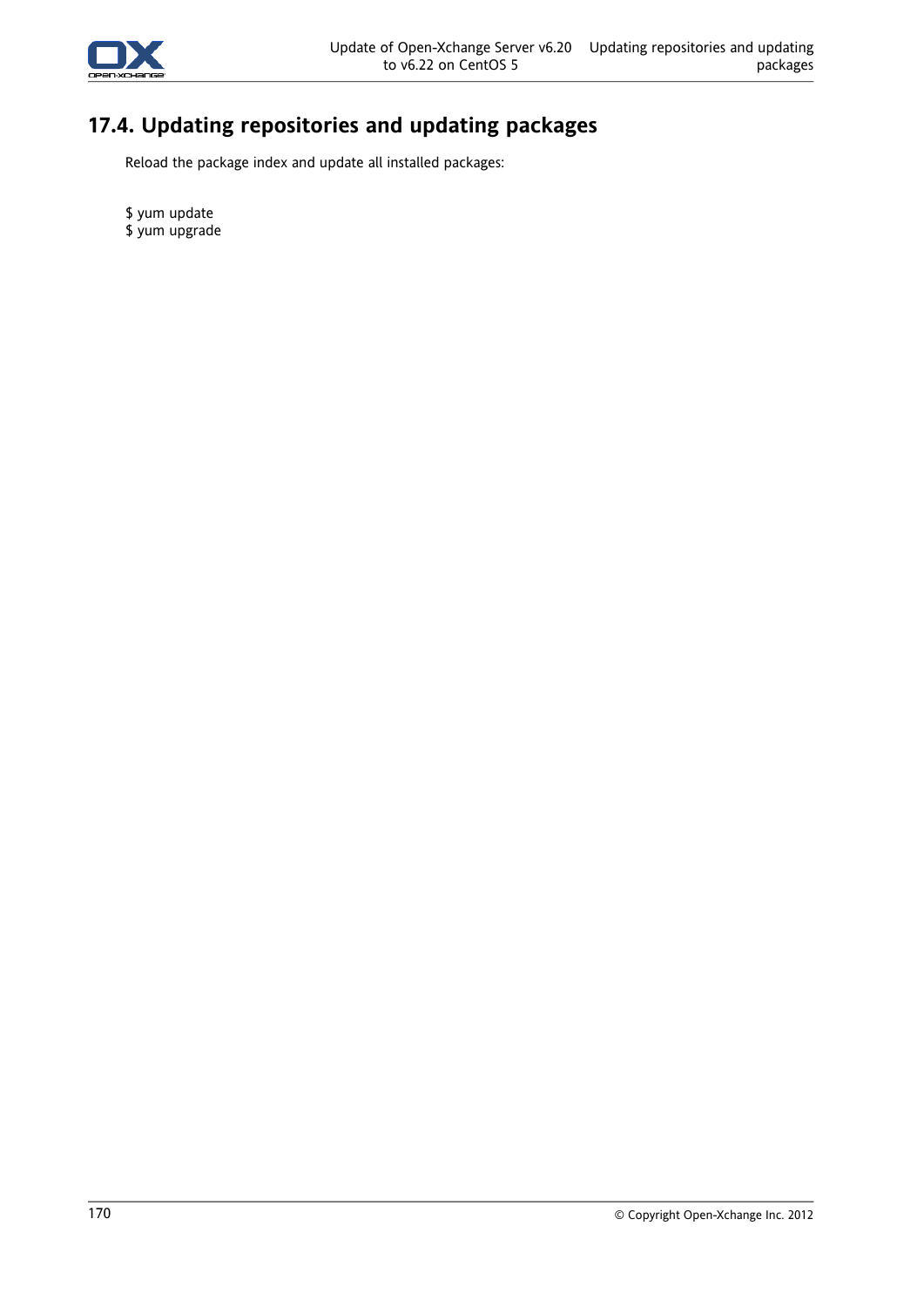

### **17.5. Install additional language packages if necessary**

Starting with v6.22 the localization files for German, French and British English are no longer part of the core packages. This change was necessary to allow customers to uninstall these languages when they are not needed. If you want to offer German, French and/or British English to your customers as language option, you need to install the corresponding packages after the update.

For German:

\$ yum install open-xchange-l10n-de-de open-xchange-gui-l10n-de-de

For French:

\$ yum install open-xchange-l10n-fr-fr open-xchange-gui-l10n-fr-fr

For British English:

\$ yum install open-xchange-gui-l10n-en-gb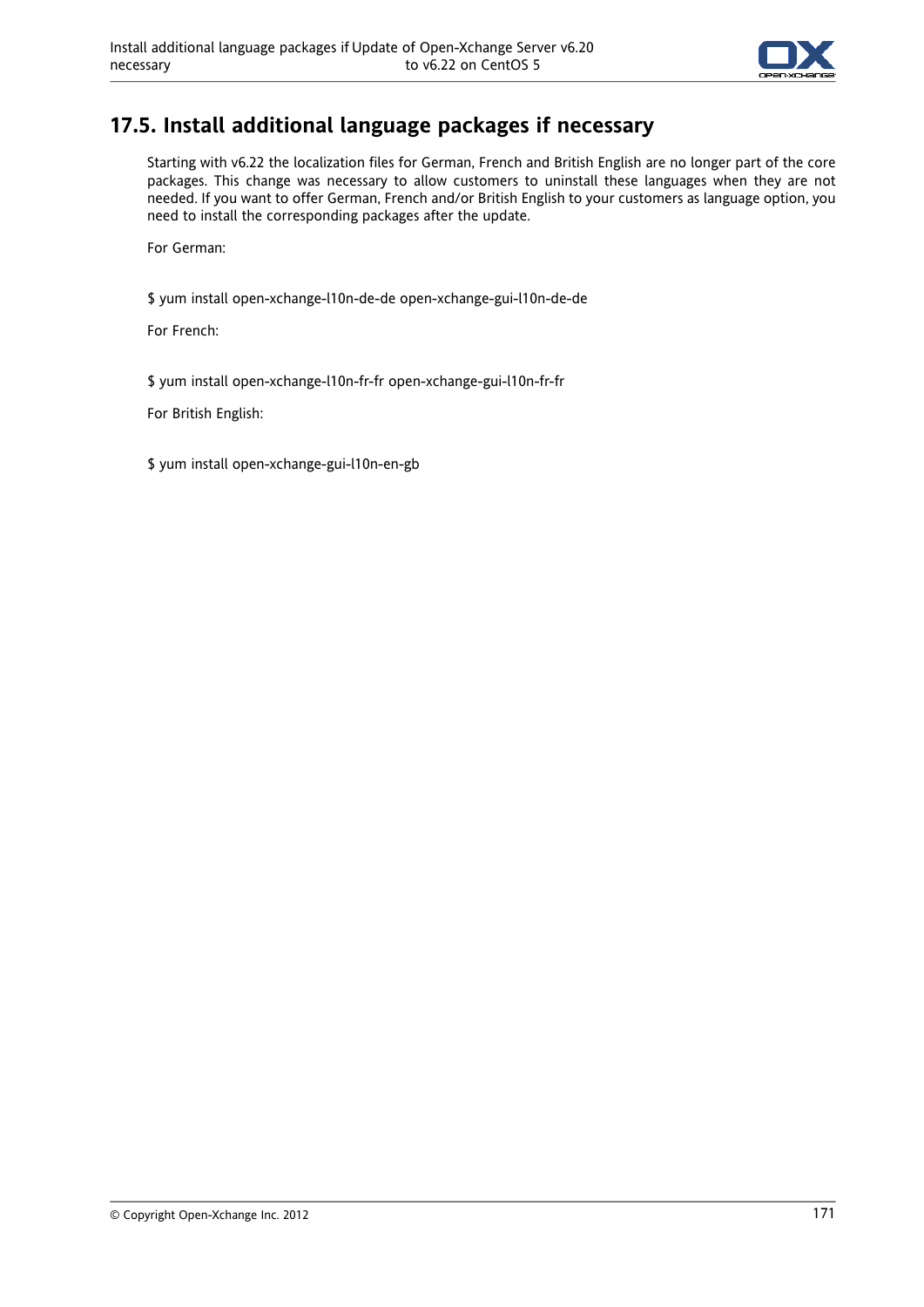

#### **17.6. Restart Open-Xchange**

To restart Open-Xchange Server after the update, run

\$ /etc/init.d/open-xchange restart

This script will check on startup if the old processes for open-xchange-groupware and open-xchange-admin are running, and stops them if they are. You might still want to check with

\$ ps aux | grep open-xchange

that there is now only one process running Open-Xchange Server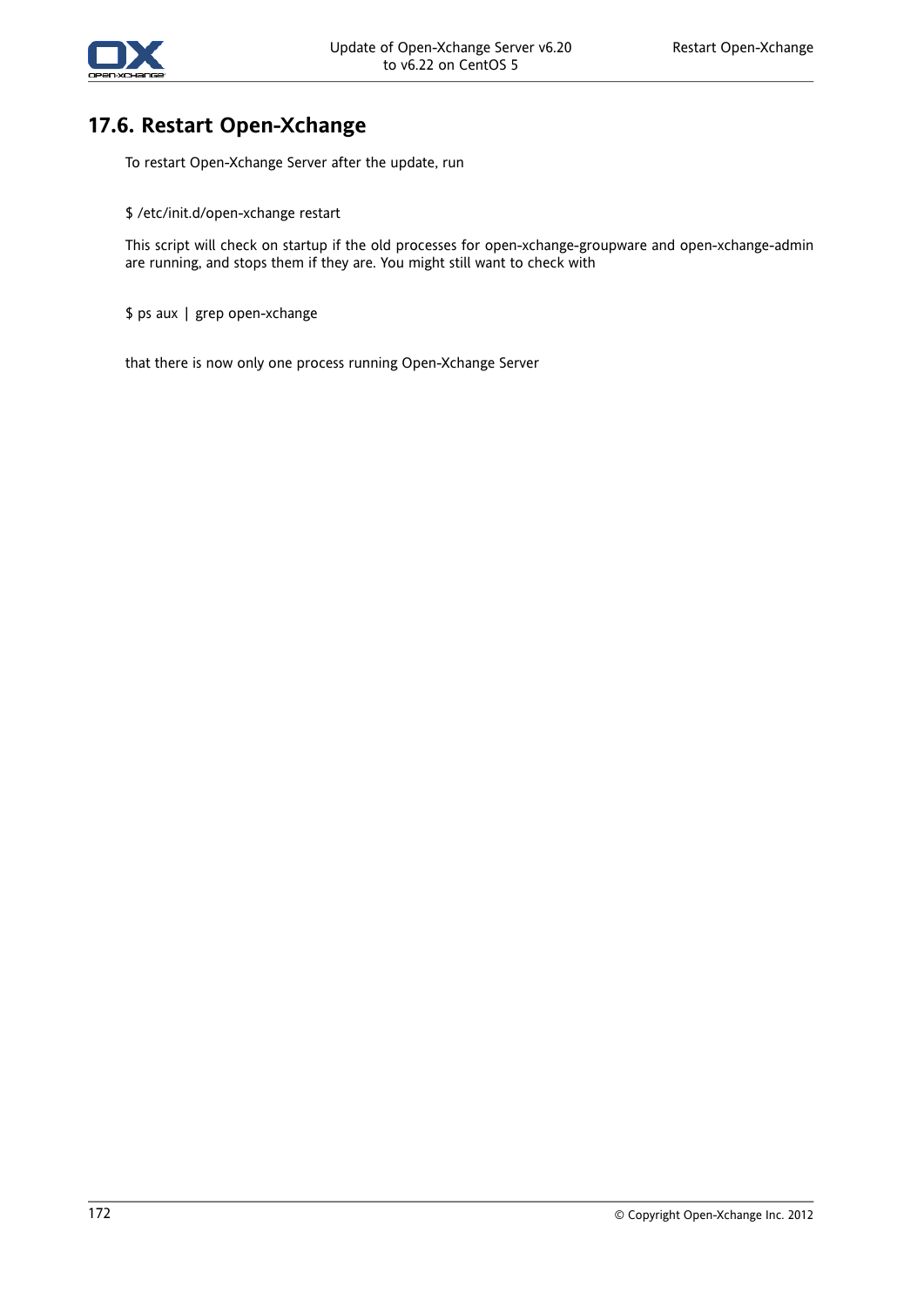

### **17.7. Leftover configuration files and runtime data**

After the update you may see leftover configuration files and runtime data below /opt/open-xchange/etc.

Some of these files belong to packages which have been uninstalled during the update. Other orphaned files may be runtime data or temporary files which do not belong to any package and therefore couldn't be removed during the package update.

package-cleanup --orphans | grep open-x\*

Finally, there may be backup files created by the package manager during earlier updates.

It is safe to remove:

▪ All files and subdirectories below:

/opt/open-xchange/etc/admindaemon /opt/open-xchange/etc/common /opt/open-xchange/etc/groupware

unless you have built your own packages which install files into these directories.

▪ All files ending in .rpmsave or .rpmnew once you are confident that your configuration is working after the update.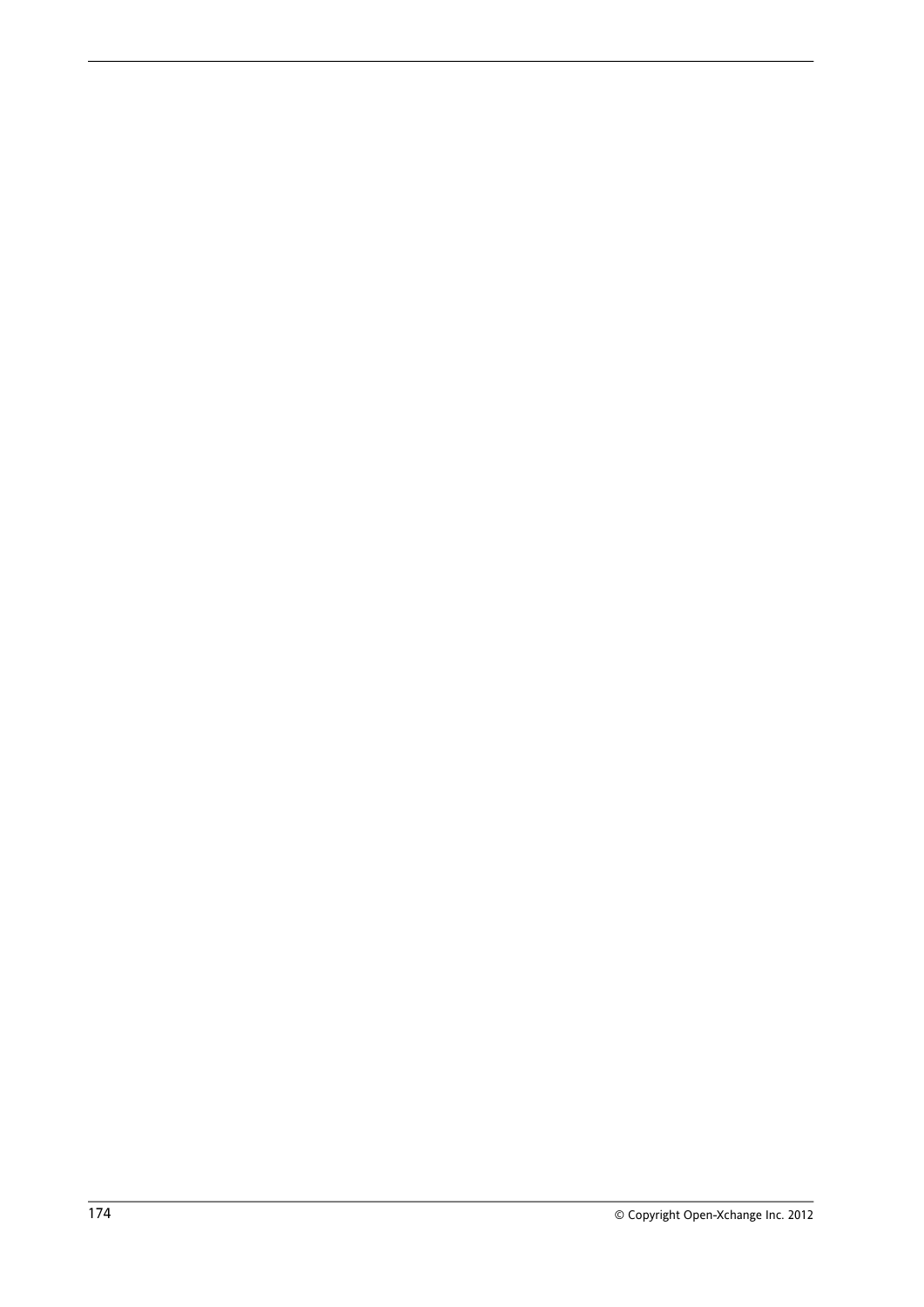

# **Chapter 18. Update of Open-Xchange Server v6.20 to v6.22 on CentOS 6**

<span id="page-182-0"></span>This chapter will guide you through the update of an existing Open-Xchange Server 6 installation to the newest major release, v6.22.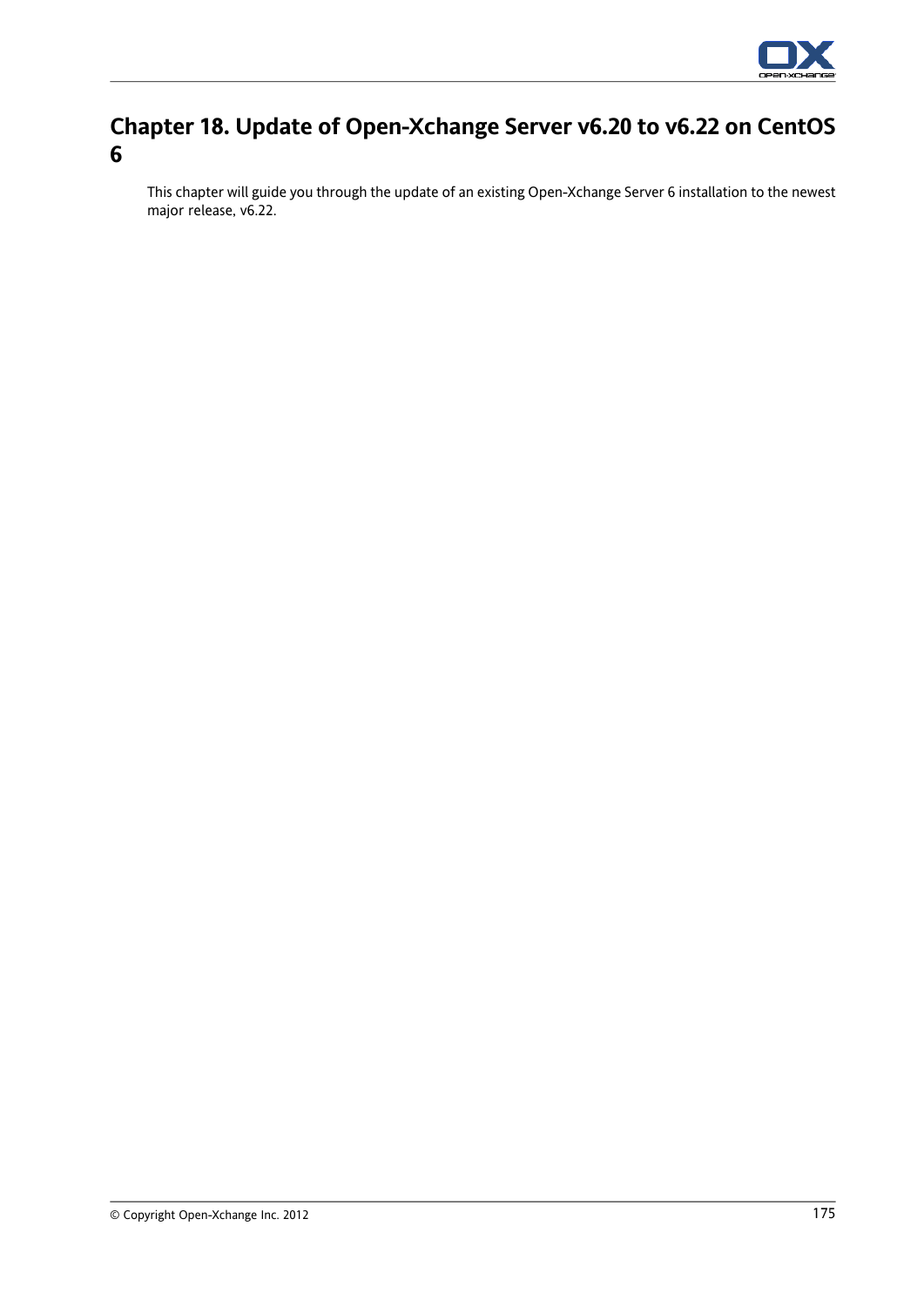

### **18.1. Supported update path**

Please note that the update to v6.22 is only supported from an installed version 6.20.7 or later. If you have an earlier version of Open-Xchange Server 6 installed, please update to the latest release of v6.20 before attempting an update to v6.22.

The latest v6.20 release will remain accessible on our servers. If you need to access the repository after the release of v6.22, please use the following lines in your yum repository configuration to access v6.20 packages.

Start a console and change the software repository file for Open-Xchange:

\$ vim /etc/yum.repos.d/ox.repo [ox] name=Open-Xchange baseurl=http://software.open-xchange.com/OX6/6.20/RHEL6/ gpgkey=http://software.open-xchange.com/oxbuildkey.pub enabled=1 gpgcheck=1 metadata\_expire=0m

# if you have a valid maintenance subscription, please uncomment the # following and add the ldb account data to the url so that the most recent # packages get installed

[ox-updates] name=Open-Xchange Updates baseurl=http://LDBACCOUNT:LDBPASSWORD@software.open-xchange.com/OX6/6.20/RHEL6/ gpgkey=http://software.open-xchange.com/oxbuildkey.pub enabled=1 gpgcheck=1 metadata\_expire=0m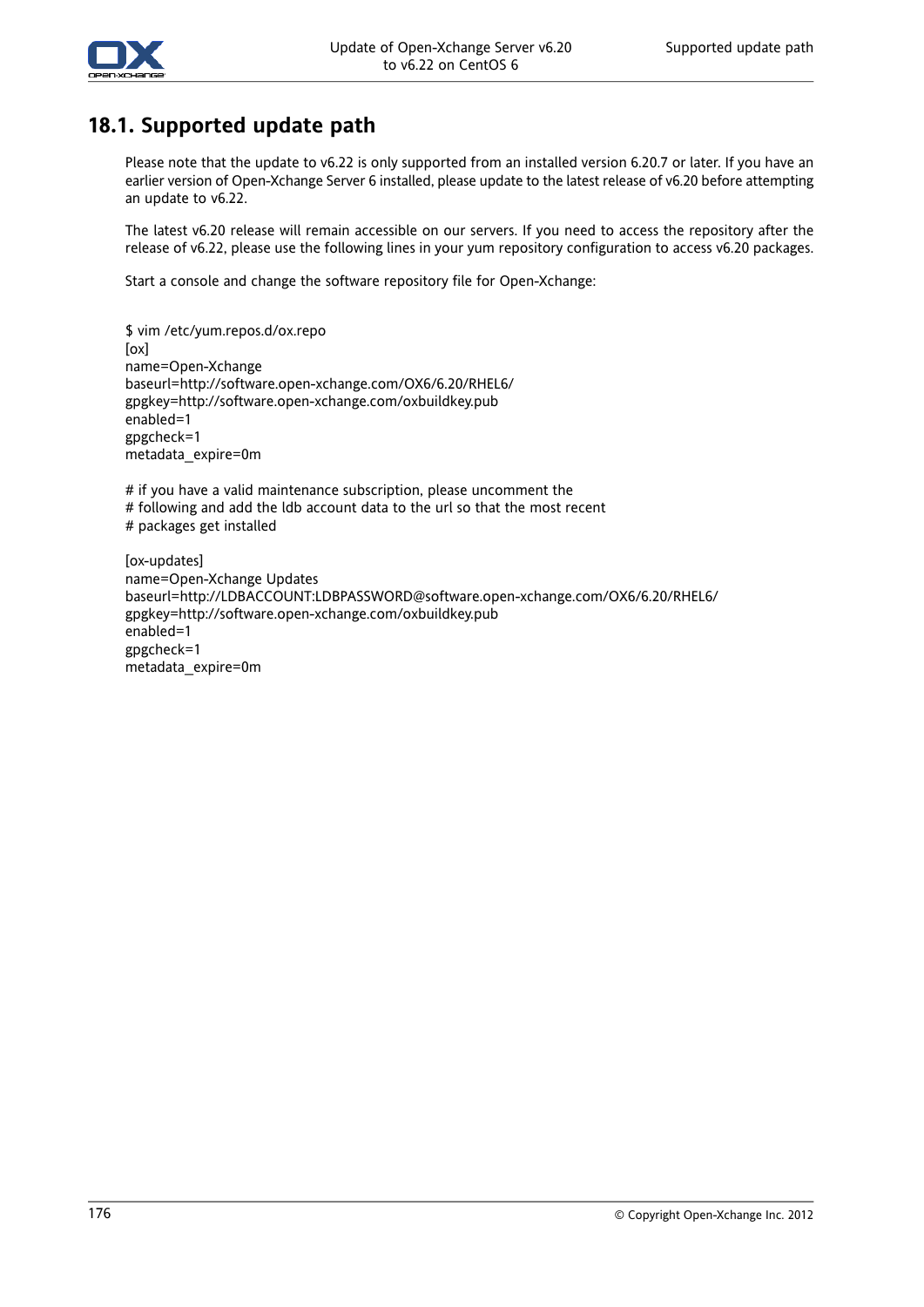

### **18.2. Requirements**

- <span id="page-184-0"></span>▪ An Open-Xchange Server installation v6.20.7 or later. This update guide is valid for a system installed through our 12: *[Open-Xchange](#page-120-0) Server 6 (v6.22) on CentOS6 Linux* (page 113)
- If you have custom packages done by Open-Xchange, please discuss with your Open-Xchange contact when these packages are available for 6.22. Do not attempt the update earlier
- If you have built custom packages yourself which install config files in the OX config tree, please check the page 5: *Packaging changes in [Open-Xchange](#page-38-0) Server v6.22* (page 31)
- If you have custom plugins written by yourself which depend on Open-Xchange Server OSGI bundles, check the pages 5: *Packaging changes in [Open-Xchange](#page-38-0) Server v6.22* (page 31) and 6: *Code changes [necessary](#page-42-0) for [Open-Xchange](#page-42-0) Server v6.22* (page 35) for changes you might need to do.
- Custom packages built for 6.20.7 or earlier might not work with 6.22.
- As for every update we strongly recommend that you make a backup of your system(s) before you proceed.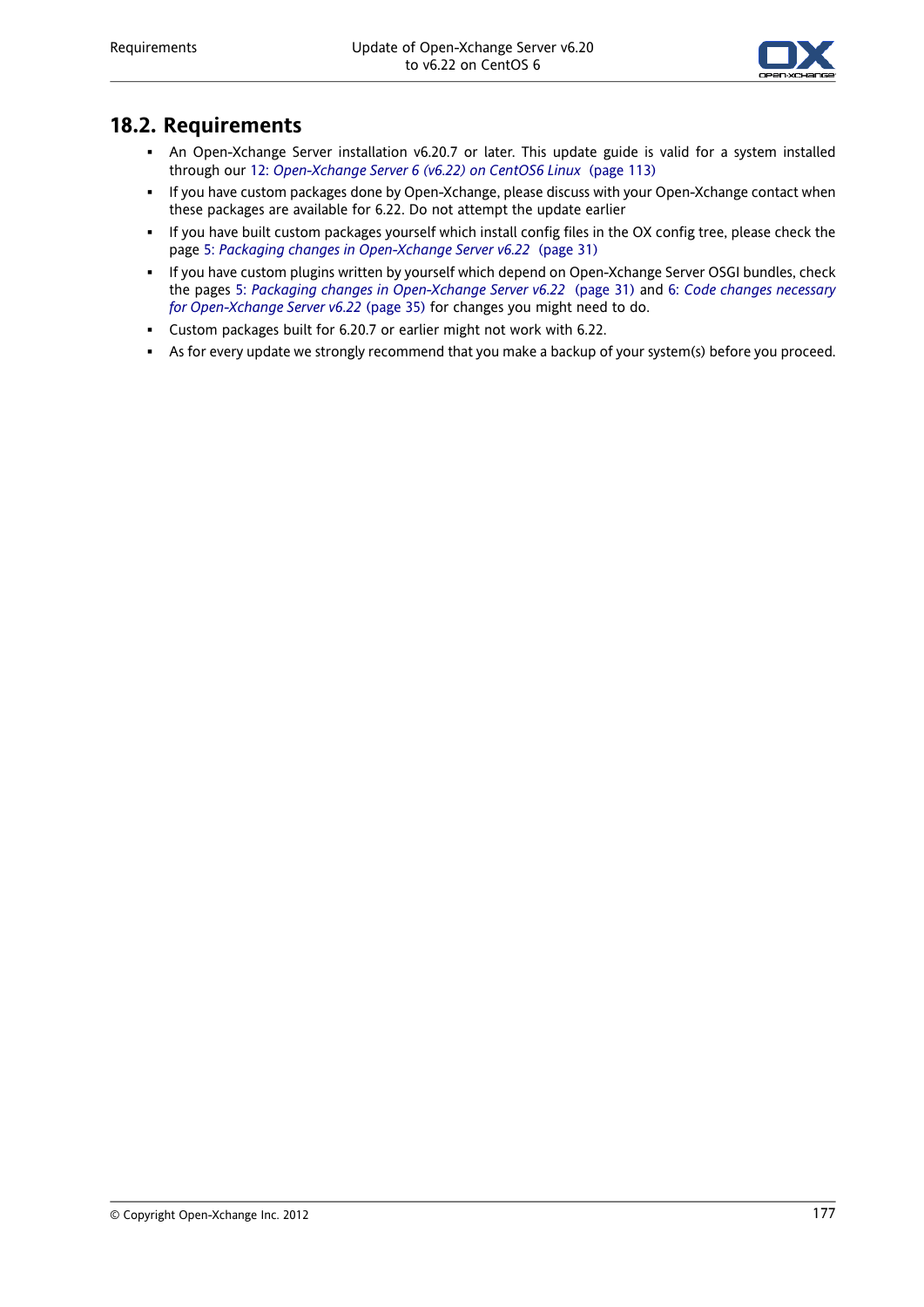

# **18.3. Update Open-Xchange Repository**

<span id="page-185-0"></span>Add the following repositories to your apt configuration to access the v6.22 packages:

\$ vim /etc/yum.repos.d/ox.repo [ox-frontend] name=Open-Xchange-frontend baseurl=http://software.open-xchange.com/OX6/6.22/frontend/RHEL6/ gpgkey=http://software.open-xchange.com/oxbuildkey.pub enabled=1 gpgcheck=1 metadata\_expire=0m

[ox-backend] name=Open-Xchange-backend baseurl=http://software.open-xchange.com/OX6/6.22/backend/RHEL6/ gpgkey=http://software.open-xchange.com/oxbuildkey.pub enabled=1 gpgcheck=1 metadata\_expire=0m

[ox-usm] name=Open-Xchange-USM baseurl=http://software.open-xchange.com/OX6/6.22/usm/RHEL6/ gpgkey=http://software.open-xchange.com/oxbuildkey.pub enabled=1 gpgcheck=1 metadata\_expire=0m

# if you have a valid maintenance subscription, please uncomment the # following and add the ldb account data to the url so that the most recent # packages get installed

[ox-updates-frontend] name=Open-Xchange Updates-frontend baseurl=http://LDBACCOUNT:LDBPASSWORD@software.open-xchange.com/OX6/6.22/updates/frontend/RHEL6/ gpgkey=http://software.open-xchange.com/oxbuildkey.pub enabled=1 gpgcheck=1 metadata\_expire=0m

[ox-updates-backend] name=Open-Xchange Updates-backend baseurl=http://LDBACCOUNT:LDBPASSWORD@software.open-xchange.com/OX6/6.22/updates/backend/RHEL6/ gpgkey=http://software.open-xchange.com/oxbuildkey.pub enabled=1 gpgcheck=1 metadata\_expire=0m

[ox-updates-usm] name=Open-Xchange Updates-USM baseurl=http://LDBACCOUNT:LDBPASSWORD@software.open-xchange.com/OX6/6.22/updates/usm/RHEL6/ gpgkey=http://software.open-xchange.com/oxbuildkey.pub enabled=1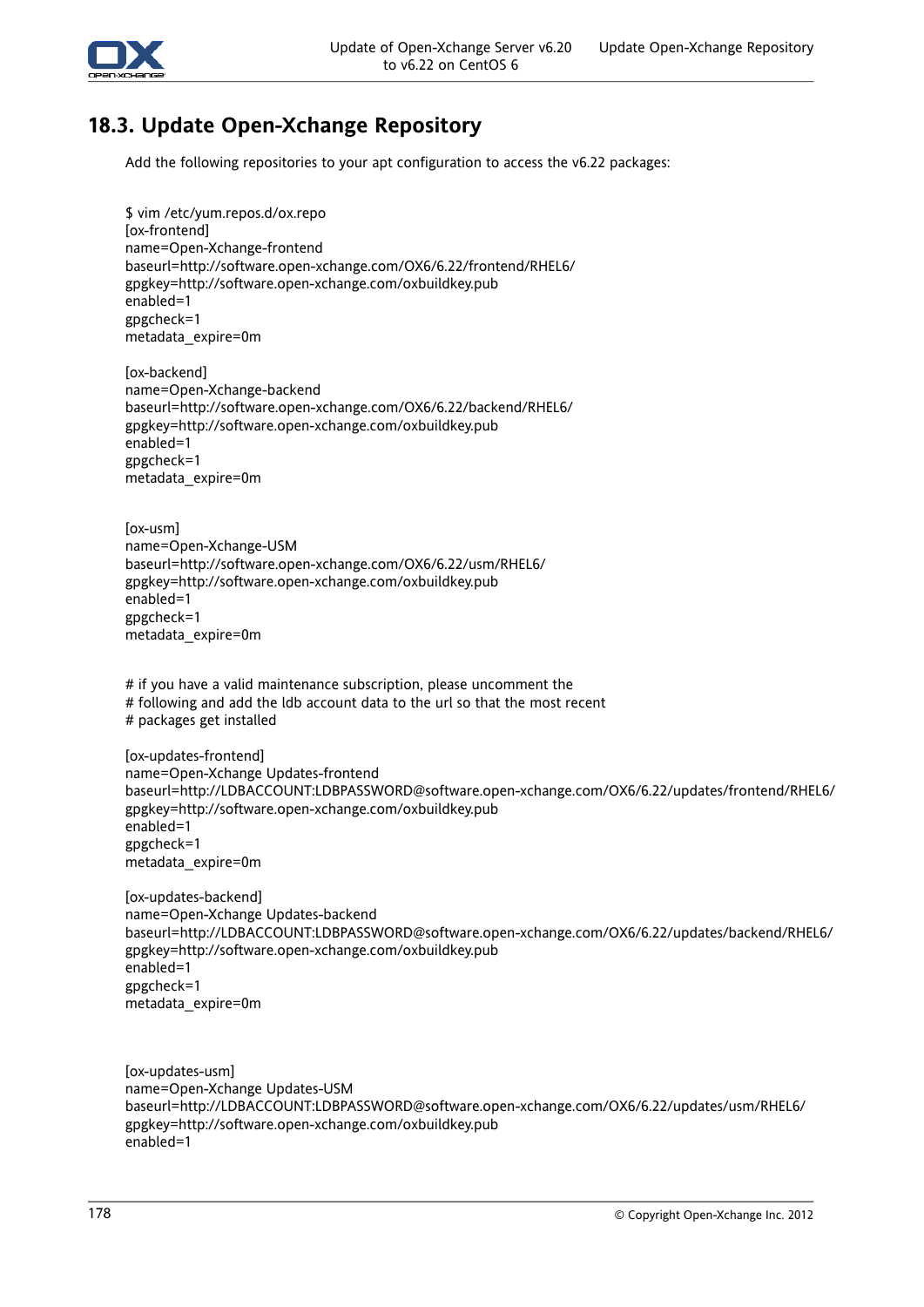

gpgcheck=1 metadata\_expire=0m

In case there are issues with an username and password containing URL unsafe characters, e.g. an @, they have to be entered URL encoded. Details can be found at [http://www.w3schools.com/tags/ref\\_urlencode.asp](http://www.w3schools.com/tags/ref_urlencode.asp) [[http://www.w3schools.com/tags/ref\\_urlencode.asp\]](http://www.w3schools.com/tags/ref_urlencode.asp)

Please note that frontend and backend packages are now provided from two different repositories. Depending on your setup and the packages installed on the specific system you're updating it is possible that you only need one of these repositories. All packages providing open-xchange-admin functionality are included in the backend repository.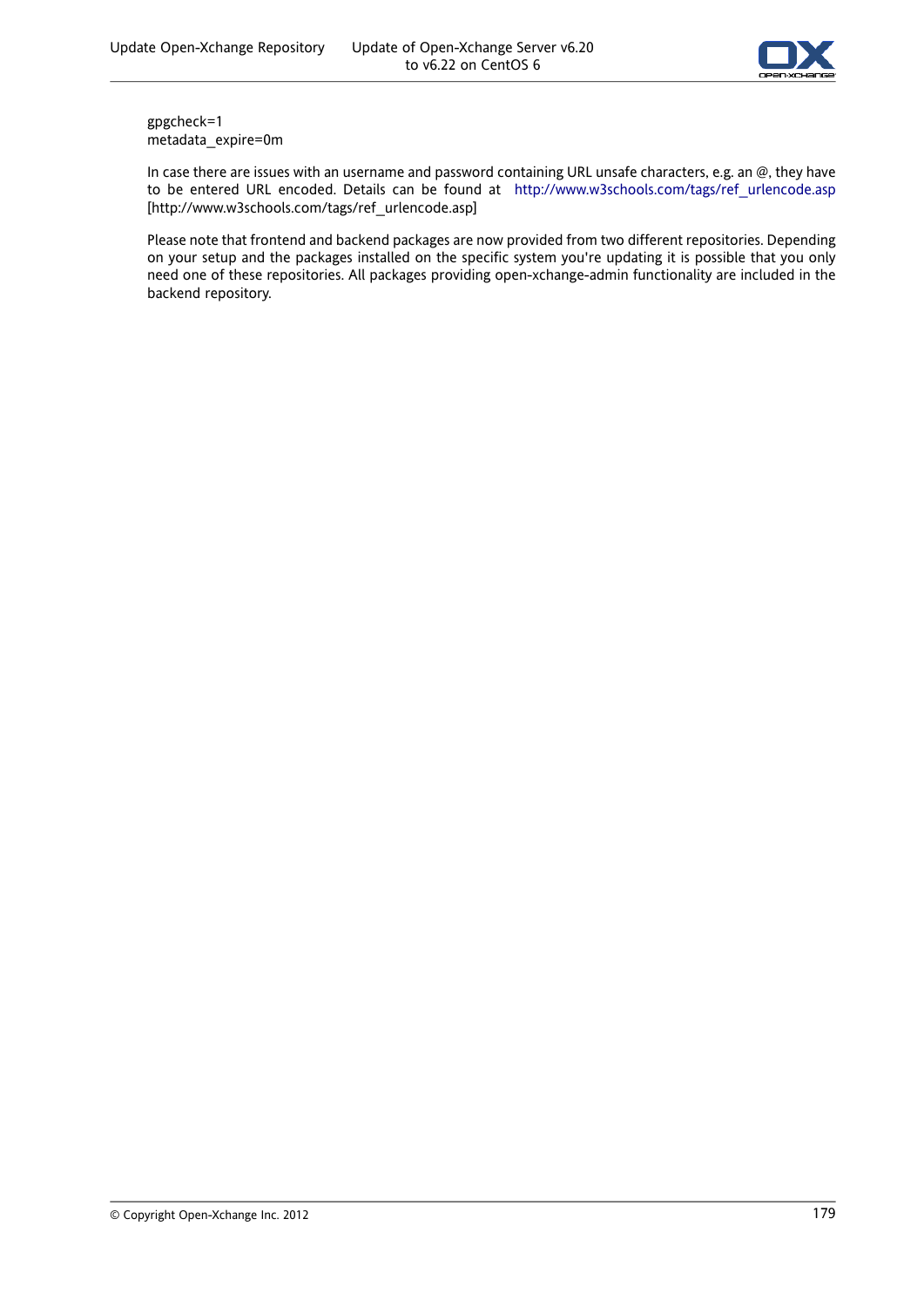

# **18.4. Updating repositories and updating packages**

<span id="page-187-0"></span>Reload the package index and update all installed packages:

\$ yum update \$ yum upgrade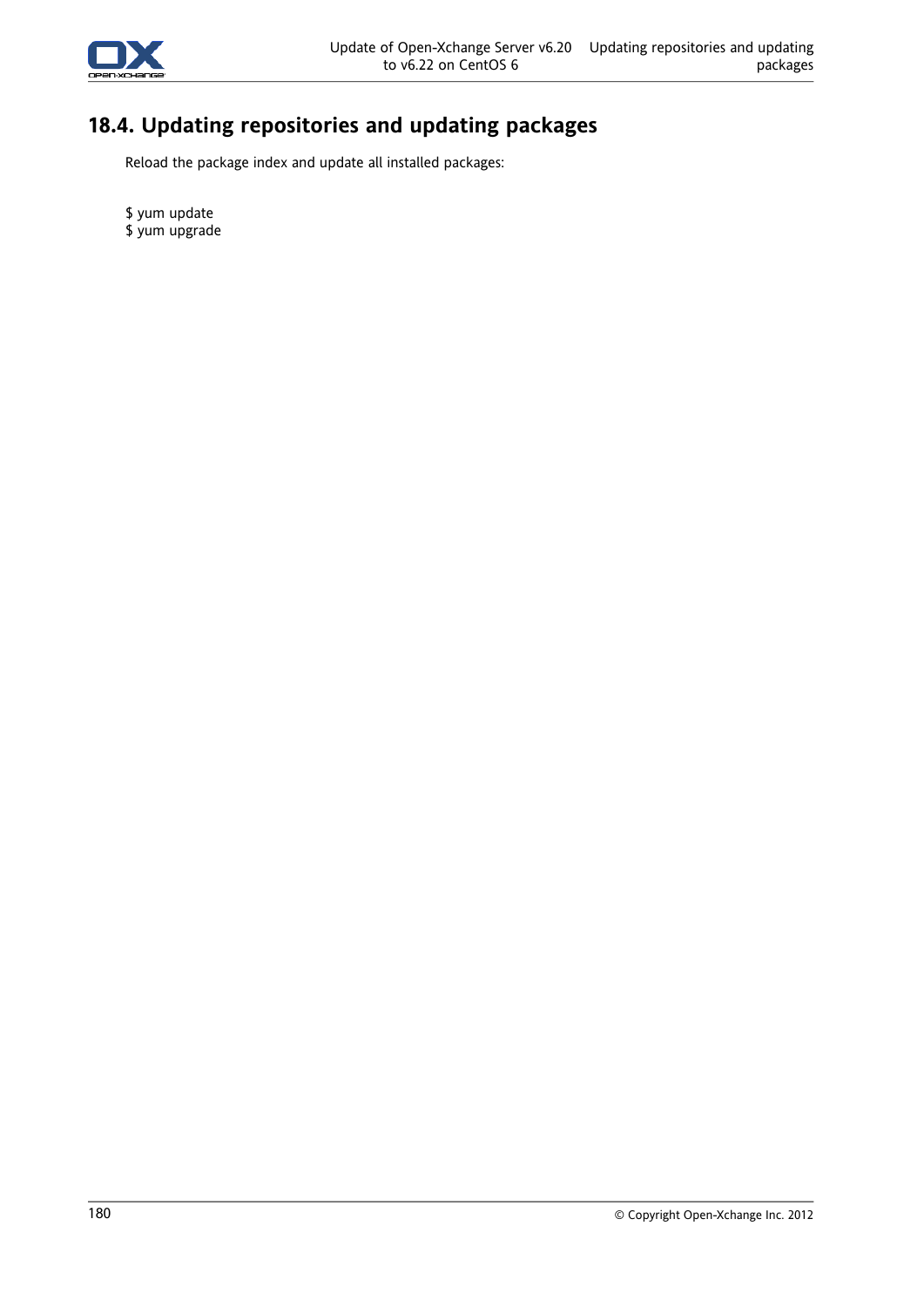

## <span id="page-188-0"></span>**18.5. Install additional language packages if necessary**

Starting with v6.22 the localization files for German, French and British English are no longer part of the core packages. This change was necessary to allow customers to uninstall these languages when they are not needed. If you want to offer German, French and/or British English to your customers as language option, you need to install the corresponding packages after the update.

For German:

\$ yum install open-xchange-l10n-de-de open-xchange-gui-l10n-de-de

For French:

\$ yum install open-xchange-l10n-fr-fr open-xchange-gui-l10n-fr-fr

For British English:

\$ yum install open-xchange-gui-l10n-en-gb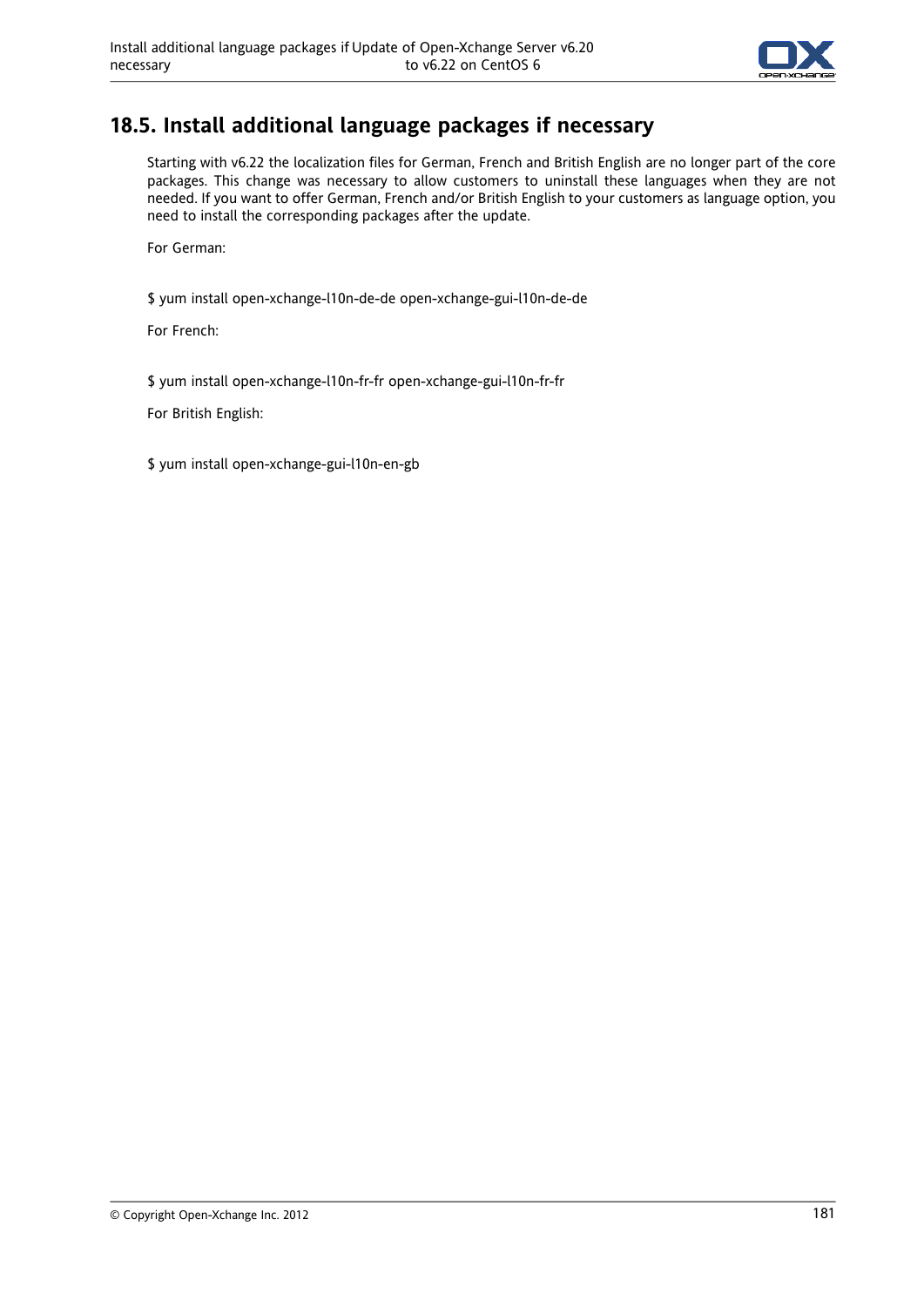

#### **18.6. Restart Open-Xchange**

To restart Open-Xchange Server after the update, run

\$ /etc/init.d/open-xchange restart

This script will check on startup if the old processes for open-xchange-groupware and open-xchange-admin are running, and stops them if they are. You might still want to check with

\$ ps aux | grep open-xchange

that there is now only one process running Open-Xchange Server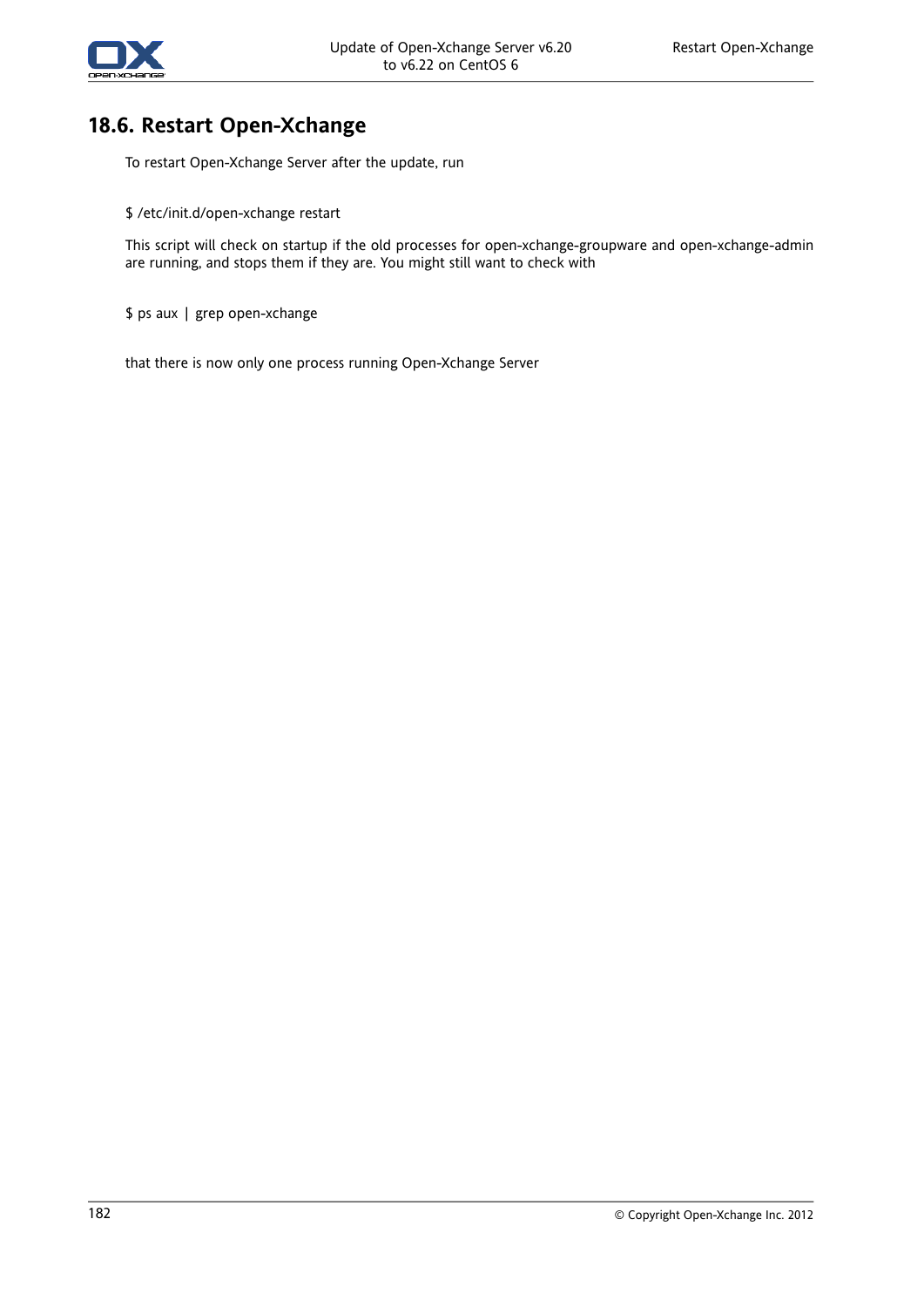

### **18.7. Leftover configuration files and runtime data**

After the update you may see leftover configuration files and runtime data below /opt/open-xchange/etc.

Some of these files belong to packages which have been uninstalled during the update. Other orphaned files may be runtime data or temporary files which do not belong to any package and therefore couldn't be removed during the package update.

package-cleanup --orphans | grep open-x\*

Finally, there may be backup files created by the package manager during earlier updates.

It is safe to remove:

▪ All files and subdirectories below:

/opt/open-xchange/etc/admindaemon /opt/open-xchange/etc/common /opt/open-xchange/etc/groupware

unless you have built your own packages which install files into these directories.

▪ All files ending in .rpmsave or .rpmnew once you are confident that your configuration is working after the update.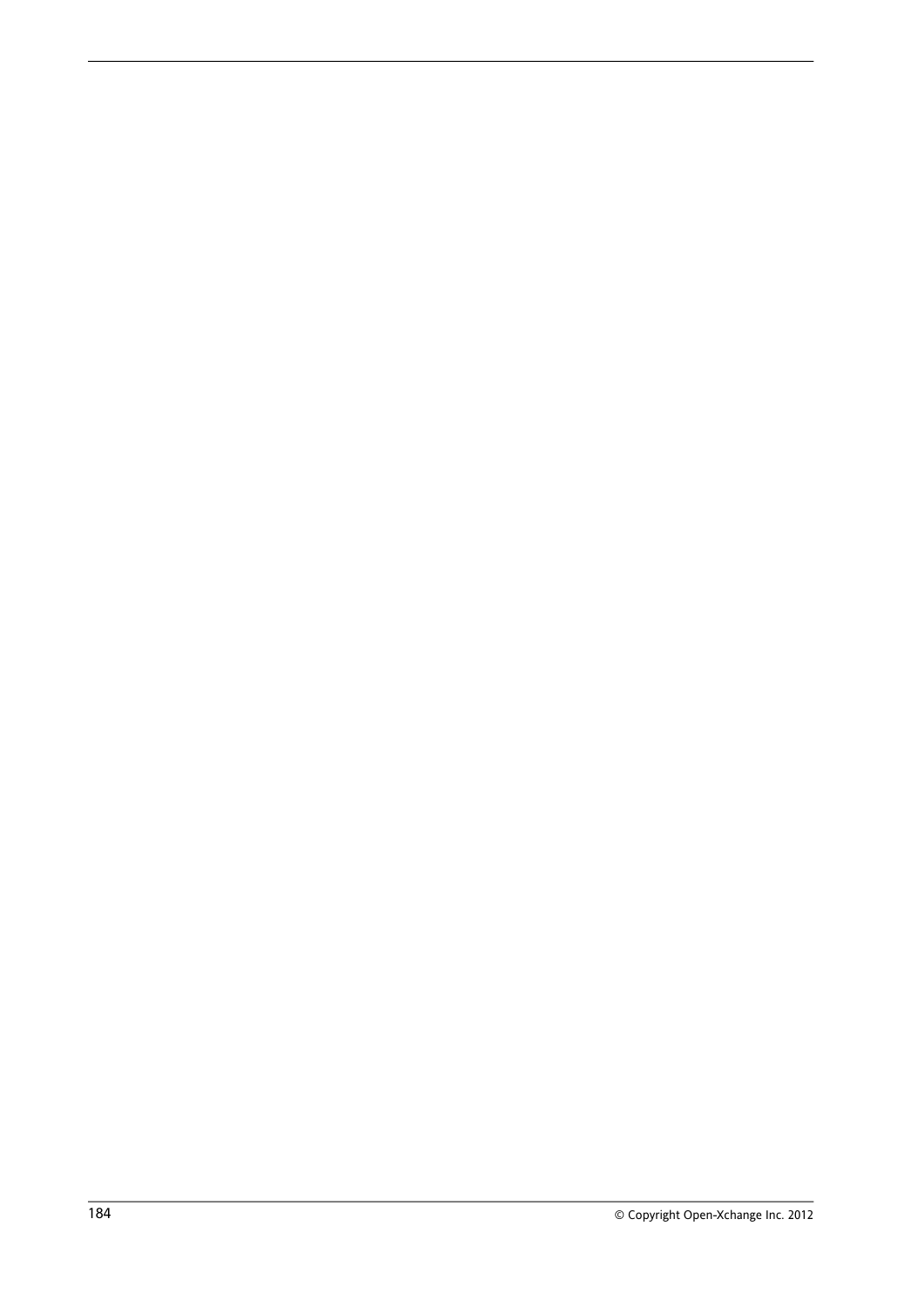

### **Index**

, [120](#page-127-0)

#### **B**

Backend improvements, [36](#page-43-0)

# **C**

Central dispatcher, [20](#page-27-0) Code changes, [35](#page-42-1)

## **E**

Exception framework new , [18](#page-25-0)

#### **I**

Improvements overview , [17](#page-24-0) Install CentOS5 packages, [103](#page-110-0) Install on CentOS5, [99](#page-106-0) add repository , [101](#page-108-0) configuration, [104](#page-111-0) configure services, [106](#page-113-0) contexts and users, [110](#page-117-0) log files, [111](#page-118-0) repositories, [103](#page-110-0) requirements, [100](#page-107-0) Install on CentOS6, [113](#page-120-1) configuration, [118](#page-125-0) contexts and users, [124](#page-131-0) log files, [125](#page-132-0) repositories and packages, [117](#page-124-0) repository , [115](#page-122-0) requirements, [114](#page-121-0) Install on Debian, [39](#page-46-0) configuration, [43](#page-50-0) contexts and users, [48](#page-55-0) log files, [49](#page-56-0) performance, [50](#page-57-0) repositories and packages, [42](#page-49-0) repository , [41](#page-48-0) requirements, [40](#page-47-0) services, [45](#page-52-0) update packages, [51](#page-58-0) Install on RHEL5, [67](#page-74-0) configuration, [73](#page-80-0) contexts and users, [79](#page-86-0) log files, [80](#page-87-0) performance, [81](#page-88-0) repositories and packages, [72](#page-79-0) repository , [70](#page-77-0) requirements, [68](#page-75-0) services, [75](#page-82-0) update packages, [82](#page-89-0) Install on RHEL6, [83](#page-90-0) configuration, [89](#page-96-0) contexts and users, [95](#page-102-0)

log files, [96](#page-103-0) performance, [97](#page-104-0) repositories and packages, [88](#page-95-0) repository , [86](#page-93-0) requirements, [84](#page-91-0) services, [91](#page-98-0) update packages, [98](#page-105-0) Install on SLES11, [53](#page-60-0) configuration, [57](#page-64-0) contexts and users, [63](#page-70-0) log files, [64](#page-71-0) performance, [65](#page-72-0) repositories and packages, [56](#page-63-0) repository , [55](#page-62-0) requirements, [54](#page-61-0) services, [59](#page-66-0) update packages, [66](#page-73-0)

# **O**

Overview , [1](#page-8-0) admin daemon, [12](#page-19-0) APIs, [13](#page-20-0) cluster, [5](#page-12-0) configuration changes, [8](#page-15-0) dropped Packages, [10](#page-17-0) improvements, [7](#page-14-0) installation and update guide, [14](#page-21-0) languages, [11](#page-18-0) OLOX1 to OLOX2, [15](#page-22-0) packages changes, [9](#page-16-0) rollback, [4](#page-11-0) server / client, [6](#page-13-0) update and installation, [2](#page-9-0) update path, [3](#page-10-0)

#### **P**

Package names in 6.22, [28](#page-35-0) Package structure, [27](#page-34-0) Packaging, [31](#page-38-1) configuration file, [32](#page-39-0) theme, [33](#page-40-0)

#### **U**

Unified osgi, [19](#page-26-0) Update on CentOS5, [165](#page-172-0) languages, [171](#page-178-0) repositories and packages, [170](#page-177-0) repository , [168](#page-175-0) requirements, [167](#page-174-0) Update on CentOS6, [175](#page-182-0) languages, [181](#page-188-0) repositories and packages, [180](#page-187-0) repository , [178](#page-185-0) requirements, [177](#page-184-0) Update on Debian, [127](#page-134-0) languages, [132](#page-139-0) repositories and packages, [131](#page-138-0) repository , [130](#page-137-0)